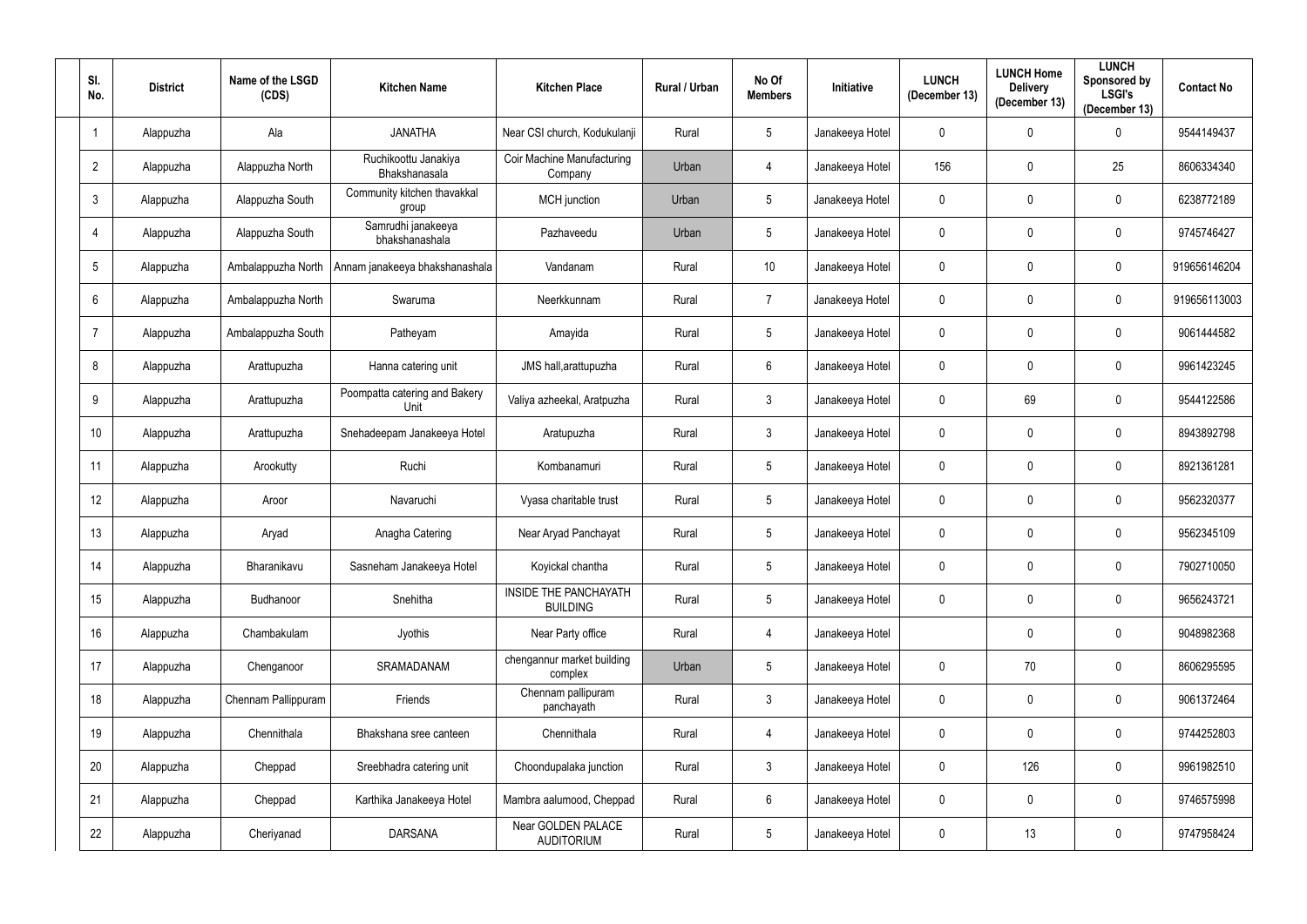|    | SI.<br>No. | <b>District</b> | Name of the LSGD<br>(CDS) | <b>Kitchen Name</b>                     | <b>Kitchen Place</b>               | <b>Rural / Urban</b> | No Of<br><b>Members</b> | <b>Initiative</b> | <b>LUNCH</b><br>(December 13) | <b>LUNCH Home</b><br><b>Delivery</b><br>(December 13) | <b>LUNCH</b><br>Sponsored by<br><b>LSGI's</b><br>(December 13) | <b>Contact No</b> |
|----|------------|-----------------|---------------------------|-----------------------------------------|------------------------------------|----------------------|-------------------------|-------------------|-------------------------------|-------------------------------------------------------|----------------------------------------------------------------|-------------------|
|    | 23         | Alappuzha       | Cherthala Municipality    | Santwanam                               | Ward 10                            | Urban                | $5\phantom{.0}$         | Janakeeya Hotel   | $\mathbf 0$                   | $\mathbf 0$                                           | $\boldsymbol{0}$                                               | 8848178001        |
|    | 24         | Alappuzha       | Cherthala Municipality    | <b>NULM</b> canteen                     | Cherthala Municipality             | Urban                | $5\phantom{.0}$         | Janakeeya Hotel   | $\pmb{0}$                     | $\mathbf{0}$                                          | $\mathbf 0$                                                    | 6282870356        |
|    | 25         | Alappuzha       | Cherthala South           | Kashinandana                            | Cherthala S                        | Rural                | 10                      | Janakeeya Hotel   | $\mathbf 0$                   | $\mathbf 0$                                           | $\pmb{0}$                                                      | 9745940057        |
|    | 26         | Alappuzha       | Cheruthana                | Sreedurga janakeeya hotel               | Near govt HSS aayaparambu          | Rural                | 4                       | Janakeeya Hotel   | $\pmb{0}$                     | $\mathbf 0$                                           | $\mathbf 0$                                                    | 9961178936        |
|    | 27         | Alappuzha       | Chettikulangara           | SREE VINAYAKA JANAKEEYA<br><b>HOTEL</b> | <b>KARIPUZHA</b>                   | Rural                | $\mathfrak{Z}$          | Janakeeya Hotel   | $\mathbf 0$                   | $\mathbf 0$                                           | $\pmb{0}$                                                      | 9656810109        |
|    | 28         | Alappuzha       | Chingoli                  | souhridam unit                          | karthikappally I p school          | Rural                | $\mathfrak{Z}$          | Janakeeya Hotel   | $\pmb{0}$                     | $\mathbf 0$                                           | $\mathbf 0$                                                    | 7559808470        |
|    | 29         | Alappuzha       | Chunakkara                | Vanitha Canteen                         | Chunakkara                         | Rural                | $\mathbf{3}$            | Janakeeya Hotel   | $\mathbf 0$                   | $\mathbf 0$                                           | $\mathbf 0$                                                    | 9400509985        |
|    | 30         | Alappuzha       | Devikulangara             | Thripthi                                | Buds school, devikulangara         | Rural                | 4                       | Janakeeya Hotel   | $\mathbf 0$                   | $\mathbf 0$                                           | $\mathbf 0$                                                    | 9746712528        |
|    | 31         | Alappuzha       | Edathua                   | Theertham                               | Edathua market                     | Rural                | $\mathbf{3}$            | Janakeeya Hotel   | $\mathbf 0$                   | $\mathbf{0}$                                          | $\mathbf 0$                                                    | 9544351169        |
|    | 32         | Alappuzha       | Ezhupunna                 | Neethipeedam                            | Eramalloor                         | Rural                | 8                       | Janakeeya Hotel   | $\mathbf 0$                   | 0                                                     | $\mathbf 0$                                                    | 9946790986        |
|    | 33         | Alappuzha       | Harippad                  | Swad                                    | A private Hotel's Kitchen          | Urban                | 4                       | Janakeeya Hotel   | $\mathbf 0$                   | $\mathbf{0}$                                          | $\mathbf 0$                                                    | 9562373933        |
|    | 34         | Alappuzha       | Kadakkarappally           | Soorya                                  | Kandamangalam temple<br>auditorium | Rural                | $5\phantom{.0}$         | Janakeeya Hotel   | $\overline{0}$                | $\mathbf 0$                                           | $\mathbf 0$                                                    | 9895266763        |
|    | 35         | Alappuzha       | Kainakary                 | Sivakashi                               | Near Panchayath                    | Rural                | $5\phantom{.0}$         | Janakeeya Hotel   | $\pmb{0}$                     | $\mathbf 0$                                           | $\mathbf 0$                                                    | 8111821552        |
|    | 36         | Alappuzha       | Kandalloor                | Annapoorna Hotel                        | Near Velanchira junction           | Rural                | $\overline{4}$          | Janakeeya Hotel   | $\mathbf 0$                   | $\mathbf 0$                                           | $\mathbf 0$                                                    | -9747600181       |
|    | 37         | Alappuzha       | Kanjikuzhy                | Santhwanam                              | Opposite NSS college               | Rural                | $5\,$                   | Janakeeya Hotel   | $\mathbf 0$                   | $\mathbf 0$                                           | $\bf{0}$                                                       | 9605307328        |
|    | 38         | Alappuzha       | Karthikappally            | Ruchi                                   | Community hall                     | Rural                | $6\phantom{.0}$         | Janakeeya Hotel   | $\mathbf 0$                   | $\mathbf 0$                                           | $\mathbf 0$                                                    | 9747607478        |
|    | 39         | Alappuzha       | Karuvatta                 | Karunya janakeeya hotel                 | Near Aashramam junction            | Rural                | $6\phantom{.0}$         | Janakeeya Hotel   | $\mathbf 0$                   | $\mathbf 0$                                           | $\mathbf 0$                                                    | 916282508791      |
|    | 40         | Alappuzha       | Kavalam                   | Koottukari Janakeeya Hotel              | <b>Near Permanent Outlet</b>       | Rural                | $5\,$                   | Janakeeya Hotel   | $\mathbf 0$                   | $\mathbf 0$                                           | $\mathbf 0$                                                    | 9744173219        |
|    | 41         | Alappuzha       | Kayamkulam West           | palazhy catering unit                   | Kallummood junction                | Urban                | $5\,$                   | Janakeeya Hotel   | $\mathbf 0$                   | 97                                                    | $\mathbf 0$                                                    | 9388819110        |
|    | 42         | Alappuzha       | Kodamthurath              | <b>MATRUSAKTHI</b>                      | <b>KUTHIYATHODE</b>                | Rural                | $5\phantom{.0}$         | Janakeeya Hotel   | $\mathbf 0$                   | $\mathbf 0$                                           | $\mathbf 0$                                                    | 8281687439        |
| 86 | 43         | Alappuzha       | Krishnapuram              | Kanivu catering unit                    | Near SCB, kappil                   | Rural                | 4                       | Janakeeya Hotel   | $\mathbf 0$                   | 48                                                    | $\mathbf 0$                                                    | 9544047480        |
|    | 44         | Alappuzha       | Kumarapuram               | Mahadeva jankeeya hotel                 | Near kavarattu temple              | Rural                | $\mathfrak{Z}$          | Janakeeya Hotel   | 105                           | $\boldsymbol{0}$                                      | $\bf{0}$                                                       | 918606736168      |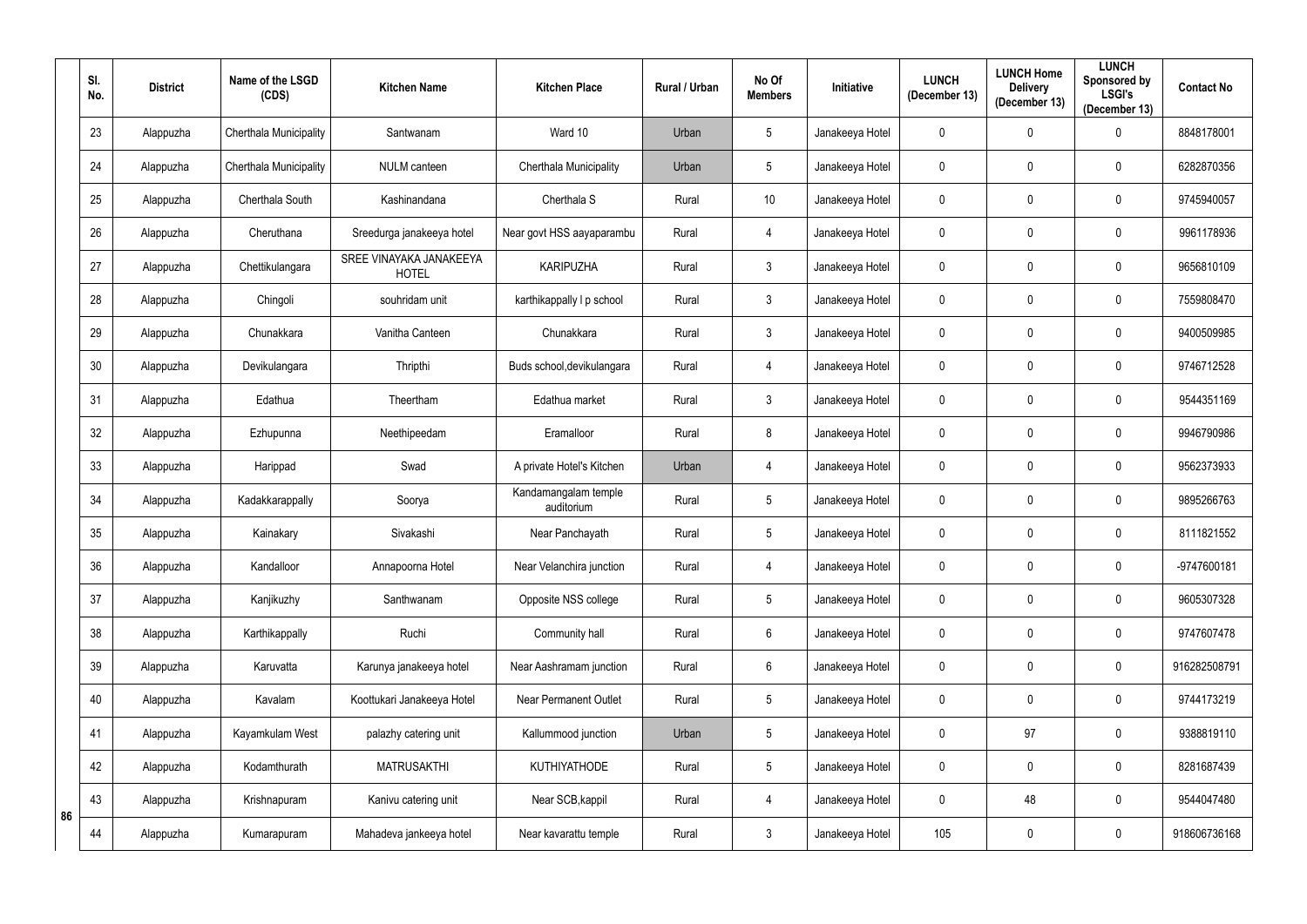| SI.<br>No. | <b>District</b> | Name of the LSGD<br>(CDS)   | <b>Kitchen Name</b>                | <b>Kitchen Place</b>                        | Rural / Urban | No Of<br><b>Members</b> | Initiative      | <b>LUNCH</b><br>(December 13) | <b>LUNCH Home</b><br><b>Delivery</b><br>(December 13) | <b>LUNCH</b><br>Sponsored by<br><b>LSGI's</b><br>(December 13) | <b>Contact No</b> |
|------------|-----------------|-----------------------------|------------------------------------|---------------------------------------------|---------------|-------------------------|-----------------|-------------------------------|-------------------------------------------------------|----------------------------------------------------------------|-------------------|
| 45         | Alappuzha       | Kumarapuram                 | Navodhaya janakeeya hotel          | Kumarapuram                                 | Rural         | $3\overline{3}$         | Janakeeya Hotel | $\mathbf 0$                   | $\mathbf{0}$                                          | 0                                                              | 9037499871        |
| 46         | Alappuzha       | Kuthiyathode                | Ruchi Janakeeya Hotel              | Near kuthiyathode panchayath<br>office      | Rural         | $5\phantom{.0}$         | Janakeeya Hotel | $\pmb{0}$                     | $\mathbf{0}$                                          | $\mathbf 0$                                                    | 9249269374        |
| 47         | Alappuzha       | Mannanchery                 | Snehitha                           | Panchayat building                          | Rural         | 4                       | Janakeeya Hotel | $\pmb{0}$                     | 46                                                    | $\boldsymbol{0}$                                               | 9544461740        |
| 48         | Alappuzha       | Mannar                      | Snehadhara                         | Kunnathur devasom                           | Rural         | $5\phantom{.0}$         | Janakeeya Hotel | $\mathbf 0$                   | $\mathbf 0$                                           | $\boldsymbol{0}$                                               | 9567853570        |
| 49         | Alappuzha       | Mararikulam South           | Snehasparsham                      | Kattoor                                     | Rural         | 4                       | Janakeeya Hotel | $\pmb{0}$                     | 10                                                    | $\mathbf 0$                                                    | 9747881642        |
| 50         | Alappuzha       | Mavelikara<br>Municipality  | Ruchi janakeeya hotel              | Municipality building                       | Urban         | 10                      | Janakeeya Hotel | $\mathbf 0$                   | $\mathbf{0}$                                          | $\mathbf 0$                                                    | 8289996136        |
| 51         | Alappuzha       | Mavelikkara<br>Thamarakulam | <b>Thripthi Catering</b>           | Thamarakulam                                | Rural         | $5\phantom{.0}$         | Janakeeya Hotel | $\pmb{0}$                     | $\boldsymbol{0}$                                      | $\boldsymbol{0}$                                               | 8281558036        |
| 52         | Alappuzha       | Mavelikkara<br>Thekkekara   | Bhai catering                      | Pallarimangalam                             | Rural         | $5\phantom{.0}$         | Janakeeya Hotel | $\mathbf 0$                   | $\mathbf{0}$                                          | $\mathbf 0$                                                    | 9539851155        |
| 53         | Alappuzha       | Muhamma                     | <b>SNV Catering</b>                | <b>Near Community Health</b><br>Centre      | Rural         | $5\phantom{.0}$         | Janakeeya Hotel | $\pmb{0}$                     | 100                                                   | $\mathbf 0$                                                    | 9605388763        |
| 54         | Alappuzha       | Mulakkuzha                  | Snehathanal                        | Mulakkuzha                                  | Rural         | $5\phantom{.0}$         | Janakeeya Hotel | $\pmb{0}$                     | $\mathbf{0}$                                          | $\mathbf 0$                                                    | 9037085079        |
| 55         | Alappuzha       | Muttar                      | Ruchi Catering Unit                | Panchayat Building                          | Rural         |                         | Janakeeya Hotel | $\mathbf 0$                   | $\Omega$                                              | $\mathbf 0$                                                    | 9072276826        |
| 56         | Alappuzha       | Nedumudy                    | Oruma                              | Champakulam                                 | Rural         | $5\phantom{.0}$         | Janakeeya Hotel | $\pmb{0}$                     | $\mathbf 0$                                           | $\mathbf 0$                                                    | 9188536147        |
| 57         | Alappuzha       | Neelamperoor                | Amrutha Janakeeya<br>Bhakshanasala | Panchayat Building                          | Rural         | $\mathfrak{Z}$          | Janakeeya Hotel | $\pmb{0}$                     | $\boldsymbol{0}$                                      | $\mathbf 0$                                                    | 9656167060        |
| 58         | Alappuzha       | Nooranad                    | Amma Canteen                       | Inside market place, Noornad                | Rural         | 5 <sup>5</sup>          | Janakeeya Hotel | $\mathbf 0$                   | $\mathbf 0$                                           | $\mathbf 0$                                                    | 7034377340        |
| 59         | Alappuzha       | Palamel                     | Arogya Canteen                     | Panchayat office compound                   | Rural         | 4                       | Janakeeya Hotel | 136                           | $\mathbf 0$                                           | $\pmb{0}$                                                      | 9497107651        |
| 60         | Alappuzha       | Pallippad                   | Annapoorneswari catering unit      | Irattakulangara junction                    | Rural         | $5\phantom{.0}$         | Janakeeya Hotel | $\pmb{0}$                     | $\mathbf 0$                                           | $\boldsymbol{0}$                                               | 9562318624        |
| 61         | Alappuzha       | Panavally                   | Harikrishnan                       | near nalpatheneswaram<br>temple             | Rural         | -1                      | Janakeeya Hotel | $\pmb{0}$                     | $\mathbf 0$                                           | $\bf{0}$                                                       | 9961774363        |
| 62         | Alappuzha       | Pandanad                    | Sreebhadra                         | Muthavazhi                                  | Rural         | $5\phantom{.0}$         | Janakeeya Hotel | $\pmb{0}$                     | $\mathbf 0$                                           | $\mathbf 0$                                                    | 9947120239        |
| 63         | Alappuzha       | Pathiyoor                   | Dakshina catering unit             | Mahalekshmi auditorium,<br>kareelakulangara | Rural         | $5\phantom{.0}$         | Janakeeya Hotel | $\mathbf 0$                   | 108                                                   | $\mathbf 0$                                                    | 9048200655        |
| 64         | Alappuzha       | Pattanakkad                 | Aparna                             | Opposite of pattanakkad<br>gramapanchayath  | Rural         | $5\phantom{.0}$         | Janakeeya Hotel | $\pmb{0}$                     | $\mathbf 0$                                           | $\pmb{0}$                                                      | 9037450634        |
| 65         | Alappuzha       | Perumbalam                  | Amritham                           | Near by govt hospital                       | Rural         | $\overline{4}$          | Janakeeya Hotel | $\pmb{0}$                     | $\pmb{0}$                                             | $\pmb{0}$                                                      | 8592809257        |
| 66         | Alappuzha       | Pulincunnu                  | Nanma Janakeeya Hotel              | Near Krishi Bhavan                          | Rural         | $5\phantom{.0}$         | Janakeeya Hotel | $\pmb{0}$                     | 0                                                     | $\pmb{0}$                                                      | 9544752465        |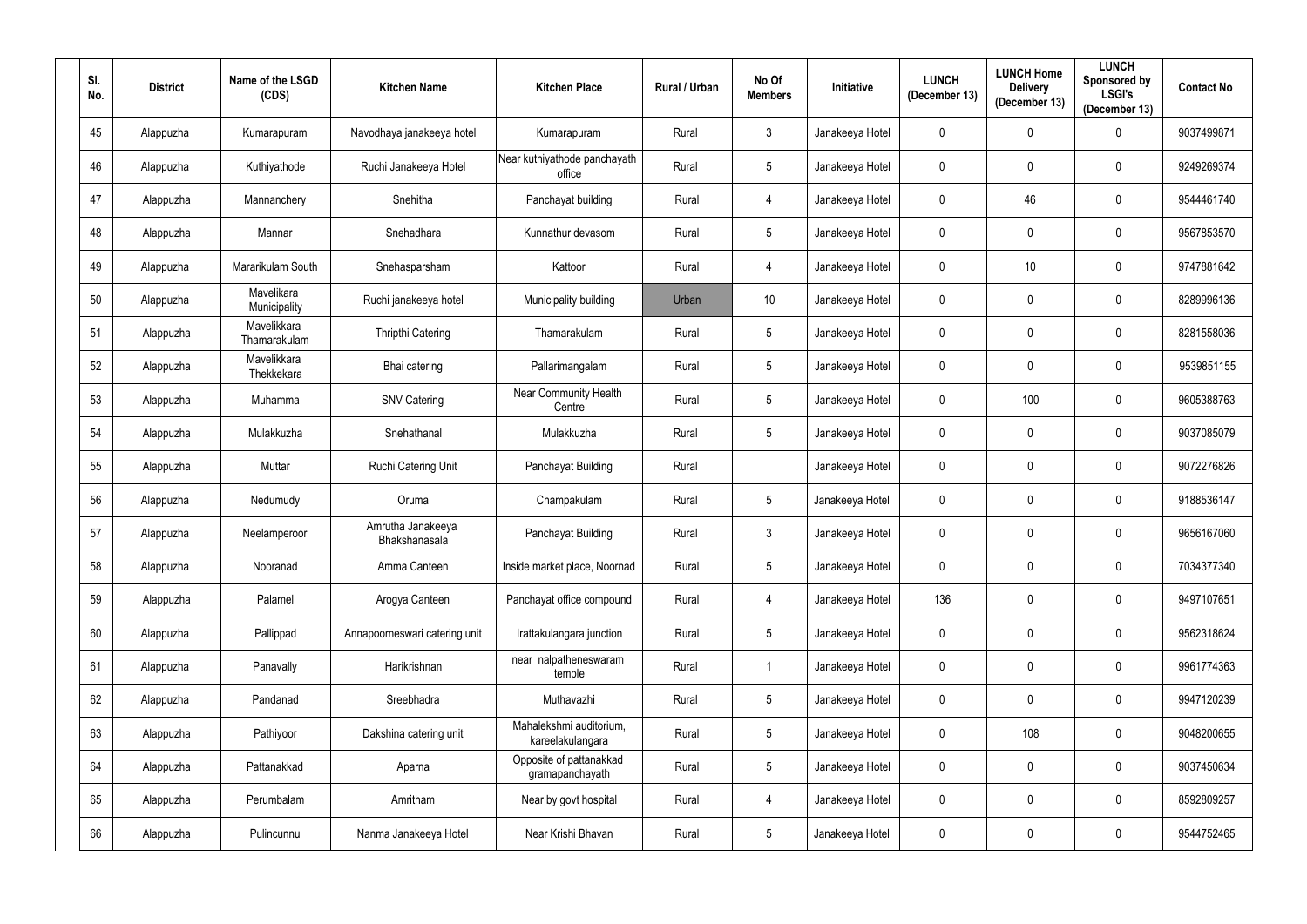|    | SI.<br>No.     | <b>District</b> | Name of the LSGD<br>(CDS) | <b>Kitchen Name</b>         | <b>Kitchen Place</b>                                        | Rural / Urban | No Of<br><b>Members</b> | <b>Initiative</b> | <b>LUNCH</b><br>(December 13) | <b>LUNCH Home</b><br><b>Delivery</b><br>(December 13) | <b>LUNCH</b><br>Sponsored by<br><b>LSGI's</b><br>(December 13) | <b>Contact No</b> |
|----|----------------|-----------------|---------------------------|-----------------------------|-------------------------------------------------------------|---------------|-------------------------|-------------------|-------------------------------|-------------------------------------------------------|----------------------------------------------------------------|-------------------|
|    | 67             | Alappuzha       | Puliyoor                  | <b>UPPUM MULAKUM</b>        | <b>INSIDE PANCHAYATH</b><br><b>COMPOUND</b>                 | Rural         | $5\phantom{.0}$         | Janakeeya Hotel   | $\mathbf 0$                   | 65                                                    | 0                                                              | 6238836314        |
|    | 68             | Alappuzha       | Punnapra North            | Annapoorneshwary            | Janajagrithi                                                | Rural         | 4                       | Janakeeya Hotel   | $\mathbf 0$                   | $\mathbf 0$                                           | $\mathbf 0$                                                    | 8129450136        |
|    | 69             | Alappuzha       | Punnapra South            | Thripthy janakeeya hotel    | Punnapra south                                              | Rural         | 9                       | Janakeeya Hotel   | $\overline{0}$                | $\mathbf 0$                                           | $\mathbf 0$                                                    | 9846179646        |
|    | 70             | Alappuzha       | Purakad                   | Pulari                      | Purakkad gp                                                 | Rural         | $\overline{5}$          | Janakeeya Hotel   | $\mathbf 0$                   | $\mathbf 0$                                           | 0                                                              | 7034494313        |
|    | 71             | Alappuzha       | Purakad                   | Thiruvonam catering service | Thottappally                                                | Rural         | 4                       | Janakeeya Hotel   | $\mathbf 0$                   | $\mathbf 0$                                           | 0                                                              |                   |
|    | 72             | Alappuzha       | Ramankary                 | Kudumbashree Vanitha Hotel  | Ramankary Town, Opposite<br>Judicial First Class Magistrate | Rural         | 4                       | Janakeeya Hotel   | $\mathbf 0$                   | $\mathbf 0$                                           | $\mathbf 0$                                                    | 8281314746        |
|    | 73             | Alappuzha       | Thaicattussery            | Unarv                       | Thyakattusheri junction                                     | Rural         | 4                       | Janakeeya Hotel   | $\mathbf 0$                   | $\mathbf 0$                                           | $\mathbf 0$                                                    | 9605897567        |
|    | 74             | Alappuzha       | Thakazhy                  | Thripthi Thakazhy           | <b>GBHSS Thakazhy</b>                                       | Rural         | $6\phantom{.}$          | Janakeeya Hotel   | $\mathbf 0$                   | $\mathbf 0$                                           | $\mathbf 0$                                                    | 9747405368        |
|    | 75             | Alappuzha       | Thalavady                 | Sakthi                      | Panayanbnoorkavu Temple<br>Auditorium                       | Rural         | $\overline{5}$          | Janakeeya Hotel   | $\mathbf 0$                   | $\mathbf{0}$                                          | 0                                                              |                   |
|    | 76             | Alappuzha       | Thannermukkom             | Patheyam                    | Panchayath office                                           | Rural         | 4                       | Janakeeya Hotel   | $\mathbf 0$                   | $\mathbf 0$                                           | 0                                                              | 9633933288        |
|    | 77             | Alappuzha       | Thazhakkara               | Akshaya catering            | Building at glassfactory<br>junction                        | Rural         | $\overline{5}$          | Janakeeya Hotel   | $\mathbf 0$                   | $\mathbf 0$                                           | $\mathbf 0$                                                    | 9847177930        |
|    | 78             | Alappuzha       | Thiruvanvandoor           | <b>SREE KRISHNA</b>         | Near pravinkoodu junction,                                  | Rural         | $\sqrt{5}$              | Janakeeya Hotel   | $\boldsymbol{0}$              | 96                                                    | 0                                                              | 9446627175        |
|    | 79             | Alappuzha       | Thrikkunnappuzha          | Akshara janakeeya hotel     | KV jetty road                                               | Rural         | $5\phantom{.0}$         | Janakeeya Hotel   | $\mathbf 0$                   | $\mathbf 0$                                           | $\mathbf 0$                                                    | 918891921223      |
|    | 80             | Alappuzha       | Thuravoor                 | RUCHI JANAKEEYA HOTEL       | Near alakkaparambu                                          | Rural         | $\overline{5}$          | Janakeeya Hotel   | $\pmb{0}$                     | $\mathbf 0$                                           | $\mathbf 0$                                                    | 8157934346        |
|    | 81             | Alappuzha       | Vallikunnam               | Samthripthi                 | Padayanivattom temple<br>Auditorium                         | Rural         | $\overline{4}$          | Janakeeya Hotel   | 132                           | $\mathbf 0$                                           | 0                                                              | 8078962129        |
|    | 82             | Alappuzha       | Vayalar                   | Five star                   | Near Nagamkulangara Market                                  | Rural         | $\overline{5}$          | Janakeeya Hotel   | $\overline{0}$                | $\mathbf 0$                                           | $\mathbf 0$                                                    | 8606081847        |
|    | 83             | Alappuzha       | Veeyapuram                | Swad 2                      | Veeyapuram jn                                               | Rural         | $\sqrt{5}$              | Janakeeya Hotel   | 245                           | $\mathbf 0$                                           | $\pmb{0}$                                                      |                   |
|    | 84             | Alappuzha       | Veeyapuram                | Karuthal                    | Payippad LPS                                                | Rural         | $\overline{5}$          | Janakeeya Hotel   | $\pmb{0}$                     | $\mathbf 0$                                           | $\mathbf 0$                                                    | 8606846513        |
|    | 85             | Alappuzha       | Veliyanad                 | Manus Janakeeya Hotel       | Kurishmoodu, Near Veliyanadu<br>Grama Panchayat             | Rural         | $3\phantom{.0}$         | Janakeeya Hotel   | $\mathbf 0$                   | $\mathbf 0$                                           | $\mathbf 0$                                                    | 8086782924        |
|    | 86             | Alappuzha       | Venmoney                  | Annapoorna                  | Poyka                                                       | Rural         | $\overline{5}$          | Janakeeya Hotel   | $\pmb{0}$                     | 112                                                   | $\mathbf 0$                                                    |                   |
| 86 |                |                 |                           |                             |                                                             |               | 408                     |                   | 774                           | 960                                                   | 25                                                             |                   |
|    | $\overline{1}$ | Ernakulam       | Aikkaranad                | Subiksha Janakeeya Hotel    | Kolancherry                                                 | Rural         | 4                       | Janakeeya Hotel   | 451                           | 0                                                     | 0                                                              | 9496215730        |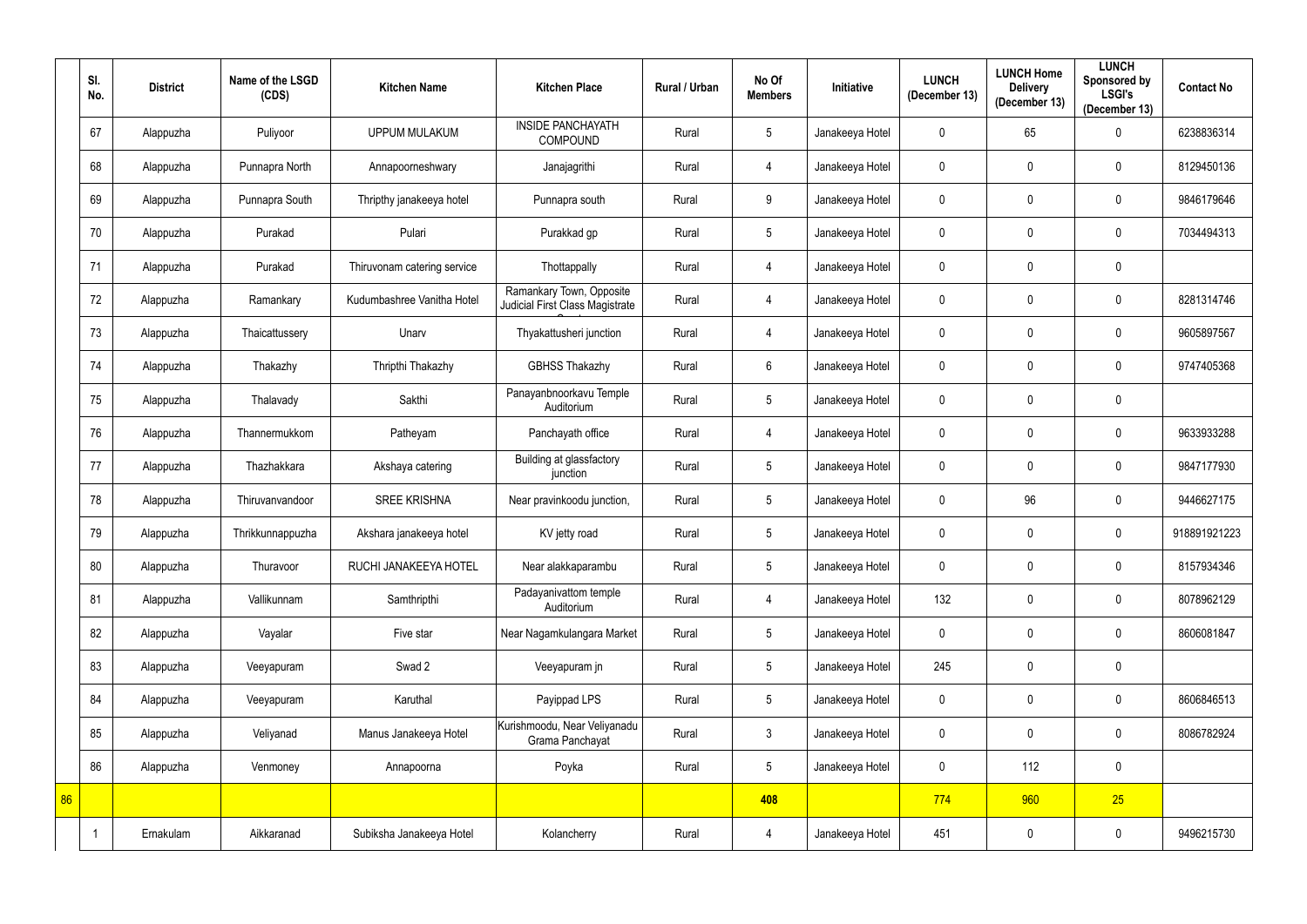| SI.<br>No.       | <b>District</b> | Name of the LSGD<br>(CDS) | <b>Kitchen Name</b>              | <b>Kitchen Place</b>         | Rural / Urban | No Of<br><b>Members</b> | Initiative      | <b>LUNCH</b><br>(December 13) | <b>LUNCH Home</b><br><b>Delivery</b><br>(December 13) | <b>LUNCH</b><br>Sponsored by<br><b>LSGI's</b><br>(December 13) | <b>Contact No</b> |
|------------------|-----------------|---------------------------|----------------------------------|------------------------------|---------------|-------------------------|-----------------|-------------------------------|-------------------------------------------------------|----------------------------------------------------------------|-------------------|
| $\overline{2}$   | Ernakulam       | Alengade                  | Thanima foods                    | Koduvazhanga                 | Rural         | $3\overline{3}$         | Janakeeya Hotel | $\mathbf 0$                   | $\mathbf{0}$                                          | $\mathbf 0$                                                    | 9349013322        |
| $\mathbf{3}$     | Ernakulam       | Alengade                  | Mr.Bakers                        | Malikam peedika              | Rural         | $3\overline{3}$         | Janakeeya Hotel | 23                            | $\mathbf 0$                                           | $\mathbf 0$                                                    | 9633887779        |
| 4                | Ernakulam       | Alengade                  | Kasthurba kitchen                | Neerikkode                   | Rural         | $\mathfrak{Z}$          | Janakeeya Hotel | 117                           | $\mathbf 0$                                           | $\pmb{0}$                                                      | 9526260253        |
| $5\phantom{.0}$  | Ernakulam       | Aluva                     | Ruchi Janakeeya hotel            | Aluva                        | Urban         | 4                       | Janakeeya Hotel | $\pmb{0}$                     | 89                                                    | $\pmb{0}$                                                      |                   |
| $6\phantom{.}$   | Ernakulam       | Amballoor                 | Dhanshree catering               | St.ignatius schools Amballur | Rural         | $5\phantom{.0}$         | Janakeeya Hotel | 112                           | $\mathbf{0}$                                          | $\pmb{0}$                                                      | 8330081552        |
| $\overline{7}$   | Ernakulam       | Angamaly                  | Cafe Shree Canteen               | Municipality Canteen         | Urban         | 5 <sup>5</sup>          | Janakeeya Hotel | 518                           | 0                                                     | $\pmb{0}$                                                      | 9656927253        |
| 8                | Ernakulam       | Angamaly                  | <b>JANAKEEYA HOTEL</b>           | TB Junction                  | Urban         | $3\overline{3}$         | Janakeeya Hotel | 112                           | $\mathbf 0$                                           | $\mathbf 0$                                                    | 9447924974        |
| 9                | Ernakulam       | Arakuzha                  | Ruchi Janakeeya hotel, Arakkuzha | Pandappilly                  | Rural         | $5\phantom{.0}$         | Janakeeya Hotel | 151                           | $\mathbf{0}$                                          | $\mathbf 0$                                                    | 9744864225        |
| 10 <sup>°</sup>  | Ernakulam       | Assamannoor               | New Life kudumbasree Hotel       | Cherukunnam                  | Rural         | $3\overline{3}$         | Janakeeya Hotel | 138                           | $\mathbf{0}$                                          | $\mathbf 0$                                                    | 9656729450        |
| 11               | Ernakulam       | Avoly                     | Janakeeya Hotel, Avoli           | Hostel Junction, Avoli       | Rural         | $\mathfrak{Z}$          | Janakeeya Hotel | 273                           | $\mathbf{0}$                                          | $\mathbf 0$                                                    | 9847983621        |
| 12               | Ernakulam       | Ayavana                   | Keralasree Janakeeya Hotel       | Ayavana                      | Rural         | $5\phantom{.0}$         | Janakeeya Hotel | 48                            | $\mathbf 0$                                           | $\mathbf 0$                                                    | 9744607799        |
| 13 <sup>°</sup>  | Ernakulam       | Ayyampuzha                | Five Star Hotel and Catering     | Panchayat Junction           | Rural         | 4                       | Janakeeya Hotel | 83                            | 0                                                     | $\pmb{0}$                                                      | 9744836324        |
| 14               | Ernakulam       | Ayyampuzha                | Sneha janakeeya hotel            | ayyampuzha junction          | Rural         | 4                       | Janakeeya hotel | 195                           | $\mathbf{0}$                                          | $\mathbf 0$                                                    | 8590753551        |
| 15 <sub>15</sub> | Ernakulam       | Chendamangalam            | Anugraha Kudumbashree hotel      | Vadakkumpuram                | Rural         | $5\phantom{.0}$         | Janakeeya Hotel | 158                           | $\mathbf 0$                                           | $\pmb{0}$                                                      | 9061419729        |
| 16 <sup>°</sup>  | Ernakulam       | Chengamanade              | Mythri janakeeya hotel           | Purayar                      | Rural         | $5\phantom{.0}$         | Janakeeya Hotel | $\mathbf 0$                   | 192                                                   | $\bf{0}$                                                       | 9496172362        |
| 17               | Ernakulam       | Cheranalloor              | Chaithanya                       | <b>Community Hall</b>        | Rural         | $6\phantom{.0}$         | Janakeeya Hotel | 49                            | $\mathbf 0$                                           | $\overline{0}$                                                 | 9995156639        |
| 18               | Ernakulam       | Cheranalloor              | Adukkala                         | Chittoor                     | Rural         | $5\phantom{.0}$         | Janakeeya Hotel | $\overline{0}$                | $\mathbf 0$                                           | $\mathbf 0$                                                    | 808922128         |
| 19               | Ernakulam       | Chittattukara             | Swadh Janakeeya Hotel            | chittattukara jn.            | Rural         | $\mathfrak{Z}$          | Janakeeya Hotel | 286                           | $\mathbf 0$                                           | $\mathbf 0$                                                    |                   |
| 20               | Ernakulam       | Choornikkara              | Metro hotel                      | Ambattukavu                  | Rural         | $\mathfrak{Z}$          | Janakeeya Hotel | 312                           | 0                                                     | $\pmb{0}$                                                      | 9605319455        |
| 21               | Ernakulam       | Chottanikkara             | Ahalya Cafe                      | Kottayatthupara              | Rural         | $6\phantom{.0}$         | Janakeeya Hotel | 85                            | 0                                                     | $\pmb{0}$                                                      | 9567512337        |
| 22               | Ernakulam       | Edakkattuvayal            | Santhwanam                       | Arakunnam                    | Rural         | $\mathfrak{Z}$          | Janakeeya Hotel | 39                            | 0                                                     | $\pmb{0}$                                                      | 9447047980        |
| 23               | Ernakulam       | Edathala                  | Souhridam Kudumbashree canteen   | Edathala                     | Rural         | $\mathfrak{Z}$          | Janakeeya Hotel | 283                           | 0                                                     | $\pmb{0}$                                                      | 9745769363        |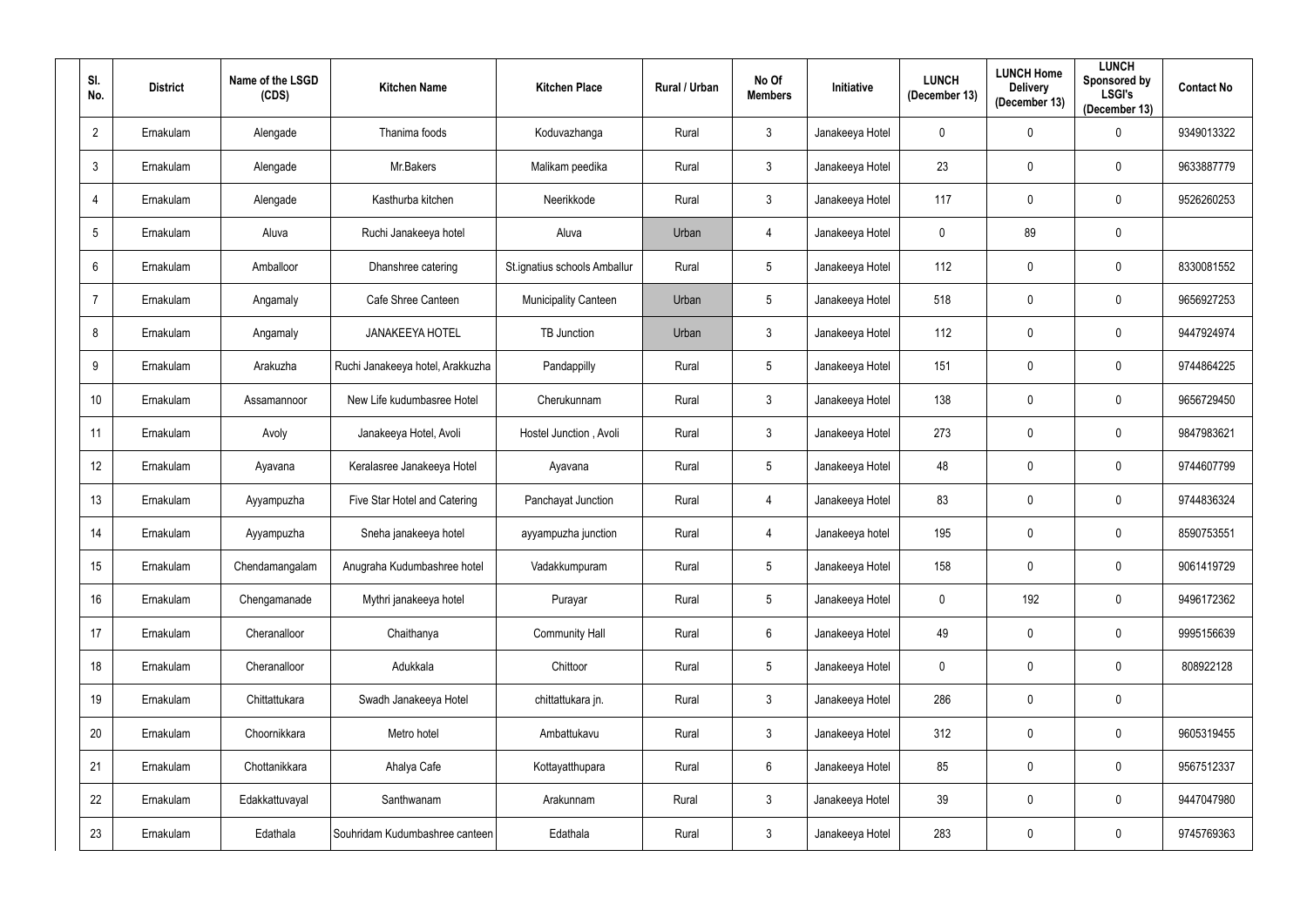| SI.<br>No. | <b>District</b> | Name of the LSGD<br>(CDS) | <b>Kitchen Name</b>                   | <b>Kitchen Place</b>               | Rural / Urban | No Of<br><b>Members</b> | Initiative      | <b>LUNCH</b><br>(December 13) | <b>LUNCH Home</b><br><b>Delivery</b><br>(December 13) | <b>LUNCH</b><br>Sponsored by<br><b>LSGI's</b><br>(December 13) | <b>Contact No</b> |
|------------|-----------------|---------------------------|---------------------------------------|------------------------------------|---------------|-------------------------|-----------------|-------------------------------|-------------------------------------------------------|----------------------------------------------------------------|-------------------|
| 24         | Ernakulam       | Edathala                  | Veetiloru oonne                       | Manalimukke                        | Rural         | $3\overline{3}$         | Janakeeya Hotel | 235                           | $\mathbf 0$                                           | $\mathbf 0$                                                    | 9745769363        |
| 25         | Ernakulam       | Edavanakkad               | Royal Hotel                           | Edavanakad                         | Rural         | $\mathfrak{Z}$          | Janakeeya Hotel | 116                           | $\mathbf{0}$                                          | $\mathbf 0$                                                    | 7902933414        |
| 26         | Ernakulam       | Elanji                    | janakiya hotel elanji                 | elanji punjayathu junction         | Rural         | $5\phantom{.0}$         | Janakeeya Hotel | 40                            | $\mathbf 0$                                           | $\boldsymbol{0}$                                               | 9947990787        |
| 27         | Ernakulam       | Eloor                     | Nalanandhana janakeeya hotel          | Eloor                              | Urban         | 4                       | Janakeeya Hotel | 120                           | $\mathbf 0$                                           | $\pmb{0}$                                                      | 9562885391        |
| 28         | Ernakulam       | Ezhikkara                 | Sree Rajarajeswari Janakeeya<br>Hotel | Ezhikkara                          | Rural         | $5\phantom{.0}$         | Janakeeya Hotel | 152                           | $\mathbf 0$                                           | $\pmb{0}$                                                      | 8921579011        |
| 29         | Ernakulam       | Kadungalloor              | Snehitha janakeeya hotel              | Kadungalloor                       | Rural         | $\mathfrak{Z}$          | Janakeeya Hotel | 207                           | $\mathbf{0}$                                          | $\mathbf 0$                                                    | 9567418674        |
| 30         | Ernakulam       | Kalady                    | Jyothi Vanitha Canteen                | Kalady                             | Rural         | $5\phantom{.0}$         | Janakeeya Hotel | 396                           | $\mathbf{0}$                                          | $\mathbf 0$                                                    | 9544624439        |
| 31         | Ernakulam       | <b>Kalamassery East</b>   | Nanma janakeeya hotel                 | HMT, kalammassery                  | Urban         | $3\overline{3}$         | Janakeeya Hotel | 316                           | $\mathbf{0}$                                          | $\mathbf 0$                                                    | 9895535089        |
| 32         | Ernakulam       | Kalamassery east          | thanima Janakeeya hotel               | kangarappadi                       | urban         | $\mathfrak{Z}$          | Janakeeya hotel | 307                           | $\mathbf{0}$                                          | $\mathbf 0$                                                    | 9745481742        |
| 33         | Ernakulam       | Kalamassery West          | Pulari janakeeya hotel                | Kunamthai                          | Urban         | $3\overline{3}$         | Janakeeya Hotel | 439                           | $\mathbf{0}$                                          | $\mathbf 0$                                                    | 7736594305        |
| 34         | Ernakulam       | Kalamassery West          | Kismath janakeeya hotel               | Vattekkunnam                       | Urban         | $\mathfrak{Z}$          | Janakeeya Hotel | 238                           | $\mathbf{0}$                                          | $\mathbf 0$                                                    | 8075879290        |
| 35         | Ernakulam       | Kalloorkkad               | Puthuma Janakeeya Hotel               | Kallorkkad                         | Rural         | $\mathfrak{Z}$          | Janakeeya Hotel | 198                           | $\mathbf 0$                                           | $\pmb{0}$                                                      | 7558091353        |
| 36         | Ernakulam       | Kanjoor                   | Ammachiyude Adukkala                  | Parappuram                         | Rural         | $\mathfrak{Z}$          | Janakeeya Hotel | 170                           | $\mathbf{0}$                                          | $\mathbf 0$                                                    | 6238583699        |
| 37         | Ernakulam       | Karukutti                 | Anugraha Janakeeya Hotel              | Pallissery                         | Rural         | $5\phantom{.0}$         | Janakeeya Hotel | 80                            | $\mathbf 0$                                           | $\mathbf 0$                                                    | 9846161486        |
| 38         | Ernakulam       | Karumalloor               | Koottayma janakeeya hotel             | Kariyachira                        | Rural         | $\overline{4}$          | Janakeeya Hotel | $\mathbf 0$                   | $\mathbf 0$                                           | $\bf{0}$                                                       | 9746484979        |
| 39         | Ernakulam       | Kavalangad                | Five star Janakeeya Hotel             | Nellimattom                        | Rural         | $5\phantom{.0}$         | Janakeeya Hotel | 320                           | $\mathbf 0$                                           | $\overline{0}$                                                 | 9744705648        |
| 40         | Ernakulam       | Keerampara                | Abhaya Janakeeya Hotel                | Punnekkad                          | Rural         | $\overline{4}$          | Janakeeya hotel | 138                           | $\mathbf 0$                                           | $\bf{0}$                                                       | 8301059431        |
| 41         | Ernakulam       | Keezhmad                  | Sadyalayam janakeeya hotel            | Keezhmad                           | Rural         | $5\phantom{.0}$         | Janakeeya Hotel | 91                            | $\mathbf 0$                                           | $\mathbf 0$                                                    | 9846027221        |
| 42         | Ernakulam       | Kochi East                | ANNAPOORNA JANAKEEYA<br><b>HOTEL</b>  | ALINCHUVADU                        | Urban         | $5\phantom{.0}$         | Janakeeya Hotel | 285                           | $\mathbf 0$                                           | $\mathbf 0$                                                    | 9567529849        |
| 43         | Ernakulam       | Kochi East                | YUMMEES KITCHEN                       | VADUTHALA                          | Urban         | $5\phantom{.0}$         | Janakeeya Hotel | 131                           | 25                                                    | $\mathbf 0$                                                    |                   |
| 44         | Ernakulam       | Kochi East                | ORUMA KITCHEN                         | <b>PACHALAM</b>                    | Urban         | $\mathfrak{Z}$          | Janakeeya Hotel | 298                           | 77                                                    | $2^{\circ}$                                                    | 9744763589        |
| 45         | Ernakulam       | Kochi East                | <b>PONPULARI</b>                      | KEERHI NAGAR,<br><b>ELAMAKKARA</b> | Urban         | $\mathfrak{Z}$          | Janakeeya Hotel | 325                           | $\boldsymbol{0}$                                      |                                                                | 8289818357        |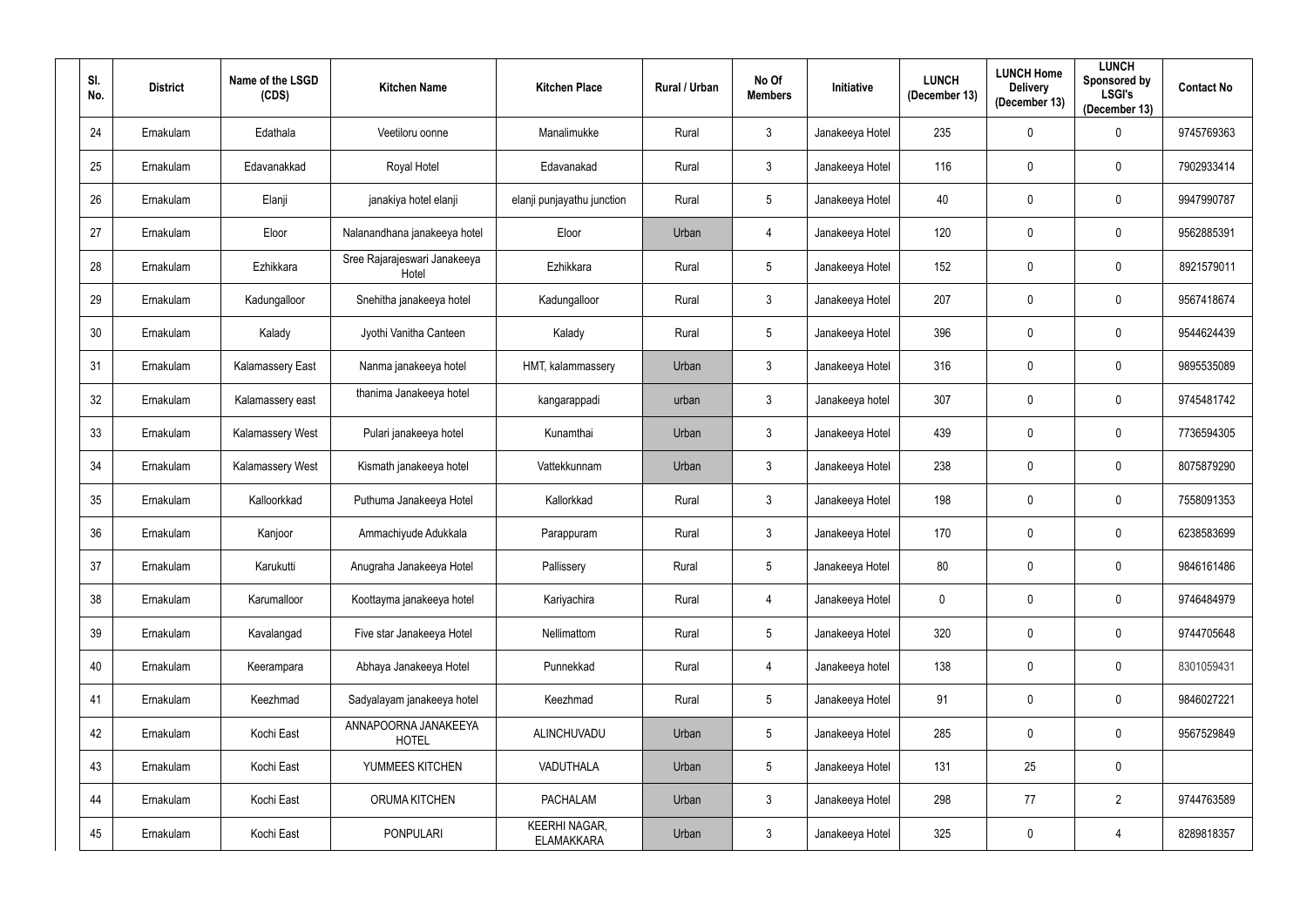|     | SI.<br>No. | <b>District</b> | Name of the LSGD<br>(CDS) | <b>Kitchen Name</b>                  | <b>Kitchen Place</b>      | Rural / Urban | No Of<br><b>Members</b> | Initiative      | <b>LUNCH</b><br>(December 13) | <b>LUNCH Home</b><br><b>Delivery</b><br>(December 13) | <b>LUNCH</b><br><b>Sponsored by</b><br><b>LSGI's</b><br>(December 13) | <b>Contact No</b> |
|-----|------------|-----------------|---------------------------|--------------------------------------|---------------------------|---------------|-------------------------|-----------------|-------------------------------|-------------------------------------------------------|-----------------------------------------------------------------------|-------------------|
|     | 46         | Ernakulam       | Kochi East                | <b>RUCHI CATERING</b>                | PUNNACKAL                 | Urban         | $5\phantom{.0}$         | Janakeeya Hotel | 318                           | $\mathbf 0$                                           | $\mathbf 0$                                                           | 9947080022        |
|     | 47         | Ernakulam       | kochi east                | samrudhi@kochi                       | ernakulam north           | urban         | 14                      | Janakeeya hotel | 1836                          | 1102                                                  | $\mathbf 0$                                                           | 9048609615        |
|     | 48         | Ernakulam       | Kochi South               | <b>AMMAS KITCHEN</b>                 | <b>THEVARA</b>            | Urban         | 4                       | Janakeeya Hotel | 910                           | $\mathbf 0$                                           | $\mathbf 0$                                                           | 7994618127        |
|     | 49         | Ernakulam       | Kochi South               | NEW AKSHAYA HOTEL                    | <b>PONNURUNNI</b>         | Urban         | $5\phantom{.0}$         | Janakeeya Hotel | 765                           | $\mathbf 0$                                           | $\mathbf 0$                                                           | 9895292721        |
|     | 50         | Ernakulam       | Kochi South               | <b>FRIENDS</b>                       | <b>MINI PARK</b>          | Urban         | $5\phantom{.0}$         | Janakeeya Hotel | 157                           | $\mathbf 0$                                           | $\mathbf 0$                                                           | 9048207287        |
|     | 51         | Ernakulam       | Kochi West                | PUTHUMA KUDUMBASHREE<br><b>HOTEL</b> | PALLURUTHY NADA           | Urban         | $5\phantom{.0}$         | Janakeeya Hotel | 373                           | 0                                                     | $\mathbf 0$                                                           | 9947611626        |
|     | 52         | Ernakulam       | Kochi West                | NAMMUDE ADUKKALA                     | <b>ERAVELI COLONY</b>     | Urban         | $5\phantom{.0}$         | Janakeeya Hotel | 845                           | $\mathbf 0$                                           | $\mathbf 0$                                                           | 9746033279        |
|     | 53         | Ernakulam       | Kochi West                | Ushas Kudumbashree Hotel             | <b>FORT KOCHI</b>         | Urban         | 4                       | Janakeeya Hotel | 398                           | $\mathbf 0$                                           | $\mathbf 0$                                                           | 7510713668        |
|     | 54         | Ernakulam       | Koothattukulam            | Niravu Janakeeya Hotel               |                           | Urban         |                         | Janakeeya Hotel | 296                           | $\mathbf{0}$                                          | $\overline{0}$                                                        |                   |
|     | 55         | Ernakulam       | Koovappady                | Kaipunyam Janakeeya hotel            | Koovappady                | Rural         | $\sqrt{5}$              | Janakeeya Hotel | 173                           | 0                                                     | $\overline{0}$                                                        |                   |
|     | 56         | Ernakulam       | Kothamangalam             | Thanima catering unit                | Kothamangalam             | Urban         | $\mathbf{3}$            | Janakeeya Hotel | 326                           | $\mathbf 0$                                           | $\overline{0}$                                                        | 9846664377        |
| 113 | 57         | Ernakulam       | kothamangalam             | P.K janakeeya hotel                  | kothamangalam             | Urban         | $6\phantom{.}6$         | Janakeeya Hotel | 123                           | $\boldsymbol{0}$                                      | $\pmb{0}$                                                             | 8156869114        |
|     | 58         | Ernakulam       | Kottapady                 | Janakeeya Hotel                      | Kottappady junction       | Rural         | $\mathbf{3}$            | Janakeeya Hotel | 175                           | 0                                                     | $\mathbf 0$                                                           | 9497406993        |
|     | 59         | Ernakulam       | Kottuvally                | subhiksha vanitha canteen            | kottuvally                | Rural         | $5\phantom{.0}$         | Janakeeya Hotel | $\mathbf 0$                   | $\mathbf 0$                                           | $\mathbf 0$                                                           | 8590034196        |
|     | 60         | Ernakulam       | kumbalangi                | st.antoneys kudumbashree             | old post office           | Rural         | $\mathbf{3}$            | Janakeeya Hotel | 188                           | $\mathbf 0$                                           | $\bf{0}$                                                              | 8138860764        |
|     | 61         | Ernakulam       | Kumblam                   | JANAKEEYA HOTEL, KUMBALAM            | <b>KUMBALAM</b>           | rural         | $5\phantom{.0}$         | Janakeeya Hotel | 358                           | $\mathbf 0$                                           | $\mathbf 0$                                                           | 9746652714        |
|     | 62         | Ernakulam       | kunnathunadu              | thripthy janakeeya hotel             | pallikkara                | Rural         | $6\,$                   | Janakeeya Hotel | 125                           | $\pmb{0}$                                             | $\mathbf 0$                                                           | 9744561425        |
|     | 63         | Ernakulam       | Kunnukara                 | Greenchilly cafe                     | Kunnukara                 | Rural         | $\mathfrak{Z}$          | Janakeeya Hotel | $\mathbf 0$                   | 69                                                    | $\mathbf 0$                                                           | 9496852989        |
|     | 64         | Ernakulam       | Kunnukara                 | Thanima canteen                      | North aduvassery          | Rural         | $5\phantom{.0}$         | Janakeeya Hotel | $\mathbf 0$                   | 85                                                    | $\mathbf 0$                                                           | 9744200583        |
|     | 65         | Ernakulam       | Kuttampuzha               | Nila kudumbashree janakiya hotel     | Mini stadium, vadattupara | Rural         | $6\,$                   | Janakeeya Hotel | 53                            | $\mathbf 0$                                           | $\mathbf 0$                                                           | 9496754018        |
|     | 66         | Ernakulam       | Kuzhippilly               | Janakeeya hotel                      | Kuzhupilli                | Rural         | $\pmb{0}$               | Janakeeya Hotel | 109                           | $\mathbf 0$                                           | $\mathbf 0$                                                           | 9847371780        |
|     | 67         | Ernakulam       | Malayattoor               | Whats app Janakeeya Hotel            | Thottuva                  | Rural         | $\mathfrak{Z}$          | Janakeeya Hotel | 391                           | 0                                                     | $\boldsymbol{0}$                                                      | 9497796828        |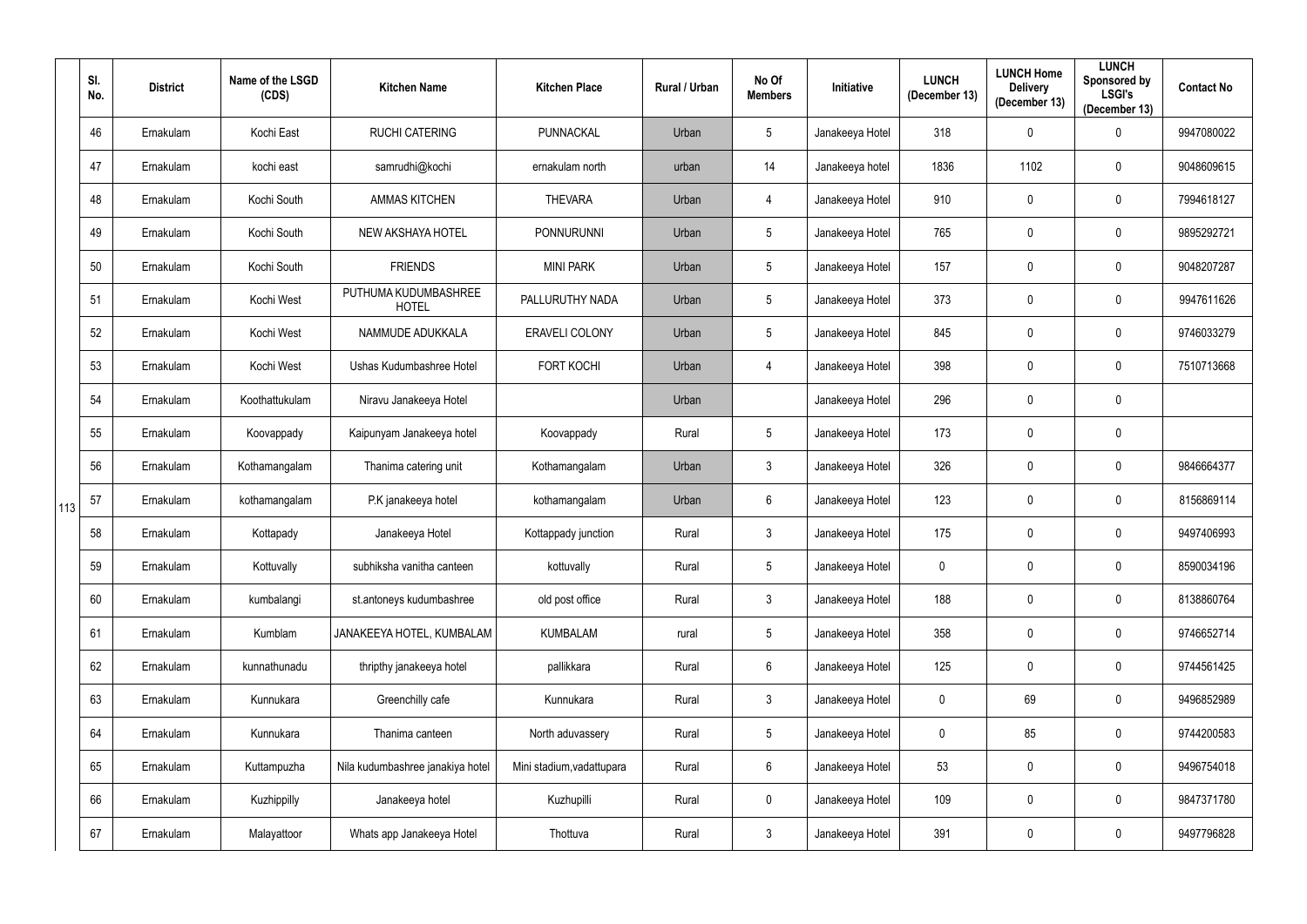| SI.<br>No. | <b>District</b> | Name of the LSGD<br>(CDS) | <b>Kitchen Name</b>            | <b>Kitchen Place</b>                    | Rural / Urban | No Of<br><b>Members</b> | Initiative      | <b>LUNCH</b><br>(December 13) | <b>LUNCH Home</b><br><b>Delivery</b><br>(December 13) | <b>LUNCH</b><br><b>Sponsored by</b><br><b>LSGI's</b><br>(December 13) | <b>Contact No</b> |
|------------|-----------------|---------------------------|--------------------------------|-----------------------------------------|---------------|-------------------------|-----------------|-------------------------------|-------------------------------------------------------|-----------------------------------------------------------------------|-------------------|
| 68         | Ernakulam       | Malayattoor               | Natturuchi Janakeeya Hotel     | Ettakkadavu                             | Rural         | $3\overline{3}$         | Janakeeya Hotel | $\mathbf 0$                   | $\mathbf{0}$                                          | 0                                                                     | 9745470234        |
| 69         | Ernakulam       | Maneed                    | Coral Island                   | Maneed                                  | Rural         | 4                       | Janakeeya Hotel | 129                           | $\mathbf{0}$                                          | $\mathbf 0$                                                           | 7012652495        |
| 70         | Ernakulam       | Manjalloor                | Thanima Kudumbashree hotel     | Vazhakkulam                             | Rural         | $5\phantom{.0}$         | Janakeeya Hotel | 303                           | $\mathbf 0$                                           | $\mathbf 0$                                                           | 9526215854        |
| 71         | Ernakulam       | Manjapra                  | Sara's Kitchen                 | Puthenpalli                             | Rural         | $\mathfrak{Z}$          | Janakeeya Hotel | 251                           | $\mathbf{0}$                                          | $\boldsymbol{0}$                                                      | 8547392730        |
| 72         | Ernakulam       | Maradu                    | <b>VANITHA HOTEL</b>           | <b>KUNDANNOR JN</b>                     | Urban         | 4                       | Janakeeya Hotel | 65                            | $\mathbf 0$                                           | $\mathbf 0$                                                           |                   |
| 73         | Ernakulam       | Marady                    | Janakeeya Hotel Marady         | Unnakkuppa                              | Rural         | 4                       | Janakeeya Hotel | 40                            | 0                                                     | $\mathbf 0$                                                           | 9947943177        |
| 74         | Ernakulam       | Mazhuvannoor              | Sruthi Janakeeya Hotel         | Valayanchirangara                       | Rural         | $3\overline{3}$         | Janakeeya Hotel | 175                           | $\mathbf 0$                                           | $\boldsymbol{0}$                                                      | 9747924485        |
| 75         | Ernakulam       | Mookkannoor               | Mamma's Kitchen                | Mookkannoor                             | Rural         | $3\overline{3}$         | Janakeeya Hotel | 132                           | $\mathbf{0}$                                          | $\mathbf 0$                                                           | 8593835285        |
| 76         | Ernakulam       | Mudakkuzha                | janakeeya hotel                | mudakkuzha                              | Rural         | $\mathfrak{Z}$          | Janakeeya hotel | 63                            | $\mathbf{0}$                                          | $\mathbf 0$                                                           | 9496431218        |
| 77         | Ernakulam       | Mulavukad                 | Kudumbashree Veetile bakshanam | Mulavukad                               | Rural         | $5\phantom{.0}$         | Janakeeya Hotel | 146                           | $\mathbf{0}$                                          | $\mathbf 0$                                                           | 9061339557        |
| 78         | Ernakulam       | Muvattupuzha              | Oottupura                      | Muvattupuzha                            | Urban         | $\mathfrak{Z}$          | Janakeeya Hotel | 315                           | $\mathbf{0}$                                          | $\mathbf 0$                                                           | 7736573412        |
| 79         | Ernakulam       | Nayarambalam              | Four star cafe                 | Nayarambalam                            | Rural         | $\mathfrak{Z}$          | Janakeeya Hotel | 85                            | 0                                                     | $\pmb{0}$                                                             | 8075349161        |
| 80         | Ernakulam       | Nedumbassery              | thani nadan                    | athani                                  | rural         | $5\phantom{.0}$         | Janakeeya Hotel | $\pmb{0}$                     | 218                                                   | $\mathbf 0$                                                           | 9961277604        |
| 81         | Ernakulam       | Nellikuzhy                | Janakeeya Hotel                | Nellikkuzhi                             | Rural         | $\mathbf{3}$            | Janakeeya Hotel | 198                           | $\mathbf 0$                                           | $\mathbf 0$                                                           | 9744641099        |
| 82         | Ernakulam       | Njarakkal                 | Kripa Catering Unit            | Njarakkal                               | Rural         | $\mathfrak{Z}$          | Janakeeya Hotel | 46                            | $\mathbf 0$                                           | $\bf{0}$                                                              | 9567534006        |
| 83         | Ernakulam       | Okkal                     | Manna Janakeeya Hotel          | Edavoor                                 | Rural         | 4                       | Janakeeya Hotel | 60                            | $\mathbf 0$                                           | $\mathbf 0$                                                           | 8086822888        |
| 84         | Ernakulam       | Paingottoor               | Janakeeya hotel                | Paingottoor                             | Rural         | $\overline{7}$          | Janakeeya Hotel | 50                            | $\mathbf 0$                                           | $\mathbf 0$                                                           | 9656855730        |
| 85         | Ernakulam       | Pallarimangalam           | Janakeeya Hotel                | Janakeeya Hotel, Koovalloor             | Rural         | 4                       | Janakeeya Hotel | 128                           | $\mathbf 0$                                           | $\mathbf 0$                                                           | 7025992310        |
| 86         | Ernakulam       | Pallipuram                | Kadumanga Food court           | Pothen valav                            | Rural         | $5\phantom{.0}$         | Janakeeya Hotel | 245                           | $\mathbf 0$                                           | $\mathbf 0$                                                           | 9747525176        |
| 87         | Ernakulam       | Pambakkuda                | viswastha catering unit        | pambakkuda block punjayathu<br>building | Rural         | 4                       | Janakeeya Hotel | 55                            | $\mathbf 0$                                           | $\pmb{0}$                                                             | 7510382367        |
| 88         | Ernakulam       | Parakkadave               | Thejus catering unit           | Moozhikkulam                            | Rural         | 10                      | Janakeeya Hotel | $\pmb{0}$                     | $\mathbf 0$                                           | $\mathbf 0$                                                           | 9847936303        |
| 89         | Ernakulam       | Paravoor                  | sreevikneswara                 | Govt.boys' HSS, N.Paravur               | Urban         | 4                       | Janakeeya Hotel | 118                           | $\boldsymbol{0}$                                      | $\pmb{0}$                                                             | 9567581698        |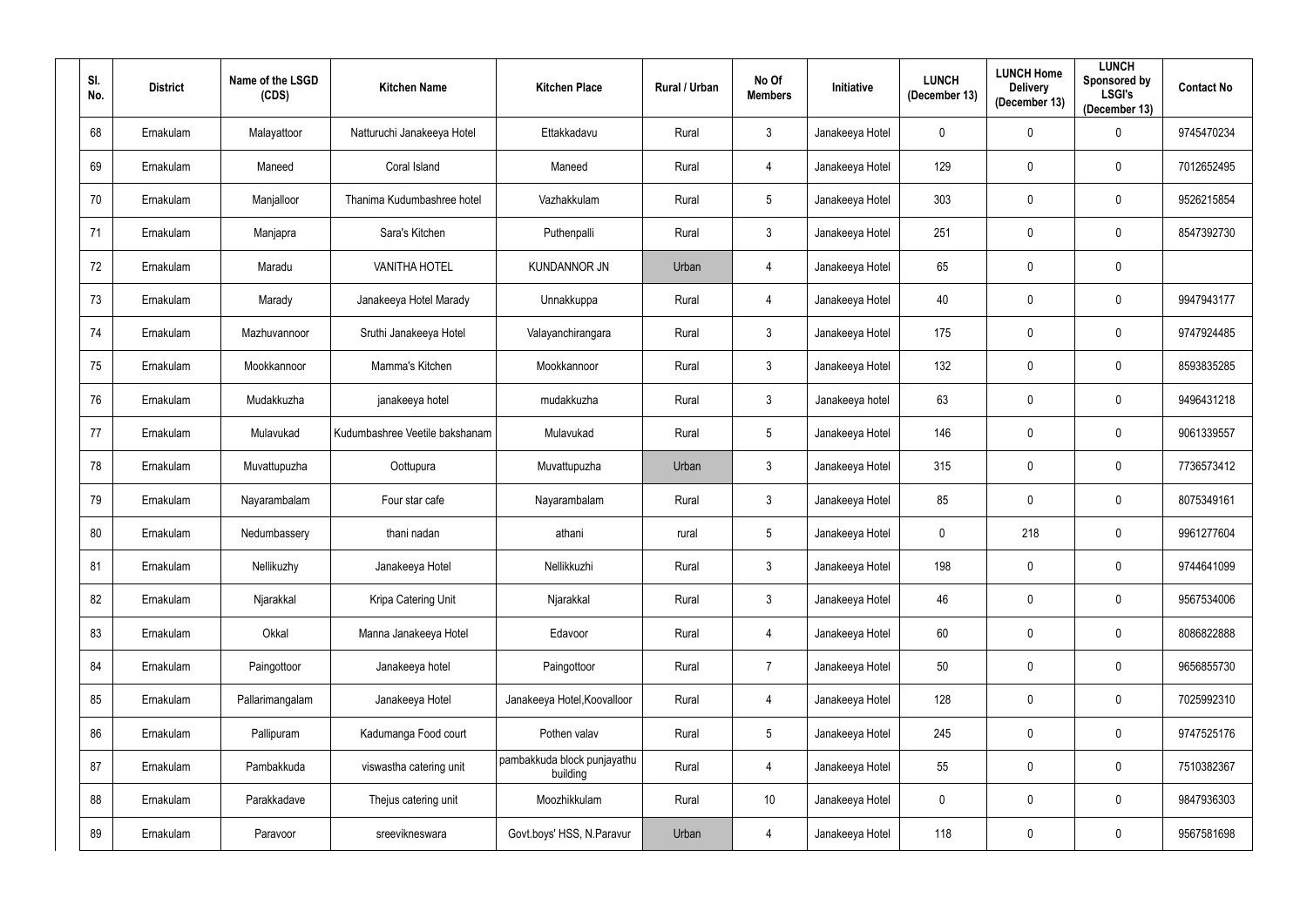| SI.<br>No. | <b>District</b> | Name of the LSGD<br>(CDS) | <b>Kitchen Name</b>                                      | <b>Kitchen Place</b>                        | Rural / Urban | No Of<br><b>Members</b> | <b>Initiative</b> | <b>LUNCH</b><br>(December 13) | <b>LUNCH Home</b><br><b>Delivery</b><br>(December 13) | <b>LUNCH</b><br>Sponsored by<br><b>LSGI's</b><br>(December 13) | <b>Contact No</b> |
|------------|-----------------|---------------------------|----------------------------------------------------------|---------------------------------------------|---------------|-------------------------|-------------------|-------------------------------|-------------------------------------------------------|----------------------------------------------------------------|-------------------|
| 90         | Ernakulam       | Payipra                   | Nanma janakeeya hotel                                    | Pezhakkappilly                              | Rural         | $\mathbf{3}$            | Janakeeya Hotel   | 169                           | $\mathbf 0$                                           | 0                                                              | 9567747725        |
| 91         | Ernakulam       | Perumbayoor               | Janakeeya Hotel                                          | Kanjirakkad, Pallippadi                     | Urban         | $3\phantom{.0}$         | Janakeeya Hotel   | 246                           | $\mathbf 0$                                           | $\mathbf 0$                                                    |                   |
| 92         | Ernakulam       | Perumbavoor               | Swath kudumbashree canteen                               | Perumbavoor                                 | Urban         | $\mathbf{3}$            | Janakeeya Hotel   | 308                           | $\mathbf 0$                                           | $\mathbf 0$                                                    | 8156881057        |
| 93         | Ernakulam       | Perumbavoor               | JANAKEEYA HOTEL MINI CIVIL<br><b>STATION PERUMBAVOOR</b> | Perumbavoor                                 | Urban         | $\mathbf{3}$            | Janakeeya Hotel   | 396                           | $\mathbf 0$                                           | $\mathbf 0$                                                    | 9847008734        |
| 94         | Ernakulam       | Pindimana                 | Janakeeya hotel                                          | Muthamkuzhi                                 | Rural         | 4                       | Janakeeya Hotel   | 120                           | $\mathbf 0$                                           | $\mathbf 0$                                                    | 9656297799        |
| 95         | Ernakulam       | Piravam                   | sneha canteen                                            | municipality building base floor<br>piravom | Urban         | 4                       | Janakeeya Hotel   | 270                           | $\mathbf 0$                                           | $\mathbf 0$                                                    | 9605594018        |
| 96         | Ernakulam       | poothrukka                | Grandma Janakeeya hotel                                  | choondi                                     | Rural         | $3\phantom{.0}$         | Janakeeya hotel   | $\overline{0}$                | $\boldsymbol{0}$                                      | $\pmb{0}$                                                      | 9400550287        |
| 97         | Ernakulam       | Pothanikkad               | Taj hotel                                                | Pothanikkad                                 | Rural         | $3\phantom{.0}$         | Janakeeya Hotel   | 140                           | $\mathbf 0$                                           | $\mathbf 0$                                                    | 8943961843        |
| 98         | Ernakulam       | Puthanvelikkara           | Panjami cafe kudumbashree                                | Near panjayath office                       | Rural         | $5\phantom{.0}$         | Janakeeya Hotel   | $\mathbf 0$                   | 115                                                   | $\mathbf 0$                                                    | 9645530669        |
| 99         | Ernakulam       | Ramamangalam              | cafe kudumbashree                                        | ramamngalam                                 | Rural         | 4                       | Janakeeya Hotel   | 250                           | $\mathbf 0$                                           | $\mathbf 0$                                                    | 9961344346        |
| 100        | Ernakulam       | Rayamangalam              | Arya canteen                                             | Kuruppampady                                | Rural         | $3\phantom{.0}$         | Janakeeya Hotel   | 138                           | $\mathbf 0$                                           | $\mathbf 0$                                                    | 9072147163        |
| 101        | Ernakulam       | Thirumarady               | janakiya hotel thirumarady                               | edappara jn.                                | Rural         | $3\phantom{.0}$         | Janakeeya Hote5   | 42                            | $\mathbf 0$                                           | $\mathbf 0$                                                    | 7594811868        |
| 102        | Ernakulam       | Thiruvaniyoor             | Thanima                                                  | Thiruvaniyoor                               | Rural         | $5\overline{)}$         | Janakeeya Hotel   | $\mathbf 0$                   | 108                                                   | $\mathbf 0$                                                    | 9061239698        |
| 103        | Ernakulam       | Thrikkakkara East         | Thanima Janakeeya Hotel                                  | Kakkanad                                    | Urban         | 8                       | Janakeeya Hotel   | 93                            | $\mathbf 0$                                           | $\mathbf 0$                                                    | 9207134763        |
| 104        | Ernakulam       | Thrikkakkara west         | Janakeeya Hotel                                          | Chembumukku                                 | Urban         | $5\phantom{.0}$         | Janakeeya Hotel   | 102                           | 0                                                     | $\mathbf 0$                                                    | 9496530576        |
| 105        | Ernakulam       | Thuravoor                 | E Grill                                                  | Yudapuram                                   | Rural         | $\overline{4}$          | Janakeeya Hotel   | 478                           | $\mathbf 0$                                           | $\mathbf 0$                                                    | 9526845935        |
| 106        | Ernakulam       | Tripunithura              | Janakeeya Hotel Tripunithura                             | Eroor                                       | Urban         | $\mathfrak{Z}$          | Janakeeya Hotel   | 117                           | $\mathbf 0$                                           | $\overline{0}$                                                 | 8089117821        |
| 107        | Ernakulam       | Vadakkekkara              | vadakkekkara kudumbasree<br>janakeeya hotel              | Madaplathuruth                              | Rural         | $\overline{4}$          | Janakeeya Hotel   | 165                           | 0                                                     | $\mathbf 0$                                                    | 8301806778        |
| 108        | Ernakulam       | Vadavukode<br>Puthancruz  | Janakeeya Hotel                                          | Vadavukod                                   | Rural         | $\overline{4}$          | Janakeeya Hotel   | $\mathbf 0$                   | 122                                                   | $\mathbf 0$                                                    |                   |
| 109        | Ernakulam       | Valakom                   | Ruchi kudumbashree catering                              | Valakom                                     | Rural         | $\overline{5}$          | Janakeeya Hotel   | 123                           | $\mathbf 0$                                           | $\pmb{0}$                                                      |                   |
| 110        | Ernakulam       | Varapuzha                 | <b>DURGA ACTIVITY</b>                                    | CHETTIBHAGAM                                | Rural         | $8\,$                   | Janakeeya Hotel   | 125                           | $\boldsymbol{0}$                                      | $\mathfrak{Z}$                                                 | 9496160074        |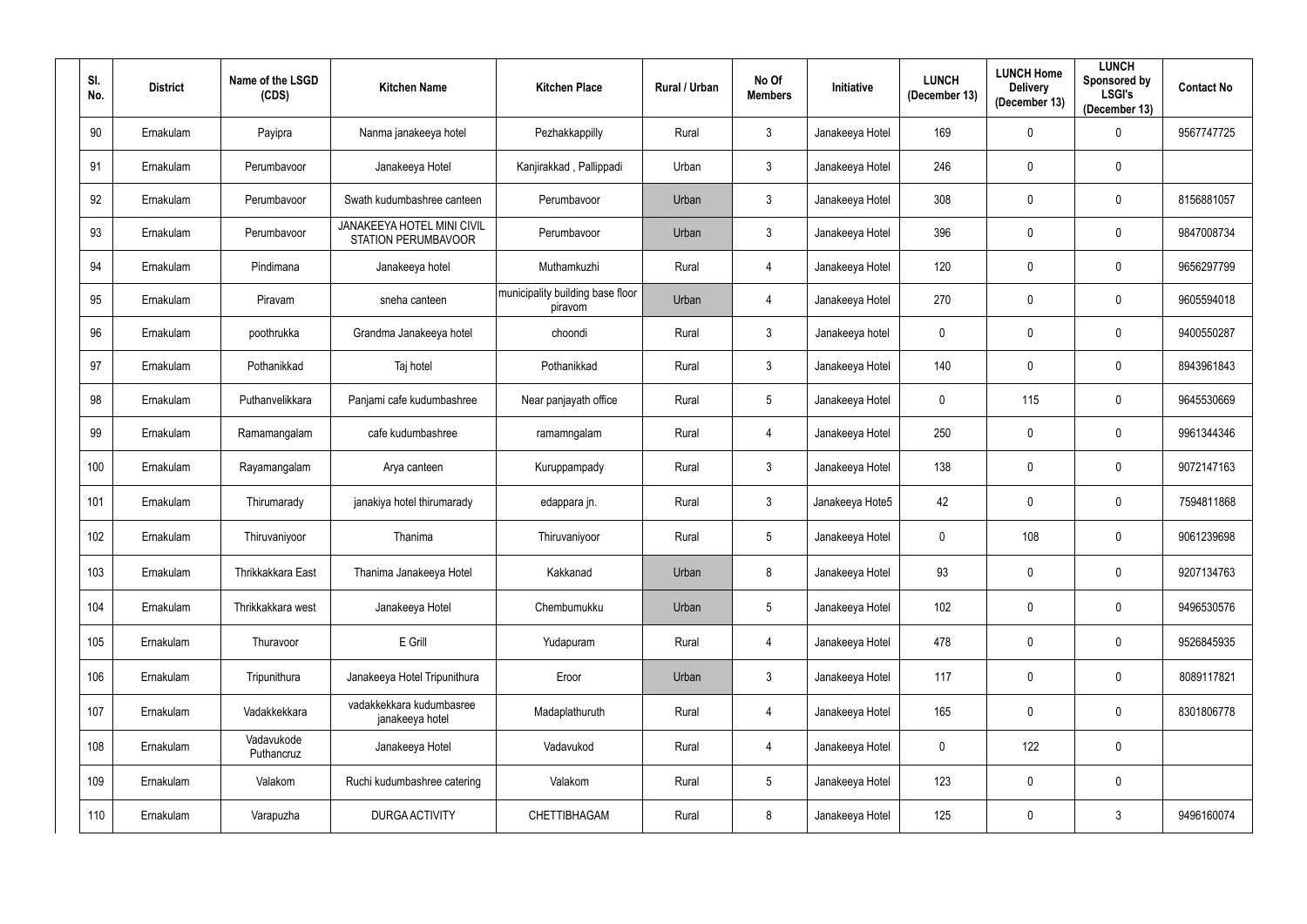|     | SI.<br>No.     | <b>District</b> | Name of the LSGD<br>(CDS) | <b>Kitchen Name</b>          | <b>Kitchen Place</b>                              | Rural / Urban | No Of<br><b>Members</b> | Initiative      | <b>LUNCH</b><br>(December 13) | <b>LUNCH Home</b><br><b>Delivery</b><br>(December 13) | <b>LUNCH</b><br>Sponsored by<br><b>LSGI's</b><br>(December 13) | <b>Contact No</b> |
|-----|----------------|-----------------|---------------------------|------------------------------|---------------------------------------------------|---------------|-------------------------|-----------------|-------------------------------|-------------------------------------------------------|----------------------------------------------------------------|-------------------|
|     | 111            | Ernakulam       | Vazhakulam                | Three Star Hotel             | Marampally                                        | Rural         | 3                       | Janakeeya Hotel | 288                           | $\mathbf 0$                                           | $\mathbf 0$                                                    | 8547309874        |
|     | 112            | Ernakulam       | Vengola                   | Janakeeya Hotel              | Pathipalam                                        | Rural         | $\overline{5}$          | Janakeeya Hotel | 89                            | $\mathbf 0$                                           | $\mathbf 0$                                                    | 8113030921        |
|     | 113            | Ernakulam       | Vengoor                   | <b>JANAKEEYA HOTEL</b>       | Choorathod                                        | Rural         | 4                       | Janakeeya Hotel | 180                           | $\boldsymbol{0}$                                      | $\mathbf 0$                                                    | 6238320991        |
| 113 |                |                 |                           |                              |                                                   |               | 449                     |                 | 22397                         | 2202                                                  | 9                                                              |                   |
|     |                | Idukki          | Adimaly                   | Friends Janakeeya Hotel      | Adimaly                                           | Rural         | 4                       | Janakeeya Hotel | 172                           | $\mathbf 0$                                           | $\mathbf 0$                                                    | 9961635779        |
|     | $\overline{2}$ | Idukki          | Alackode                  | Five Star Canteen            | Elamdesham Block<br>Panchayath Building, Alakode  | Rural         | $5\phantom{.0}$         | Janakeeya Hotel | 30                            | $\mathbf 0$                                           | $\mathbf 0$                                                    | 9961482164        |
|     | $\mathbf{3}$   | Idukki          | Arakkulam                 | Sabhalyam                    | Moolamattom                                       | Rural         | 4                       | Janakeeya Hotel | 220                           | $\mathbf 0$                                           | $\mathbf 0$                                                    | 8848124921        |
|     | 4              | Idukki          | Ayyappancovil             | Maria Janakeeya Hotel        | Parappu                                           | Rural         | $\mathbf{3}$            | Janakeeya Hotel | 125                           | $\mathbf 0$                                           | $\mathbf 0$                                                    | 9544622096        |
|     | 5              | Idukki          | <b>Bysonvalley</b>        | Famous Janakiya Hotel        | Pottankad                                         | Rural         | 4                       | Janakeeya Hotel | 75                            | 0                                                     | $\overline{0}$                                                 | 9744566398        |
|     | 6              | Idukki          | Chakkupallam              | Vanithasree Janakeeya Hotel  | Anakkara                                          | Rural         | $\mathfrak{Z}$          | Janakeeya Hotel | 248                           | $\mathbf 0$                                           | $\mathbf 0$                                                    | 8075143547        |
|     |                | Idukki          | Devikulam                 | Kudumbashree Janakeeya Hotel | Echo point                                        | Rural         | $\mathfrak{Z}$          | Janakeeya Hotel | 132                           | $\mathbf 0$                                           | $\mathbf 0$                                                    | 8281640208        |
|     | 8              | Idukki          | Edavetty                  | Kudumbashree Janakeeya Hotel | Edavetty                                          | Rural         | $\mathfrak{Z}$          | Janakeeya Hotel | $\mathbf 0$                   | $\mathbf 0$                                           | $\pmb{0}$                                                      | 6238694173        |
|     | 9              | Idukki          | Erattayar                 | Vanitha Janakeeya Hotel      | Erattayar                                         | Rural         | 4                       | Janakeeya Hotel | 110                           | $\mathbf 0$                                           | $\mathbf 0$                                                    | 9188166929        |
|     | 10             | Idukki          | Kamakshi                  | Kripa Catering               | Thankamani                                        | Rural         | $\overline{5}$          | Janakeeya Hotel | 268                           | $\boldsymbol{0}$                                      | $\mathbf 0$                                                    | 9544021398        |
|     | 11             | Idukki          | Kanchiyar                 | Swadh Janakeeya Hotel        | Kanchiyar                                         | Rural         | $\overline{5}$          | Janakeeya Hotel | 122                           | $\mathbf 0$                                           | $\mathbf 0$                                                    | 8606856496        |
|     | 12             | Idukki          | Kanjikkuzhi               | Samarppanam                  | Kanjikkuzhi                                       | Rural         | $\overline{4}$          | Janakeeya Hotel | 157                           | $\boldsymbol{0}$                                      | $\mathbf 0$                                                    | 9447169262        |
|     | 13             | Idukki          | Kanthaloor                | Morningstar Janakeeya Hotel  | Sahayagiri complex, near<br>Kanthalloor Bus stand | Rural         | 4                       | Janakeeya Hotel | 98                            | $\mathbf 0$                                           | $\mathbf 0$                                                    | 9447941632        |
|     | 14             | Idukki          | Karimannoor               | Rujiya Catering Unit         | Karimannoor                                       | Rural         | $5\phantom{.0}$         | Janakeeya Hotel | 59                            | $\pmb{0}$                                             | $\mathbf 0$                                                    | 9497454952        |
|     | 15             | Idukki          | Karunapuram               | Karuna Hotel                 | Panchayathu complex                               | Rural         | 4                       | Janakeeya Hotel | 213                           | $\mathbf 0$                                           | $\mathbf 0$                                                    | 9961152820        |
|     | 16             | Idukki          | Kattappana                | Karunya Janakeeya Hotel      | Kattappana                                        | Urban         | $\overline{5}$          | Janakeeya Hotel | 325                           | $\mathbf 0$                                           | $\mathbf 0$                                                    | 9497684477        |
|     | 17             | Idukki          | Kodikkulam                | Kulirma Janakiya Hotel       | Kodikkulam                                        | Rural         | $6\,$                   | Janakeeya Hotel | 28                            | $\pmb{0}$                                             | $\mathbf 0$                                                    | 9605111852        |
|     | 18             | Idukki          | Kokkayar                  | Sevana Janakeeya hotel       | 35th Mile                                         | Rural         | $\mathfrak{Z}$          | Janakeeya Hotel | $20\,$                        | $\mathbf 0$                                           | $\mathbf 0$                                                    | 9562067674        |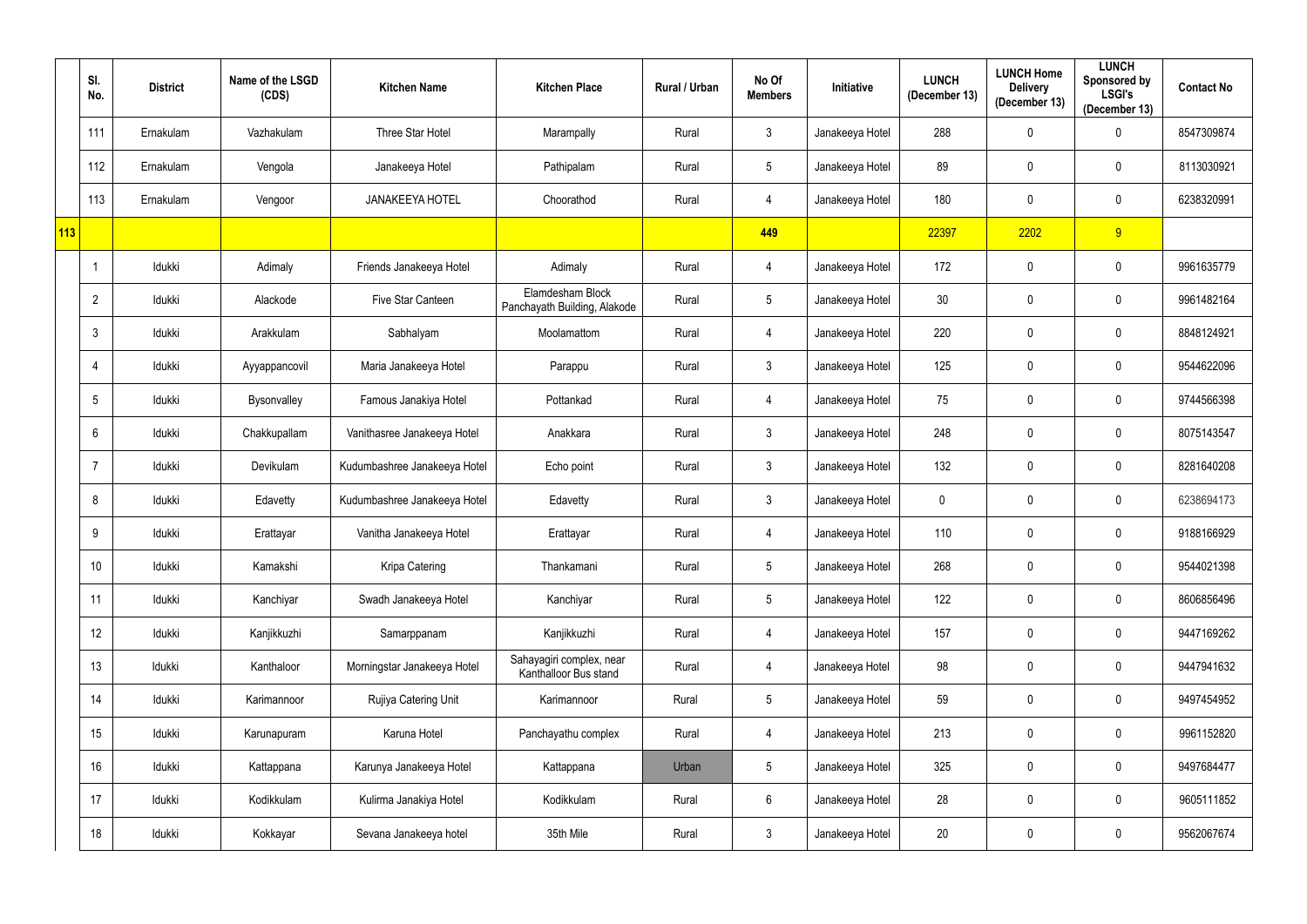|    | SI.<br>No. | <b>District</b> | Name of the LSGD<br>(CDS) | <b>Kitchen Name</b>                   | <b>Kitchen Place</b>          | <b>Rural / Urban</b> | No Of<br><b>Members</b> | <b>Initiative</b> | <b>LUNCH</b><br>(December 13) | <b>LUNCH Home</b><br><b>Delivery</b><br>(December 13) | <b>LUNCH</b><br>Sponsored by<br><b>LSGI's</b><br>(December 13) | <b>Contact No</b> |
|----|------------|-----------------|---------------------------|---------------------------------------|-------------------------------|----------------------|-------------------------|-------------------|-------------------------------|-------------------------------------------------------|----------------------------------------------------------------|-------------------|
|    | 19         | Idukki          | Konnathadi                | Friends Janakeeya Hotel               | Panickankudi                  | Rural                | $6\phantom{.}6$         | Janakeeya Hotel   | 49                            | $\mathbf 0$                                           | $\mathbf 0$                                                    | 9544048878        |
|    | 20         | Idukki          | Konnathadi                | Janapriya Janakeeya Hotel             | Konnathadi                    | Rural                | $\mathbf{3}$            | Janakeeya Hotel   | 105                           | $\mathbf 0$                                           | $\mathbf 0$                                                    | 9895147074        |
|    | 21         | Idukki          | Kumaramangalam            | Kumaramangalam Janakeeya<br>Hotel     | Kumaramangalam                | Rural                | 4                       | Janakeeya Hotel   | 120                           | $\mathbf 0$                                           | $\mathbf 0$                                                    | 9745633509        |
|    | 22         | Idukki          | Kumili                    | Ruchi Hotel                           | Kumili                        | Rural                | 4                       | Janakeeya Hotel   | 128                           | $\mathbf 0$                                           | $\mathbf 0$                                                    | 9447980637        |
|    | 23         | Idukki          | Manakkadu                 | Vanitha Hotel                         | Chittoor                      | Rural                | $\mathfrak{Z}$          | Janakeeya Hotel   | 40                            | $\mathbf 0$                                           | $\pmb{0}$                                                      | 8330097933        |
|    | 24         | Idukki          | Mankulam                  | Jeevanam Catering Janakeeya<br>Hotel  | Panchayathu Building          | Rural                | 4                       | Janakeeya Hotel   | 90                            | $\mathbf 0$                                           | $\mathbf 0$                                                    | 9495060505        |
| 49 | 25         | Idukki          | Marayoor                  | Malabar food court Janakeeya<br>Hotel | Marayoor Near IDCB bank       | Rural                | 4                       | Janakeeya Hotel   | 146                           | $\mathbf 0$                                           | $\mathbf 0$                                                    | 9446925610        |
|    | 26         | Idukki          | Mariyapuram               | Anaswara Hotel & Catering             | Idukki                        | Rural                | 4                       | Janakeeya Hotel   | 169                           | $\mathbf 0$                                           | $\mathbf 0$                                                    | 9526329438        |
|    | 27         | Idukki          | Munnar                    | Annapoorna catering                   | Lorry stand, old munnar       | Rural                | $5\phantom{.0}$         | Janakeeya Hotel   | 210                           | $\mathbf 0$                                           | $\mathbf 0$                                                    | 8281009478        |
|    | 28         | Idukki          | Muttom                    | Nila Janakeeya Hotel                  | Muttom                        | Rural                | $\mathbf{3}$            | Janakeeya hotel   | 290                           | 0                                                     | $\mathbf 0$                                                    | 9961104818        |
|    | 29         | Idukki          | Nedumkandam               | Annus catering                        | Nedumkandam<br>Kizhakkekavala | Rural                | 4                       | Janakeeya Hotel   | 195                           | $\mathbf 0$                                           | $\mathbf 0$                                                    | 9747458576        |
|    | 30         | Idukki          | Pallivasal                | <b>Blessing Janakeeya Hotel</b>       | Pallivasal                    | Rural                | 4                       | Janakeeya Hotel   | 99                            | $\mathbf 0$                                           | $\mathbf 0$                                                    | 9947981574        |
|    | 31         | Idukki          | Pampadumpara              | Thripthy Janakeeya Hotel              | Pampadumpara                  | Rural                | $\mathfrak{Z}$          | Janakeeya Hotel   | 187                           | $\mathbf 0$                                           | $\mathbf 0$                                                    | 9207150558        |
|    | 32         | Idukki          | Peermedu                  | Thripthy Janakeeya Hotel              | Peermedu                      | Rural                | $\mathbf{3}$            | Janakeeya Hotel   | 109                           | $\mathbf 0$                                           | $\mathbf 0$                                                    | 9633311267        |
|    | 33         | Idukki          | Peruvanthanam             | Janakeeya Hotel                       | Peruvanthanam                 | Rural                | $\sqrt{5}$              | Janakeeya Hotel   | 58                            | $\boldsymbol{0}$                                      | $\bf{0}$                                                       | 9562274720        |
|    | 34         | Idukki          | Purappuzha                | Ammas Janakeeya Hotel                 | Purappuzha                    | Rural                | $\mathfrak{Z}$          | Janakeeya Hotel   | 90                            | $\mathbf 0$                                           | $\mathbf 0$                                                    | 9744954032        |
|    | 35         | Idukki          | Rajakkadu                 | Janakeeya Hotel                       | Rajakkadu Town                | Rural                | $\mathbf{3}$            | Janakeeya Hotel   | 448                           | $\mathbf 0$                                           | $\bf{0}$                                                       | 9446766999        |
|    | 36         | Idukki          | Rajakumari                | Aiswarya Vanitha Restaurent           | Rajakumari South              | Rural                | 4                       | Janakeeya Hotel   | 300                           | $\mathbf 0$                                           | $\mathbf 0$                                                    | 9526570410        |
|    | 37         | Idukki          | Santhanpara               | Janakeeya Hotel                       | Santhanpara                   | Rural                | 4                       | Janakeeya Hotel   | 165                           | $\mathbf 0$                                           | $\mathbf 0$                                                    | 9526174553        |
|    | 38         | Idukki          | Senapathy                 | Ammoose Hotel                         | Mangathotty                   | Rural                | $\mathfrak{Z}$          | Janakeeya Hotel   | $\mathbf 0$                   | $\mathbf 0$                                           | $\mathbf 0$                                                    | 9539396626        |
|    | 39         | Idukki          | Udumbannoor               | Kudumbashree Janakeeya Hotel          | Udumbannor                    | Rural                | $\mathfrak{Z}$          | Janakeeya Hotel   | 395                           | $\pmb{0}$                                             | $\mathbf 0$                                                    | 9633678438        |
|    | 40         | Idukki          | Upputhara                 | Samarppitha Janakeeya hotel           | Upputhara                     | Rural                | $\sqrt{5}$              | Janakeeya Hotel   | 118                           | $\boldsymbol{0}$                                      | $\pmb{0}$                                                      | 9526590710        |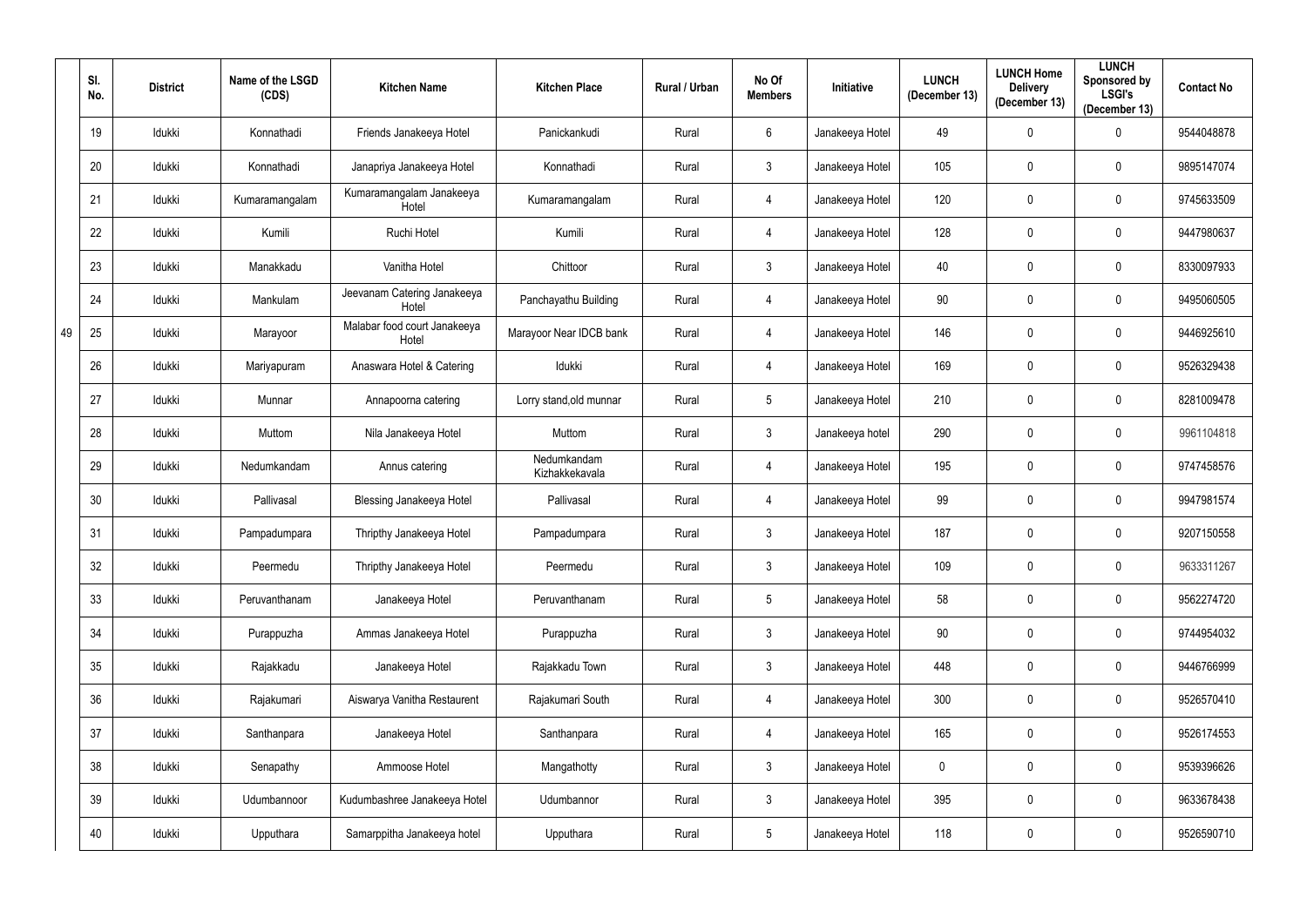|    | SI.<br>No.      | <b>District</b> | Name of the LSGD<br>(CDS)   | <b>Kitchen Name</b>                                | <b>Kitchen Place</b>                      | <b>Rural / Urban</b> | No Of<br><b>Members</b> | <b>Initiative</b> | <b>LUNCH</b><br>(December 13) | <b>LUNCH Home</b><br><b>Delivery</b><br>(December 13) | <b>LUNCH</b><br>Sponsored by<br><b>LSGI's</b><br>(December 13) | <b>Contact No</b> |
|----|-----------------|-----------------|-----------------------------|----------------------------------------------------|-------------------------------------------|----------------------|-------------------------|-------------------|-------------------------------|-------------------------------------------------------|----------------------------------------------------------------|-------------------|
|    | 41              | Idukki          | Vandanmedu                  | Dharshana Janakeeya Hotel                          | Vandanmedu                                | Rural                | 4                       | Janakeeya Hotel   | 147                           | $\mathbf 0$                                           | $\boldsymbol{0}$                                               | 9744038737        |
|    | 42              | Idukki          | Vandiperiyar                | Vandiperiyar Janakeeya Hotel                       | Vandiperiyar                              | Rural                | $5\phantom{.0}$         | Janakeeya Hotel   | 247                           | $\mathbf 0$                                           | $\mathbf 0$                                                    | 8086863254        |
|    | 43              | Idukki          | Vannappuram                 | Souhrudham Janakeeya Hotel                         | Vannappuram                               | Rural                | $5\phantom{.0}$         | Janakeeya Hotel   | 43                            | $\mathbf 0$                                           | $\mathbf 0$                                                    | 8113054492        |
|    | 44              | Idukki          | Vathikudy                   | Karthika                                           | Thopramkudi                               | Rural                | 4                       | Janakeeya Hotel   | $\mathbf 0$                   | $\mathbf 0$                                           | $\mathbf 0$                                                    | 9947636989        |
|    | 45              | Idukki          | Vathikudy                   | Mahima                                             | Murickassery                              | Rural                | $\mathfrak{Z}$          | Janakeeya Hotel   | 180                           | $\mathbf 0$                                           | $\mathbf 0$                                                    | 8289945652        |
|    | 46              | Idukki          | Vattavada                   | Vattavada Kudumbashree<br>Janakeeya Hotel          | Keekkara, Kovilur                         | Rural                | 4                       | Janakeeya Hotel   | 106                           | $\mathbf 0$                                           | $\mathbf 0$                                                    | 9497790469        |
|    | 47              | Idukki          | Vazhathoppu                 | Grahalakshmi Hotel & Catering                      | Cheruthoni                                | Rural                | 4                       | Janakeeya Hotel   | 182                           | $\mathbf 0$                                           |                                                                | 9496178884        |
|    | 48              | Idukki          | Vellathooval                | Flowers Janakeeya Hotel                            | Vellathooval                              | Rural                | 4                       | Janakeeya Hotel   | $\mathbf 0$                   | $\mathbf 0$                                           | $\mathbf 0$                                                    | 9961419892        |
|    | 49              | Idukki          | Velliyamattam               | Padhayam Kudumbashree<br>Janakeeya Hotel           | Velliyamattam                             | Rural                | 4                       | Janakeeya Hotel   | 78                            | $\mathbf 0$                                           | $\mathbf 0$                                                    | 7902854627        |
| 49 |                 |                 |                             |                                                    |                                           |                      | <b>195</b>              |                   | 6896                          | $\overline{\mathbf{0}}$                               | $\vert$ 1                                                      |                   |
|    |                 | Kannur          | Maloor                      | Maloor Janakeeya Hotel                             | Thrikandaripoyil, PO-<br>Thrikandaripoyil | Rural                | $\mathbf{3}$            | Janakeeya Hotel   | 180                           | $\mathbf{0}$                                          | $\mathbf 0$                                                    | 9656132294        |
|    | $\overline{2}$  | Kannur          | Kolachery                   | Janakeeya Hotel                                    | Kolachery Paramba, PO-<br>Kolacheri       | Rural                | $5\phantom{.0}$         | Janakeeya Hotel   | 200                           | $\boldsymbol{0}$                                      | $\mathfrak{Z}$                                                 | 9895324699        |
|    | 3               | Kannur          | Pinarayi                    | Janakeeya hotel, Pinarayi                          | Pinarayi                                  | Rural                | $6\phantom{.}6$         | Janakeeya Hotel   | 155                           | $\mathbf 0$                                           | $\mathbf 0$                                                    | 9447215211        |
|    | 4               | Kannur          | Muzhakunnu                  | Thripthy Janakeeya Hotel                           | Kakkayangad, Muzhakkunnu                  | Rural                | $\overline{5}$          | Janakeeya Hotel   | 290                           | $\mathbf 0$                                           | $\overline{2}$                                                 | 9526047538        |
|    | $5\overline{)}$ | Kannur          | Chapparappadavu             | Kudumbasree janakeeya hotel                        | Near village office,<br>Chapparappadav    | Rural                | $\mathfrak{Z}$          | Janakeeya Hotel   | 144                           | $\mathbf 0$                                           | $\mathbf 0$                                                    | 9605413324        |
|    | 6               | Kannur          | Iritty                      | Roopasree Kudumbashree hotel                       | Koolichembra                              | Urban                | 8                       | Janakeeya Hotel   | 337                           | $\mathbf 0$                                           | $\mathbf 0$                                                    | 8589921533        |
|    | $\overline{7}$  | Kannur          | Dharmadam                   | Dharmadam Janakeeya hotel                          | Near Andalloor kav,<br>Dharmadam          | Rural                | $\mathbf{3}$            | Janakeeya Hotel   | 87                            | $\mathbf 0$                                           | $\bf{0}$                                                       | 9526975778        |
|    | 8               | Kannur          | Peralassery                 | Janakeeya Hotel                                    | Peralassery Town, PO -<br>Mundallur       | Rural                | $9\,$                   | Janakeeya Hotel   | 426                           | $\mathbf 0$                                           | $\mathbf 0$                                                    | 70256213909       |
|    | 9               | Kannur          | Kadannappalli<br>Panappuzha | Kudumbasree janakeeya hotel                        | Chanthappura                              | Rural                | 4                       | Janakeeya Hotel   | 157                           | $\boldsymbol{0}$                                      | $\mathbf 0$                                                    | 9961089935        |
|    | 10 <sup>°</sup> | Kannur          | Anthur                      | Janakeeya hotel                                    | Dharmasala                                | Urban                | $\overline{5}$          | Janakeeya Hotel   | 252                           | $\mathbf 0$                                           | $\mathbf 0$                                                    | 9544138650        |
|    | 11              | Kannur          | Cheruthazham                | Janakeeya Hotel (Thripthi<br>Kudumbashree Canteen) | Pilathara                                 | Rural                | $\mathfrak{Z}$          | Janakeeya Hotel   | 203                           | $\pmb{0}$                                             | $\mathbf 0$                                                    | 9947540361        |
|    | 12              | Kannur          | Peravoor                    | Kudumbashree Janakeeya Hotel                       | Peravoor Bus stand, Peravoor<br>PO        | Rural                | $\mathfrak{Z}$          | Janakeeya Hotel   | 228                           | $\boldsymbol{0}$                                      | $\boldsymbol{0}$                                               | 9947567857        |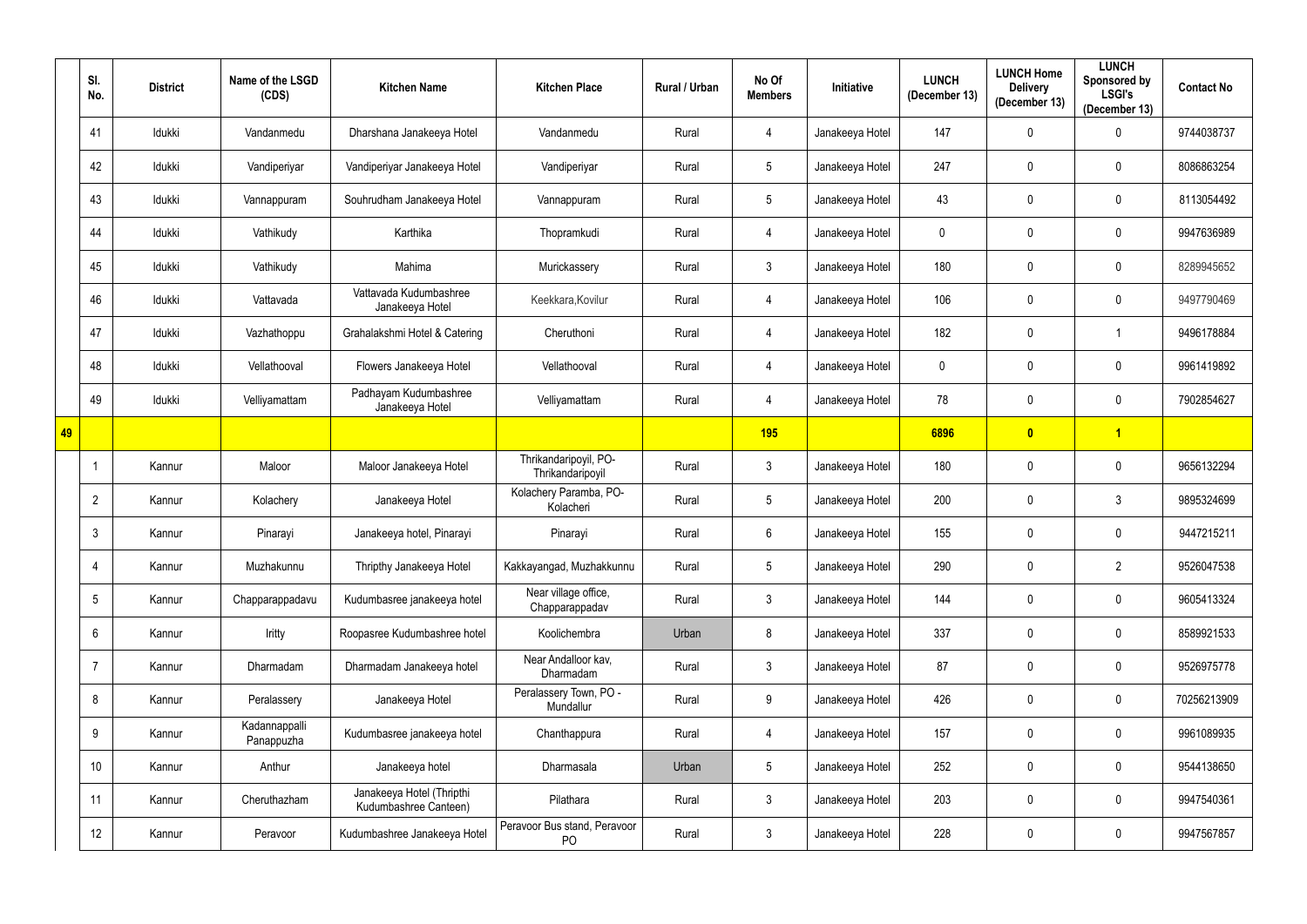| SI.<br>No.      | <b>District</b> | Name of the LSGD<br>(CDS) | <b>Kitchen Name</b> | <b>Kitchen Place</b>                          | Rural / Urban | No Of<br><b>Members</b> | Initiative      | <b>LUNCH</b><br>(December 13) | <b>LUNCH Home</b><br><b>Delivery</b><br>(December 13) | <b>LUNCH</b><br>Sponsored by<br><b>LSGI's</b><br>(December 13) | <b>Contact No</b> |
|-----------------|-----------------|---------------------------|---------------------|-----------------------------------------------|---------------|-------------------------|-----------------|-------------------------------|-------------------------------------------------------|----------------------------------------------------------------|-------------------|
| 13 <sup>°</sup> | Kannur          | Kalliassery               | Janakeeya Hotel     | Irinav Road, Payyattam, PO-<br>Irinav         | Rural         | 4                       | Janakeeya Hotel | 301                           | $\mathbf 0$                                           | $\mathbf 0$                                                    | 8848330570        |
| 14              | Kannur          | Panniyannur               | Janakeeya Hotel     | Panoor Block office compound                  | Rural         | $6\overline{6}$         | Janakeeya Hotel | 300                           | $\mathbf{0}$                                          | $\mathbf 0$                                                    | 9447449875        |
| 15              | Kannur          | Kannapuram                | Janakeeya Hotel     | Chynaclay road, Kannapuram                    | Rural         | $5\phantom{.0}$         | Janakeeya Hotel | 151                           | $\mathbf 0$                                           | $\overline{2}$                                                 | 8089127045        |
| 16              | Kannur          | Sreekandapuram            | Janakeeya Hotel     | Sreekandapuram, near bus<br>stand             | Urban         | $5\phantom{.0}$         | Janakeeya Hotel | 319                           | $\mathbf 0$                                           | $\pmb{0}$                                                      | 7591948757        |
| 17              | Kannur          | Thalasseri                | Janakeeya Hotel     | New bus stand, Thalasseri                     | Urban         | $6\overline{6}$         | Janakeeya Hotel | 741                           | $\mathbf 0$                                           | $\pmb{0}$                                                      | 9446263864        |
| 18              | Kannur          | Chokli                    | Janakeeya Hotel     | Olavilam, Chokli                              | Rural         | $5\phantom{.0}$         | Janakeeya Hotel | 133                           | $\mathbf{0}$                                          | $\mathbf 0$                                                    | 9846892821        |
| 19              | Kannur          | Udayagiri                 | Janakeeya Hotel     | Karthikapuram                                 | Rural         | 4                       | Janakeeya Hotel | 289                           | $\mathbf{0}$                                          | $\pmb{0}$                                                      | 9562375342        |
| 20              | Kannur          | Karivellur Peralam        | Janakeeya Hotel     | Panchayah building,<br>Onakkunnu              | Rural         | 4                       | Janakeeya Hotel | 181                           | $\mathbf{0}$                                          | $\mathbf 0$                                                    | 7025519714        |
| 21              | Kannur          | Muzhappilangad            | Janakeeya Hotel     | Near FCI godown,<br>Muzhappilangad            | Rural         | $5\phantom{.0}$         | Janakeeya Hotel | 325                           | $\mathbf{0}$                                          | $\mathbf 0$                                                    | 7306005267        |
| 22              | Kannur          | Narath                    | Janakeeya Hotel     | Janakeeya Hotel, Kambil,<br>Narath            | Rural         | $\overline{7}$          | Janakeeya Hotel | 183                           | $\mathbf{0}$                                          | 4                                                              | 9747441162        |
| 23              | Kannur          | Payyannur                 | Janakeeya Hotel     | Municipality compoud,<br>Payyannur            | Urban         | $3\overline{3}$         | Janakeeya Hotel | 134                           | $\mathbf{0}$                                          | $\mathbf 0$                                                    | 9526620805        |
| 24              | Kannur          | Kangol Alappadamba        | Janakeeya Hotel     | Mathil, Near Kangol<br>Alappadamba Panchayath | Rural         | 4                       | Janakeeya Hotel | 121                           | $\mathbf 0$                                           | $\mathbf 0$                                                    | 9495296142        |
| 25              | Kannur          | Naduvil                   | Janakeeya Hotel     | Panchayath compound,<br>Naduvil town          | Rural         | 4                       | Janakeeya Hotel | 147                           | 0                                                     | $\mathbf 0$                                                    | 7902902490        |
| 26              | Kannur          | Koothuparamba             | Janakeeya Hotel     | Manghad Vayal, Near HSS<br>Koothuparamba, PO- | Urban         | 8                       | Janakeeya Hotel | 380                           | $\mathbf 0$                                           | $\bf{0}$                                                       | 9645608253        |
| 27              | Kannur          | Kuttiatoor                | Janakeeya Hotel     | Near Panchayath office,<br>Chattukappara      | Rural         | $5\phantom{.0}$         | Janakeeya Hotel | 53                            | 0                                                     | $\pmb{0}$                                                      | 9544644195        |
| 28              | Kannur          | Kathirur                  | Janakeeya Hotel     | Panchayath office building,<br>Kathirur       | Rural         | $5\phantom{.0}$         | Janakeeya Hotel | 238                           | $\mathbf 0$                                           | $\mathbf{1}$                                                   | 8129404833        |
| 29              | Kannur          | Panoor                    | Janakeeya Hotel     | Elangode, Panoor                              | Urban         | $5\phantom{.0}$         | Janakeeya Hotel | 210                           | $\mathbf 0$                                           | $\bm{0}$                                                       | 9605852157        |
| 30              | Kannur          | Chirakkal                 | Janakeeya Hotel     | Chirakkal weavers,<br>Puthiyatheru            | Rural         | $5\phantom{.0}$         | Janakeeya Hotel | 279                           | $\mathbf 0$                                           | $\mathbf 0$                                                    | 9895854873        |
| 31              | Kannur          | Eranjoli                  | Janakeeya Hotel     | Near Thalassery RTO office,<br>Chungam        | Rural         | $5\phantom{.0}$         | Janakeeya Hotel | 221                           | $\mathbf 0$                                           | $\overline{0}$                                                 | 9656368808        |
| 32              | Kannur          | Payam                     | Janakeeya Hotel     | Near Panchayath office,<br>Madathil           | Rural         | $\overline{4}$          | Janakeeya Hotel | $\pmb{0}$                     | $\mathbf 0$                                           | $\mathbf 0$                                                    | 9496554678        |
| 33              | Kannur          | Eramam Kuttoor            | Janakeeya Hotel     | Mathamangalam, Near CDS<br>office             | Rural         | $\overline{4}$          | Janakeeya Hotel | 162                           | $\mathbf 0$                                           | $\pmb{0}$                                                      | 9562473576        |
| 34              | Kannur          | Ramanthally               | Janakeeya hotel     | Ramanthally                                   | Rural         | 4                       | Janakeeya Hotel | 199                           | $\boldsymbol{0}$                                      | $\pmb{0}$                                                      | 9496705429        |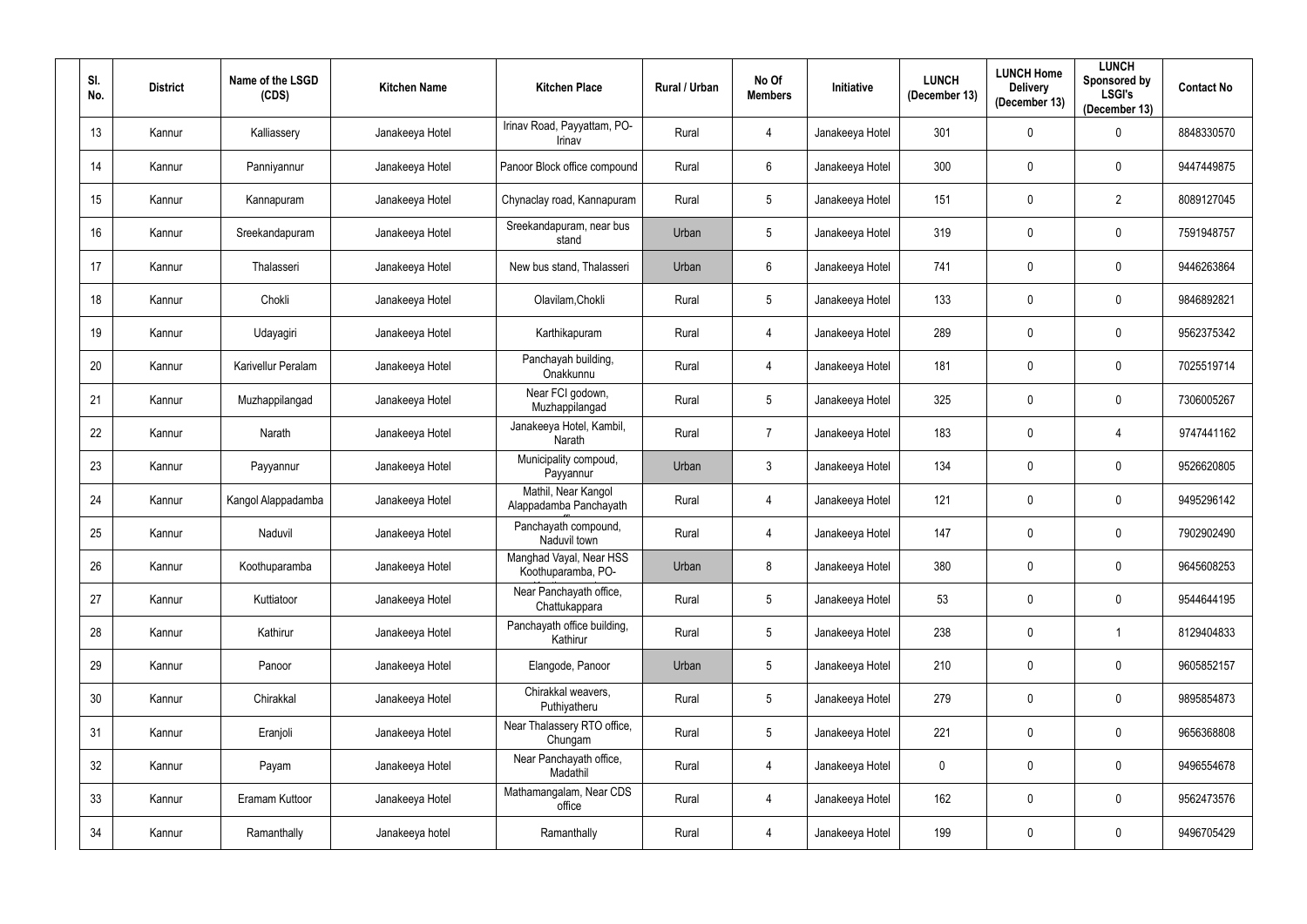|    | SI.<br>No. | <b>District</b> | Name of the LSGD<br>(CDS) | <b>Kitchen Name</b> | <b>Kitchen Place</b>                                             | Rural / Urban | No Of<br><b>Members</b> | Initiative      | <b>LUNCH</b><br>(December 13) | <b>LUNCH Home</b><br><b>Delivery</b><br>(December 13) | <b>LUNCH</b><br>Sponsored by<br><b>LSGI's</b><br>(December 13) | <b>Contact No</b> |
|----|------------|-----------------|---------------------------|---------------------|------------------------------------------------------------------|---------------|-------------------------|-----------------|-------------------------------|-------------------------------------------------------|----------------------------------------------------------------|-------------------|
|    | 35         | Kannur          | Thripangottur             | Janakeeya Hotel     | Kallikkandy, Thripangottur                                       | Rural         | $\mathfrak{Z}$          | Janakeeya Hotel | 289                           | 0                                                     | $\mathbf 0$                                                    | 9495191659        |
|    | 36         | Kannur          | Madayi                    | Janakeeya Hotel     | Eripuram, Near Vrindhavan<br>Residency, PO Pazhayangadi          | Rural         | $\mathfrak{Z}$          | Janakeeya Hotel | 177                           | 0                                                     | $\mathbf 0$                                                    | 7561006271        |
|    | 37         | Kannur          | Kelakam                   | Janakeeya Hotel     | Kelakam PO                                                       | Rural         | $\mathfrak{Z}$          | Janakeeya Hotel | 151                           | $\mathbf 0$                                           | $\mathbf 0$                                                    | 8113866296        |
|    | 38         | Kannur          | Kurumathoor               | Janakeeya Hotel     | Near GVHSS, Kurumathoor                                          | Rural         | $\mathfrak{Z}$          | Janakeeya Hotel | 102                           | $\mathbf 0$                                           | $\mathbf 0$                                                    | 9633816470        |
|    | 39         | Kannur          | Peringome Vayakkara       | Janakeeya Hotel     | Peringome, Near Police station                                   | Rural         | $5\phantom{.0}$         | Janakeeya Hotel | 137                           | $\mathbf 0$                                           | $\mathbf 0$                                                    | 9961413726        |
|    | 40         | Kannur          | Munderi                   | Janakeeya Hotel     | Kanjirode Karakkadu, Munderi                                     | Rural         | 4                       | Janakeeya Hotel | 262                           | $\mathbf 0$                                           | $\mathbf 0$                                                    | 8547609196        |
|    | 41         | Kannur          | Anjarakandy               | Janakeeya Hotel     | Panayatham Paramba,<br>Anjarankandy                              | Rural         | 4                       | Janakeeya Hotel | 202                           | $\mathbf 0$                                           | $\mathbf 0$                                                    | 9496900755        |
| 87 | 42         | Kannur          | Ayyankkunnu               | Janakeeya Hotel     | Ayyankunnu Panchayth<br>Anghadikkadavu                           | Rural         | $\overline{4}$          | Janakeeya Hotel | 165                           | $\mathbf 0$                                           | $\mathbf 0$                                                    | 9946734976        |
|    | 43         | Kannur          | Padiyoor                  | Janakeeya Hotel     | Padiyoor PO                                                      | Rural         | 4                       | Janakeeya Hotel | $\mathbf 0$                   | $\boldsymbol{0}$                                      | $\mathbf 0$                                                    | 9539028498        |
|    | 44         | Kannur          | Ezhome                    | Janakeeya Hotel     | Pazhayangadi bus stand,<br>Ezhom                                 | Rural         | $5\phantom{.0}$         | Janakeeya Hotel | 308                           | $\mathbf 0$                                           | $\mathbf 0$                                                    | 8086910862        |
|    | 45         | Kannur          | Koodali                   | Janakeeya Hotel     | Near Koodali Panchayath<br>Office, Kololam, PO -                 | Rural         | $\overline{4}$          | Janakeeya Hotel | $\pmb{0}$                     | $\mathbf 0$                                           | $\mathbf 0$                                                    | 9526524230        |
|    | 46         | Kannur          | Pappinisseri              | Janakeeya Hotel     | Edavannoor<br>Near EMS Smaraka Govt.<br>Higher secondary school, | Rural         | 4                       | Janakeeya Hotel | 203                           | $\mathbf 0$                                           | $\mathbf 0$                                                    | 9605727307        |
|    | 47         | Kannur          | Mattannur                 | Janakeeya Hotel     | Near Municipality office,<br>Mattannur                           | Urban         |                         | Janakeeya Hotel | 322                           | 0                                                     | 0                                                              | 7510706897        |
|    | 48         | Kannur          | Chenghalayi               | Janakeeya Hotel     | Valakai, Chenghalayi                                             | Rural         | $\mathbf{3}$            | Janakeeya Hotel | 218                           | $\mathbf 0$                                           | $\mathbf 0$                                                    | 8547696233        |
|    | 49         | Kannur          | Pattiam                   | Janakeeya Hotel     | Cheruvancheri PO,<br>Cheruvancheri                               | Rural         | $\overline{4}$          | Janakeeya Hotel | 302                           | $\mathbf 0$                                           | $\mathbf 0$                                                    | 7025025275        |
|    | 50         | Kannur          | Thaliparamba              | Janakeeya Hotel     | Municipality compoud,<br>Thaliparamba                            | Urban         | 4                       | Janakeeya Hotel | 187                           | $\mathbf 0$                                           | $\mathbf 0$                                                    | 8547849019        |
|    | 51         | Kannur          | Payyavoor                 | Janakeeya Hotel     | Payyavoor - PO, Payyavoor                                        | Rural         | $\overline{5}$          | Janakeeya Hotel | 335                           | $\mathbf 0$                                           | $\mathbf 0$                                                    | 9495311608        |
|    | 52         | Kannur          | Kottiyoor                 | Janakeeya Hotel     | Neendunokki, Kottiyoor - PO                                      | Rural         | $\overline{5}$          | Janakeeya Hotel | 125                           | $\mathbf 0$                                           | $\mathbf 0$                                                    | 6282565854        |
|    | 53         | Kannur          | Kunnothparamba            | Janakeeya Hotel     | Kunnothparamba PO,<br>Kunnothparamba                             | Rural         | $\mathfrak{Z}$          | Janakeeya Hotel | 238                           | $\mathbf 0$                                           | $\mathbf 0$                                                    | 8156840487        |
|    | 54         | Kannur          | Pariyaram                 | Janakeeya Hotel     | Near Panchayath Office,<br>Chithappile poyil, Pariyaram          | Rural         | 4                       | Janakeeya Hotel | $\mathbf 0$                   | $\boldsymbol{0}$                                      | $\mathbf 0$                                                    | 9744385083        |
|    | 55         | Kannur          | Kunjimangalam             | Janakeeya Hotel     | Old Post office building,<br>Andamkovil, Kunjimangalam           | Rural         | $\overline{4}$          | Janakeeya Hotel | 135                           | $\mathbf 0$                                           | $\mathbf 0$                                                    | 9526981326        |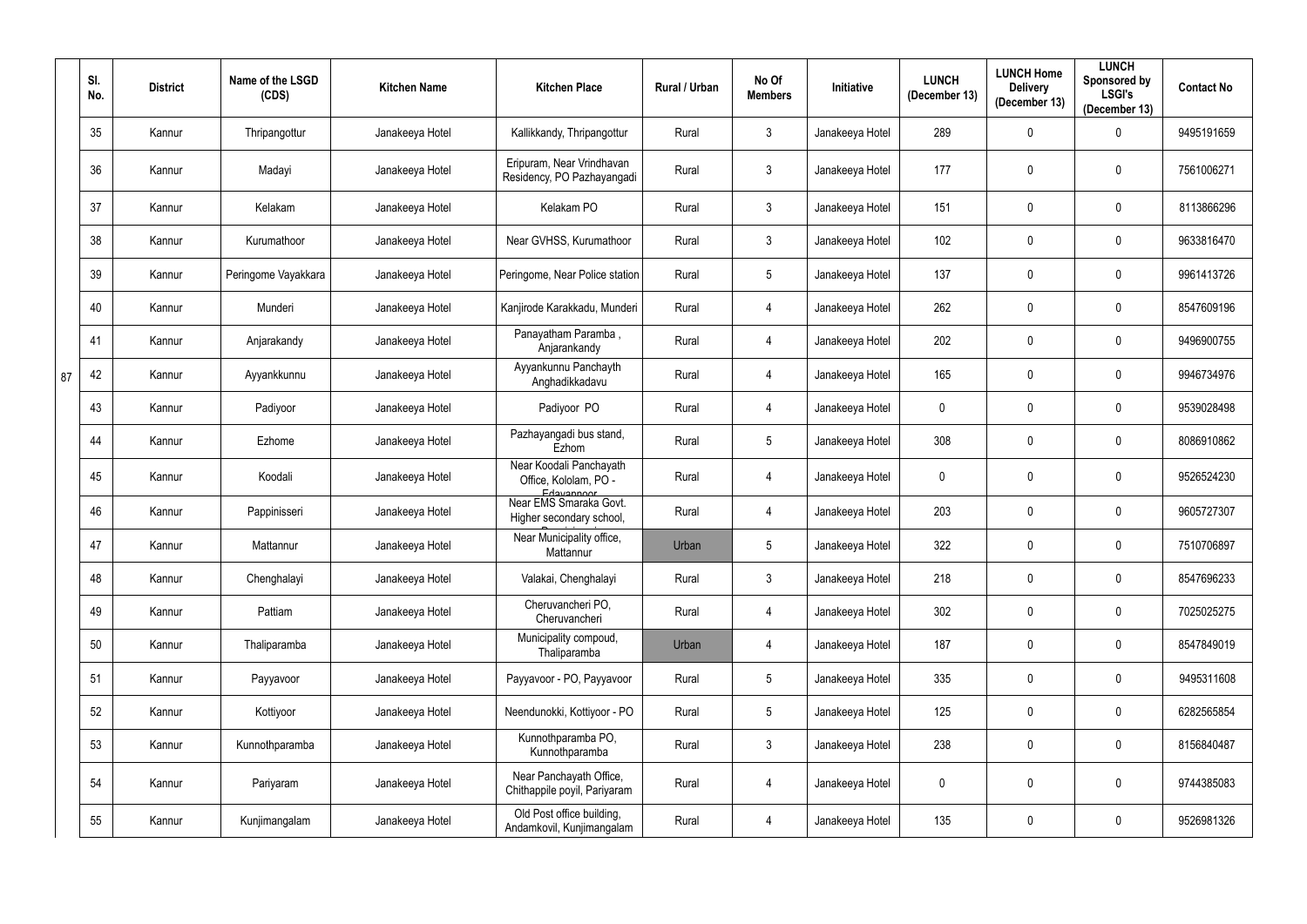| SI.<br>No. | <b>District</b> | Name of the LSGD<br>(CDS) | <b>Kitchen Name</b>                          | <b>Kitchen Place</b>                         | Rural / Urban | No Of<br><b>Members</b> | <b>Initiative</b> | <b>LUNCH</b><br>(December 13) | <b>LUNCH Home</b><br><b>Delivery</b><br>(December 13) | <b>LUNCH</b><br>Sponsored by<br><b>LSGI's</b><br>(December 13) | <b>Contact No</b> |
|------------|-----------------|---------------------------|----------------------------------------------|----------------------------------------------|---------------|-------------------------|-------------------|-------------------------------|-------------------------------------------------------|----------------------------------------------------------------|-------------------|
| 56         | Kannur          | Thillenkeri               | Janakeeya Hotel                              | Thekkam poyil, Near Uliyil<br>Town           | Rural         | $\mathbf{3}$            | Janakeeya Hotel   | 283                           | $\mathbf 0$                                           | $\mathbf 0$                                                    | 9745059451        |
| 57         | Kannur          | Chittariparamba           | Janakeeya Hotel                              | Poovathinkeezhil, PO-<br>Chittariparamba     | Rural         | $6\phantom{.}$          | Janakeeya Hotel   | 150                           | 0                                                     | $\mathbf 0$                                                    | 8943506825        |
| 58         | Kannur          | Mayyil                    | Janakeeya Hotel                              | Near Mayyil Panchayath office,<br>Mayyil     | Rural         | 4                       | Janakeeya Hotel   | 108                           | $\mathbf 0$                                           | $\mathbf 0$                                                    | 9526072638        |
| 59         | Kannur          | Cherukunnu                | Janakeeya Hotel                              | Pallichal, PO - Cherukunnu,<br>Pin -670301   | Rural         | 4                       | Janakeeya Hotel   | 185                           | $\mathbf 0$                                           | $\pmb{0}$                                                      | 8547361298        |
| 60         | Kannur          | Aaralam                   | Janakeeya Hotel                              | Athikkal, PO - Keezhpally                    | Rural         | $5\phantom{.0}$         | Janakeeya Hotel   | 276                           | $\mathbf 0$                                           | $\pmb{0}$                                                      | 9961285762        |
| 61         | Kannur          | Alakkode                  | Janakeeya Hotel                              | Therthally, Therthally PO,<br>Alakkode       | Rural         | 5                       | Janakeeya Hotel   | 198                           | $\mathbf 0$                                           | $\mathbf 0$                                                    | 8547045070        |
| 62         | Kannur          | Malappattam               | Janakeeya Hotel                              | Near Malappattam<br>panchayath, Malappattam  | Rural         | $3\phantom{.0}$         | Janakeeya Hotel   | 130                           | $\mathbf 0$                                           | $\pmb{0}$                                                      | 9400571842        |
| 63         | Kannur          | Kanichar                  | Janakeeya Hotel                              | Kanichar PO, Kanichar                        | Rural         | $\mathbf{3}$            | Janakeeya Hotel   | 190                           | $\mathbf 0$                                           | $\mathbf 0$                                                    | 9526167667        |
| 64         | Kannur          | Mokeri                    | Kudumbashree Janakeeya Hotel,<br>Mokeri      | Vallangad, Mokeri                            | Rural         | $5\phantom{.0}$         | Janakeeya Hotel   | 310                           | $\mathbf{0}$                                          | $\mathbf 0$                                                    | 9947037223        |
| 65         | Kannur          | Anjarakandy 2             | Kudumbashree Janakeeya Hotel,<br>Anjarakandy | Kavinmoola, Anjarakandy                      | Rural         | $5\phantom{.0}$         | Janakeeya Hotel   | 164                           | 0                                                     | $\mathbf 0$                                                    | 9446657510        |
| 66         | Kannur          | Newmahi                   | Kudumbashree Janakeeya Hotel                 | Newmahi bridge, Newmahi                      | Rural         | $\mathfrak{Z}$          | Janakeeya Hotel   | 208                           | 0                                                     | $\mathbf 0$                                                    | 9946056862        |
| 67         | Kannur          | Keezhallur                | Janakeeya Hotel                              | Kummanam, Elambara                           | Rural         | $\mathbf{3}$            | Janakeeya Hotel   | 255                           | $\mathbf 0$                                           | $\mathbf 0$                                                    | 9947648580        |
| 68         | Kannur          | Chembilode                | Janakeeya hotel                              | Chakkarakal bus stand,<br>mowanchery         | Rural         | 5                       | Janakeeya Hotel   | 612                           | 0                                                     | $\mathbf 0$                                                    | 9847951631        |
| 69         | Kannur          | vengad                    | Janakeeya hotel                              | mambaram                                     | Rural         | $6\phantom{.}$          | Janakeeya Hotel   | 210                           | $\mathbf 0$                                           | $\mathbf 0$                                                    | 7902970902        |
| 70         | Kannur          | Azhikode                  | Janakeeya hotel                              | vankulathvayayal                             | Rural         | $\overline{4}$          | Janakeeya Hotel   | 141                           | $\mathbf 0$                                           | $\bf{0}$                                                       | 9895910633        |
| 71         | Kannur          | Kolayad                   | Janakeeya hotel                              | kolayad                                      | rural         | $3\phantom{.0}$         | janakeeya hotel   | 155                           | 0                                                     | $\overline{0}$                                                 | 8592065431        |
| 72         | Kannur          | valapattanam              | janakeeya hotel                              | mill road, valapattanam                      | rural         | $\mathfrak{Z}$          | janakeeya hotel   | $\mathbf 0$                   | $\mathbf 0$                                           | $\bf{0}$                                                       | 9061345312        |
| 73         | Kannur          | Anthur 2                  | annapoorna janakeeya hotel                   | paliyath valapp, po morazha                  | urban         | $\mathfrak{Z}$          | janakeeya hotel   | 143                           | $\mathbf 0$                                           | $\mathbf 0$                                                    | 9526183004        |
| 74         | Kannur          | payyannur 2               | janakeeya hotel                              | kaniyeri, po vellur                          | urban         | $\mathfrak{Z}$          | janakeeya hotel   | 44                            | $\mathbf 0$                                           | $\mathbf 0$                                                    | 8301817232        |
| 75         | Kannur          | cherupuzha                | janakeeya hotel                              | near panjayath office,<br>cherupuzha, 670511 | rural         | 4                       | janakeeya hotel   | 426                           | 0                                                     | $\pmb{0}$                                                      | 8547114024        |
| 76         | Kannur          | Eruvessy                  | Janakeeya hotel                              | Panchayath office road,<br>Chemberi          | Rural         | $\overline{4}$          | Janakeeya hotel   | 274                           | $\mathbf 0$                                           | $\mathbf 0$                                                    | 9544893463        |
| 77         | Kannur          | Pattuvam                  | Janakeeya Hotel                              | Near Pattuvam panchayath<br>office, Pattuvam | Rural         | $\sqrt{5}$              | Janakeeya hotel   | 143                           | $\boldsymbol{0}$                                      | $\pmb{0}$                                                      | 9539731430        |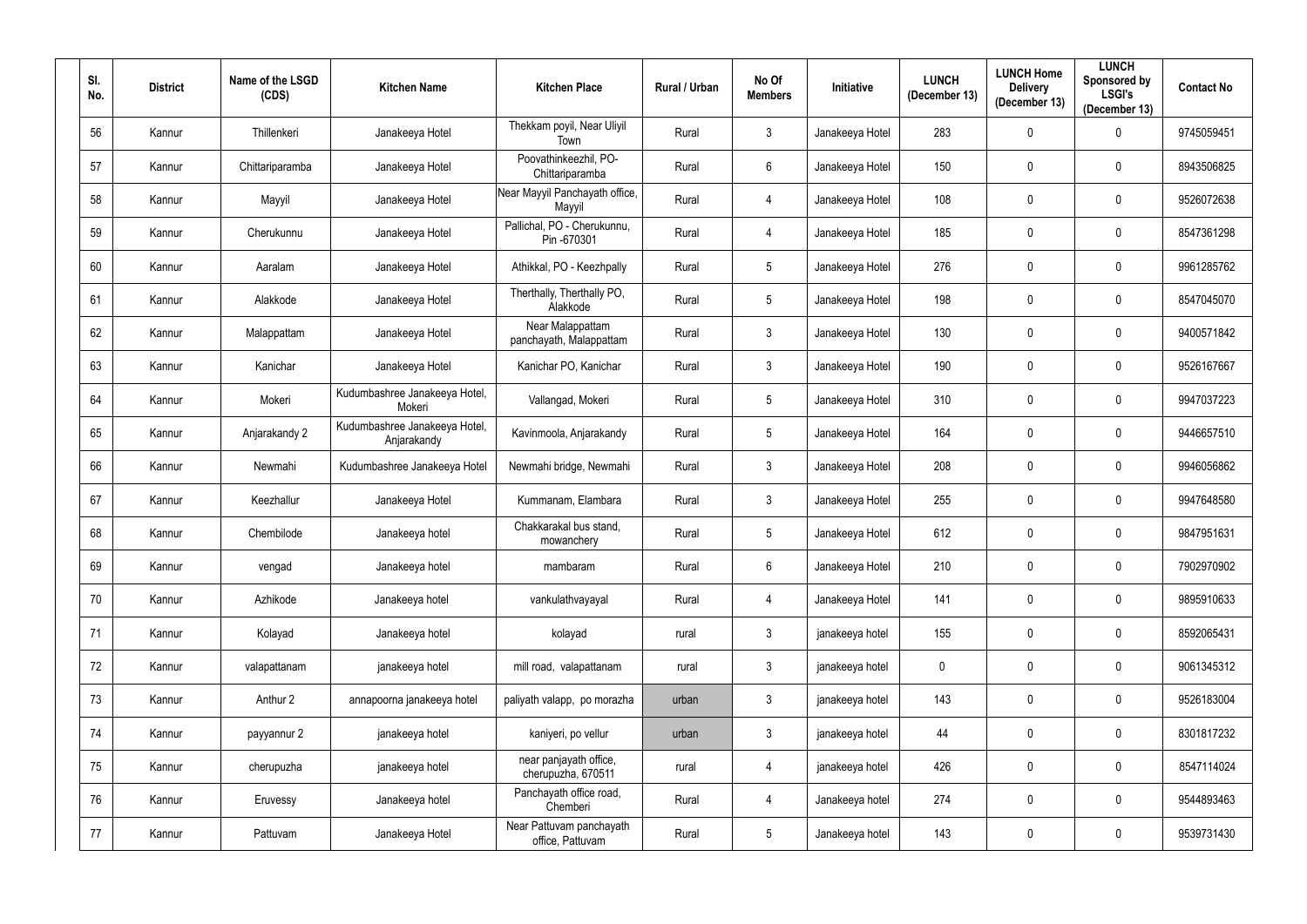| SI.<br>No.      | <b>District</b> | Name of the LSGD<br>(CDS) | <b>Kitchen Name</b>             | <b>Kitchen Place</b>                                        | Rural / Urban | No Of<br><b>Members</b> | <b>Initiative</b> | <b>LUNCH</b><br>(December 13) | <b>LUNCH Home</b><br><b>Delivery</b><br>(December 13) | <b>LUNCH</b><br><b>Sponsored by</b><br><b>LSGI's</b><br>(December 13) | <b>Contact No</b> |
|-----------------|-----------------|---------------------------|---------------------------------|-------------------------------------------------------------|---------------|-------------------------|-------------------|-------------------------------|-------------------------------------------------------|-----------------------------------------------------------------------|-------------------|
| 78              | Kannur          | Mangattidom               | Janakeeya Hotel                 | Kaitheri idam, Nirmalagiri PO,<br>Mangattidom               | Rural         | $\overline{7}$          | Janakeeya hotel   | 195                           | $\mathbf 0$                                           | $\boldsymbol{0}$                                                      | 9207253934        |
| 79              | Kannur          | Panoor                    | Janakeeya Hotel                 | Thundayi peedika, Pukkom,<br>Panoor PO                      | Urban         | $\sqrt{5}$              | Janakeeya hotel   | 187                           | $\mathbf 0$                                           | $\overline{0}$                                                        | 9605852157        |
| 80              | Kannur          | Kottayam                  | Janakeeya hotel                 | Kottayam malabar, Kottayam<br>panchayath building, Kottayam | Rural         | $\overline{5}$          | Janakeeya hotel   | 155                           | $\boldsymbol{0}$                                      | $\mathbf 0$                                                           | 9656672187        |
| 81              | Kannur          | Ulikkal                   | Janakeeya hotel                 | Vattiyam thodu (po) Mattara,<br><b>Ulikkal, 670705</b>      | Rural         | $5\phantom{.0}$         | Janakeeya hotel   | 89                            | $\mathbf 0$                                           | $\overline{0}$                                                        | 8086777517        |
| 82              | Kannur          | Kadambur                  | Janakeeya hotel                 | Kadachira, Kadambur                                         | Rural         | $\overline{5}$          | Janakeeya hotel   | 133                           | $\mathbf 0$                                           | $\mathbf 0$                                                           | 9847178332        |
| 83              | Kannur          | Irikkoor                  | Janakeeya hotel                 | Peruvalathuparambu, PO -<br>Irikkoor                        | Rural         | $\overline{4}$          | Janakeeya hotel   | 154                           | $\mathbf 0$                                           | $\mathbf 0$                                                           | 9746864255        |
| 84              | Kannur          | Mattool                   | Janakeeya hotel                 | Mattool central, Mattool                                    | Rural         | $5\phantom{.0}$         | Janakeeya hotel   | 11                            | $\mathbf 0$                                           | $\mathbf 0$                                                           | 9895321842        |
| 85              | Kannur          | Thalasseri -2             | Janakeeya hotel                 | Thalayi harbour, Thalasseri                                 | Urban         | $5\phantom{.0}$         | Janakeeya hotel   | 158                           | 0                                                     | $\mathbf 0$                                                           | 9605745402        |
| 86              | Kannur          | Kannur                    | Janakeeya hotel                 | Pallipoyil division, Kannur<br>corporation                  | Urban         | $\mathbf{3}$            | Janakeeya hotel   | 196                           | $\mathbf 0$                                           | $\mathbf 0$                                                           | 9745243643        |
| 87              | Kannur          | Ulikkal                   | Janakeeya hotel                 | Manikkadavu PO,<br>Manikkadadavu - 670705                   | Rural         | $\sqrt{5}$              | Janakeeya hotel   | 203                           | $\mathbf 0$                                           | $\mathbf 0$                                                           | 8547972988        |
| 88              | Kannur          | payam                     | Janakeeya hotel                 | vallithod, Kiliyanthara po<br>670706                        | Rural         | $5\phantom{.0}$         | Janakeeya Hotel   | 342                           | $\mathbf 0$                                           | $\mathbf 0$                                                           | 8848760234        |
|                 |                 |                           |                                 |                                                             |               | 390                     |                   | 18012                         | 0                                                     | 12                                                                    |                   |
|                 | kasaragod       | kayyur cheemeni           | janakeeya hotel cheemeni        | cheemeni                                                    | Rural         | $\overline{4}$          | janakeeya hotel   | 150                           |                                                       |                                                                       |                   |
| $\overline{2}$  | Kasaragod       | Pilicode                  | Janakeeya Hotel, Pilicode       | Kalikkadavu                                                 | Rural         | $\overline{4}$          | Janakeeya Hotel   | 186                           | $\boldsymbol{0}$                                      | $\mathbf 0$                                                           | 9944087661        |
| $\mathbf{3}$    | Kasaragod       | Kodom belur               | janakeeya hotel kalichanadukkam | Kalichanadukkam                                             | Rural         | $\overline{4}$          | Janakeeya Hotel   | 123                           | $\mathbf 0$                                           | $\bf{0}$                                                              | 9562820280        |
| 4               | Kasaragod       | Chemnad                   | Oruma janakeeya hotel           | Koliyadkam                                                  | Rural         | $5\phantom{.0}$         | Janakeeya Hotel   | 250                           | $\boldsymbol{0}$                                      | $\mathbf 0$                                                           | 9567660603        |
| $\overline{5}$  | Kasaragod       | Trikarpur                 | Janakeeya Hotel                 | Trikaripur                                                  | Rural         | $5\,$                   | Janakeeya Hotel   | 197                           | $\boldsymbol{0}$                                      | $\mathbf 0$                                                           | 8086392698        |
| $6\phantom{.}$  | Kasaragod       | Panathady                 | janakeeya hotel panthoor        | Panathoor                                                   | Rural         | $\overline{4}$          | Janakeeya Hotel   | 108                           | $\pmb{0}$                                             | $\mathbf 0$                                                           | 8943109804        |
| $\overline{7}$  | Kasaragod       | West eleri                | Thripthi Janakeeya hotel        | Bheemanadi                                                  | Rural         | $\overline{4}$          | Janakeeya Hotel   | 247                           | $\pmb{0}$                                             | $\mathbf 0$                                                           | 9497847040        |
| 8               | Kasaragod       | Madikai                   | Salkara Janakeeya hotel         | Madikai                                                     | Rural         | $\mathbf{3}$            | Janakeeya Hotel   | 106                           | $\mathbf 0$                                           | $\mathbf 0$                                                           | 8281850733        |
| $9\,$           | Kasaragod       | Valiyaparamba             | Janakeeya hotel                 | Valiyaparamba                                               | Rural         | $\mathbf{3}$            | Janakeeya Hotel   | 60                            | $\boldsymbol{0}$                                      | $\mathbf 0$                                                           | 9745962447        |
| 10 <sup>°</sup> | Kasaragod       | Ajanur                    | Janakeeya hotel                 | Vellikkoth                                                  | Rural         | $\mathbf{3}$            | Janakeeya Hotel   | 314                           | 0                                                     | $\boldsymbol{0}$                                                      | 7558068272        |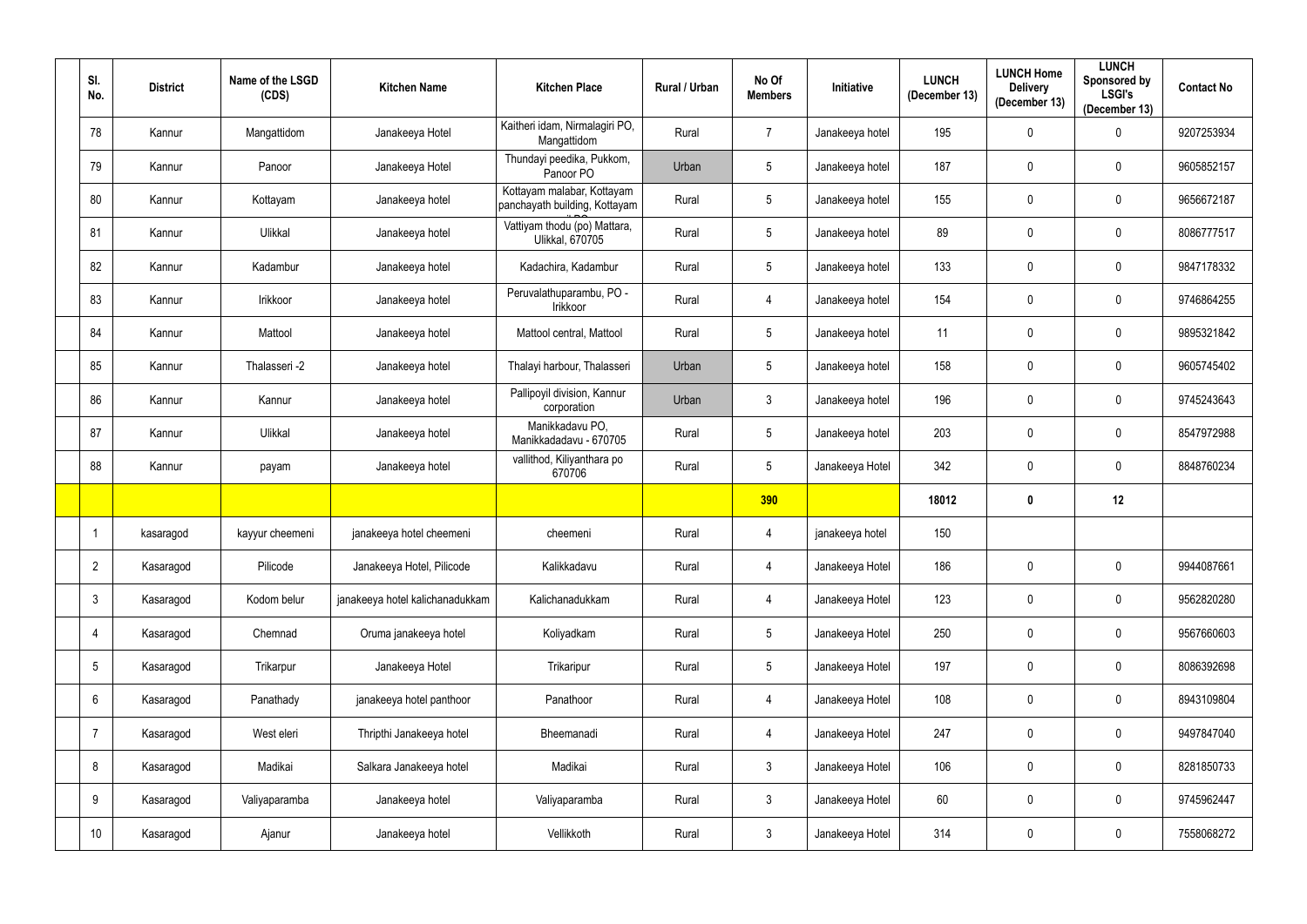| SI.<br>No. | <b>District</b> | Name of the LSGD<br>(CDS) | <b>Kitchen Name</b> | <b>Kitchen Place</b>  | Rural / Urban | No Of<br><b>Members</b> | Initiative      | <b>LUNCH</b><br>(December 13) | <b>LUNCH Home</b><br><b>Delivery</b><br>(December 13) | <b>LUNCH</b><br>Sponsored by<br><b>LSGI's</b><br>(December 13) | <b>Contact No</b> |
|------------|-----------------|---------------------------|---------------------|-----------------------|---------------|-------------------------|-----------------|-------------------------------|-------------------------------------------------------|----------------------------------------------------------------|-------------------|
| 11         | Kasaragod       | <b>Badiadka</b>           | Janakeeya hotel     | Badiadka              | Rural         | 4                       | Janakeeya Hotel | 82                            | 0                                                     | $\mathbf 0$                                                    | 9539359291        |
| 12         | Kasaragod       | Kuttikkol                 | Janakeeya hotel     | Kuttikkol             | Rural         | 4                       | Janakeeya Hotel | 130                           | $\mathbf 0$                                           | $\mathbf 0$                                                    | 8547062480        |
| 13         | Kasaragod       | Delampadi                 | Janakeeya hotel     | Delampadi             | Rural         | 4                       | Janakeeya hotel | $\mathbf 0$                   | 0                                                     | $\mathbf 0$                                                    | 9496702505        |
| 14         | Kasaragod       | Meenja                    | Janakeeya hotel     | Miyapadav             | Rural         | 4                       | Janakeeya Hotel | 58                            | 0                                                     | $\mathbf 0$                                                    | 9497161960        |
| 15         | Kasaragod       | Puthige                   | Janakeeya hotel     | Puthige               | Rural         | $\mathbf{3}$            | Janakeeya hotel | 63                            | $\mathbf 0$                                           | $\mathbf 0$                                                    | 8592071686        |
| 16         | Kasaragod       | Bedaduka                  | Janakeeya hotel     | Kundamkuzhi           | Rural         | $\mathbf{3}$            | Janakeeya hotel | 102                           | 0                                                     | $\mathbf 0$                                                    | 8281092860        |
| 17         | Kasaragod       | muliyar                   | Janakeeya Hotel     | Bovikanam             | Rural         | 0.9                     | Janakeeya Hotel | 165                           | 0                                                     | $\mathbf 0$                                                    | 7034632654        |
| 18         | Kasaragod       | Pallikara                 | Janakeeya Hotel     | Pallikara             | Rural         | 4                       | Janakeeya Hotel | 210                           | 0                                                     | $\mathbf 0$                                                    | 7034016505        |
| 19         | Kasaragod       | Kinanoor karinthalam      | Janakeeya Hotel     | Parappa               | Rural         | $5\phantom{.0}$         | Janakeeya hotel | 234                           | 0                                                     | $\mathbf 0$                                                    | 9526063885        |
| 20         | Kasaragod       | Nileswaram                | Janakeeya Hotel     | Nileswaram market     | Urban         | $5\phantom{.0}$         | Janakeeya hotel | 220                           | 0                                                     | $\mathbf 0$                                                    | 6235177323        |
| 21         | Kasaragod       | Kanhangad 1               | Janakeeya hotel     | Kanhangad town        | Urban         | $5\phantom{.0}$         | Janakeeya hotel | 413                           | 0                                                     | $\mathbf 0$                                                    | 8111858204        |
| 22         | Kasaragod       | Kanhangad 1               | Janakeeya hotel     | Nr.Mini civil station | Urban         | $\mathfrak{Z}$          | Janakeeya hotel | 135                           | 125                                                   | $\mathbf 0$                                                    | 9495561250        |
| 23         | Kasaragod       | Paivalige                 | Janakeeya hotel     | Paivalige             | Rural         | 4                       | Janakeeya hotel | $90\,$                        | 0                                                     | $\mathbf 0$                                                    | 7356491447        |
| 24         | Kasaragod       | Manjeswaram               | Janakeeya Hotel     | Manjeswaram           | Rural         | $\overline{4}$          | Janakeeya Hotel | 92                            | $\mathbf 0$                                           | $\mathbf 0$                                                    | 9562867549        |
| 25         | Kasaragod       | Kanhangad 2               | Janakeeya Hotel     | Kottrachal            | Urban         | $\mathbf{3}$            | Janakeeya Hotel | 160                           | $\mathbf 0$                                           | $\mathbf 0$                                                    | 7025961094        |
| 26         | Kasaragod       | Cheruvathur               | Janakeeya hotel     | Kavumchira            | Rural         | $5\phantom{.0}$         | Janakeeya Hotel | 173                           | 0                                                     | $\mathbf 0$                                                    | 9562358039        |
| 27         | Kasaragod       | Padne                     | Janakeeya Hotel     | Nadakkavu             | Rural         | 3 <sup>1</sup>          | Janakeeya Hotel | 232                           | $\mathbf 0$                                           | $\mathbf 0$                                                    | 9744087661        |
| 28         | Kasaragod       | Kasaragod                 | Janakeeya Hotel     | Kasaragod             | Urban         | $\overline{4}$          | Janakeeya Hotel | 172                           | $\mathbf 0$                                           | $\mathbf 0$                                                    | 9633400269        |
| 29         | Kasarkode       | Pallikkara                | Janakeeya Hotel     | Perladukkam           | Rural         | $\overline{4}$          | Janakeeya Hotel | 174                           | $\mathbf 0$                                           | $\mathbf 0$                                                    | 9544582935        |
| $30\,$     | Kasargode       | Kumbala                   | Janakeeya Hotel     | Kumbala               | Rural         | $\mathfrak{Z}$          | Janakeeya Hotel | $50\,$                        | 0                                                     | $\mathbf 0$                                                    | 7012142329        |
| 31         | Kasargode       | Karadka                   | Janakeeya Hotel     | Mulleria              | Rural         | $\overline{7}$          | Janakeeya Hotel | 110                           | $\mathbf 0$                                           | $\mathbf 0$                                                    | 8281395910        |
| 32         | Kasaragode      | Vorkady                   | Janakeeya Hotel     | Vorkady               | Rural         | $\mathfrak{Z}$          | Janakeeya Hotel | $\mathsf{O}$                  | 0                                                     | 0                                                              | 8547223339        |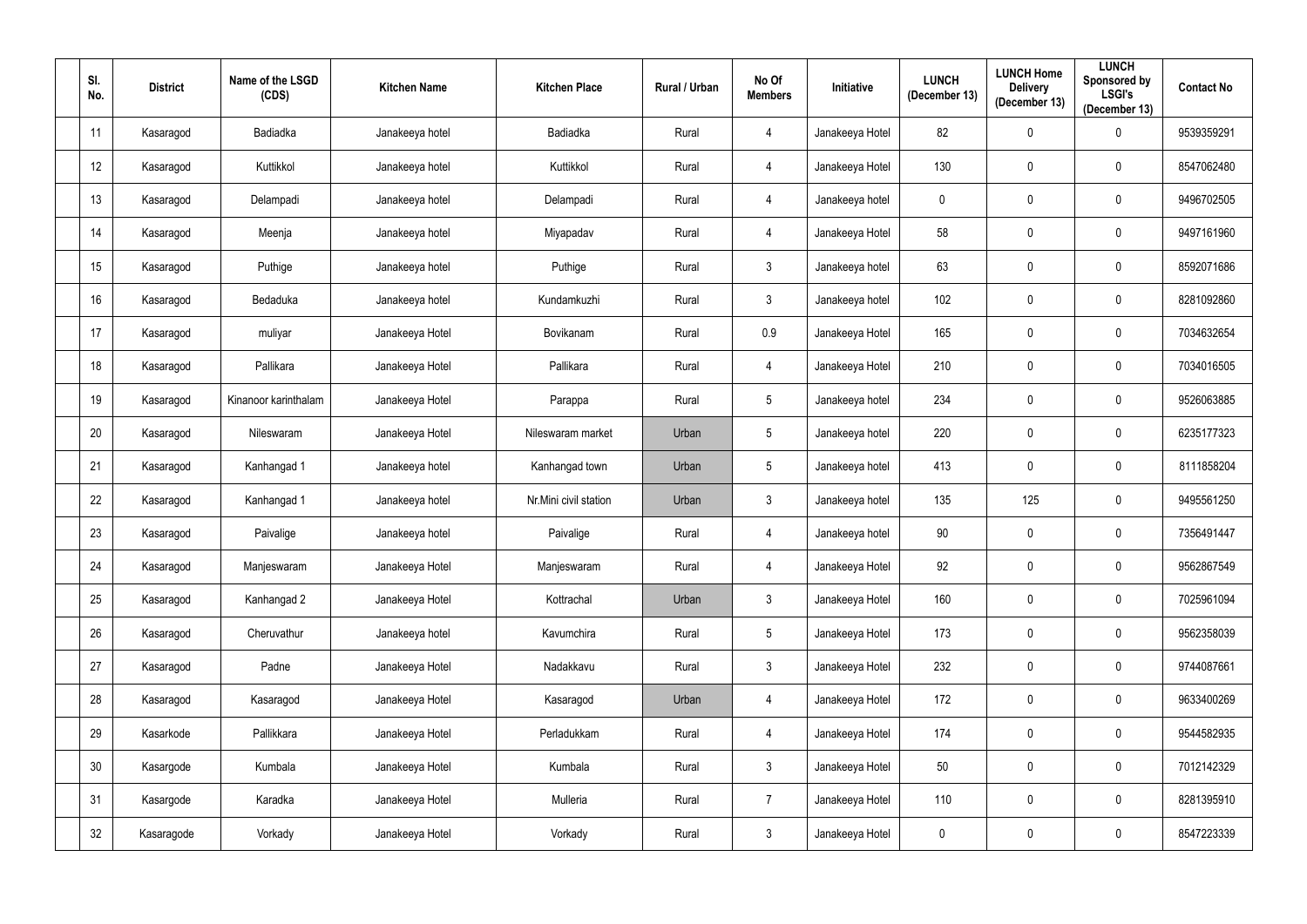|             | SI.<br>No.      | <b>District</b> | Name of the LSGD<br>(CDS) | <b>Kitchen Name</b>          | <b>Kitchen Place</b>                 | Rural / Urban | No Of<br><b>Members</b> | Initiative      | <b>LUNCH</b><br>(December 13) | <b>LUNCH Home</b><br><b>Delivery</b><br>(December 13) | <b>LUNCH</b><br>Sponsored by<br><b>LSGI's</b><br>(December 13) | <b>Contact No</b> |
|-------------|-----------------|-----------------|---------------------------|------------------------------|--------------------------------------|---------------|-------------------------|-----------------|-------------------------------|-------------------------------------------------------|----------------------------------------------------------------|-------------------|
|             | 33              | Kasaragode      | <b>Balal</b>              | Janakeeya hotel              | Balal                                | Rural         | $\mathfrak{Z}$          | Janakeeya hotel | 85                            | $\mathbf 0$                                           | $\mathbf 0$                                                    | 7510839676        |
|             | 34              | Kasaragod       | Nileswaram                | mahima janakeeya hotel       | kanichira                            | urban         | 4                       | janakeeya hotel | 140                           | $\mathbf 0$                                           | $\mathbf 0$                                                    | 8590121681        |
|             | 35              | Kasaragode      | Kallar                    | janakeeya hotel              | kallar                               | rural         | 4                       | janakeeya hotel | 152                           | $\pmb{0}$                                             | $\mathbf 0$                                                    | 9562820280        |
|             | 36              | Kasaragode      | Mangalpady                | janakeeya hotel              | mangalpady                           | rural         | 4                       | janakeeya hotel | 180                           | $\mathbf 0$                                           | $\mathbf 0$                                                    | 9633488309        |
|             | 37              | kasaragod       | Uduma                     | granma janakeeya hotel       | palakkunnu                           | Rural         | 4                       | janakeeya hotel | 296                           | $\pmb{0}$                                             | $\mathbf 0$                                                    | 8129957159        |
|             | 38              | Kasaragod       | pullur periya             | Salkara Janakeeya hotel      | periya                               | Rural         | $5\phantom{.0}$         | janakeeya hotel | 320                           | $\mathbf 0$                                           | $\mathbf 0$                                                    | 8547309266        |
|             | 39              | kasaragod       | kumbadaje                 | janakeeya hotel              | kumbadaje                            | Rural         | $\mathfrak{Z}$          | janakeeya hotel | 65                            | $\mathbf 0$                                           | $\mathbf 0$                                                    | 8593848698        |
|             | 40              | Kasaragod       | Chengala                  | Janakeeya Hotel              | Cherkkala                            | Rural         | $\mathbf{3}$            | Janakeeya Hotel | $\mathbf 0$                   | $\mathbf 0$                                           | $\mathbf 0$                                                    |                   |
|             | 41              | kasaragod       | East eleri                | janakeeya hotel              | east eleri                           | Rural         | $\mathbf{3}$            | janakeeya hotel | 113                           | $\mathbf 0$                                           | $\mathbf 0$                                                    |                   |
| $\sqrt{41}$ |                 |                 |                           |                              |                                      |               | <b>156.9</b>            |                 | 6157                          | 0                                                     | $\boldsymbol{0}$                                               |                   |
|             |                 | Kollam          | Chathannur                | Memsahib                     | Sheemaaty junction                   | Rural         | $\sqrt{5}$              | Janakeeya Hotel | 337                           | $\mathbf 0$                                           | $\mathbf 0$                                                    | 9446246685        |
|             | $\overline{2}$  | Kollam          | Melila                    | <b>Atham Unit</b>            | Melila                               | Rural         | $\overline{7}$          | Janakeeya Hotel | 232                           | $\pmb{0}$                                             | $\mathbf 0$                                                    | 9961178040        |
|             | 3               | Kollam          | Kulakkada                 | Ruchi Snacks & Catering Unit | Poovattoor                           | Rural         | 4                       | Janakeeya Hotel | 187                           | $\mathbf 0$                                           | $\mathbf 0$                                                    | 7907941183        |
|             | 4               | Kollam          | Ittiva                    | Nanma Janakeeya hotel        | Kattampally                          | Rural         | $\overline{5}$          | Janakeeya Hotel | $\overline{0}$                | $\mathbf 0$                                           | $\mathbf 0$                                                    | 9809171887        |
|             | $5\overline{)}$ | Kollam          | Sooranad North            | Nanma catering unit          | Sooranadu higher secondary<br>school | Rural         | $\overline{5}$          | Janakeeya Hotel | 267                           | $\mathbf 0$                                           | $\mathbf 0$                                                    | 9846082469        |
|             | 6               | Kollam          | Clappana                  | Bismi catering               | Palakulangara                        | Rural         | $\overline{5}$          | Janakeeya Hotel | 106                           | $\mathbf 0$                                           | $\mathbf 0$                                                    | 9847901413        |
|             | 7               | Kollam          | Mayyanad                  | Krishnas Janakeeya hotel     | Eravipuram                           | Rural         | $\mathfrak{Z}$          | Janakeeya Hotel | 134                           | $\mathbf 0$                                           | $\mathbf 0$                                                    | 9656477455        |
|             | 8               | Kollam          | Mayyanad                  | Souhridha Janakeeya hotel    | Pattarumukku,                        | Rural         | $9\,$                   | Janakeeya Hotel | 247                           | $\mathbf 0$                                           | $\mathbf 0$                                                    | 7902645448        |
|             | 9               | Kollam          | Kulasekharapuram          | adi sakthi                   | Puthentheruvu.                       | Rural         | $\sqrt{5}$              | Janakeeya Hotel | 214                           | $\mathbf 0$                                           | $\mathbf 0$                                                    | 9656890790        |
|             | 10              | Kollam          | Thekkumbhagam             | Krishna hotel                | Nadakavu junction                    | Rural         | 4                       | Janakeeya Hotel | 61                            | $\pmb{0}$                                             | $\mathbf 0$                                                    | 9961070031        |
|             | 11              | Kollam          | Oachira                   | Parabhramam catering         | near oachira , ITI canteen,          | Rural         | 4                       | Janakeeya Hotel | $\pmb{0}$                     | $\pmb{0}$                                             | $\boldsymbol{0}$                                               | 9562283927        |
|             | $12 \,$         | Kollam          | Thodiyoor                 | Samridhi activity group      | Lpschool thodiyoor                   | Rural         | $5\,$                   | Janakeeya Hotel | 169                           | $\pmb{0}$                                             | $\mathbf 0$                                                    | 9895703572        |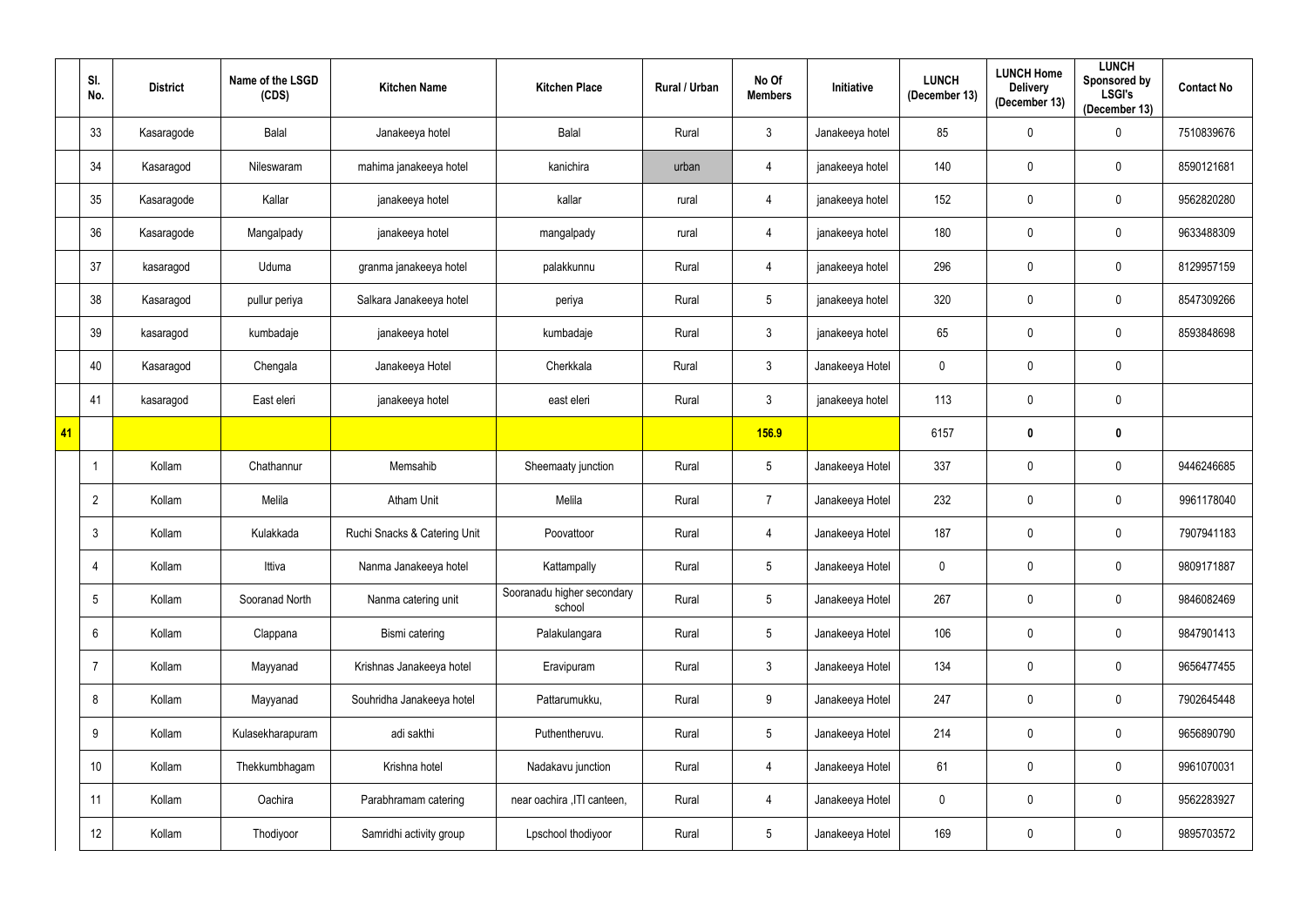| SI.<br>No. | <b>District</b> | Name of the LSGD<br>(CDS) | <b>Kitchen Name</b>              | <b>Kitchen Place</b>         | Rural / Urban | No Of<br><b>Members</b> | Initiative      | <b>LUNCH</b><br>(December 13) | <b>LUNCH Home</b><br><b>Delivery</b><br>(December 13) | <b>LUNCH</b><br>Sponsored by<br><b>LSGI's</b><br>(December 13) | <b>Contact No</b> |
|------------|-----------------|---------------------------|----------------------------------|------------------------------|---------------|-------------------------|-----------------|-------------------------------|-------------------------------------------------------|----------------------------------------------------------------|-------------------|
| 13         | Kollam          | Thrikkovilvattom          | Murari catering, janakeeya hotel | Mukhathala                   | Rural         | 4                       | Janakeeya Hotel | 58                            | $\mathbf{0}$                                          | $\mathbf 0$                                                    | 9847072544        |
| 14         | Kollam          | Sasthamcotta              | Sreedurgha catering              | Jemini hotel sasthamcotta    | Rural         | $\overline{7}$          | Janakeeya Hotel | 281                           | $\mathbf{0}$                                          | $\mathbf 0$                                                    | 9744368496        |
| 15         | Kollam          | Kollam                    | Athulya catering                 | Thirumullavaram              | Urban         | 4                       | Janakeeya Hotel | 175                           | $\mathbf 0$                                           | $\bf{0}$                                                       | 9048646080        |
| 16         | Kollam          | West Kallada              | Keerthi catering                 | Karalimukku                  | Rural         | $5\phantom{.0}$         | Janakeeya Hotel | 148                           | $\mathbf{0}$                                          | $\boldsymbol{0}$                                               | 9605206907        |
| 17         | Kollam          | Thazhava                  | Pavizham                         | Karutheri junction           | Rural         | $5\phantom{.0}$         | Janakeeya Hotel | 190                           | $\mathbf 0$                                           | $\mathbf 0$                                                    | 8086704216        |
| 18         | Kollam          | Kollam                    | Niravu catering                  | Chinnakkada                  | Urban         | $5\phantom{.0}$         | Janakeeya Hotel | 138                           | 126                                                   | $\boldsymbol{0}$                                               | 9633073613        |
| 19         | Kollam          | Kundara                   | Ammu Catering unit               | Mulavana LP school           | Rural         | 4                       | Janakeeya Hotel | 146                           | $\mathbf{0}$                                          | $\bf{0}$                                                       | 9633518572        |
| 20         | Kollam          | Neduvathur                | Pooja hotel                      | Thevalappuram                | Rural         | $\mathbf{3}$            | Janakeeya Hotel | 32                            | $\mathbf{0}$                                          | $\mathbf 0$                                                    | 9745376675        |
| 21         | Kollam          | Punalur                   | Jyothi Catering                  | Punalur                      | Urban         | 4                       | Janakeeya Hotel | 295                           | $\mathbf{0}$                                          | $\mathbf 0$                                                    | 9961249345        |
| 22         | Kollam          | Punalur                   | Mahima Catering                  | Punalur                      | Urban         | $5\phantom{.0}$         | Janakeeya Hotel | 231                           | $\mathbf{0}$                                          | $\mathbf 0$                                                    | 9496112957        |
| 23         | Kollam          | Punalur                   | Safalyam Catering                | Punalur                      | Urban         | $5\phantom{.0}$         | Janakeeya Hotel | 362                           | $\mathbf{0}$                                          | $\mathbf 0$                                                    | 9495476197        |
| 24         | Kollam          | Thrikkaruva               | Janakeeya Bhakshanashala         | Thinavila Junction Kanjaveli | Rural         | 4                       | Janakeeya Hotel | 112                           | 0                                                     | $\pmb{0}$                                                      | 9645069880        |
| 25         | Kollam          | Chithara                  | AKG Janakeeya Hotel              | Kizhakkumbagom               | Rural         | $5\phantom{.0}$         | Janakeeya Hotel | 140                           | $\boldsymbol{0}$                                      | $\mathbf 0$                                                    | 9495701987        |
| 26         | Kollam          | South Paravur             | Kshree janakeeya hotel           | Busstand , paravur           | Urban         | $5\phantom{.0}$         | Janakeeya Hotel | 170                           | $\overline{0}$                                        | $5\phantom{.0}$                                                | 8606179380        |
| 27         | Kollam          | Mynagappally              | Anugraha hotel                   | Kadappa                      | Rural         | $5\phantom{.0}$         | Janakeeya Hotel | 262                           | $\mathbf 0$                                           | $\pmb{0}$                                                      | 9995085705        |
| 28         | Kollam          | Mandrothuruthu            | Janakeeya Bhakshanashala         | Thoombummukham               | Rural         | 4                       | Janakeeya Hotel | 91                            | $\mathbf 0$                                           | $\mathbf 0$                                                    | 9526648057        |
| 29         | Kollam          | Karungappally             | Bagya catering                   | Muncipality                  | Urban         | 4                       | Janakeeya Hotel | $\pmb{0}$                     | $\mathbf 0$                                           | $\mathbf 0$                                                    | 9947702130        |
| $30\,$     | Kollam          | Kollam East               | Bharathlekshmi                   | Vadakkevila                  | Urban         | $\mathfrak{Z}$          | Janakeeya Hotel | 393                           | $\mathbf 0$                                           | $\mathbf 0$                                                    | 9744300901        |
| 31         | Kollam          | Chavara                   | Harisree janakeya hotel          | Panchayath                   | Rural         | $\mathfrak{Z}$          | Janakeeya Hotel | 63                            | $\mathbf 0$                                           | $\mathbf 0$                                                    | 9995166343        |
| 32         | Kollam          | Pavithreswaram            | Kairali                          | Pavithreswaram               | Rural         | $\overline{4}$          | Janakeeya Hotel | 189                           | $\mathbf 0$                                           | $\pmb{0}$                                                      | 9605836414        |
| 33         | Kollam          | Veliyam                   | Kantharees                       | Panchayathu building         | Rural         | $5\phantom{.0}$         | Janakeeya Hotel | 121                           | $\mathbf 0$                                           | $\pmb{0}$                                                      | 9562111715        |
| 34         | Kollam          | Velinalloor               | Quality Janakeeya hotel          | Alummod, Velinalloor         | Rural         | 4                       | Janakeeya Hotel | 107                           | $\mathbf 0$                                           | $\pmb{0}$                                                      | 9605896303        |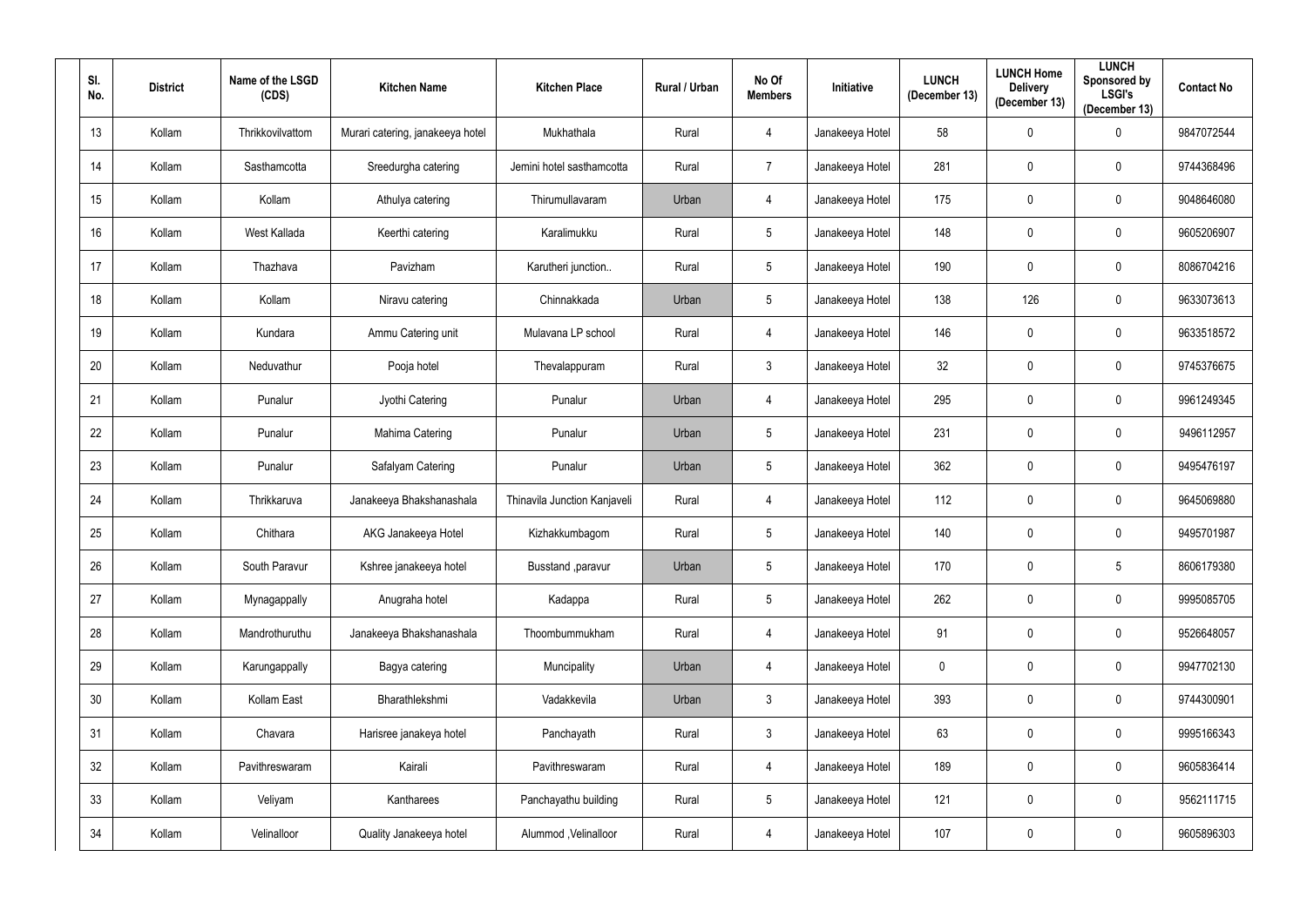|    | SI.<br>No. | <b>District</b> | Name of the LSGD<br>(CDS) | <b>Kitchen Name</b>          | <b>Kitchen Place</b>                                 | Rural / Urban | No Of<br><b>Members</b> | <b>Initiative</b> | <b>LUNCH</b><br>(December 13) | <b>LUNCH Home</b><br><b>Delivery</b><br>(December 13) | <b>LUNCH</b><br>Sponsored by<br><b>LSGI's</b><br>(December 13) | <b>Contact No</b> |
|----|------------|-----------------|---------------------------|------------------------------|------------------------------------------------------|---------------|-------------------------|-------------------|-------------------------------|-------------------------------------------------------|----------------------------------------------------------------|-------------------|
|    | 35         | Kollam          | Elamadu                   | Swaruma janakeeya hotel      | Near cooperative bank,<br>Elamadu                    | Rural         | $\mathbf{3}$            | Janakeeya Hotel   | 159                           | $\mathbf 0$                                           | 3                                                              | 8129611321        |
|    | 36         | Kollam          | Kadakkal                  | Nanma janakeeya hotel        | Kadakkal                                             | Rural         | 4                       | Janakeeya Hotel   | 250                           | $\mathbf 0$                                           | $\mathbf 0$                                                    | 9847936390        |
|    | 37         | Kollam          | Perayam                   | Janakeeya hotel              | Onambalam                                            | Rural         | 4                       | Janakeeya Hotel   | $\mathbf 0$                   | $\mathbf 0$                                           | $\pmb{0}$                                                      | 9446855866        |
|    | 38         | Kollam          | Ezhukone                  | Ezhukone janakeeya hotel     | Near panchayathu office                              | Rural         | $5\phantom{.0}$         | Janakeeya Hotel   | 195                           | $\mathbf 0$                                           | $\mathbf 0$                                                    | 8086757275        |
| 80 | 39         | Kollam          | Adichanalloor             | Ruchikkoottu                 | Mylakkaadu                                           | Rural         | 4                       | Janakeeya Hotel   | 80                            | $\boldsymbol{0}$                                      | $\overline{0}$                                                 | 8136954461        |
|    | 40         | Kollam          | Poruvazhi                 | Amma janakeeya hotel         | Poruvaxhy                                            | Rural         | $5\phantom{.0}$         | Janakeeya Hotel   | 209                           | $\mathbf 0$                                           | $\mathbf 0$                                                    | 9656421272        |
|    | 41         | Kollam          | Nilamel                   | Vanitha Janakeeya Hotel      | Nilamel                                              | Rural         | 4                       | Janakeeya Hotel   | 167                           | $\mathbf 0$                                           | $\pmb{0}$                                                      | 9447407264        |
|    | 42         | Kollam          | Panmana                   | SV janakeeya hotel           | Kollaka CN junction                                  | Rural         | $\mathbf{3}$            | Janakeeya Hotel   | 145                           | $\mathbf 0$                                           | $\mathbf 0$                                                    | 8113020216        |
|    | 43         | Kollam          | Ummannoor                 | Thanal                       | Nellikunnam                                          | Rural         | $\overline{4}$          | Janakeeya Hotel   | 162                           | $\mathbf 0$                                           | $\mathbf 0$                                                    | 9656194614        |
|    | 44         | Kollam          | Kulathupuzha              | Karunya Janakeeya Hotel      | Thinkal karikkam                                     | Rural         | 4                       | Janakeeya Hotel   | 159                           | $\mathbf 0$                                           | $\mathbf 0$                                                    | 9048034267        |
|    | 45         | Kollam          | Kareepra                  | Kareepra janakeeya hotel     | Panchayathu office junction                          | Rural         | $5\phantom{.0}$         | Janakeeya Hotel   | 54                            | $\mathbf 0$                                           | $\mathbf 0$                                                    | 9656783244        |
|    | 46         | Kollam          | Piravanthur               | Thanima catering unit        | Piravanthoor                                         | Rural         | $5\phantom{.0}$         | Janakeeya Hotel   | 153                           | $\boldsymbol{0}$                                      | $\pmb{0}$                                                      | 9207907284        |
|    | 47         | Kollam          | Karavaloor                | Sreelekshmi Janakeeya Hotel  | Karavalur                                            | Rural         | $5\phantom{.0}$         | Janakeeya Hotel   | 173                           | $\mathbf 0$                                           | $\mathbf 0$                                                    | 9745719860        |
|    | 48         | Kollam          | Kunnathur                 | Sneha janakeeya hotel        | Bhoothakuzhi                                         | Rural         | $\mathbf{3}$            | Janakeeya Hotel   | 159                           | $\pmb{0}$                                             | $\pmb{0}$                                                      | 9061504141        |
|    | 49         | Kollam          | Alayaman                  | Sreelakam Janakeeya Hotel    | Karukone                                             | Rural         | $\overline{4}$          | Janakeeya Hotel   | 198                           | $\mathbf 0$                                           | $\bf{0}$                                                       | 8592858448        |
|    | 50         | Kollam          | Kottarakkara              | Ruchi                        | Kottarakkara christuraj hospital<br>hospital canteen | Urban         | $5\phantom{.0}$         | Janakeeya Hotel   | 23                            | $\mathbf 0$                                           | $\mathbf 0$                                                    | 9447997809        |
|    | 51         | Kollam          | Chirakkara                | Bhoomika Jh                  | Bhajanamadam mukku                                   | Rural         | $5\phantom{.0}$         | Janakeeya Hotel   | 180                           | $\mathbf 0$                                           | $\bf{0}$                                                       | 9567024263        |
|    | 52         | Kollam          | Kalluvathukkal            | Deepam Jh                    | Parippally                                           | Rural         | 4                       | Janakeeya Hotel   | $\mathbf 0$                   | $\mathbf 0$                                           | $\mathbf 0$                                                    | 8593984144        |
|    | 53         | Kollam          | Chirakkara                | Niram Jh                     | Vadakkemukku ,chirakkara                             | Rural         | 4                       | Janakeeya Hotel   | 192                           | $\mathbf 0$                                           | $\mathbf 0$                                                    | 9847286593        |
|    | 54         | Kollam          | Velinalloor               | Mathrika janakeeya hotel     | Govt PHC canteen                                     | Rural         | $\overline{4}$          | Janakeeya Hotel   | $\mathbf 0$                   | $\mathbf 0$                                           | $\mathbf 0$                                                    | 7592859804        |
|    | 55         | Kollam          | East Kallada              | kudumbashree janakeeya hotel | marthandapuram                                       | Rural         | $5\phantom{.0}$         | Janakeeya Hotel   | 238                           | $\pmb{0}$                                             | $\pmb{0}$                                                      | 9746964557        |
|    | 56         | Kollam          | Anchal                    | Malu janakeeya hotel         | Anchal, Town ward                                    | Rural         | $\mathfrak{Z}$          | Janakeeya Hotel   | 284                           | $\boldsymbol{0}$                                      | $\boldsymbol{0}$                                               | 9656920091        |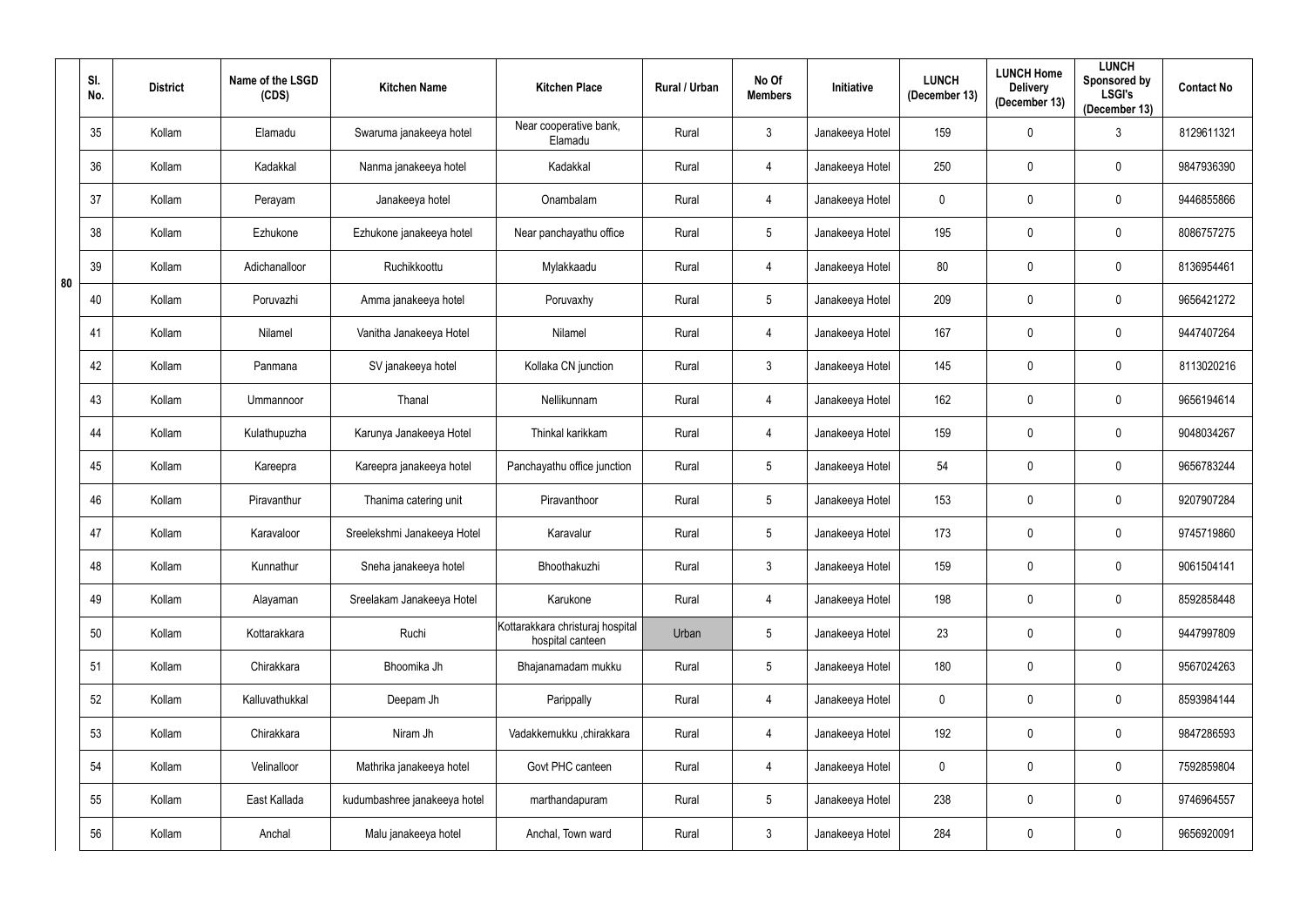| SI.<br>No. | <b>District</b> | Name of the LSGD<br>(CDS) | <b>Kitchen Name</b>                              | <b>Kitchen Place</b>                    | <b>Rural / Urban</b> | No Of<br><b>Members</b> | <b>Initiative</b> | <b>LUNCH</b><br>(December 13) | <b>LUNCH Home</b><br><b>Delivery</b><br>(December 13) | <b>LUNCH</b><br>Sponsored by<br><b>LSGI's</b><br>(December 13) | <b>Contact No</b> |
|------------|-----------------|---------------------------|--------------------------------------------------|-----------------------------------------|----------------------|-------------------------|-------------------|-------------------------------|-------------------------------------------------------|----------------------------------------------------------------|-------------------|
| 57         | Kollam          | Kummil                    | Sreebhadra janakeeya hotel                       | Thachonam                               | Rural                | $\mathbf{3}$            | Janakeeya Hotel   | 80                            | $\mathbf 0$                                           | $\boldsymbol{0}$                                               | 9846327312        |
| 58         | Kollam          | Yeroor                    | Oottupura janakeeya hotel                        | yeroor                                  | Rural                | $6\phantom{.}6$         | Janakeeya Hotel   | 175                           | $\mathbf 0$                                           | $\mathbf 0$                                                    | 9526031467        |
| 59         | Kollam          | Nedumpana                 | Samthripthy janakeeya hotel                      | Pallimon                                | Rural                | 4                       | Janakeeya Hotel   | 28                            | $\mathbf 0$                                           | $\pmb{0}$                                                      | 9539780119        |
| 60         | Kollam          | Kollam                    | Ishwarya janakeeya hotel                         | Near collectorate, Thevally<br>division | Urban                | $\mathbf{3}$            | Janakeeya Hotel   | 125                           | 157                                                   | $\mathbf 0$                                                    | 8848893882        |
| 61         | Kollam          | Edamulakkal               | Sahya janakeeya hotel                            | Edamulackal                             | Rural                | 4                       | Janakeeya Hotel   | $\mathbf 0$                   | $\mathbf 0$                                           | $\overline{0}$                                                 | 7025532998        |
| 62         | Kollam          | Mylom                     | Amrutha                                          | Inchakkadu                              | Rural                | $5\phantom{.0}$         | Janakeeya Hotel   | 106                           | $\mathbf 0$                                           | $\mathbf 0$                                                    | 9539780965        |
| 63         | Kollam          | Thevalakkara              | Kerala Janakeeya Hotel                           | Thevalakkara                            | Rural                | $\mathbf{3}$            | Janakeeya Hotel   | 68                            | $\mathbf 0$                                           | $\mathbf 0$                                                    | 9847291089        |
| 64         | Kollam          | Thalavoor                 | Kudumbasheree Nadan<br>Bhakshanashala            | Pidavoor                                | Rural                | 4                       | Janakeeya Hotel   | 127                           | $\mathbf 0$                                           | $\mathbf 0$                                                    | 9747324839        |
| 65         | Kollam          | Vilakkudy                 | vadhanam                                         | <b>KUNNICODU</b>                        | Rural                | $5\phantom{.0}$         | Janakeeya Hotel   | 185                           | $\mathbf 0$                                           | $\mathbf 0$                                                    | 9526354689        |
| 66         | Kollam          | Poothakkulam              | Avani catering                                   | Poothakkulam gp                         | Rural                | 4                       | Janakeeya Hotel   | 80                            | $\mathbf 0$                                           | $\mathbf 0$                                                    | 9562782082        |
| 67         | Kollam          | Pathanapuram              | Pathanapuram Grama Panchayath<br>Janakeeya Hotel | Pathanapuram                            | Rural                | $\overline{4}$          | Janakeeya Hotel   | 120                           | $\mathbf 0$                                           | $\mathbf 0$                                                    | 9061291033        |
| 68         | Kollam          | Chadayamangalam           | Real janakeeya hotel                             | Chadayamangalam                         | Rural                | $\mathbf{3}$            | Janakeeya Hotel   | 70                            | $\mathbf 0$                                           | $\pmb{0}$                                                      | 9562123039        |
| 69         | Kollam          | Elampalloor               | Kalavara janakeeya hotel                         | Ashupathri mukku, Kundara               | Rural                | $5\phantom{.0}$         | Janakeeya Hotel   | 266                           | $\mathbf 0$                                           | $\overline{0}$                                                 | 8943182967        |
| 70         | Kollam          | Kottamkara                | Ishwarya janakeeya hotel                         | Keralapuram                             | Rural                | $5\phantom{.0}$         | Janakeeya Hotel   | $\mathbf 0$                   | $\pmb{0}$                                             | $\pmb{0}$                                                      | 9747765979        |
| 71         | Kollam          | Vettikavala               | Nanma                                            | Vettikkavala                            | Rural                | $\mathbf{3}$            | Janakeeya Hotel   | $\mathbf 0$                   | $\boldsymbol{0}$                                      | $\bf{0}$                                                       | 9645070430        |
| 72         | Kollam          | Pooyappally               | Anaswara janakeeya hotel                         | Maruthamanpally                         | Rural                | $5\phantom{.0}$         | Janakeeya Hotel   | 194                           | $\mathbf 0$                                           | $\overline{0}$                                                 | 9947289476        |
| 73         | Kollam          | Thenmala                  | Nanma janakeeya hotel                            | Thennala                                | Rural                | $\overline{4}$          | Janakeeya Hotel   | 215                           | $\mathbf 0$                                           | $\bf{0}$                                                       | 9446274943        |
| 74         | Kollam          | Pattazhi                  | Suprabhatham Catering Unit                       | pattazhy                                | Rural                | 4                       | Janakeeya Hotel   | 67                            | $\mathbf 0$                                           | $\overline{0}$                                                 | 9495195796        |
| 75         | Kollam          | Neendakara                | Darshana Janakeeya Hotel                         | Puthenthura Junction                    | Rural                | $\mathbf{3}$            | Janakeeya Hotel   | 191                           | $\mathbf 0$                                           | $\mathbf 0$                                                    | 9633106463        |
| 76         | Kollam          | Panayam                   | snehadeepam activity group                       | Thanikkamukku                           | Rural                | 4                       | Janakeeya Hotel   | $\mathbf 0$                   | $\mathbf 0$                                           | $\mathbf 0$                                                    | 8606117577        |
| 77         | Kollam          | Clappana                  | Vijayasree                                       | Near alumpeedika junction               | Rural                | $5\phantom{.0}$         | Janakeeya Hotel   | $\mathbf 0$                   | $\pmb{0}$                                             | $\pmb{0}$                                                      | 9567797660        |
| 78         | Kollam          | Sooranad South            | Akshaya janakeeya hotel                          | Patharam                                | Rural                | $\overline{4}$          | Janakeeya Hotel   | 297                           | $\boldsymbol{0}$                                      | $\boldsymbol{0}$                                               | 9746919825        |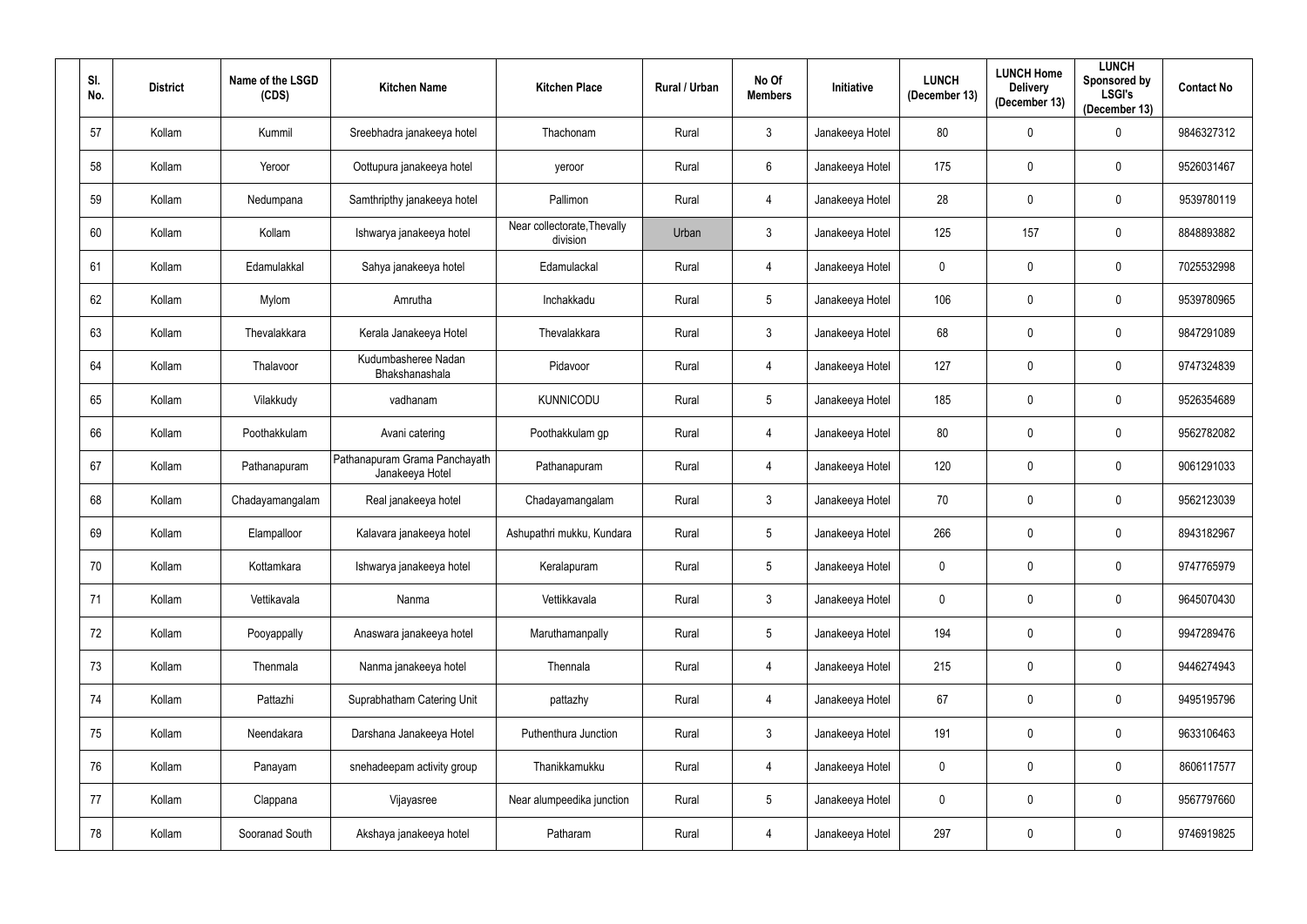|    | SI.<br>No.      | <b>District</b> | Name of the LSGD<br>(CDS) | <b>Kitchen Name</b>                | <b>Kitchen Place</b>                   | Rural / Urban | No Of<br><b>Members</b> | Initiative      | <b>LUNCH</b><br>(December 13) | <b>LUNCH Home</b><br><b>Delivery</b><br>(December 13) | <b>LUNCH</b><br>Sponsored by<br><b>LSGI's</b><br>(December 13) | <b>Contact No</b> |
|----|-----------------|-----------------|---------------------------|------------------------------------|----------------------------------------|---------------|-------------------------|-----------------|-------------------------------|-------------------------------------------------------|----------------------------------------------------------------|-------------------|
|    | 79              | Kollam          | Edamulakkal               | Deepam janakeeya hotel             | Edamulackal                            | Rural         | $\mathbf{3}$            | Janakeeya Hotel | 295                           | $\mathbf 0$                                           | $\mathbf 0$                                                    | 9400684494        |
|    | 80              | Kollam          | Aryankavu                 | Sevana janakeeya hotel             | Kazhuthurutty                          | Rural         | $\mathfrak{Z}$          | Janakeeya Hotel | 134                           | $\mathbf 0$                                           | $\mathbf 0$                                                    | 8921381398        |
|    | 81              | Kollam          | Pattazhi Vadakkekara      | Annapoorna                         | Kaduvathode                            | Rural         | 4                       | Janakeeya Hotel | 94                            | $\boldsymbol{0}$                                      | $\mathbf 0$                                                    | 7561013776        |
|    | 82              | Kollam          | Kulasekharapuram          | Vinayaka                           | Puthiykavu                             | Rural         | 4                       | Janakeeya Hotel | 213                           | 0                                                     | $\mathbf 0$                                                    | 9947499053        |
| 82 |                 |                 |                           |                                    |                                        |               | 354                     |                 | 11968                         | 283                                                   | 8                                                              |                   |
|    |                 | Kottayam        | Akalakkunnam              | Navaruchi                          | Chengalam                              | Rural         | $\overline{5}$          | Janakeeya Hotel | 135                           | 0                                                     | $\mathbf 0$                                                    | 9188362235        |
|    | $\overline{2}$  | Kottayam        | Arpookkara                | Niravu                             | <b>Medical College</b>                 | Rural         | 8                       | Janakeeya Hotel | 240                           | $\mathbf 0$                                           | $\mathbf 0$                                                    | 9744719092        |
|    | $\mathbf{3}$    | Kottayam        | Arpookkara                | Ruchi Janakeeya Hotel              | Kaippuzha mutt                         | Rural         | 4                       | Janakeeya Hotel | 190                           | $\mathbf 0$                                           | $\mathbf 0$                                                    | 9847147156        |
|    | $\overline{4}$  | Kottayam        | Athirampuzha              | Hannas                             | Mannanam                               | Rural         | 4                       | Janakeeya Hotel | 56                            | 0                                                     | $\overline{0}$                                                 | 9496136682        |
|    | $5\overline{)}$ | Kottayam        | Ayarkunnam                | Panchami Unit                      | Near PHC Ayarkunnam                    | Rural         | $\sqrt{5}$              | Janakeeya Hotel | 40                            | $\mathbf 0$                                           | $\mathbf 0$                                                    | 9744560994        |
|    | 6               | Kottayam        | Aymanam                   | Bisiya                             | Aymanam panchayath hall                | Rural         | $\mathfrak{Z}$          | Janakeeya Hotel | 96                            | $\mathbf 0$                                           | $\mathbf 0$                                                    | 9544560606        |
|    |                 | Kottayam        | Bharananganam             | Kudumbshree nadan<br>bhakshanasala | Bharananganam                          | Rural         | $\mathfrak{Z}$          | Janakeeya Hotel | 145                           | $\boldsymbol{0}$                                      | $\pmb{0}$                                                      | 8113827680        |
|    | 8               | Kottayam        | Changanassery             | Janakeeya Hotel                    | Near Railway station                   | Urban         | 3                       | Janakeeya Hotel | 120                           | $\mathbf 0$                                           | $\overline{0}$                                                 | 7560866821        |
|    | 9               | Kottayam        | Chemp                     | Thanima                            | Chemp                                  | Rural         | 4                       | Janakeeya Hotel | $\mathbf 0$                   | $\mathbf 0$                                           | $\mathbf 0$                                                    | 9809940907        |
|    | 10              | Kottayam        | Chirakkadav               | <b>Udaya Catering Unit</b>         | Mahatma Gandhi Town Hall,<br>Ponkunnam | Rural         | $\overline{5}$          | Janakeeya Hotel | 101                           | $\mathbf 0$                                           | $\mathbf 0$                                                    | 6282479410        |
|    | 11              | Kottayam        | Chirakkadav               | Sargam                             | Thekkethu Kavala                       | Rural         | $\mathfrak{Z}$          | Janakeeya Hotel | 52                            | $\mathbf 0$                                           | $\mathbf 0$                                                    | 9656087110        |
|    | 12              | Kottayam        | Elikulam                  | Janakeeya Hotel Elikkulam          | Manchakuzhy                            | Rural         | $\mathfrak{Z}$          | Janakeeya Hotel | 110                           | $\boldsymbol{0}$                                      | $\mathbf 0$                                                    | 9074768314        |
|    | 13              | Kottayam        | Ettumanoor                | Gramashree cafe kudumbasree        | Nandanam auditorium,<br>Ettumanoor     | Urban         | $5\phantom{.0}$         | Janakeeya Hotel | 121                           | $\pmb{0}$                                             | $\mathbf 0$                                                    | 9847334071        |
|    | 14              | Kottayam        | Kadanad                   | Thanal catering                    | Kadanad                                | Rural         | $5\phantom{.0}$         | Janakeeya Hotel | 73                            | $\pmb{0}$                                             | $\mathbf 0$                                                    | 9048099040        |
|    | 15              | Kottayam        | Kadaplamattam             | Salt &pepper                       | Near Kadaplamattom CDS                 | Rural         | $\overline{4}$          | Janakeeya Hotel | 52                            | 29                                                    | $\mathbf 0$                                                    | 9645400860        |
|    | 16              | Kottayam        | Kadaplamattam             | Kadaplamattam Janakeeya Hotel      | Vayala                                 | Rural         | 4                       | Janakeeya Hotel | 100                           | 28                                                    | $\mathbf 0$                                                    | 9446804954        |
|    | 17              | Kottayam        | Kaduthuruthy              | Janakeeya Hotel                    | Panchayath premise                     | Rural         | $6\,$                   | Janakeeya Hotel | 96                            | 0                                                     | $\mathbf 0$                                                    | 9847166464        |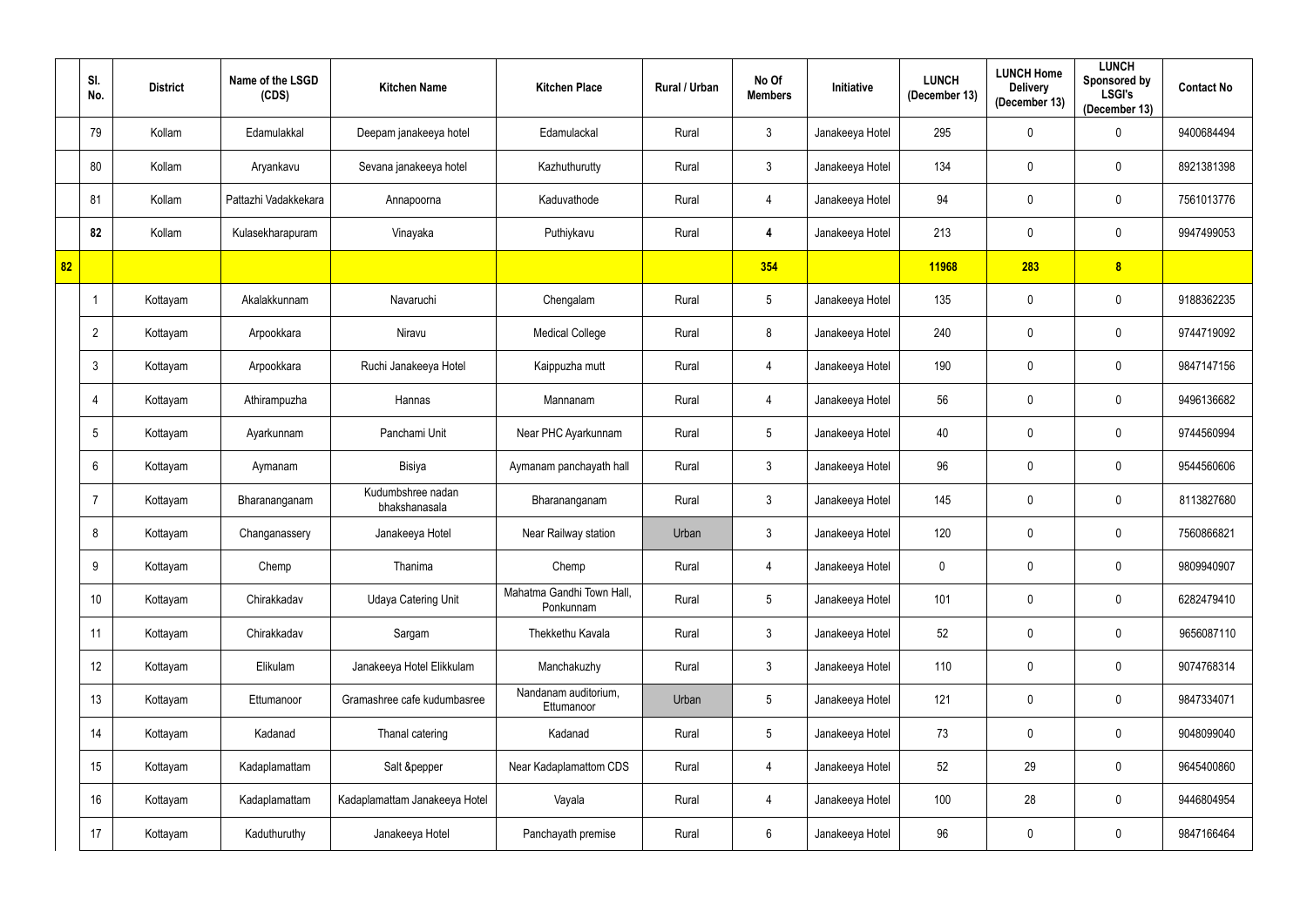| SI.<br>No. | <b>District</b> | Name of the LSGD<br>(CDS) | <b>Kitchen Name</b>             | <b>Kitchen Place</b>           | Rural / Urban | No Of<br><b>Members</b> | Initiative      | <b>LUNCH</b><br>(December 13) | <b>LUNCH Home</b><br><b>Delivery</b><br>(December 13) | <b>LUNCH</b><br>Sponsored by<br><b>LSGI's</b><br>(December 13) | <b>Contact No</b> |
|------------|-----------------|---------------------------|---------------------------------|--------------------------------|---------------|-------------------------|-----------------|-------------------------------|-------------------------------------------------------|----------------------------------------------------------------|-------------------|
| 18         | Kottayam        | Kallara                   | Vasuki Janakeeya hotel          | Kallara                        | Rural         | $\mathfrak{Z}$          | Janakeeya Hotel | 95                            | 0                                                     | $\boldsymbol{0}$                                               | 9846103478        |
| 19         | Kottayam        | Kanakkari                 | Jesus                           | Pattithanam                    | Rural         | $5\phantom{.0}$         | Janakeeya Hotel | 126                           | $\mathbf 0$                                           | $\mathbf 0$                                                    | 9447192439        |
| 20         | Kottayam        | Kangazha                  | Sulabha                         | Pathanadu                      | Rural         | $5\phantom{.0}$         | Janakeeya Hotel | 91                            | $\mathbf 0$                                           | $\pmb{0}$                                                      | 9847438293        |
| 21         | Kottayam        | Kanjirapally              | Vanitha canteen                 | Panchayath premise             | Rural         | $3\overline{3}$         | Janakeeya Hotel | 145                           | $\mathbf 0$                                           | $\mathbf 0$                                                    | 9605391868        |
| 22         | Kottayam        | Karoor                    | Unarvu janakeeya hotel          | Valavoor                       | Rural         | $5\phantom{.0}$         | Janakeeya Hotel | 80                            | $\mathbf 0$                                           | $\pmb{0}$                                                      | 8304903250        |
| 23         | Kottayam        | Karukachal                | <b>Sukrutham Catering Unit</b>  | Karukachal                     | Rural         | $5\phantom{.0}$         | Janakeeya Hotel | 55                            | $\mathbf 0$                                           | $\mathbf 0$                                                    | 9847766843        |
| 24         | Kottayam        | Kidangoor                 | Janakeeya hotel                 | Kidangoor Panchayath           | Rural         | $\mathfrak{Z}$          | Janakeeya Hotel | 136                           | 0                                                     | $\pmb{0}$                                                      | 9048080292        |
| 25         | Kottayam        | Kooroppada                | Achus Janakeeya Hotel           | Panchayath                     | Rural         | $\mathfrak{Z}$          | Janakeeya Hotel | 52                            | $\mathbf{0}$                                          | $\mathbf 0$                                                    | 9778121989        |
| 26         | Kottayam        | Koottickal                | Janakeeya hotel                 | Koottickal                     | Rural         | $5\phantom{.0}$         | Janakeeya Hotel | 98                            | $\mathbf{0}$                                          | $\mathbf 0$                                                    | 9645219929        |
| 27         | Kottayam        | Koruthodu                 | Koruthodu Janakeeya Hotel       | Koruthodu                      | Rural         | $6\phantom{.0}$         | Janakeeya Hotel | 65                            | $\mathbf{0}$                                          | $\mathbf 0$                                                    | 7510770418        |
| 28         | Kottayam        | KottayamNorth             | Alfa Canteen                    | Municipality Kottayam          | Urban         | $5\phantom{.0}$         | Janakeeya Hotel | 225                           | $\mathbf{0}$                                          | $\mathbf 0$                                                    | 9846571923        |
| 29         | Kottayam        | KottayamNorth             | Kerala cafe janakeeya hotel     | Choottuveli                    | Urban         | $\mathfrak{Z}$          | Janakeeya Hotel | 377                           | $\mathbf 0$                                           | $\mathbf 0$                                                    | 8129337294        |
| 30         | Kottayam        | KottayamNorth             | Maria Janakeeya Hotel           | Chungam                        | Urban         | $5\phantom{.0}$         | Janakeeya Hotel | 242                           | $\mathbf 0$                                           | $\mathbf 0$                                                    | 9744843928        |
| 31         | Kottayam        | KottayamNorth             | Ambady Janakeeya Hotel          | Karapuzha                      | Urban         | 4                       | Janakeeya Hotel | $\pmb{0}$                     | $\mathbf 0$                                           | $\pmb{0}$                                                      | 9496374594        |
| 32         | Kottayam        | Kozhuvanal                | Rohini Janakeeya Hotel          | Vakkappulam                    | Rural         | $3\overline{3}$         | Janakeeya Hotel | $\pmb{0}$                     | $\mathbf 0$                                           | $\pmb{0}$                                                      | 9400216885        |
| 33         | Kottayam        | Kuravilangadu             | kudumbashree janakeeya hotel    | kuravilangady by pass junction | Rural         | $5\phantom{.0}$         | Janakeeya Hotel | 143                           | $\mathbf 0$                                           | $\boldsymbol{0}$                                               | 7559022364        |
| 34         | Kottayam        | Kurichi                   | Swad Catering                   | Cheruvelippadi                 | Rural         | $\overline{4}$          | Janakeeya Hotel | 296                           | $\mathbf 0$                                           | $\mathbf 0$                                                    | 9847891917        |
| $35\,$     | Kottayam        | Madappally                | SR catering                     | Mammoodu                       | Rural         | $\mathfrak{Z}$          | Janakeeya Hotel | 98                            | $\mathbf 0$                                           | $\overline{0}$                                                 | 9747702203        |
| 36         | Kottayam        | Manimala                  | Vanitha canteen                 | Manimala                       | Rural         | $\mathfrak{Z}$          | Janakeeya Hotel | 135                           | $\mathbf 0$                                           | $\mathbf 0$                                                    | 9946318069        |
| 37         | Kottayam        | Manjoor                   | Oruma catering unit             | Kuruppanthara                  | Rural         | $5\phantom{.0}$         | Janakeeya Hotel | 98                            | 47                                                    | $\overline{2}$                                                 | 9349189590        |
| 38         | Kottayam        | Manjoor                   | Deepam                          | Manjoor                        | Rural         | $5\phantom{.0}$         | Janakeeya Hotel | $\pmb{0}$                     | $\mathbf 0$                                           | $\pmb{0}$                                                      | 8547676135        |
| 39         | Kottayam        | Marangattupilly           | Marangattupilly Janakeeya Hotel | Marangattupilly                | Rural         | 4                       | Janakeeya Hotel | 186                           | $\mathbf 0$                                           | $\pmb{0}$                                                      | 9544416772        |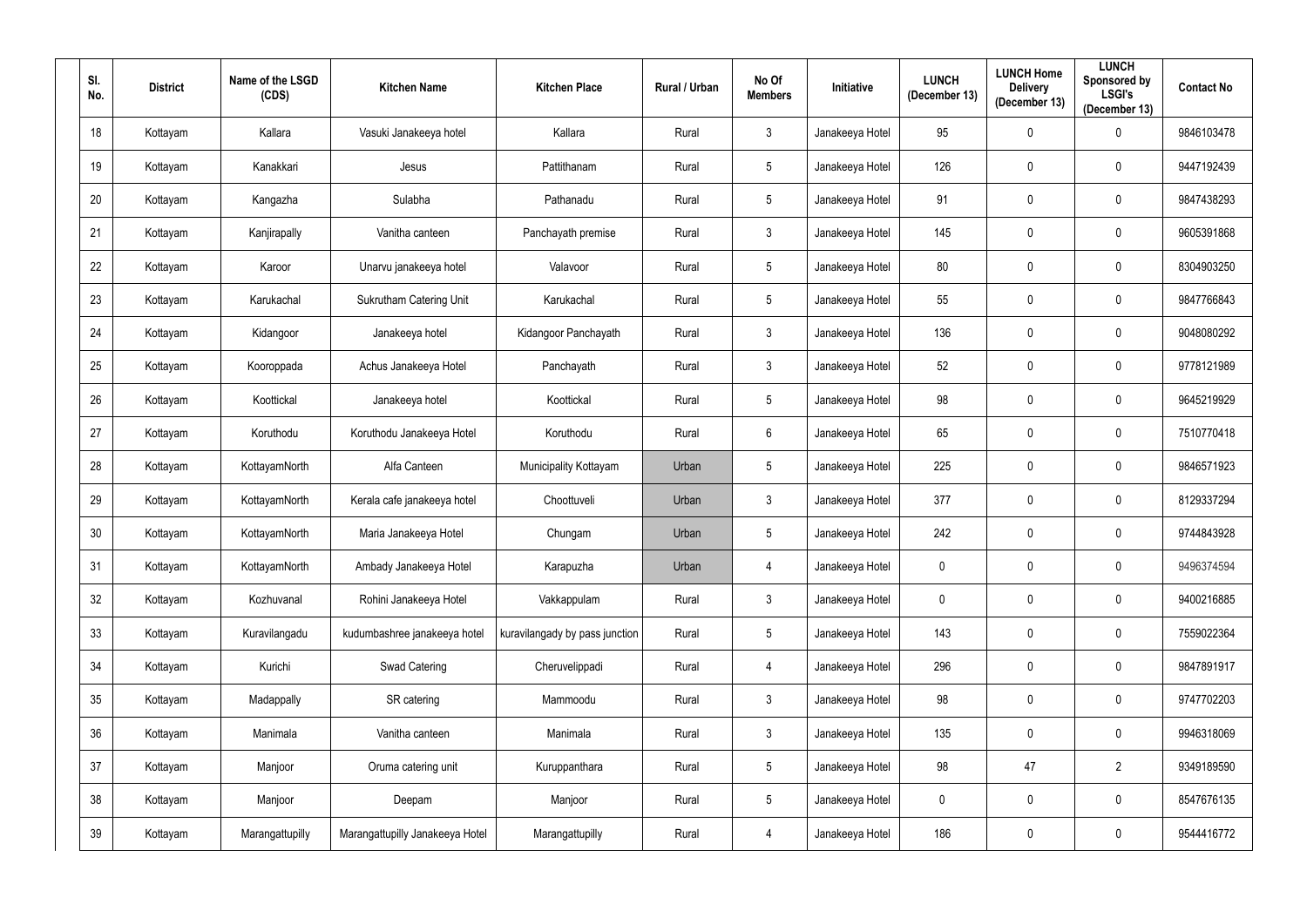|    | SI.<br>No. | <b>District</b> | Name of the LSGD<br>(CDS) | <b>Kitchen Name</b>         | <b>Kitchen Place</b>     | Rural / Urban | No Of<br><b>Members</b> | Initiative      | <b>LUNCH</b><br>(December 13) | <b>LUNCH Home</b><br><b>Delivery</b><br>(December 13) | <b>LUNCH</b><br><b>Sponsored by</b><br><b>LSGI's</b><br>(December 13) | <b>Contact No</b> |
|----|------------|-----------------|---------------------------|-----------------------------|--------------------------|---------------|-------------------------|-----------------|-------------------------------|-------------------------------------------------------|-----------------------------------------------------------------------|-------------------|
| 80 | 40         | Kottayam        | Maravanthuruth            | Changathi                   | Maravanthuruth           | Rural         | 4                       | Janakeeya Hotel | 75                            | $\mathbf 0$                                           | $\boldsymbol{0}$                                                      | 9744598169        |
|    | 41         | Kottayam        | Meenachil                 | Akshaya Janakeeya hotel     | Idamattam                | Rural         | 4                       | Janakeeya Hotel | 110                           | $\mathbf 0$                                           | $\overline{2}$                                                        | 9747190979        |
|    | 42         | Kottayam        | Meenachil                 | Archana janakeeya Hotel     | Paika                    | Rural         | $5\phantom{.0}$         | Janakeeya Hotel | 183                           | $\mathbf 0$                                           | $\pmb{0}$                                                             | 9048759539        |
|    | 43         | Kottayam        | Meenadom                  | Nainus                      | Meenadom                 | Rural         | $3\overline{3}$         | Janakeeya Hotel | 102                           | $\mathbf 0$                                           | $\mathbf 0$                                                           | 9539752801        |
|    | 44         | Kottayam        | Melukavu                  | Seenayi Cafe centre         | Melukavumattam           | Rural         | $5\phantom{.0}$         | Janakeeya Hotel | $\mathbf 0$                   | $\mathbf 0$                                           | $\bm{0}$                                                              | 9744546703        |
|    | 45         | Kottayam        | Moonnilav                 | Aiswarya                    | Moonnilav                | Rural         | $\mathfrak{Z}$          | Janakeeya Hotel | 83                            | $\mathbf 0$                                           | $\pmb{0}$                                                             | 8281227689        |
|    | 46         | Kottayam        | Mulakkulam                | Janakeeya Hotel             | Moorkkattilpadi          | Rural         | 4                       | Janakeeya Hotel | 56                            | 0                                                     | $\pmb{0}$                                                             | 9747856382        |
|    | 47         | Kottayam        | Mundakkayam               | Janakeeya Hotel Mundakkayam | Mundakkayam              | Rural         | $6\overline{6}$         | Janakeeya Hotel | 136                           | 0                                                     | $\pmb{0}$                                                             | 9495314979        |
|    | 48         | Kottayam        | Nedumkunnam               | Nanma Kudumbashree Unit     | Nedumkunnam              | Rural         | $5\phantom{.0}$         | Janakeeya Hotel | 66                            | $\mathbf 0$                                           | $\boldsymbol{0}$                                                      | 7306791612        |
|    | 49         | Kottayam        | Neendoor                  | Gruhasree ME Unit           | Panchayath               | Rural         | $\mathfrak{Z}$          | Janakeeya Hotel | 60                            | $\mathbf{0}$                                          | $\mathbf 0$                                                           | 9847756958        |
|    | 50         | Kottayam        | Njeezhoor                 | Annapoorna Janakeeya Hotel  | Panchayath               | Rural         | 4                       | Janakeeya Hotel | 94                            | $\mathbf{0}$                                          | $\mathbf 0$                                                           | 9745246839        |
|    | 51         | Kottayam        | Pala                      | Harithasree catering        | Chethimattam             | Urban         | $5\phantom{.0}$         | Janakeeya Hotel | 222                           | $\mathbf 0$                                           |                                                                       | 9895154240        |
|    | 52         | Kottayam        | Pampady                   | Thrupthi                    | Pampady Town             | Rural         | $5\phantom{.0}$         | Janakeeya Hotel | 20                            | $\mathbf 0$                                           | $\mathbf 0$                                                           | 9633013622        |
|    | 53         | Kottayam        | Panachikkadu              | Ruchi Canteen               | Paruthumpara             | Rural         | $5\phantom{.0}$         | Janakeeya Hotel | 65                            | 0                                                     | $\pmb{0}$                                                             | 9656411494        |
|    | 54         | Kottayam        | Parathodu                 | Janakeeya Hotel Parathodu   | Panchayath               | Rural         | 4                       | Janakeeya Hotel | 63                            | 0                                                     | $\boldsymbol{0}$                                                      | 7907455541        |
|    | 55         | Kottayam        | Paippadu                  | Thejus                      | Paippadu                 | Rural         | $5\phantom{.0}$         | Janakeeya Hotel | 237                           | 0                                                     | $\boldsymbol{0}$                                                      | 7034621426        |
|    | 56         | Kottayam        | Poonjar                   | Haritham                    | Poonjar                  | Rural         | $5\phantom{.0}$         | Janakeeya Hotel | 87                            | $\mathbf 0$                                           | $\overline{4}$                                                        | 9495235348        |
|    | 57         | Kottayam        | Ramapuram                 | Ruchi                       | Ramapuram                | Rural         | 4                       | Janakeeya Hotel | 120                           | 45                                                    | $\overline{0}$                                                        | 9495107277        |
|    | 58         | Kottayam        | T.V.Puram                 | Vijaya Janakeeya Hotel      | TV Puram                 | Rural         | $\mathfrak{Z}$          | Janakeeya Hotel | $\overline{0}$                | $\mathbf 0$                                           | $\mathbf 0$                                                           | 9847614136        |
|    | 59         | Kottayam        | Teekkoy                   | Kairali                     | Vagamattom, Kallambhagam | Rural         | $\mathfrak{Z}$          | Janakeeya Hotel | 75                            | $\mathbf 0$                                           | $\mathbf 0$                                                           | 7025702768        |
|    | 60         | Kottayam        | Thalanad                  | Nanma                       | Muttambhagam Kavala      | Rural         | $\mathfrak{Z}$          | Janakeeya Hotel | $\pmb{0}$                     | $\pmb{0}$                                             | $\pmb{0}$                                                             | 9961289547        |
|    | 61         | Kottayam        | Thalappalam               | Ameya                       | Thalappalam              | Rural         | $\overline{4}$          | Janakeeya Hotel | 106                           | 0                                                     | $\pmb{0}$                                                             | 7025932626        |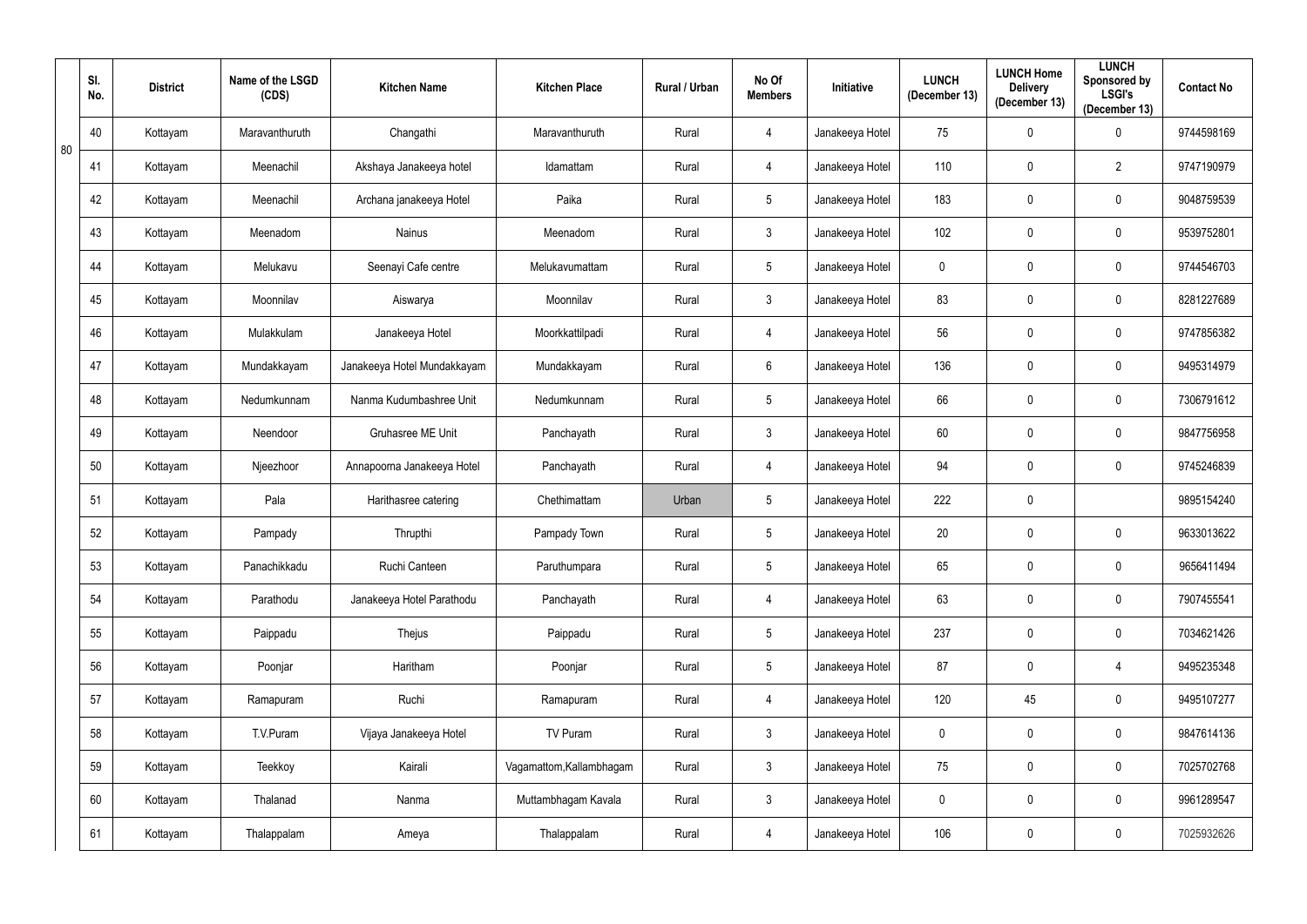|    | SI.<br>No.     | <b>District</b> | Name of the LSGD<br>(CDS) | <b>Kitchen Name</b>                                      | <b>Kitchen Place</b>                        | Rural / Urban | No Of<br><b>Members</b> | Initiative      | <b>LUNCH</b><br>(December 13) | <b>LUNCH Home</b><br><b>Delivery</b><br>(December 13) | <b>LUNCH</b><br>Sponsored by<br><b>LSGI's</b><br>(December 13) | <b>Contact No</b> |
|----|----------------|-----------------|---------------------------|----------------------------------------------------------|---------------------------------------------|---------------|-------------------------|-----------------|-------------------------------|-------------------------------------------------------|----------------------------------------------------------------|-------------------|
|    | 62             | Kottayam        | Thalayolaparambu          | kudumbashree janakeeya hotel                             | Thalayolaparambu                            | Rural         | 3                       | Janakeeya Hotel | 92                            | $\mathbf 0$                                           | $\mathbf 0$                                                    | 7994830570        |
|    | 63             | Kottayam        | Thidanadu                 | Janani                                                   | Chemmlamattam                               | Rural         | $6\phantom{.}6$         | Janakeeya Hotel | 110                           | $\mathbf 0$                                           | 0\$                                                            | 9562695545        |
|    | 64             | Kottayam        | Thidanadu                 | Krishna                                                  | Near Panchayath                             | Rural         | 4                       | Janakeeya Hotel | 215                           | $\mathbf 0$                                           | $\mathbf 0$                                                    | 9605565960        |
|    | 65             | Kottayam        | Thiruvarppu               | Sreeparvathy food products                               | Illickal                                    | Rural         | $\mathfrak{Z}$          | Janakeeya Hotel | 162                           | $\mathbf 0$                                           | $\mathbf 0$                                                    | 9747289846        |
|    | 66             | Kottayam        | Thrikkodithanam           | Swanthanam                                               | Thrikkodithanam                             | Rural         | $\overline{5}$          | Janakeeya Hotel | 86                            | $\mathbf 0$                                           | $\mathbf 0$                                                    | 7902729237        |
|    | 67             | Kottayam        | Udayanapuram              | Uppum Mulakum                                            | Nerekadavu                                  | Rural         | $\mathfrak{Z}$          | Janakeeya Hotel | 42                            | $\mathbf 0$                                           | $\mathbf 0$                                                    | 8111850728        |
|    | 68             | Kottayam        | Udayanapuram              | Aiswarya Activity Group                                  | Vaikom Block Panchayath                     | Rural         | $\overline{5}$          | Janakeeya Hotel | 68                            | $\mathbf 0$                                           | $\mathbf 0$                                                    | 9847437286        |
|    | 69             | Kottayam        | Uzhavoor                  | Uzhavoor Janakeeya Hotel                                 | Uzhavoor Town                               | Rural         | 8                       | Janakeeya Hotel | 223                           | 82                                                    | 15                                                             | 9746074266        |
|    | 70             | Kottayam        | Vaikom                    | <b>Chanees Eats</b>                                      | Chalapparambu                               | Urban         | $\overline{4}$          | Janakeeya Hotel | 88                            | $\mathbf{0}$                                          | $\mathbf 0$                                                    | 9446467389        |
|    | 71             | Kottayam        | Vakathanam                | Padheyam                                                 | Njaliakuzhi                                 | Rural         | $6\phantom{.}6$         | Janakeeya Hotel | 220                           | $\mathbf 0$                                           | $\mathbf 0$                                                    | 9495010073        |
|    | 72             | Kottayam        | Vazhappally               | Udayam                                                   | Vazhappally                                 | Rural         | 4                       | Janakeeya Hotel | 93                            | $\mathbf 0$                                           | $\mathbf 0$                                                    | 9562267564        |
|    | 73             | Kottayam        | Vazhoor                   | Kudumbashree Canteen Unit At<br>Vazhoor Grama Panchayath | Vazhoor Grama Panchayath<br><b>Building</b> | Rural         | $\overline{5}$          | Janakeeya Hotel | $\mathbf 0$                   | $\mathbf 0$                                           | $\mathbf 0$                                                    | 9544717796        |
|    | 74             | Kottayam        | Vazhoor                   | New India                                                | Nedumavu                                    | Rural         | $\mathfrak{Z}$          | Janakeeya Hotel | 27                            | $\mathbf 0$                                           | $\mathbf 0$                                                    | 9744581242        |
|    | 75             | Kottayam        | Vechoor                   | Treeland Annapoorna                                      | <b>Bund Road</b>                            | Rural         | $\mathfrak{Z}$          | Janakeeya Hotel | 99                            | $\pmb{0}$                                             | $\mathbf 0$                                                    | 8606814487        |
|    | 76             | Kottayam        | Veliyannoor               | Thanima foods                                            | Veliyannoor                                 | Rural         | $\mathfrak{Z}$          | Janakeeya Hotel | 157                           | $\mathbf 0$                                           | $\mathbf 0$                                                    | 9744392147        |
|    | 77             | Kottayam        | Vellavoor                 | Uppum Mulakum Janakeeya Hotel                            | Panchayath premise                          | Rural         | $\overline{5}$          | Janakeeya Hotel | 40                            | $\boldsymbol{0}$                                      | $\mathbf 0$                                                    | 9188317288        |
|    | 78             | Kottayam        | Velloor                   | Puzhayoram catering                                      | Near Velloor cds office                     | Rural         | 4                       | Janakeeya Hotel | 98                            | $\mathbf 0$                                           | $\mathbf 0$                                                    | 9895522286        |
|    | 79             | Kottayam        | Vijayapuram               | Niravu                                                   | Iranjal                                     | Rural         | $\mathfrak{Z}$          | Janakeeya Hotel | 289                           | $\boldsymbol{0}$                                      | $\mathbf 0$                                                    | 9495245895        |
|    | 80             | Kottayam        | Vijayapuram               | Renown Janakeeya Hotel                                   | Vadavathoor                                 | Rural         | $5\phantom{.0}$         | Janakeeya Hotel | 135                           | $\mathbf 0$                                           | $\mathbf 0$                                                    | 8606536302        |
| 80 |                |                 |                           |                                                          |                                             |               | 336                     |                 | 8674                          | 231                                                   | 23                                                             |                   |
|    | $\overline{1}$ | Kozhikode       | Balussery                 | Unarvu Janakeeya Hotel                                   | Balussery                                   | Rural         | $\sqrt{5}$              | Janakeeya Hotel | 155                           | $\pmb{0}$                                             | $\mathbf 0$                                                    | 95440 03929       |
|    | $\overline{2}$ | Kozhikode       | Panangad                  | Kairali Janakeeya Hotel                                  | Balussery mukku at KK<br>hospital           | Rural         | $\mathbf{3}$            | Janakeeya Hotel | 417                           | $\boldsymbol{0}$                                      | $\mathbf 0$                                                    | 97450 85782       |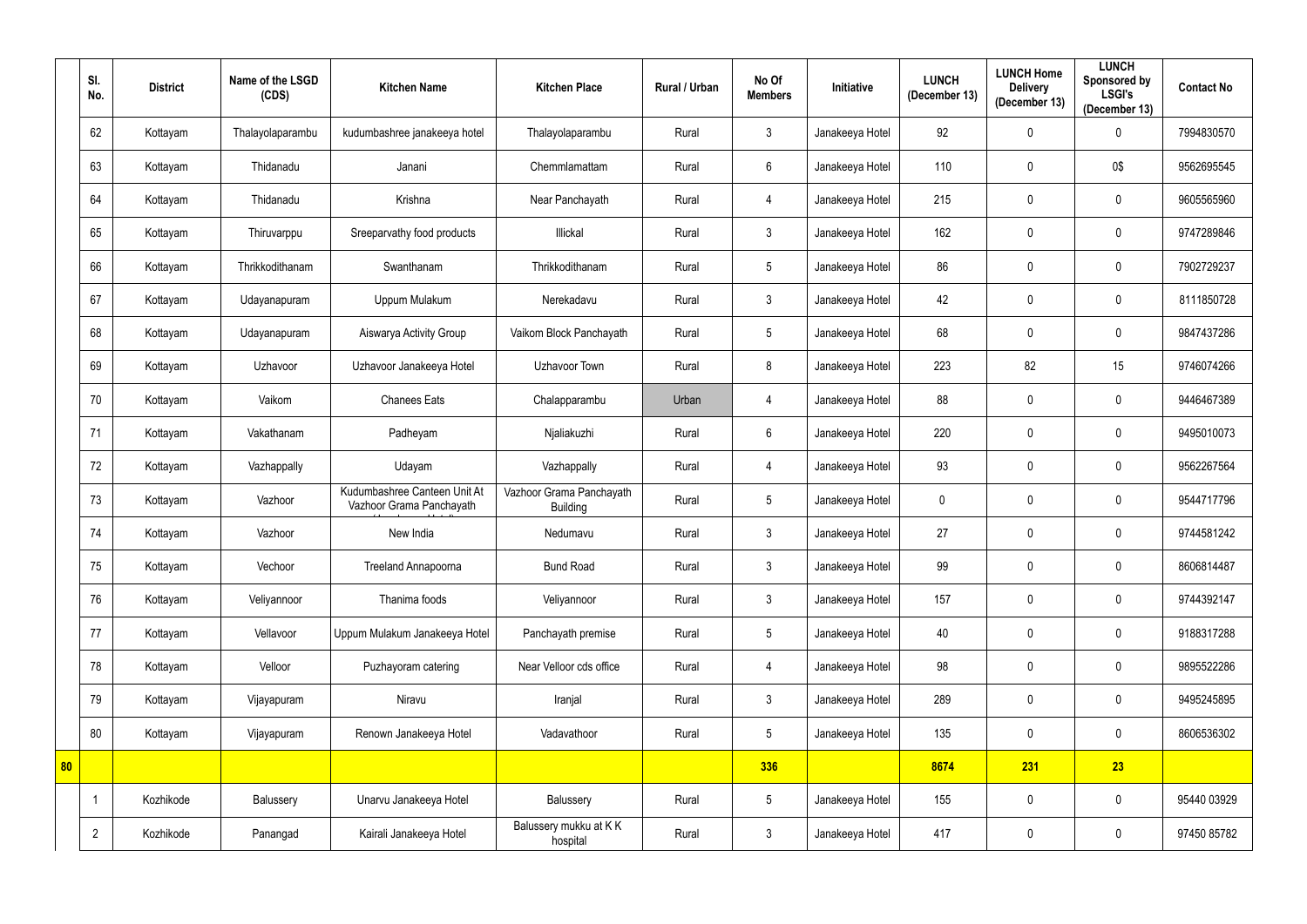| SI.<br>No.      | <b>District</b> | Name of the LSGD<br>(CDS) | <b>Kitchen Name</b>            | <b>Kitchen Place</b>                  | Rural / Urban | No Of<br><b>Members</b> | Initiative      | <b>LUNCH</b><br>(December 13) | <b>LUNCH Home</b><br><b>Delivery</b><br>(December 13) | <b>LUNCH</b><br>Sponsored by<br><b>LSGI's</b><br>(December 13) | <b>Contact No</b> |
|-----------------|-----------------|---------------------------|--------------------------------|---------------------------------------|---------------|-------------------------|-----------------|-------------------------------|-------------------------------------------------------|----------------------------------------------------------------|-------------------|
| $\mathbf{3}$    | Kozhikode       | Koorachundu               | Koorachundu Janakeeya hotel    | Koorachundu                           | Rural         | 4                       | Janakeeya Hotel | 250                           | $\mathbf 0$                                           | $\mathbf 0$                                                    | 94967 07886       |
| $\overline{4}$  | Kozhikode       | Koorachundu               | Koottayma Janakeeya Hotel      | Kallanode                             | Rural         | $5\phantom{.0}$         | Janakeeya Hotel | 360                           | $\mathbf{0}$                                          | $\mathbf 0$                                                    | 94967 26850       |
| $5\overline{)}$ | Kozhikode       | Kottur                    | Sneha Janakeeya Hotel          | Kottur                                | Rural         | $5\phantom{.0}$         | Janakeeya Hotel | 126                           | $\mathbf 0$                                           | $\mathbf 0$                                                    | 97456 72101       |
| $6\phantom{.0}$ | Kozhikode       | Naduvannur                | Naduvannur Janakeeya Hotel     | Naduvannur                            | Rural         | $\overline{7}$          | Janakeeya Hotel | 551                           | $\mathbf{0}$                                          | $\pmb{0}$                                                      | 8592-031802       |
| $\overline{7}$  | Kozhikode       | Naduvannur                | Kudumbashree Janakeeya Hotel   | Anjolimukku                           | Rural         | $\mathfrak{Z}$          | Janakeeya Hotel | 437                           | $\mathbf 0$                                           | $\pmb{0}$                                                      | 9995947043        |
| 8               | Kozhikode       | Ulliyeri                  | Ulliyeri Janakeeya Hotel       | Ulliyeri                              | Rural         | 4                       | Janakeeya Hotel | 619                           | $\mathbf{0}$                                          | $\mathbf 0$                                                    | 89434 06681       |
| 9               | Kozhikode       | Unnikulam                 | Swad Janakeeya Hotel           | Ekarool Kaappil Road                  | Rural         | $\mathfrak{Z}$          | Janakeeya Hotel | 684                           | $\mathbf{0}$                                          | $\mathbf 0$                                                    | 85475 75474       |
| 10 <sup>°</sup> | Kozhikode       | Unnikulam                 | Chaithanya Janakeeya Hotel     | Opposite unnikulam<br>gramapanchayath | Rural         | $\mathbf{3}$            | Janakeeya Hotel | 621                           | $\mathbf{0}$                                          | $\mathbf 0$                                                    | 87141 31460       |
| 11              | Kozhikode       | Nanminda                  | Akshaya vanitha hotel          | Nanminda panchayath building          | Rural         | $\mathfrak{Z}$          | Janakeeya Hotel | 157                           | $\mathbf{0}$                                          | $\mathbf 0$                                                    | 9961184212        |
| 12              | Kozhikode       | Thalakkulathur            | Thalakkulathur Janakeeya Hotel | Parambath                             | Rural         | 4                       | Janakeeya Hotel | 205                           | $\mathbf{0}$                                          | $\mathbf 0$                                                    | 7593067511        |
| 13              | Kozhikode       | Kakkodi                   | Kakkodi Janakeeya Hotel        | Kakkodi Bazar                         | Rural         | $\overline{7}$          | Janakeeya Hotel | 272                           | $\mathbf{0}$                                          | $\mathbf 0$                                                    | 8943123615        |
| 14              | Kozhikode       | Chelannur                 | Oottupura Janakeeya Hotel      | Ambalathukulangara                    | Rural         | $\overline{7}$          | Janakeeya Hotel | 132                           | $\mathbf 0$                                           | $\overline{2}$                                                 | 9846010528        |
| 15              | Kozhikode       | Narikkuni                 | Amma Janakeeya Hotel           | Narikkuni                             | Rural         | $\mathfrak{Z}$          | Janakeeya Hotel | 169                           | $\mathbf{0}$                                          | $\mathbf 0$                                                    | 9645606562        |
| 16 <sup>°</sup> | Kozhikode       | Kakkoor                   | Janakeeya Hotel Kakkoor        | Kakkoor                               | Rural         | 5 <sup>5</sup>          | Janakeeya Hotel | 234                           | $\mathbf 0$                                           | $\mathbf 0$                                                    | 8592050112        |
| 17              | Kozhikode       | Koduvally                 | Sadhya Janakeeya Hotel         | G M L P School, Koduvally             | Urban         | $5\phantom{.0}$         | Janakeeya Hotel | 503                           | $\mathbf 0$                                           | $\pmb{0}$                                                      | 8593898831        |
| 18              | Kozhikode       | Koduvally                 | KKN Janakeeya Hotel Koduvally  | Nellamkandi                           | Urban         | $\mathfrak{Z}$          | Janakeeya Hotel | 171                           | $\mathbf 0$                                           | $\overline{0}$                                                 | 9847650894        |
| 19              | Kozhikode       | Koduvally                 | Swad Janakeeya Hotel           | Manipuram                             | Urban         | $5\phantom{.0}$         | Janakeeya Hotel | 180                           | $\mathbf 0$                                           | $\bf{0}$                                                       | 9946991995        |
| 20              | Kozhikode       | Madavoor                  | Madavoor Janakeeya Hotel       | Near madavoor panchayath              | Rural         | $5\phantom{.0}$         | Janakeeya Hotel | 176                           | $\mathbf 0$                                           | $\mathbf 0$                                                    | 8547590842        |
| 21              | Kozhikode       | Omasseri                  | Annapoornna Janakeeya Hotel    | Omasseri                              | Rural         | $\overline{4}$          | Janakeeya Hotel | 365                           | $\mathbf 0$                                           | $\mathbf 0$                                                    | 9605102599        |
| 22              | Kozhikode       | Puthuppadi                | Ruchi Janakeeya Hotel          | Puthupadi                             | Rural         | $5\phantom{.0}$         | Janakeeya Hotel | $\pmb{0}$                     | $\mathbf 0$                                           | $\pmb{0}$                                                      | 7909113114        |
| 23              | Kozhikode       | Kizhakkoth                | Swad Janakeeya Hotel           | Mariveettilthazham                    | Rural         | 4                       | Janakeeya Hotel | 131                           | $\mathbf 0$                                           | $\pmb{0}$                                                      | 9847086665        |
| 24              | Kozhikode       | Thamarassery              | Pavithram Janakeeya hotel      | Thamarassery old stand                | Rural         | $6\phantom{.0}$         | Janakeeya Hotel | 363                           | $\mathbf 0$                                           | $\pmb{0}$                                                      | 9048389661        |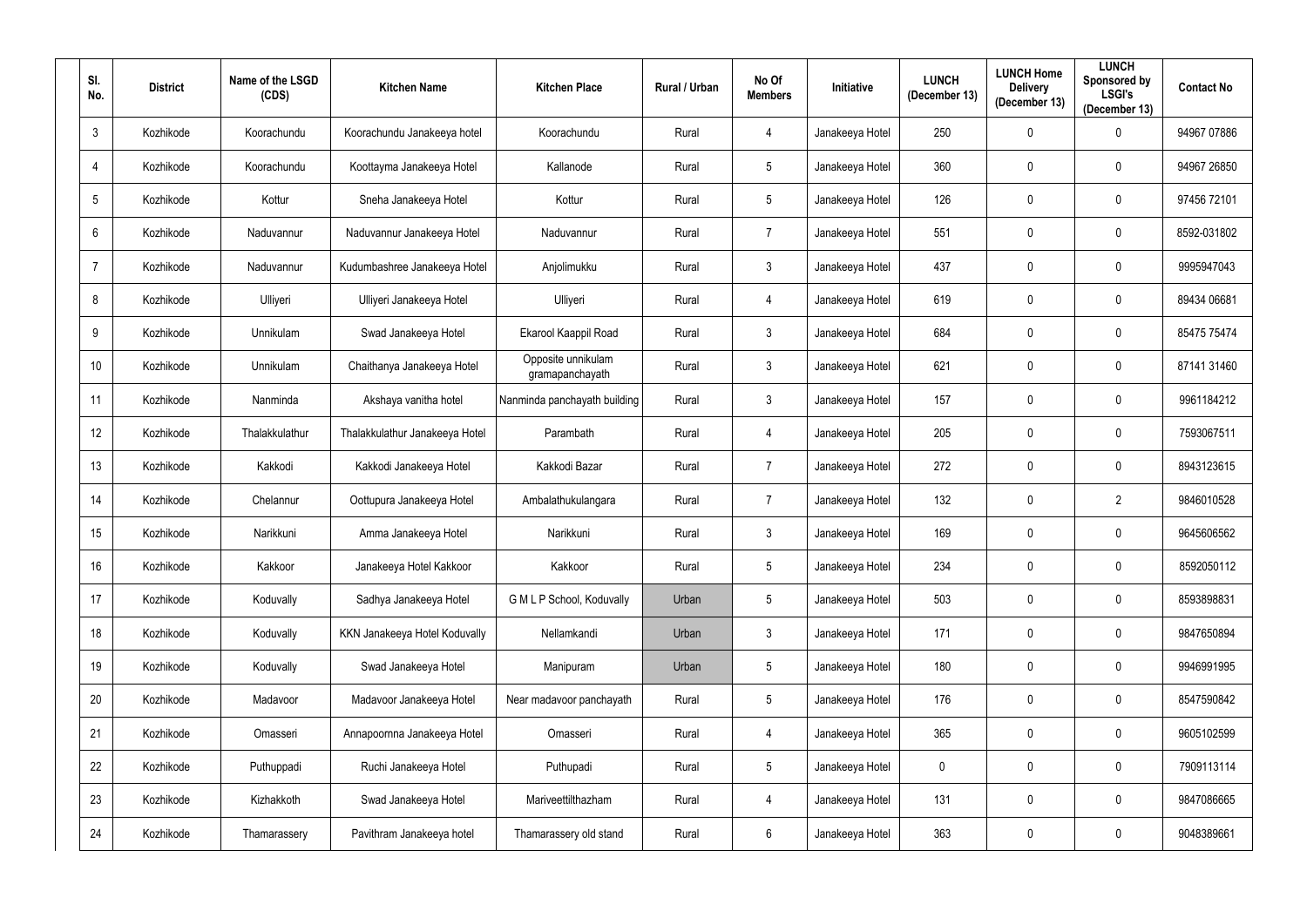| SI.<br>No. | <b>District</b> | Name of the LSGD<br>(CDS) | <b>Kitchen Name</b>                      | <b>Kitchen Place</b>                        | Rural / Urban | No Of<br><b>Members</b> | Initiative      | <b>LUNCH</b><br>(December 13) | <b>LUNCH Home</b><br><b>Delivery</b><br>(December 13) | <b>LUNCH</b><br>Sponsored by<br><b>LSGI's</b><br>(December 13) | <b>Contact No</b> |
|------------|-----------------|---------------------------|------------------------------------------|---------------------------------------------|---------------|-------------------------|-----------------|-------------------------------|-------------------------------------------------------|----------------------------------------------------------------|-------------------|
| 25         | Kozhikode       | Kodenchery                | Kairali Janakeeya Hotel                  | Kodenchery                                  | Rural         | 4                       | Janakeeya Hotel | 75                            | $\mathbf 0$                                           | $\mathbf 0$                                                    | 9446037829        |
| 26         | Kozhikode       | Koodaranji                | Ruchikkoot Janakeeya Hotel               | Koodaranji                                  | Rural         | $6\overline{6}$         | Janakeeya Hotel | 217                           | $\mathbf 0$                                           | $\mathbf 0$                                                    | 9496439278        |
| 27         | Kozhikode       | Thiruvambadi              | Pulari Janakeeya Hotel                   | Thondimmal                                  | Rural         | $5\phantom{.0}$         | Janakeeya Hotel | 106                           | $\mathbf 0$                                           | $\mathbf 0$                                                    | 7034264232        |
| 28         | Kozhikode       | Kattippara                | Ruchi Janakeeya Hotel                    | Chamal                                      | Rural         | $6\overline{6}$         | Janakeeya Hotel | 188                           | $\mathbf{0}$                                          | $\mathbf 0$                                                    | 7591974045        |
| 29         | Kozhikode       | Koyilandy North           | Naveena canteen                          | Near new bus stand                          | Urban         | $\overline{7}$          | Janakeeya Hotel | 654                           | $\mathbf 0$                                           | $\overline{2}$                                                 | 9544185262        |
| 30         | Kozhikode       | Koyilandy North           | Koyilandi Nagarasabha Janakeeya<br>Hotel | Near Kollamchira                            | Urban         | 10                      | Janakeeya Hotel | 323                           | $\mathbf 0$                                           | $\mathbf 0$                                                    | 8943191728        |
| 31         | Kozhikode       | Koyilandi South           | Snehadeepam Janakeeya Hotel              | Muthambi                                    | Urban         | 6                       | Janakeeya Hotel | 51                            | $\mathbf{0}$                                          | $\mathbf 0$                                                    | 9188198658        |
| 32         | Kozhikode       | Chengottukavu             | Amma Janakeeya Hotel                     | Edakkulam                                   | Rural         | $5\phantom{.0}$         | Janakeeya Hotel | 167                           | $\mathbf{0}$                                          | $\mathbf 0$                                                    | 9048235785        |
| 33         | Kozhikode       | Atholi                    | Atholi Janakeeya Hotel                   | Kodassery                                   | Rural         | $\overline{4}$          | Janakeeya Hotel | 133                           | $\mathbf{0}$                                          | $\mathbf 0$                                                    | 9072499251        |
| 34         | Kozhikode       | Moodadi                   | Ruchi Janakeeya Hotel                    | Moodadi                                     | Rural         | $5\phantom{.0}$         | Janakeeya Hotel | 325                           | $\mathbf 0$                                           | $\mathbf 0$                                                    | 8281226403        |
| 35         | Kozhikode       | Chemancheri               | Annapoornna Janakeeya Hotel              | Pookkad                                     | Rural         | $5\phantom{.0}$         | Janakeeya Hotel | 225                           | $\mathbf 0$                                           | -1                                                             | 9048235785        |
| 36         | Kozhikode       | Arikkulam                 | Thanima Janakeeya Hotel                  | Kurudimukku                                 | Rural         | 4                       | Janakeeya Hotel | 173                           | $\mathbf 0$                                           |                                                                | 9645137125        |
| 37         | Kozhikode       | Arikkulam                 | Ruchiyidam Janakeeya Hotel               | Arikkulam                                   | Rural         | 4                       | Janakeeya Hotel | 101                           | $\boldsymbol{0}$                                      | $\mathbf 0$                                                    | 9048410803        |
| 38         | Kozhikode       | Kozhikode Central.        | Ruchikkoott                              | <b>District Veterinary Hospital</b>         | Urban         | $\mathfrak{Z}$          | Janakeeya Hotel | 935                           | 250                                                   | $\boldsymbol{0}$                                               | 7025774213        |
| 39         | Kozhikode       | Kozhikode Central         | Sneha Ruchikkoott                        | Mankavu                                     | Urban         | 4                       | Janakeeya Hotel | 346                           | 60                                                    | $\boldsymbol{0}$                                               | 8921995031        |
| 40         | Kozhikode       | Kozhikode Central         | Tripthi Janakeeya Hotel                  | Near AMLP School,<br>Moozhikkal             | Urban         | 3 <sup>1</sup>          | Janakeeya Hotel | 710                           | 125                                                   | $\mathbf 0$                                                    | 8129200288        |
| 41         | Kozhikode       | Kozhikode Central         | New Ganesh                               | Kovoor, near library                        | Urban         | $5\phantom{.0}$         | Janakeeya Hotel | 960                           | 110                                                   | $\mathbf 0$                                                    | 9349123701        |
| 42         | Kozhikode       | Kozhikode Central         | Ruchippura Janakeeya Hotel               | Near Focus mall, New bus<br>stand Kozhikode | Urban         | $\mathfrak{Z}$          | Janakeeya Hotel | 1296                          | $\mathbf 0$                                           | $\mathbf 0$                                                    | 9605602806        |
| 43         | Kozhikode       | Kozhikode Central         | Souparnika Janakeeya Hotel               | Medical college near chest<br>hospital      | Urban         | $6\phantom{.0}$         | Janakeeya Hotel | 498                           | $\mathbf 0$                                           | $\pmb{0}$                                                      | 8281709784        |
| 44         | Kozhikode       | Kozhikode North           | Udayam kudumbasree canteen               | Thadambattuthazham                          | Urban         | $5\phantom{.0}$         | Janakeeya Hotel | 700                           | 125                                                   | $\mathbf 0$                                                    | 7736850096        |
| 45         | Kozhikode       | Kozhikode North           | Ruchi                                    | Elathoor, Chettikulam                       | Urban         | $\overline{4}$          | Janakeeya Hotel | 302                           | $\mathbf 0$                                           | $\pmb{0}$                                                      | 9947743713        |
| 46         | Kozhikode       | Kozhikode North           | Tasty Janakeeya Hotel                    | Butt road                                   | Urban         | $5\phantom{.0}$         | Janakeeya Hotel | 604                           | 160                                                   | $\pmb{0}$                                                      | 9074462795        |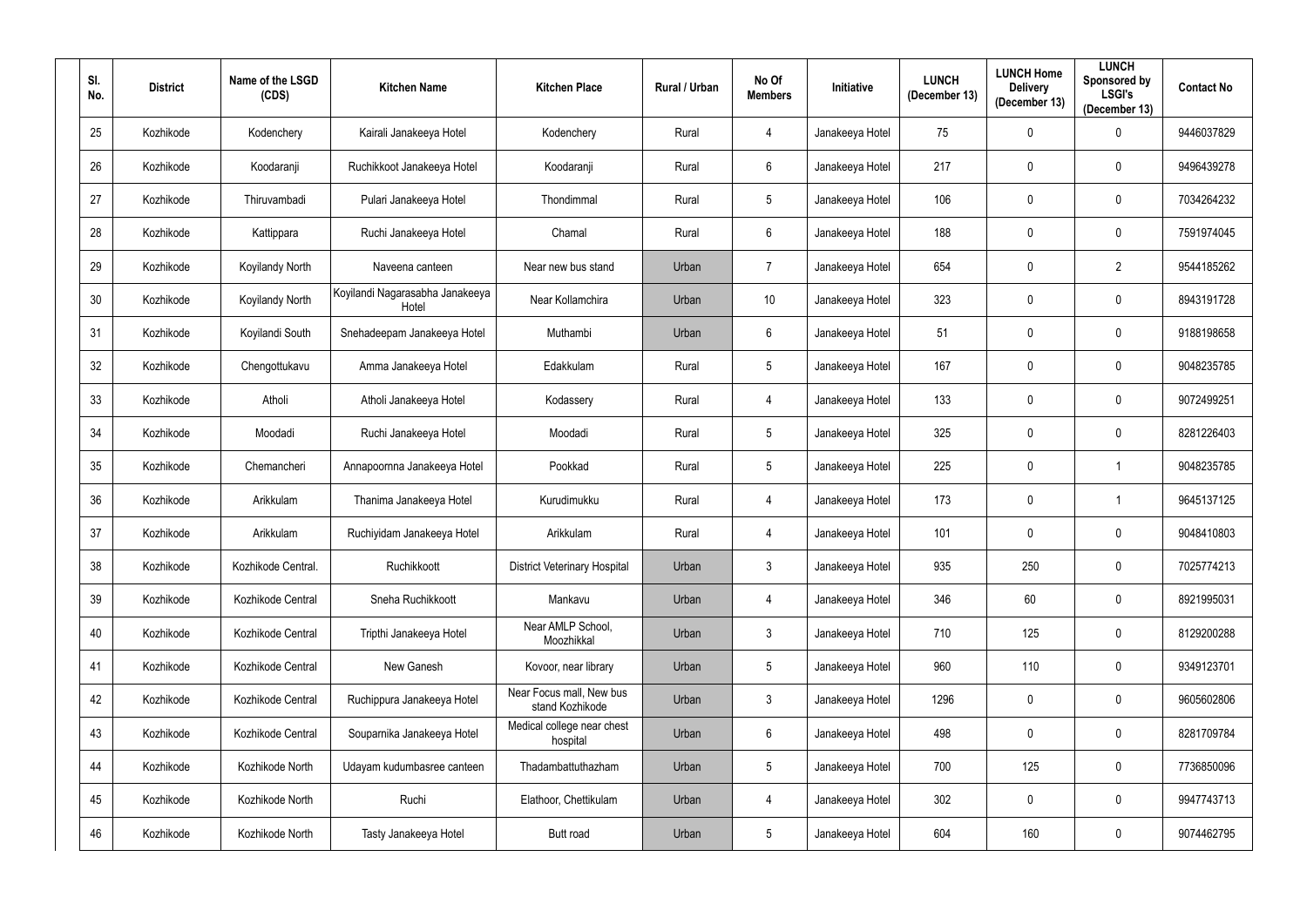|     | SI.<br>No. | <b>District</b> | Name of the LSGD<br>(CDS) | <b>Kitchen Name</b>            | <b>Kitchen Place</b>               | <b>Rural / Urban</b> | No Of<br><b>Members</b> | <b>Initiative</b> | <b>LUNCH</b><br>(December 13) | <b>LUNCH Home</b><br><b>Delivery</b><br>(December 13) | <b>LUNCH</b><br>Sponsored by<br><b>LSGI's</b><br>(December 13) | <b>Contact No</b> |
|-----|------------|-----------------|---------------------------|--------------------------------|------------------------------------|----------------------|-------------------------|-------------------|-------------------------------|-------------------------------------------------------|----------------------------------------------------------------|-------------------|
|     | 47         | Kozhikode       | Kozhikode North           | Oruma                          | Eranjikkal                         | Urban                | 4                       | Janakeeya Hotel   | 395                           | 20                                                    | $\boldsymbol{0}$                                               |                   |
|     | 48         | Kozhikode       | Feroke                    | Ruchi vanitha mess             | <b>Feroke Muncipality</b>          | Urban                | $\overline{7}$          | Janakeeya Hotel   | 202                           | $\mathbf 0$                                           | $\mathbf 0$                                                    | 9544468026        |
|     | 49         | Kozhikode       | Feroke                    | Mithra Janakeeya Hotel         | Ambalangadi                        | Urban                | $5\phantom{.0}$         | Janakeeya Hotel   | 281                           | $\mathbf 0$                                           | $\pmb{0}$                                                      | 9847657229        |
|     | 50         | Kozhikode       | Ramanattukara             | Tasty catering unit            | Ramanattukara                      | Urban                | 6                       | Janakeeya Hotel   | 479                           | $\mathbf 0$                                           | $\mathbf 0$                                                    | 9961004004        |
|     | 51         | Kozhikode       | KozhikodeSouth            | Ushass cattering               | Meenchantha school                 | Urban                | $5\phantom{.0}$         | Janakeeya Hotel   | 756                           | $\boldsymbol{0}$                                      | $\overline{0}$                                                 | 9645629224        |
| 104 | 52         | Kozhikode       | Kozhikode South           | Oruma                          | Naduvattam                         | Urban                | 4                       | Janakeeya Hotel   | 343                           | $\mathbf 0$                                           | $\mathbf 0$                                                    | 9747405960        |
|     | 53         | Kozhikode       | Kozhikode South           | Ruchi Janakeeya Hotel          | Kundayithode                       | Urban                | $5\phantom{.0}$         | Janakeeya Hotel   | 551                           | $\mathbf 0$                                           | $\mathbf 0$                                                    | 9526521036        |
|     | 54         | Kozhikode       | Kozhikode South           | Five star                      | Palayam                            | Urban                | 4                       | Janakeeya Hotel   | 472                           | 0                                                     | $\mathbf 0$                                                    | 9744307041        |
|     | 55         | Kozhikode       | Olavanna                  | Kailamadam Janakeeya Hotel     | Pantheerankavu bypass              | Rural                | $6\phantom{.}6$         | Janakeeya Hotel   | 393                           | 189                                                   | $\mathbf 0$                                                    | 9526123535        |
|     | 56         | Kozhikode       | Olavanna                  | Snehitha Janakeeya Hotel       | Kunnathupalam                      | Rural                | $6\phantom{.}6$         | Janakeeya Hotel   | 328                           | 193                                                   | $\boldsymbol{0}$                                               | 9072771905        |
|     | 57         | Kozhikode       | Kadalundi                 | Kadambhari Janakeeya Hotel     | Mannoor valavil                    | Rural                | $6\phantom{.}6$         | Janakeeya Hotel   | 273                           | $\mathbf 0$                                           | $\mathbf 0$                                                    | 9349923675        |
|     | 58         | Kozhikode       | Mukkam                    | Mukkam Friends Janakeeya hotel | Mukkam                             | Urban                | 4                       | Janakeeya Hotel   | 484                           | $\boldsymbol{0}$                                      | $\overline{0}$                                                 | 9497215604        |
|     | 59         | Kozhikode       | Mukkam                    | Oottupura Janakeeya Hotel      | Manassery                          | Urban                | 4                       | Janakeeya Hotel   | 421                           | $\mathbf 0$                                           | $\mathbf 0$                                                    | 9645563417        |
|     | 60         | Kozhikode       | Chathamangalam            | Prakruthi                      | Chathamangalam vipanana<br>kendram | Rural                | $5\phantom{.0}$         | Janakeeya Hotel   | 95                            | $\pmb{0}$                                             | $\pmb{0}$                                                      | 9745828787        |
|     | 61         | Kozhikode       | Perumanna                 | Thushara Janakeeya Hotel       | Vallikkunnu                        | Rural                | $5\phantom{.0}$         | Janakeeya Hotel   | 225                           | $\mathbf 0$                                           | $\bf{0}$                                                       | 8113873612        |
|     | 62         | Kozhikode       | Kodiyathur                | Kanivu                         | Eranjimavu                         | Rural                | $\overline{4}$          | Janakeeya Hotel   | 142                           | $\mathbf 0$                                           | $\mathbf 0$                                                    | 9048094053        |
|     | 63         | Kozhikode       | Karassery                 | Karassery CDS Janakeeya Hotel  | Near karassery panchayath          | Rural                | $\overline{4}$          | Janakeeya Hotel   | 160                           | $\mathbf 0$                                           | $\bf{0}$                                                       | 9645120636        |
|     | 64         | Kozhikode       | Kuruvattoor               | Nanma Janakeeya Hotel          | Payambra                           | Rural                | 4                       | Janakeeya Hotel   | 129                           | $\mathbf 0$                                           | $\mathbf 0$                                                    | 8547413299        |
|     | 65         | Kozhikode       | Mavoor                    | Koottayma Janakeeya Hotel      | Mavoor                             | Rural                | 4                       | Janakeeya Hotel   | 322                           | $\pmb{0}$                                             | $\mathbf 0$                                                    | 9961856227        |
|     | 66         | Kozhikode       | Peruvayal                 | Tripthi Janakeeya Hotel        | Velliparambu                       | Rural                | $5\phantom{.0}$         | Janakeeya Hotel   | 250                           | $\mathbf 0$                                           | $\mathbf 0$                                                    | 6238723687        |
|     | 67         | Kozhikode       | Kunnamangalam             | Snehapuram Janakeeya Hotel     | Karanthoor                         | Rural                | $\mathfrak{Z}$          | Janakeeya Hotel   | $\mathbf 0$                   | $\pmb{0}$                                             | $\pmb{0}$                                                      | 9048545152        |
|     | 68         | Kozhikode       | Kuttiadi                  | Janakeeya Hotel                | Kuttiadi Town                      | Rural                | 9                       | Janakeeya Hotel   | 242                           | $\boldsymbol{0}$                                      | $\boldsymbol{0}$                                               | 8606099575        |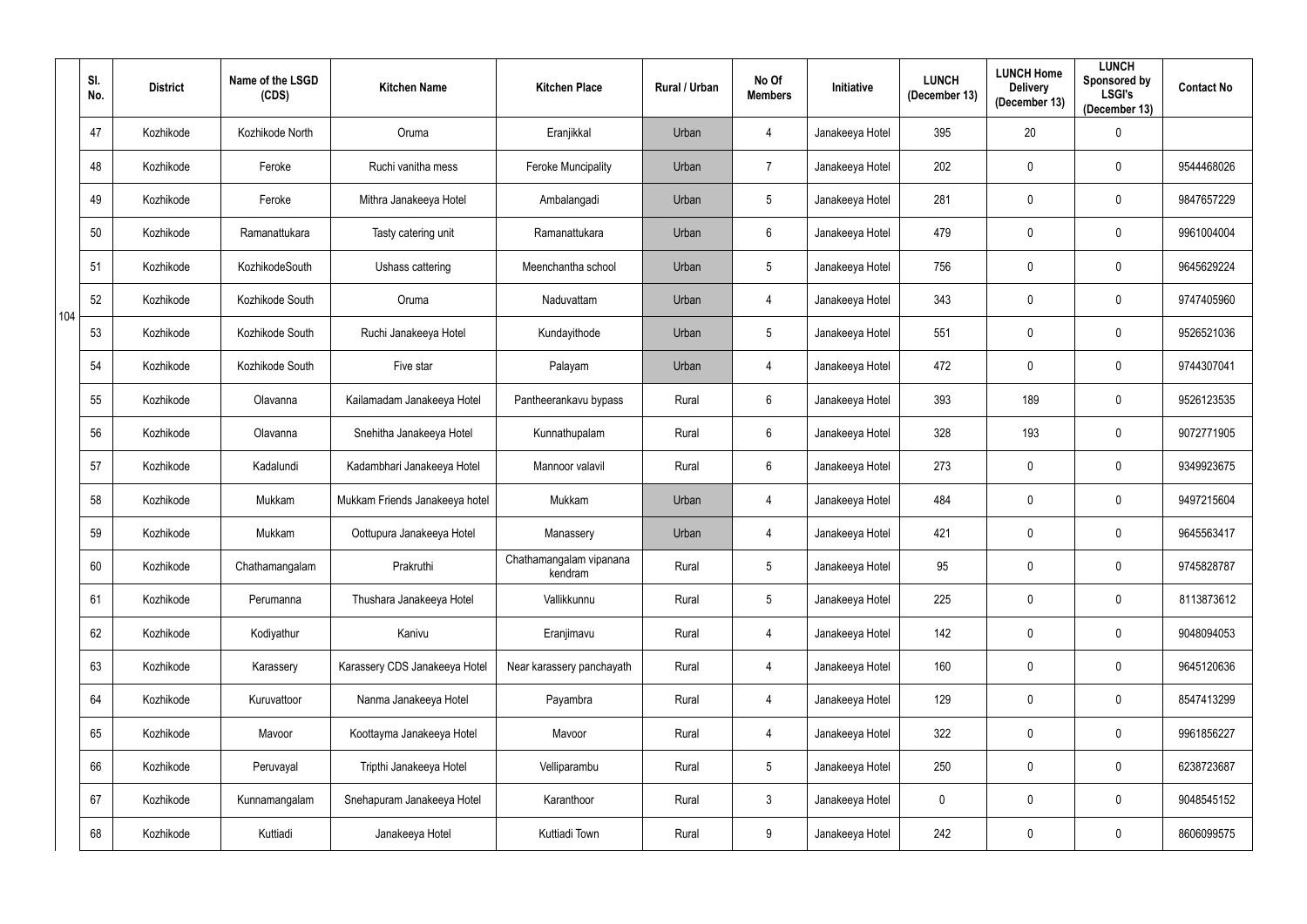| SI.<br>No. | <b>District</b> | Name of the LSGD<br>(CDS) | <b>Kitchen Name</b>                                  | <b>Kitchen Place</b>                               | Rural / Urban | No Of<br><b>Members</b> | Initiative      | <b>LUNCH</b><br>(December 13) | <b>LUNCH Home</b><br><b>Delivery</b><br>(December 13) | <b>LUNCH</b><br>Sponsored by<br><b>LSGI's</b><br>(December 13) | <b>Contact No</b> |
|------------|-----------------|---------------------------|------------------------------------------------------|----------------------------------------------------|---------------|-------------------------|-----------------|-------------------------------|-------------------------------------------------------|----------------------------------------------------------------|-------------------|
| 69         | Kozhikode       | Kavilumpara               | Kavilumpara panchayath<br>Janakeeya Hotel            | Thottilpalam                                       | Rural         | 4                       | Janakeeya Hotel | 340                           | 0                                                     | $\mathbf 0$                                                    | 8157900256        |
| 70         | Kozhikode       | Maruthonkara              | Thanima Janakeeya Hotel                              | Adukkath                                           | Rural         | 5 <sub>5</sub>          | Janakeeya Hotel | 386                           | $\mathbf 0$                                           |                                                                | 9846974198        |
| 71         | Kozhikode       | Velom                     | Samridhi                                             | Kallumpuram - Theekkuni                            | Rural         | $\overline{5}$          | Janakeeya Hotel | 214                           | $\mathbf 0$                                           | $\pmb{0}$                                                      | 9846813401        |
| 72         | Kozhikode       | Kunnummal                 | Ruchi Janakeeya Hotel                                | Kakkattil                                          | Rural         | $5\phantom{.0}$         | Janakeeya Hotel | 400                           | $\mathbf{0}$                                          | $\pmb{0}$                                                      | 9605800608        |
| 73         | Kozhikode       | Naripatta                 | Sthree sakthi Janakeeya Hotel                        | Kaiveli                                            | Rural         | $\overline{5}$          | Janakeeya Hotel | 168                           | $\mathbf{0}$                                          | $\pmb{0}$                                                      | 9645339232        |
| 74         | Kozhikode       | Kayakkodi                 | Samridhi Janakeeya Hotel                             | Kayakkodi                                          | Rural         | $5\phantom{.0}$         | Janakeeya Hotel | 228                           | $\boldsymbol{0}$                                      | $\mathbf 0$                                                    | 9495587551        |
| 75         | Kozhikode       | Thurayur                  | Cds coffee house                                     | Thurayur                                           | Rural         | 5 <sup>5</sup>          | Janakeeya Hotel | 224                           | $\mathbf{0}$                                          | $\mathbf 0$                                                    | 9048028293        |
| 76         | Kozhikode       | Payyoli                   | Mithra                                               | Payyoli Municipality                               | Urban         | $\overline{5}$          | Janakeeya Hotel | 270                           | $\mathbf{0}$                                          | $\mathbf 0$                                                    | 8606505900        |
| 77         | Kozhikode       | Meppayur                  | Ruchi canteen                                        | Meppayur                                           | Rural         | 5 <sup>5</sup>          | Janakeeya Hotel | 288                           | $\mathbf 0$                                           | $\mathbf 0$                                                    | 9447469729        |
| 78         | Kozhikode       | Thikkodi                  | Kaippunnyam Janakeeya Hotel                          | Thikkodi                                           | Rural         | $\overline{5}$          | Janakeeya Hotel | 230                           | $\mathbf{0}$                                          | $\mathbf 0$                                                    | 9526071250        |
| 79         | Kozhikode       | Keezhariyur               | Tripthi Janakeeya Hotel                              | Arayanattu para                                    | Rural         | 8                       | Janakeeya Hotel | 197                           | $\mathbf{0}$                                          | $\mathbf 0$                                                    | 8592834034        |
| 80         | Kozhikode       | Chakkittappara            | Chakkittapara cds Hotel                              | Chakkittapara CDS                                  | Rural         | $\mathfrak{Z}$          | Janakeeya Hotel | 238                           | 0                                                     | $\boldsymbol{0}$                                               | 9526881089        |
| 81         | Kozhikode       | Cheruvannur               | Vanitha canteen                                      | near cheruvannur panchayath<br>office, Cheruvannur | Rural         | $5\phantom{.0}$         | Janakeeya Hotel | 178                           | $\boldsymbol{0}$                                      | $\overline{0}$                                                 | 9400676505        |
| 82         | Kozhikode       | Koothali                  | Salkara stationary cum Coffee<br>house and photostat | Near Koothali panchayath<br>office                 | Rural         | $6\phantom{.0}$         | Janakeeya Hotel | 270                           | $\mathbf 0$                                           | $\mathbf 0$                                                    | 9847642496        |
| 83         | Kozhikode       | Changaroth                | Changorath Janakeeya Hotel                           | Near Vadakkumbad HSS                               | Rural         | $5\phantom{.0}$         | Janakeeya Hotel | $\mathbf 0$                   | $\mathbf 0$                                           | $\overline{0}$                                                 | 9747353283        |
| 84         | Kozhikode       | Perambra                  | Perambra Janakeeya Hotel                             | Perambra                                           | Rural         | $\overline{4}$          | Janakeeya Hotel | 307                           | $\mathbf 0$                                           | $\overline{0}$                                                 | 6238677483        |
| 85         | Kozhikode       | Kayanna                   | Kudumbashree Janakeeya Hotel<br>Kayanna              | Kayanna Bazar                                      | Rural         | $\mathfrak{Z}$          | Janakeeya Hotel | 60                            | $\mathbf 0$                                           | $\mathbf 0$                                                    | 9496130121        |
| 86         | Kozhikode       | Nochad                    | Kudumbashree Janakeeya Hotel                         | Muliyangal                                         | Rural         | $5\phantom{.0}$         | Janakeeya Hotel | 188                           | $\mathbf 0$                                           | $\mathbf 0$                                                    | 7034944936        |
| 87         | Kozhikode       | Ayenchery                 | Janakeeya Hotel Ayanchery                            | Ayanchery                                          | Rural         | $\overline{4}$          | Janakeeya Hotel | 226                           | $\mathbf 0$                                           | $\pmb{0}$                                                      | 8078369520        |
| 88         | Kozhikode       | Maniyur                   | Ruchikoott Vanitha Hotel                             | Near maniyur panchayath<br>office, Navodaya stop   | Rural         | $\overline{4}$          | Janakeeya Hotel | 145                           | $\mathbf 0$                                           | $\mathbf 0$                                                    | 9400097895        |
| 89         | Kozhikode       | Villiappally              | Janakeeya Hotel Villiappally                         | Keezhal Mukku                                      | Rural         | $\overline{4}$          | Janakeeya Hotel | 195                           | $\mathbf 0$                                           | $\mathbf 0$                                                    | 8086472039        |
| 90         | Kozhikode       | Thiruvallur               | Ruchi Janakeeya Hotel                                | Thiruvallur                                        | Rural         | $5\phantom{.0}$         | Janakeeya Hotel | 277                           | $\mathbf 0$                                           | $\boldsymbol{0}$                                               | 9400723619        |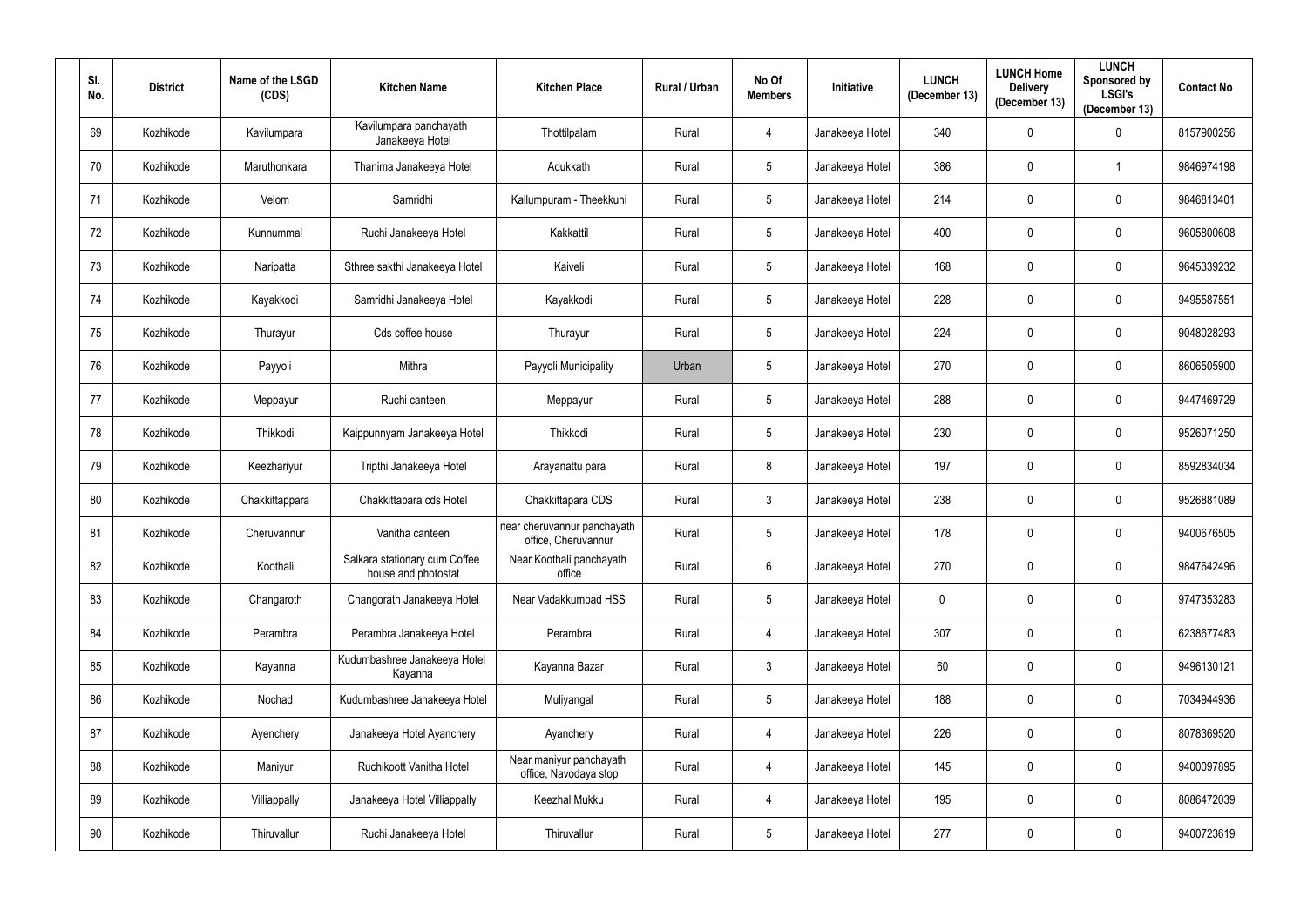|     | SI.<br>No.      | <b>District</b> | Name of the LSGD<br>(CDS) | <b>Kitchen Name</b>                      | <b>Kitchen Place</b>       | Rural / Urban | No Of<br><b>Members</b> | Initiative      | <b>LUNCH</b><br>(December 13) | <b>LUNCH Home</b><br><b>Delivery</b><br>(December 13) | <b>LUNCH</b><br>Sponsored by<br><b>LSGI's</b><br>(December 13) | <b>Contact No</b> |
|-----|-----------------|-----------------|---------------------------|------------------------------------------|----------------------------|---------------|-------------------------|-----------------|-------------------------------|-------------------------------------------------------|----------------------------------------------------------------|-------------------|
|     | 91              | Kozhikode       | Edachery                  | Kudumbasree cafe and helpdesk            | Edachery                   | Rural         | 4                       | Janakeeya Hotel | 228                           | $\mathbf 0$                                           | $\mathbf 0$                                                    | 7736287974        |
|     | 92              | Kozhikode       | Nadapuram                 | Uttupura canteen and catering            | Kallachi                   | Rural         | $6\phantom{.}$          | Janakeeya Hotel | 450                           | $\mathbf 0$                                           | $\mathbf 0$                                                    | 9946448011        |
|     | 93              | Kozhikode       | Chekkyad                  | Ruchi vanitha hotel                      | Puliyav                    | Rural         | 4                       | Janakeeya Hotel | 264                           | $\boldsymbol{0}$                                      | $\mathbf 0$                                                    | 9048541152        |
|     | 94              | Kozhikode       | Valayam                   | Nanma Janakeeya Hotel                    | Valayam                    | Rural         | $\overline{5}$          | Janakeeya Hotel | 177                           | $\mathbf 0$                                           | $\mathbf 0$                                                    | 9207821783        |
|     | 95              | Kozhikode       | Purameri                  | Nanma Janakeeya Hotel                    | Purameri                   | Rural         | $6\phantom{.}$          | Janakeeya Hotel | 351                           | $\mathbf 0$                                           | $\mathbf 0$                                                    | 9745393164        |
|     | 96              | Kozhikode       | Vanimel                   | Vanimel Janakeeya Hotel                  | Bhoomivathukkal            | Rural         | $5\phantom{.0}$         | Janakeeya Hotel | 240                           | $\mathbf 0$                                           | $\mathbf 0$                                                    | 9048163049        |
|     | 97              | Kozhikode       | Tuneri                    | Menma Oottupura Janakeeya Hotel          | Tuneri                     | Rural         | $\mathbf{3}$            | Janakeeya Hotel | 219                           | $\mathbf 0$                                           | $\mathbf 0$                                                    | 9745251928        |
|     | 98              | Kozhikode       | Onchiyam                  | Adukkala                                 | Kannookkara                | Rural         | $\mathfrak{Z}$          | Janakeeya Hotel | 259                           | $\mathbf 0$                                           | $\mathbf 0$                                                    | 8606115054        |
|     | 99              | Kozhikode       | Chorode                   | Janani Hotel and Catering Unit           | Chorode                    | Rural         | 4                       | Janakeeya Hotel | 218                           | $\mathbf 0$                                           | $\mathbf 0$                                                    | 9645426343        |
|     | 100             | Kozhikode       | Eramala                   | Janakeeya Hotel - Eramala                | Orkkatteri                 | Rural         | 8                       | Janakeeya Hotel | 135                           | $\mathbf 0$                                           | $\mathbf 0$                                                    | 9645239675        |
|     | 101             | Kozhikode       | Vadakara West             | Janakeeya Hotel - Vadakara west          | Vadakara                   | Urban         | $\mathfrak{Z}$          | Janakeeya Hotel | $\mathbf 0$                   | $\mathbf 0$                                           | $\mathbf 0$                                                    | 8943703596        |
|     | 102             | Kozhikode       | Vadakara West             | Chithra Janakeeya Hotel                  | Vadakara New bus stand     | Urban         | $\mathfrak{Z}$          | Janakeeya Hotel | 426                           | $\mathbf 0$                                           | $\mathbf 0$                                                    | 9387762939        |
|     | 103             | Kozhikode       | Vadakara East             | Janakeeya Hotel Vadakara<br>Municipality | Edodi                      | Urban         | $6\phantom{.}$          | Janakeeya Hotel | 437                           | $\mathbf 0$                                           | $\mathbf 0$                                                    | 9207604876        |
|     | 104             | Kozhikode       | Azhiyoor                  | Janakeeya Hotel Azhiyoor                 | Chombala near Block Office | Rural         | $\mathfrak{Z}$          | Janakeeya Hotel | 242                           | $\mathbf 0$                                           | $\mathbf 0$                                                    | 8086159250        |
| 104 |                 |                 |                           |                                          |                            |               | 494                     |                 | 31985                         | 1232                                                  | $7\phantom{.}$                                                 |                   |
|     | -1              | Malappuram      | Triprangode               | Vishista Vanitha Canteen                 | Ottumpuram                 | Rural         | $5\,$                   | Janakeeya Hotel | 198                           | 34                                                    | $\mathbf 0$                                                    | 9526951352        |
|     | $\overline{2}$  | Malappuram      | Kondotty-2                | Amrutham Janakeeya Hotel                 | Kondotty busstand          | Urban         | 4                       | Janakeeya Hotel | 525                           | $\mathbf 0$                                           | $6\overline{6}$                                                | 7356582539        |
|     | $\mathbf{3}$    | Malappuram      | Ponmundam                 | Janakeeya hotel                          | Athanikkal                 | Rural         | 4                       | Janakeeya Hotel | 219                           | $\mathbf 0$                                           | $\mathbf 0$                                                    | 9746986753        |
|     | $\overline{4}$  | Malappuram      | Ponnani-1                 | Samridhi                                 | Ponnani                    | Urban         | $\sqrt{5}$              | Janakeeya Hotel | 96                            | $\mathbf 0$                                           | $\mathbf 0$                                                    | 9526810552        |
|     | $5\overline{)}$ | Malappuram      | Parappanangadi            | Thathoos janakeeya hotel                 | Parappanangadi             | Urban         | $\mathfrak{Z}$          | Janakeeya Hotel | 222                           | 188                                                   | $\mathbf 0$                                                    | 9048515158        |
|     | 6               | Malappuram      | Edayur                    | mathuraka vanita hotel                   | vattaparamb                | Rural         | $\mathfrak{Z}$          | Janakeeya Hotel | 166                           | $\mathbf 0$                                           | $\mathbf 0$                                                    | 9995857550        |
|     | $\overline{7}$  | Malappuram      | Kaladi                    | Thripthi Janakeeya Hotel                 | Naripparamb                | Rural         | $\overline{4}$          | Janakeeya Hotel | 136                           | $\boldsymbol{0}$                                      | $\mathbf 0$                                                    | 9048111134        |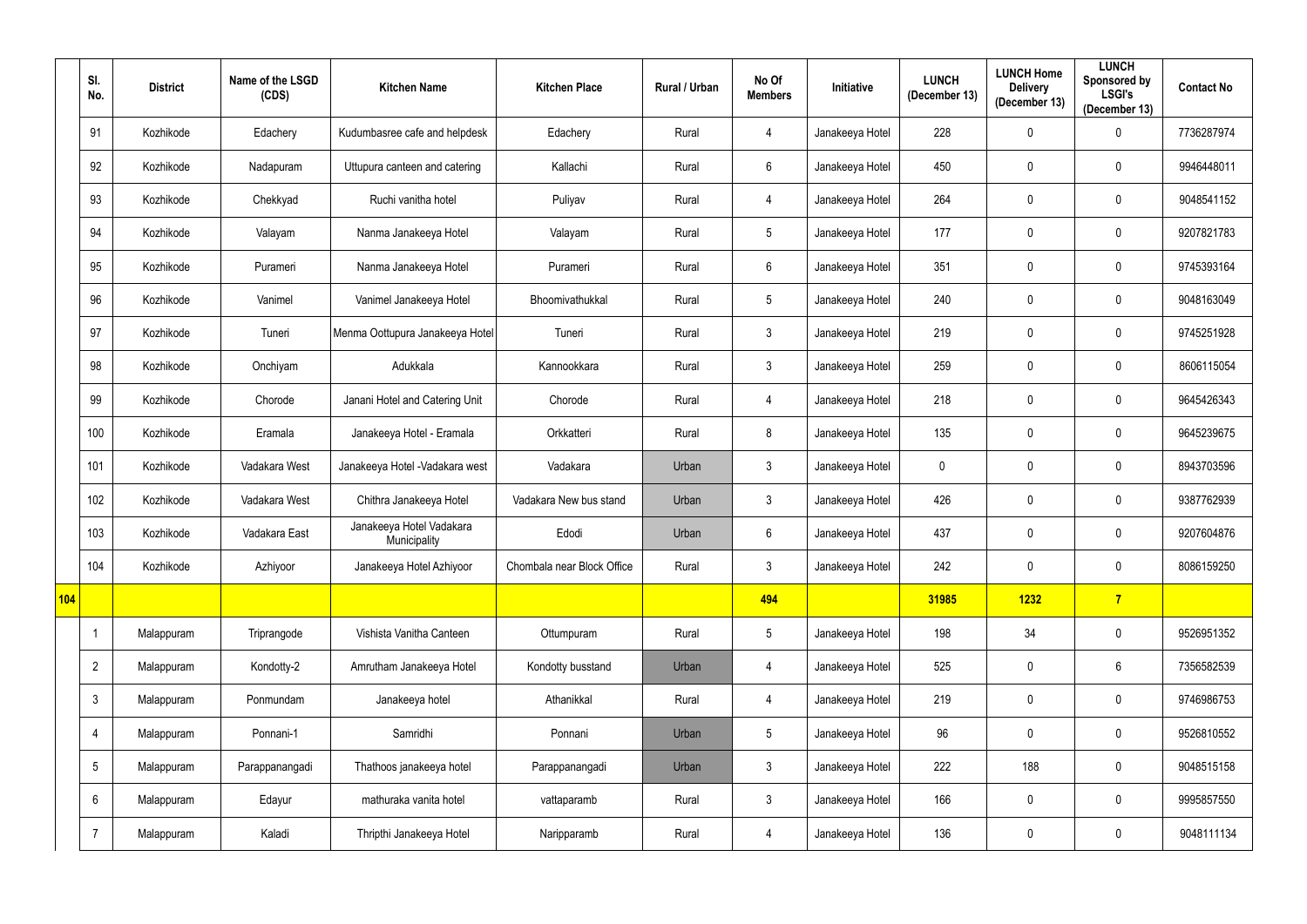| SI.<br>No. | <b>District</b> | Name of the LSGD<br>(CDS) | <b>Kitchen Name</b>         | <b>Kitchen Place</b>                     | Rural / Urban | No Of<br><b>Members</b> | <b>Initiative</b> | <b>LUNCH</b><br>(December 13) | <b>LUNCH Home</b><br><b>Delivery</b><br>(December 13) | <b>LUNCH</b><br>Sponsored by<br><b>LSGI's</b><br>(December 13) | <b>Contact No</b> |
|------------|-----------------|---------------------------|-----------------------------|------------------------------------------|---------------|-------------------------|-------------------|-------------------------------|-------------------------------------------------------|----------------------------------------------------------------|-------------------|
| 8          | Malappuram      | Tavanur                   | Snehitha                    | Ayankalam                                | Rural         | $5\phantom{.0}$         | Janakeeya Hotel   | 73                            | $\mathbf{0}$                                          | 0                                                              | 9995887155        |
| 9          | Malappuram      | Karulai                   | Janakeeya Hotel             | Karulayi Town                            | Rural         | 4                       | Janakeeya Hotel   | 122                           | 18                                                    | $\mathbf 0$                                                    | 9388070564        |
| 10         | Malappuram      | Melattur                  | Melattur Janakeeya Hotel    | Melattur                                 | Rural         | $5\phantom{.0}$         | Janakeeya Hotel   | 253                           | $\mathbf{0}$                                          | $\mathbf 0$                                                    | 9497644650        |
| 11         | Malappuram      | Vallikkunnu               | Ruchikootu                  | Anangadi                                 | Rural         | 4                       | Janakeeya Hotel   | 174                           | 158                                                   | $\mathbf 0$                                                    | 9846828029        |
| 12         | Malappuram      | Parappanangadi            | Sobhika Janakeeya hotel     | Parappanangadi                           | Urban         | $\overline{5}$          | Janakeeya Hotel   | 398                           | 170                                                   | $\mathbf 0$                                                    | 9048220552        |
| 13         | Malappuram      | Vazhakkad                 | Ruchi hotel vazhakkad       | Gup school vazhakkad                     | Rural         | 5 <sup>5</sup>          | Janakeeya Hotel   | 374                           | 157                                                   | $\mathbf 0$                                                    | 9656316072        |
| 14         | Malappuram      | Amarambalam               | Janakeeya Hotel             | Opposite Federal Bank<br>Pookkottumpadam | Rural         | 4                       | Janakeeya Hotel   | 96                            | 8                                                     | $\mathbf 0$                                                    | 8157060589        |
| 15         | Malappuram      | Marakkara                 | Famous Hotel                | marakkara                                | Rural         | $\mathfrak{Z}$          | Janakeeya Hotel   | 99                            | $\boldsymbol{0}$                                      | $\mathbf 0$                                                    | 6238909658        |
| 16         | Malappuram      | Ozhur                     | Archana Vanitha Canteen     | Pulparambu                               | Rural         | $\overline{2}$          | Janakeeya Hotel   | 105                           | $\mathbf{0}$                                          | $\mathbf 0$                                                    | 9645906084        |
| 17         | Malappuram      | Keezhuparambu             | Sisiram hotel keezhuparambu | New bazar kuniyil                        | Rural         | $5\phantom{.0}$         | Janakeeya Hotel   | 154                           | 47                                                    | $\mathbf 0$                                                    | 8086830582        |
| 18         | Malappuram      | Irimbiliyam               | nandanam vanita hotel       | kotappuram                               | Rural         | 5 <sup>5</sup>          | janakeeya Hotel   | 272                           | $\mathbf 0$                                           | $\mathbf 0$                                                    | 7306302029        |
| 19         | Malappuram      | Porur                     | Kudumbasree vanitha canteen | Cherukod                                 | Rural         | 4                       | Janakeeya Hotel   | 142                           | $\mathbf{0}$                                          | $\mathbf 0$                                                    | 9745425647        |
| 20         | Malappuram      | Tirunavaya                | Vibhava Cafesree            | Karathoor                                | Rural         | 4                       | Janakeeya Hotel   | 104                           | 27                                                    | $\mathbf 0$                                                    | 9645414837        |
| 21         | Malappuram      | Moothedam                 | Moothedam janakeeya hotel   | Karappuram                               | Rural         | $\mathfrak{Z}$          | Janakeeya Hotel   | 188                           | $\mathbf 0$                                           | $\mathbf 0$                                                    | 9447630154        |
| 22         | Malappuram      | Vazhayur                  | Three Star Janakeeya Hotel  | Karad                                    | Rural         | $\overline{4}$          | Janakeeya Hotel   | 270                           | 36                                                    | $\overline{0}$                                                 | 9744305921        |
| 23         | Malappuram      | urngattiri                | Oottupura                   | Therattummal                             | Rural         | $5\phantom{.0}$         | Janakeeya Hotel   | 113                           | 99                                                    | $\mathbf 0$                                                    | 9562851125        |
| 24         | Malappuram      | Maranchery                | Janakeeya Hotel maranchey   | Panambad                                 | Rural         | $5\phantom{.0}$         | Janakeeya Hotel   | 74                            | 137                                                   | $\mathbf 0$                                                    | 9048081621        |
| 25         | Malappuram      | Athavanad                 | Janakeeya Bhakshanasala     | Vettichira                               | Rural         | $5\phantom{.0}$         | Janakeeya Hotel   | 180                           | $\mathbf 0$                                           | $\overline{0}$                                                 | 9495291580        |
| 26         | Malappuram      | Pothukal                  | Vanitha Canteen             | Nettikulam                               | Rural         | $6\phantom{.0}$         | Janakeeya Hotel   | 92                            | $\mathbf 0$                                           | $\mathbf 0$                                                    | 9048501397        |
| 27         | Malappuram      | Mampad                    | <b>Bismi Cafe</b>           | Mampad                                   | Rural         | $\mathfrak{Z}$          | Janakeeya Hotel   | 163                           | $\mathbf 0$                                           | $\mathbf 0$                                                    | 9961170251        |
| 28         | Malappuram      | Marakkara                 | Ruchikoottu                 | <b>AC Nirappu</b>                        | Rural         | $5\phantom{.0}$         | Janakeeya Hotel   | 40                            | $\mathbf 0$                                           | $\pmb{0}$                                                      | 9745625415        |
| 29         | Malappuram      | Alipparambu               | Oottupura                   | Alipparambu                              | Rural         | $5\phantom{.0}$         | Janakeeya Hotel   | 168                           | $\boldsymbol{0}$                                      | $\pmb{0}$                                                      | 9847690941        |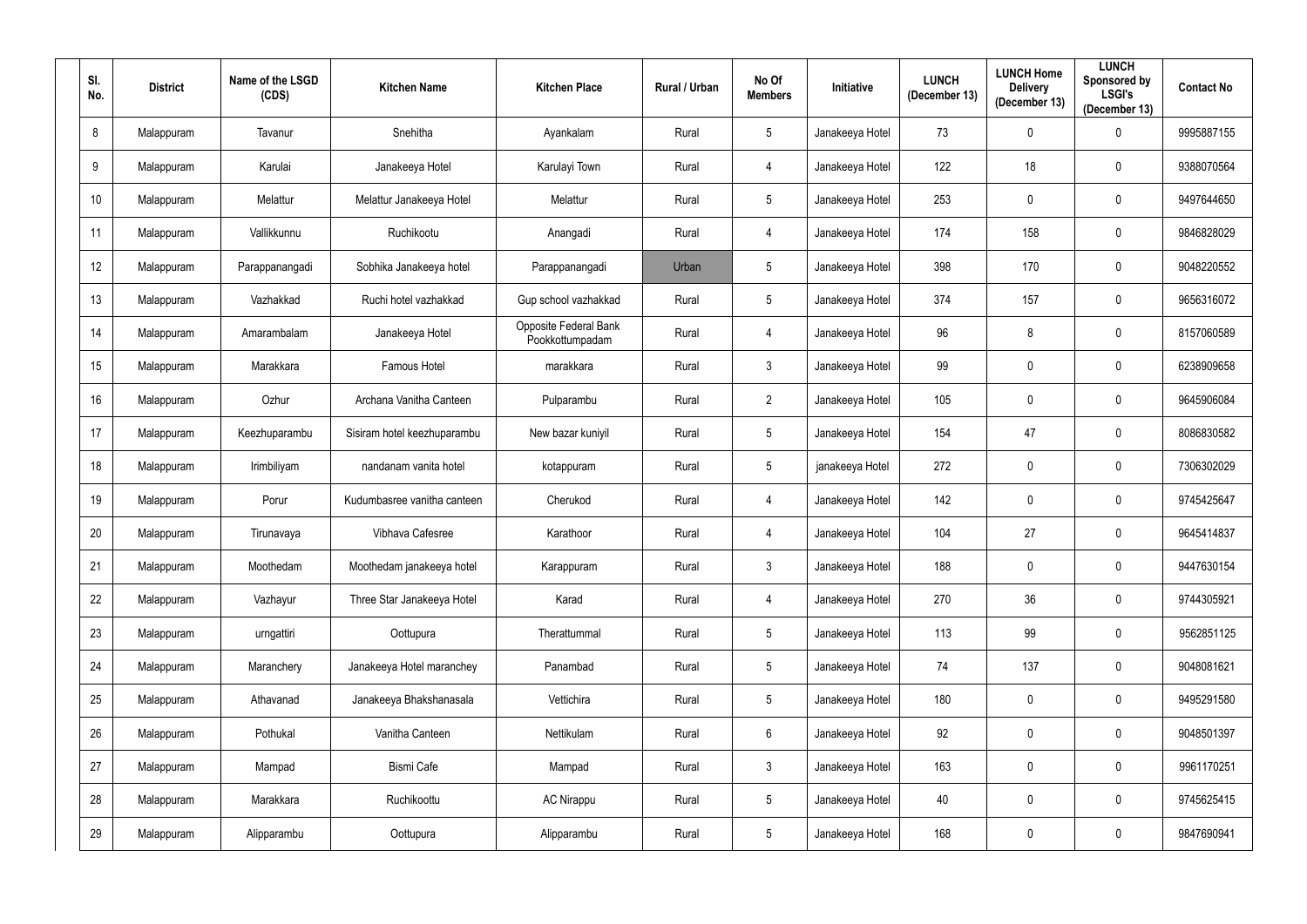| SI.<br>No. | <b>District</b> | Name of the LSGD<br>(CDS) | <b>Kitchen Name</b>                               | <b>Kitchen Place</b>   | Rural / Urban | No Of<br><b>Members</b> | Initiative      | <b>LUNCH</b><br>(December 13) | <b>LUNCH Home</b><br><b>Delivery</b><br>(December 13) | <b>LUNCH</b><br>Sponsored by<br><b>LSGI's</b><br>(December 13) | <b>Contact No</b> |
|------------|-----------------|---------------------------|---------------------------------------------------|------------------------|---------------|-------------------------|-----------------|-------------------------------|-------------------------------------------------------|----------------------------------------------------------------|-------------------|
| 30         | Malappuram      | Valanchery                | Janakkeeya Hotel                                  | Valanchery             | Urban         | $5\phantom{.0}$         | Janakeeya Hotel | 164                           | $\mathbf{0}$                                          | $\boldsymbol{0}$                                               | 8593812408        |
| 31         | Malappuram      | Chaliyar                  | Chaliyar Janakeeya Hotel                          | Akambaadam             | Rural         | 3 <sup>1</sup>          | Janakeeya Hotel | 98                            | 24                                                    | $\mathbf 0$                                                    | 9605274841        |
| 32         | Malappuram      | Kalikavu                  | Friends Janakeeya Hotel                           | Kalikavu               | Rural         | $\overline{4}$          | Janakeeya Hotel | 79                            | 15                                                    | $\mathbf 0$                                                    | 9745751684        |
| 33         | Malappuram      | Angadipuram               | Janakeeya Hotel                                   | Angadipuram            | Rural         | 4                       | Janakeeya Hotel | 221                           | $\mathbf{0}$                                          | $\mathbf 0$                                                    | 7902314724        |
| 34         | Malappuram      | Puzhakkattri              | Jasmin                                            | Puzhakkattiri          | Rural         | $5\overline{)}$         | Janakeeya Hotel | 162                           | 124                                                   | $\mathbf 0$                                                    | 9495497872        |
| 35         | Malappuram      | Nannamukku                | Tanima                                            | Nannamukku             | Rural         | $5\phantom{.0}$         | Janakeeya Hotel | 172                           | 124                                                   | $\mathbf 0$                                                    | 8943417885        |
| 36         | Malappuram      | Moorkkanad                | Oruma Janakeeya Hotel                             | Moorkkanad             | Rural         | $5\phantom{.0}$         | Janakeeya Hotel | 90                            | 97                                                    | $\mathbf 0$                                                    | 9605728248        |
| 37         | Malappuram      | Edavanna                  | Souhrtham Janakeeya Hotel                         | Edavanna               | Rural         | $5\phantom{.0}$         | Janakeeya Hotel | 358                           | 94                                                    | $\bf{0}$                                                       | 9746986110        |
| 38         | Malappuram      | Tirur                     | Ruchi Janakeeya Hotel                             | Tirur                  | Urban         | 4                       | Janakeeya Hotel | 408                           | 28                                                    | $\mathbf 0$                                                    | 9895409528        |
| 39         | Malappuram      | Tirur                     | Amrutham Janakeeya Hotel                          | Tirur                  | Urban         | 4                       | Janakeeya Hotel | 278                           | $\mathbf{0}$                                          | $\mathbf 0$                                                    | 9745074259        |
| 40         | Malappuram      | Edappal                   | Daya Cafesree                                     | Edappal                | Rural         | $5\overline{)}$         | Janakeeya Hotel | 156                           | $\mathbf 0$                                           | $\mathbf 0$                                                    | 9895439056        |
| 41         | Malappuram      | Koottilangadi             | Janakeeya Hotel                                   | Koottilangadi          | Rural         |                         | Janakeeya Hotel | 41                            | 30                                                    | $\overline{2}$                                                 | 9539471939        |
| 42         | Malappuram      | Vattamkulam               | Vibhava Janakeeya Hotel                           | Edappal                | Rural         | $\overline{4}$          | Janakeeya Hotel | 125                           | $\mathbf 0$                                           | $\mathbf 0$                                                    | 9744844512        |
| 43         | Malappuram      | Nilambur                  | Annapporna Janakeeya Hotel                        | Nilambur               | Urban         | 8                       | Janakeeya Hotel | 352                           | 98                                                    | $\mathbf 0$                                                    | 8547795364        |
| 44         | Malappuram      | Puzhakkattri              | PT Group                                          | Ramapuram              | Rural         | 4                       | Janakeeya Hotel | 176                           | 52                                                    | $\overline{0}$                                                 | 9745108676        |
| 45         | Malappuram      | Vazhikkadavu              | Vanitha Janakeeya Hotel                           | Manimooli              | Rural         | 4                       | Janakeeya Hotel | 105                           | 37                                                    | $\mathbf 0$                                                    | 8943046755        |
| 46         | Malappuram      | Chungathara               | Chungathara Annapoorna Vanitha<br>Janakeeya Hotel | Chalikkulam            | Rural         | $\mathfrak{Z}$          | Janakeeya Hotel | 34                            | $\mathbf 0$                                           | $\mathbf 0$                                                    | 9745674102        |
| 47         | Malappuram      | Vallikunnu                | Punathil Janakeeya Hotel                          | Vallikunnu             | Rural         | 4                       | Janakeeya Hotel | 106                           | 187                                                   | $\mathbf 0$                                                    | 9946051042        |
| 48         | Malappuram      | Tirurangadi               | Nirmalyam Janakeeya Hotel                         | Chanthappadi           | Urban         | $5\phantom{.0}$         | Janakeeya Hotel | 236                           | 301                                                   | $\mathbf 0$                                                    | 9895168511        |
| 49         | Malappuram      | Purathur                  | Purathur Janakeeya Hotel                          | Kavilakkad             | Rural         | $\mathfrak{Z}$          | Janakeeya Hotel | 109                           | 65                                                    | $\pmb{0}$                                                      | 9645170119        |
| 50         | Malappuram      | Kuruva                    | Swad                                              | Ambalaparamb           | Rural         | $\overline{4}$          | Janakeeya Hotel | 67                            | 28                                                    | $\mathbf 0$                                                    | 9495993543        |
| 51         | Malappuram      | Perumanna Klari           | Perumanna Klari Janakeeya Hotel                   | Near Panjayathu office | Rural         | $\mathfrak{Z}$          | Janakeeya Hotel | 85                            | 0                                                     | $\pmb{0}$                                                      | 7306197556        |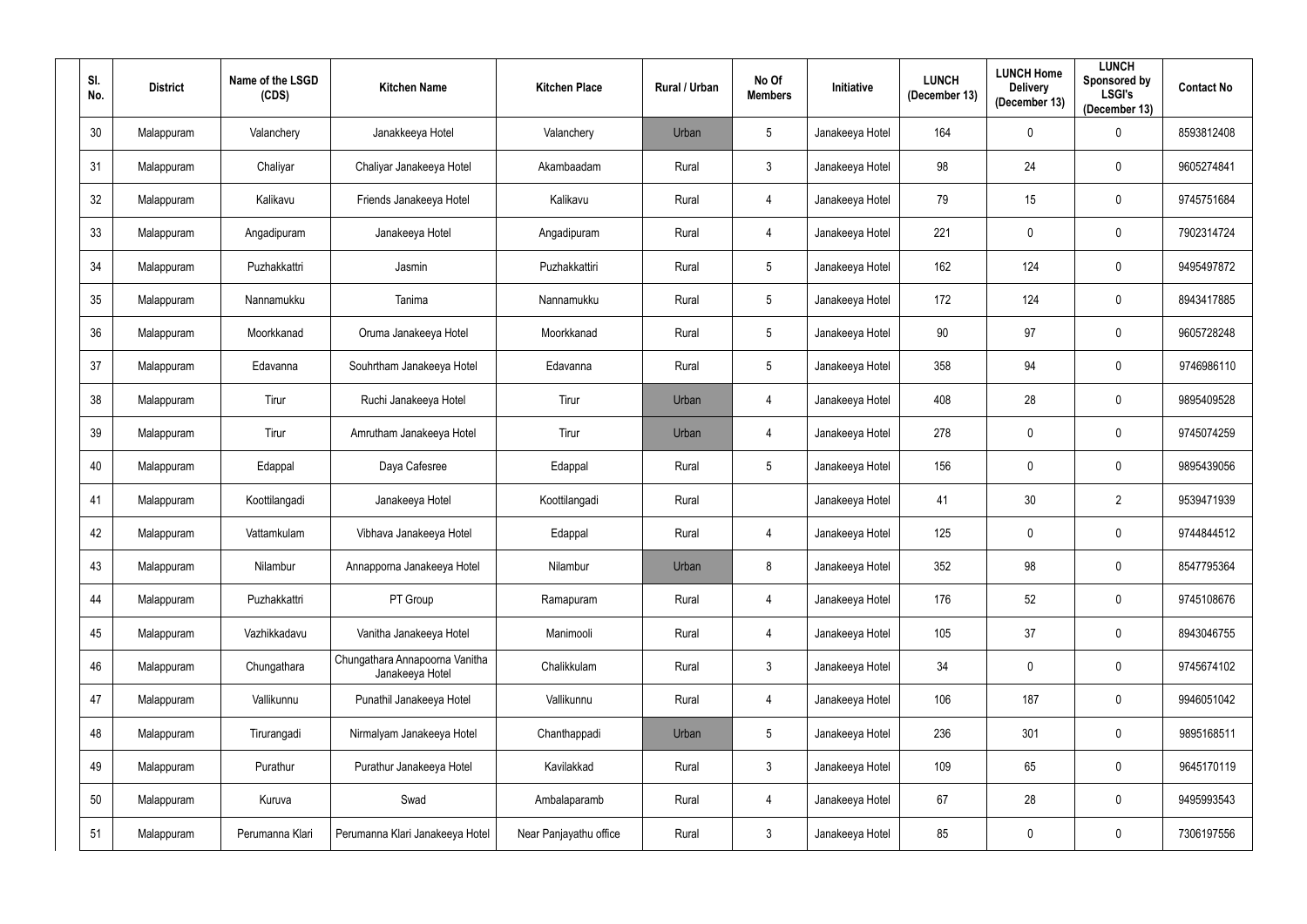|     | SI.<br>No. | <b>District</b> | Name of the LSGD<br>(CDS) | <b>Kitchen Name</b>          | <b>Kitchen Place</b> | <b>Rural / Urban</b> | No Of<br><b>Members</b> | <b>Initiative</b> | <b>LUNCH</b><br>(December 13) | <b>LUNCH Home</b><br><b>Delivery</b><br>(December 13) | <b>LUNCH</b><br>Sponsored by<br><b>LSGI's</b><br>(December 13) | <b>Contact No</b> |
|-----|------------|-----------------|---------------------------|------------------------------|----------------------|----------------------|-------------------------|-------------------|-------------------------------|-------------------------------------------------------|----------------------------------------------------------------|-------------------|
|     | 52         | Malappuram      | Kuttippuram               | Janakeeya Hotel Kuttippurram | Kuttipuram           | Rural                | $5\phantom{.0}$         | Janakeeya Hotel   | $\mathbf 0$                   | $\mathbf 0$                                           | $\boldsymbol{0}$                                               | 8921459017        |
|     | 53         | Malappuram      | Niramaruthur              | Annapporna Janakeeya Hotel   | Mangad               | Rural                | $\mathbf{3}$            | Janakeeya Hotel   | 125                           | $\mathbf 0$                                           | $\mathbf 0$                                                    | 9746334349        |
|     | 54         | Malappuram      | Veliyancode               | Cafe Kudumbashree            | Eramangalam          | Rural                | 3 <sup>2</sup>          | Janakeeya Hotel   | 69                            | 89                                                    | $\mathbf 0$                                                    | 9567575145        |
|     | 55         | Malappuram      | Pulilkal                  | Ruchi Koottu Janakeeya Hotel | Pulikkal             | Rural                | 4                       | Janakeeya Hotel   | 152                           | 45                                                    | $\mathbf 0$                                                    | 9947039208        |
|     | 56         | Malappuram      | Karuvarakund              | Janakeeya Hotel              | Karuvarakund         | Rural                | 4                       | Janakeeya Hotel   | 198                           | 23                                                    | $\mathbf 0$                                                    | 9562233316        |
|     | 57         | Malappuram      | Thuvvur                   | Janakeeya Hotel              | Thuvvur              | Rural                | $5\phantom{.0}$         | Janakeeya Hotel   | 110                           | 38                                                    | $\mathbf 0$                                                    | 8075365565        |
|     | 58         | Malappuram      | Kottakkal                 | Kottakkal Janakeeya Hotel    | Kottakkal            | Urban                | $\mathfrak{Z}$          | Janakeeya Hotel   | 389                           | $\mathbf 0$                                           | $\mathbf 0$                                                    | 9946216609        |
|     | 59         | Malappuram      | Kuzhimanna                | Mythri Janakkeeya Hotel      | Cheruparamb          | Rural                | 4                       | Janakeeya Hotel   | 232                           | 114                                                   | $\mathbf 0$                                                    | 9961738543        |
|     | 60         | Malappuram      | Talakkad                  | Talakkad Janakeeya Hotel     | <b>BP</b> Angadi     | Rural                | 4                       | Janakeeya Hotel   | $\mathbf 0$                   | $\mathbf 0$                                           | $\mathbf 0$                                                    | 9447824517        |
|     | 61         | Malappuram      | Areecode                  | Haritha sree Janakeeya Hotel | Pookottuchola        | Rural                | 4                       | Janakeeya Hotel   | 134                           | 20                                                    | $\mathbf 0$                                                    | 7025072558        |
| 123 | 62         | Malappuram      | Cherukkavu                | Kitchen Hut Janakeeya Hotel  | Chevayoor            | Rural                | 4                       | Janakeeya Hoel    | 123                           | 110                                                   | $\overline{0}$                                                 | 9895195887        |
|     | 63         | Malappuram      | Thiruvali                 | Janakeeya hotel              | Thiruvali            | Rural                | $5\phantom{.0}$         | Janakeeya Hotal   | 97                            | $\boldsymbol{0}$                                      | $\mathbf 0$                                                    | 9746385945        |
|     | 64         | Malappuram      | Alamcode                  | Janakeeya hotel              | Alamcode             | Rural                | $5\phantom{.0}$         | Janakeeya Hotal   | 167                           | 145                                                   | $\mathbf 0$                                                    | 8129368109        |
|     | 65         | Malappuram      | Manjeri 1                 | Cafe Janakeeya hotel         | Manjeri              | Urban                | $6\phantom{.0}$         | Janakeeya Hotal   | 268                           | 51                                                    | $3\phantom{.0}$                                                | 7336671011        |
|     | 66         | Malappuram      | kalpakanchery             | Janakeeya HOTEL              | Kalpakanchery        | Rural                | 4                       | Janakeeya Hotel   | 80                            | $\pmb{0}$                                             | $\bf{0}$                                                       | 9048929947        |
|     | 67         | Malappuram      | Kodur                     | Janakeeya hotel              | vadakkemanna         | Rural                | $\mathbf{3}$            | Janakeeya hotel   | 120                           | 44                                                    | $\mathbf 0$                                                    | 9605430938        |
|     | 68         | Malappuram      | Anakayam                  | janakeeya hotel              | Anakayam             | Rural                | $5\phantom{.0}$         | Janakeeya hotel   | 258                           | $\pmb{0}$                                             | $\mathbf 0$                                                    | 7025840671        |
|     | 69         | Malappuram      | Malappuram                | Janakeeya Hotel              | Malappuram           | Urban                | $\mathbf{3}$            | Janakeeya Hotal   | 198                           | 32                                                    | $\mathbf 0$                                                    | 8281125864        |
|     | 70         | Malappuram      | Tanur                     | Azhimukham Janakeeya hotel   | tanur                | Urban                | $\mathbf{3}$            | Janakeeya Hotel   | $\mathbf 0$                   | $\boldsymbol{0}$                                      | $\mathbf 0$                                                    | 7594914843        |
|     | 71         | Malappuram      | Elamkulam                 | Janapriya                    | Kunnakav             | Rural                | $\boldsymbol{4}$        | Janakeeya Hotel   | 158                           | $\mathbf 0$                                           | $\mathbf 0$                                                    | 9496725446        |
|     | 72         | Malappuram      | Wandoor                   | Janakeeya Hotel              | wandoor              | Rural                | 4                       | Janakeeya Hotel   | 177                           | $\pmb{0}$                                             | $\mathbf 0$                                                    | 8086064498        |
|     | 73         | Malappuram      | Perinthalmanna            | samrthi janakeeya hotei      | Perinthalmanna       | Urban                | $5\phantom{.0}$         | Janakeeya hotel   | 102                           | $\boldsymbol{0}$                                      | $\boldsymbol{0}$                                               | 7994259773        |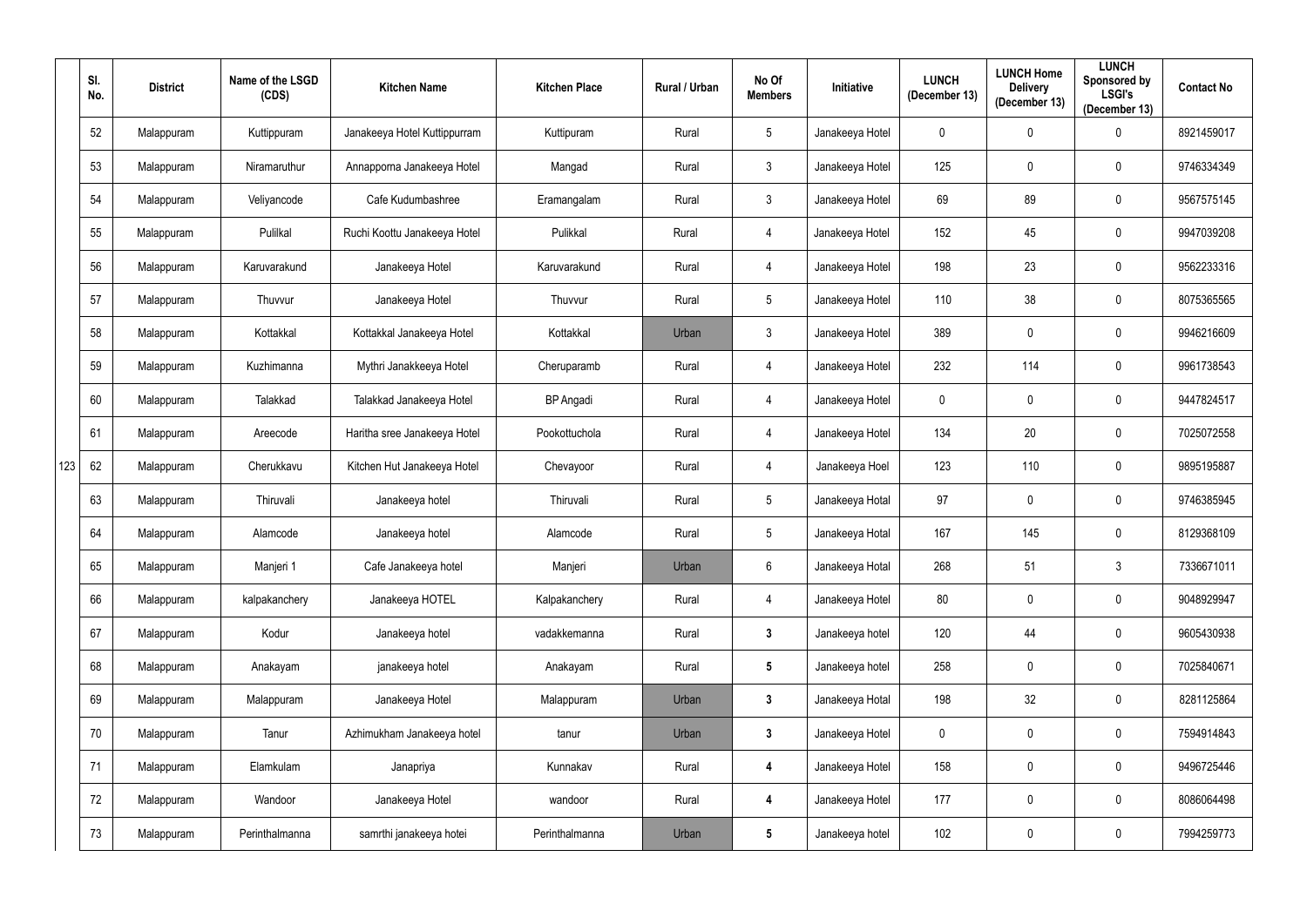| SI.<br>No. | <b>District</b> | Name of the LSGD<br>(CDS) | <b>Kitchen Name</b>        | <b>Kitchen Place</b> | Rural / Urban | No Of<br><b>Members</b> | Initiative      | <b>LUNCH</b><br>(December 13) | <b>LUNCH Home</b><br><b>Delivery</b><br>(December 13) | <b>LUNCH</b><br>Sponsored by<br><b>LSGI's</b><br>(December 13) | <b>Contact No</b> |
|------------|-----------------|---------------------------|----------------------------|----------------------|---------------|-------------------------|-----------------|-------------------------------|-------------------------------------------------------|----------------------------------------------------------------|-------------------|
| 74         | Malappuram      | Munniyur                  | Oottupura                  | Munniyur             | Rural         | $5\phantom{.0}$         | Janakeeya Hotel | 212                           | 181                                                   | $\overline{0}$                                                 |                   |
| 75         | Malappuram      | AR Nagar                  | Aiswarya                   | AR Nagar             | Rural         | $3\phantom{a}$          | Janakeeya Hotel | 193                           | $\mathbf 0$                                           | $\mathbf 0$                                                    |                   |
| 76         | Malappuram      | Thenjippalam              | Nanma                      | Thenjippalam         | Rural         |                         | Janakeeya Hotel | 314                           | 112                                                   | $\mathbf 0$                                                    |                   |
| 77         | Malappuram      | Peruvallur                | Anugraha                   | Super bazar          | Rural         | $5\phantom{.0}$         | Jankeeya Hotel  | 192                           | 122                                                   | $\overline{2}$                                                 | 9747037665        |
| 78         | Malappuram      | Muthuvallur               | Nanma janakeeya hotel      | Muthuparambu         | Rural         | $\mathbf{3}$            | Janakeeya hotel | 413                           | $\mathbf 0$                                           | $\mathbf 0$                                                    | 9744406501        |
| 79         | Malappuram      | mankada                   | janakeeya hatel            | Aryiranazhipadi      | Rural         | $\mathbf{3}$            | janakeeya hotel | 125                           | 105                                                   | $\mathbf 0$                                                    | 9539855520        |
| 80         | Malappuram      | Vengara                   | Ponnoos hotel              | Vengara              | Rural         | $\boldsymbol{4}$        | Janakeeya hotel | 310                           | $\mathbf 0$                                           | $\mathbf 0$                                                    | 9947424618        |
| 81         | Malappuram      | Pulpatta                  | Santhwanam Janakeeya hotel | Padikkal parambil    | Rural         | $5\phantom{.0}$         | Janakeeya hotel | 385                           | 401                                                   | $\mathbf 0$                                                    | 9526367569        |
| 82         | Malappuram      | Keezhattur                | Keezhattur Janakeeya hotel | Keezhattur           | Rural         | 4                       | Janakeeya hotel | 75                            | $\mathbf 0$                                           | $\mathbf 0$                                                    | 9539209640        |
| 83         | Malappuram      | Cherumundam               | Nanma janakeeya hotel      | Manchingapara        | Rural         | $\boldsymbol{4}$        | Janakeeya hotel | 120                           | $\mathbf 0$                                           | $\mathbf 0$                                                    | 9496048689        |
| 84         | Malappuram      | Chelambre                 | Soorya Janakeeya hotel     | Pulluparamb          | Rural         | $\mathbf{3}$            | Janakeeya hotel | 81                            | 101                                                   | $\mathbf 0$                                                    | 7994179285        |
| 85         | Malappuram      | Ponmala                   | Janakeeya hotel            | Chappangadi          | Rural         | $\boldsymbol{4}$        | Janakeeya hotel | 232                           | $\mathbf 0$                                           | $\mathbf 0$                                                    | 9605811748        |
| 86         | Malappuram      | Thennala                  | <b>Bismi Hotel</b>         | Pookkiparamb         | Rural         | $\boldsymbol{4}$        | Jankeeya Hotel  | 235                           | $\mathbf 0$                                           | $\mathbf 0$                                                    | 9995757092        |
| 87         | Malappuram      | Tanalur                   | Janakeeya Hotel            | Tanalur              | Rural         |                         | Jankeeya Hotel  | 126                           | $\mathbf 0$                                           | $\mathbf 0$                                                    |                   |
| 88         | Malappuram      | Parappur                  | Janakeeya Hotel            | chullipparambu       | Rural         | $5\phantom{.0}$         | Janakeeya Hotel | 312                           | $\pmb{0}$                                             | $\boldsymbol{0}$                                               | 9961091317        |
| 89         | Malappuram      | Edarikkode                | Janakeeya Hotel            | Edarikkod            | Rural         | $\mathbf{3}$            | Janakeeya Hotel | $\mathbf 0$                   | $\pmb{0}$                                             | $\mathbf 0$                                                    | 8089003770        |
| $90\,$     | Malappuram      | Oorakam                   | Ammoos                     | Panchayath padi      | Rural         | $3\phantom{a}$          | Janakeeya Hotel | 307                           | $\pmb{0}$                                             | $\mathbf 0$                                                    | 9526449294        |
| 91         | Malappuram      | Nannambra                 | Veeturuchi                 | Kundoor Athani       | Rural         | $\overline{\mathbf{4}}$ | Janakeeya Hotel | 27                            | 264                                                   | $\mathbf 0$                                                    | 9400618659        |
| 92         | Malappuram      | Pandikkad                 | Janakeeya Hotel            | Pandikkad            | Rural         | $\overline{\mathbf{4}}$ | Janakeeya Hotel | 190                           | $\mathbf 0$                                           | $\mathbf 0$                                                    |                   |
| 93         | Malappuram      | Chokkad                   | Natturuchi                 | Chokkad              | Rural         |                         | Janakeeya Hotel | 84                            | 98                                                    | $\mathbf 0$                                                    |                   |
| 94         | Malappuram      | Cheekode                  | Cheekode Janakeeya Hotel   | Cheekode             | Rural         |                         | Janakeeya Hotel | $90\,$                        | 72                                                    | $\mathbf 0$                                                    |                   |
| 95         | Malappuram      | Makkarapparamb            | Subiksha                   | Makkarapparamb       | Rural         | $\mathbf{3}$            | Janakeeya Hotel | $\mathbf 0$                   | $\boldsymbol{0}$                                      | $\boldsymbol{0}$                                               | 8089003770        |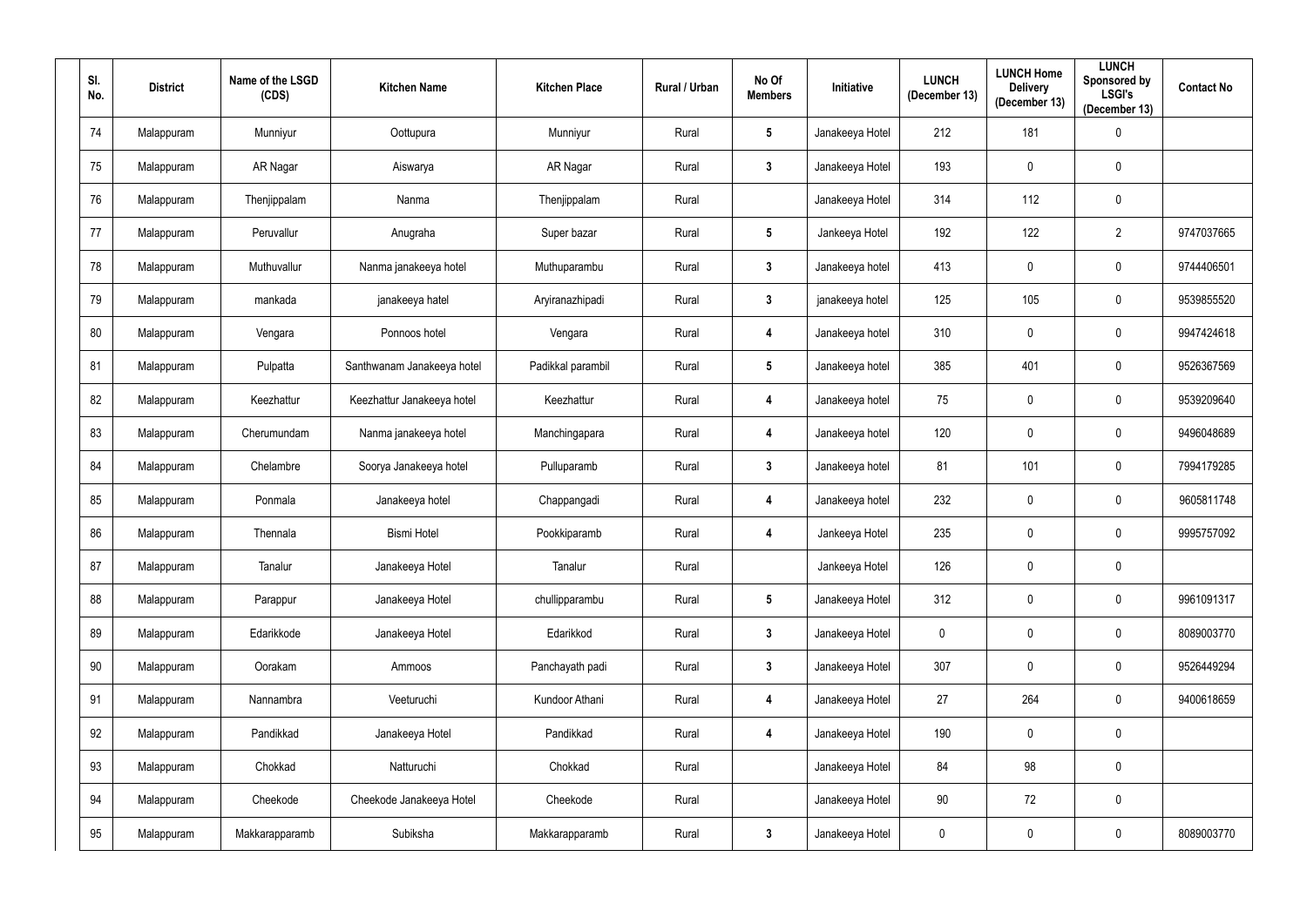| SI.<br>No. | <b>District</b> | Name of the LSGD<br>(CDS) | <b>Kitchen Name</b>      | <b>Kitchen Place</b> | Rural / Urban | No Of<br><b>Members</b> | Initiative      | <b>LUNCH</b><br>(December 13) | <b>LUNCH Home</b><br><b>Delivery</b><br>(December 13) | <b>LUNCH</b><br><b>Sponsored by</b><br><b>LSGI's</b><br>(December 13) | <b>Contact No</b> |
|------------|-----------------|---------------------------|--------------------------|----------------------|---------------|-------------------------|-----------------|-------------------------------|-------------------------------------------------------|-----------------------------------------------------------------------|-------------------|
| 96         | Malappuram      | Ponnani-1                 | Devi Janakeeya Hotel     | Ponnani              | Urban         | $5\phantom{.0}$         | Janakeeya Hotel | $\mathbf 0$                   | 0                                                     | $\overline{0}$                                                        | 9961919097        |
| 97         | malappuram      | mangalam                  | Soubagya                 | mangalam             | Rural         | $5\phantom{.0}$         | janakeeya hotel | 105                           | 47                                                    | $\mathbf 0$                                                           |                   |
| 98         | Malappuram      | Trikkalangode             | janakeeya hotel          | karakkunnu           | Rural         | $6\phantom{a}$          | Janakeeya Hotel | 208                           | $\mathbf 0$                                           | $\boldsymbol{0}$                                                      |                   |
| 99         | Malppuram       | Morayoor                  | Janakeeya hotel          | Valanchery           | Rural         | 3 <sup>1</sup>          | Janakeeya hotel | 120                           | $\mathbf 0$                                           | $\mathbf 0$                                                           |                   |
| 100        | Malappuram      | Perumbadapp               | Janakeeya hotel          | Perumbadapp          | Rural         | $\overline{\mathbf{4}}$ | Janakeeya hotel | $\pmb{0}$                     | $\mathbf 0$                                           | $\pmb{0}$                                                             |                   |
| 101        | Malappuram      | Tirur                     | Samruthi Janakeeya Hotel | Vettom               | <b>RURAL</b>  |                         | Janakeeya hotel | 153                           | 221                                                   | $\boldsymbol{0}$                                                      |                   |
| 102        | Malappuram      | Kondotty                  | Janakeeya hotel          | vazhakad             | <b>RURAL</b>  |                         | janakeeya hotel | 256                           | 233                                                   | $\boldsymbol{0}$                                                      |                   |
| 103        | Malappuram      | Perinthalmanna            | Janakeeya hotel          | pulamanthole         | <b>RURAL</b>  | 4                       | Janakeeya hotel | 162                           | $\mathbf 0$                                           | $\mathbf 0$                                                           |                   |
| 104        | Malappuram      | Tanur                     | Jankeeya hotel           | Valavannur           | <b>RURAL</b>  |                         | Janakeeya hotel | 240                           | 0                                                     | $\mathbf 0$                                                           |                   |
| 105        | Malappuram      | kottakkal                 | Janakeeya hotel          | kotakkal             | <b>URBAN</b>  |                         | Janakeeya hotel | 326                           | 0                                                     | $\mathbf 0$                                                           |                   |
| 106        | Malappuram      | Vettom                    | Thripthi Janakeeya Hotel | vettom               | <b>RURAL</b>  |                         | Janakeeya hotel | 100                           | 15                                                    | $\mathbf 0$                                                           |                   |
| 107        | Malappuram      | Nilambur                  | Janakeeya hotel          | nilambur             | <b>URBAN</b>  |                         | Janakeeya hotel | 275                           | 27                                                    | $\mathbf 0$                                                           |                   |
| 108        | Malappuram      | Nilambur                  | Janakeeya hotel          | nilambur             | <b>URBAN</b>  |                         | Janakeeya hotel | 180                           | $\mathbf 0$                                           | $\mathbf 0$                                                           |                   |
| 109        | Malappuram      | Vallikkunn                | Rasakkut                 |                      | Rural         |                         | janakeeyahotel  | 174                           | 158                                                   | $\pmb{0}$                                                             |                   |
| 110        | Malappuram      | kuruva                    | Ruchi                    |                      | Rural         | $5\phantom{.0}$         | Janakeeyahotel  | 150                           | 34                                                    | $\mathbf 0$                                                           | 9745414800        |
| 111        | Malappuram      | Kannamangalam             |                          |                      | Rural         |                         | Janakeeya Hotel | 487                           | $\mathbf 0$                                           | $\mathbf 0$                                                           |                   |
| 112        | Malappuram      | Othungal                  | janakeeya hotel          | Othukkungal          | Rural         | $5\phantom{.0}$         | Janakeeya Hotel | 251                           | $\mathbf 0$                                           | $\mathbf 0$                                                           | 9656716066        |
| 113        | Malappuram      | Pookkottur                | janakeeya hotel          | valluvambram         | Rural         | $\overline{\mathbf{4}}$ | Janakeeya Hotel | 258                           | $\mathbf 0$                                           | $\mathbf 0$                                                           | 9447334084        |
| 114        | Malappuram      | Edakkara                  | Edakkara janakeeya hotel |                      | Rural         |                         | janakeeya hotel | 174                           | $\mathbf 0$                                           | $\mathbf 0$                                                           |                   |
| 115        | Malappuram      | porur                     | Thanima Janakeeya Hotel  |                      | Rural         |                         | janakeeya hotel | 126                           | $\mathbf 0$                                           | $\mathbf 0$                                                           |                   |
| 116        | Malappuram      | pulikkal                  | Janakeeya Hotel          | pulikkal             | Rural         |                         | Janakeeya Hotel | 71                            | 48                                                    | $\mathbf 0$                                                           |                   |
| 117        | malappuram      | thanur                    | amma janakeeyahottel     |                      | Rural         | $5\phantom{.0}$         | janakeeyahottel | 281                           | $\boldsymbol{0}$                                      | $\mathbf 0$                                                           |                   |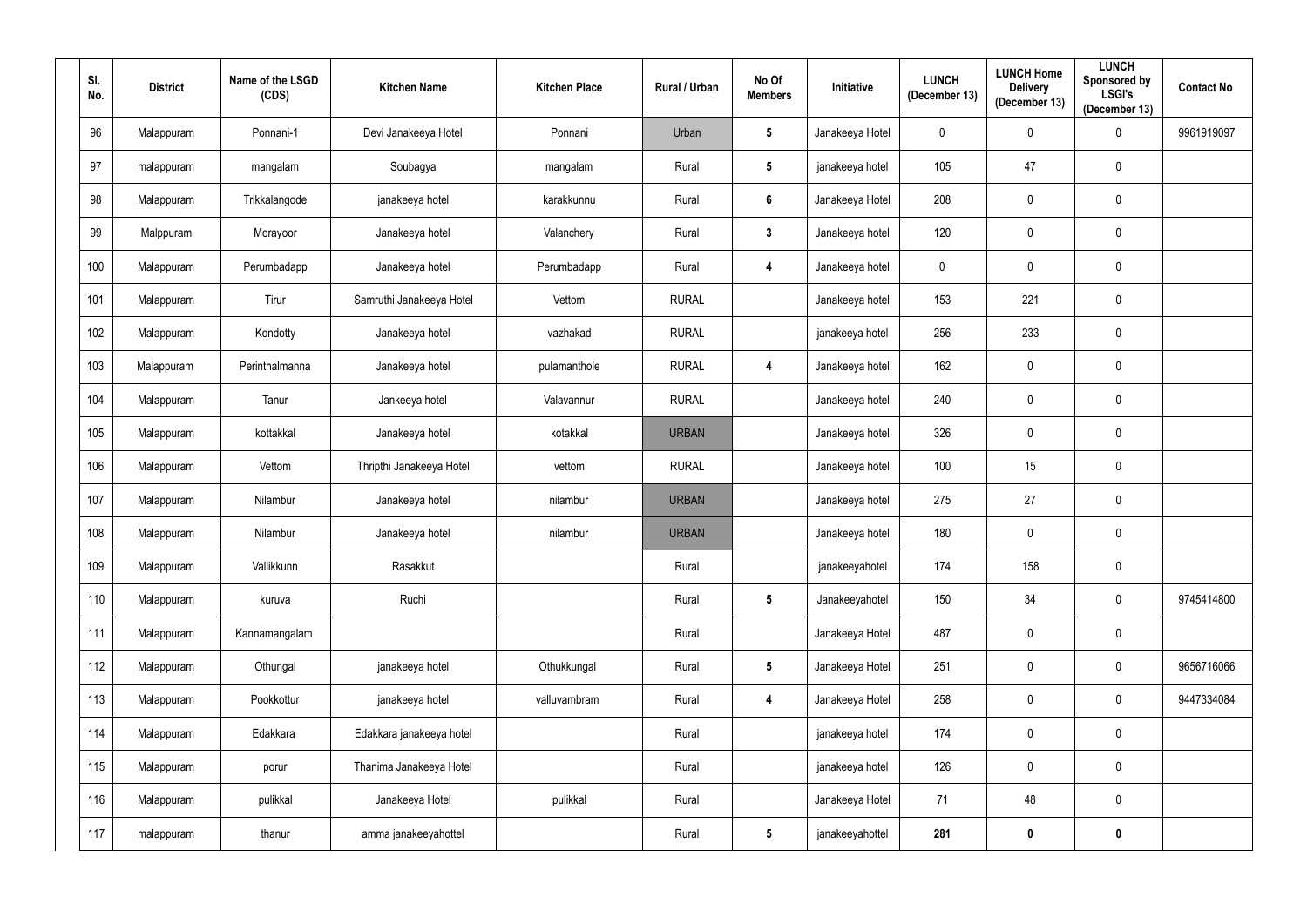|     | SI.<br>No.      | <b>District</b> | Name of the LSGD<br>(CDS) | <b>Kitchen Name</b>          | <b>Kitchen Place</b>                      | Rural / Urban | No Of<br><b>Members</b> | Initiative      | <b>LUNCH</b><br>(December 13) | <b>LUNCH Home</b><br><b>Delivery</b><br>(December 13) | <b>LUNCH</b><br>Sponsored by<br><b>LSGI's</b><br>(December 13) | <b>Contact No</b> |
|-----|-----------------|-----------------|---------------------------|------------------------------|-------------------------------------------|---------------|-------------------------|-----------------|-------------------------------|-------------------------------------------------------|----------------------------------------------------------------|-------------------|
|     | 118             | malappuram      | pallikkal                 | padheyam janakeeyahottel     |                                           | Rural         | $5\phantom{.0}$         | janakeeyahotel  | 119                           | 54                                                    | $\boldsymbol{0}$                                               |                   |
|     | 119             | Malappuram      | chelembra                 | janakeeyahotel2              |                                           | Rural         |                         | janakeeyahotel  | 176                           | 82                                                    | $\boldsymbol{0}$                                               |                   |
|     | 120             | Malappuram      | Purathur                  | Safa Janakeeya Hotel         | Paravanna                                 | Rural         | $5\phantom{.0}$         | Janakeeya Hotel | 88                            | 76                                                    | $\boldsymbol{0}$                                               |                   |
|     | 121             | malappuram      | vazhayur                  | puthuma janakeeyahotel       |                                           | Rural         |                         | janakeeyahotel  | 157                           | 50                                                    | $\boldsymbol{0}$                                               |                   |
|     | 122             | malappuram      | mangalam                  | janakeeyahotel2              |                                           | Rural         |                         | janakeeyahotel  | 168                           | 111                                                   | $\mathbf 0$                                                    |                   |
|     | 123             | malappuram      | kuttippuram               | nilayoram janakeeya hotel    |                                           |               | 4                       | janakeeyahotel  | 124                           | 0                                                     | $\boldsymbol{0}$                                               |                   |
|     | 124             | malapluram      | thazhekode                |                              |                                           |               |                         |                 | 417                           | $\boldsymbol{0}$                                      | $\boldsymbol{0}$                                               |                   |
| 123 |                 |                 |                           |                              |                                           |               |                         |                 | 21364                         | 5706                                                  | 13                                                             |                   |
|     |                 | Palakkad        | Elapully                  | Nakshathra Vanitha canteen   | Canteen                                   | Rural         | 4                       | Janakeeya Hotel | 185                           | $\mathbf 0$                                           | $\mathbf 0$                                                    | 8547384972        |
|     | $\overline{2}$  | Palakkad        | Nalleppilly               | Vanitha Canteen              | Canteen                                   | Rural         | 4                       | Janakeeya Hotel | 144                           | $\mathbf 0$                                           | $\mathbf 0$                                                    | 9656232569        |
|     | 3               | Palakkad        | Chittur                   | Thanal vanitha Canteen       | Thathamangalam, Mettuvalavu               | Urban         | $\mathfrak{Z}$          | Janakeeya Hotel | 343                           | $\mathbf 0$                                           | $\mathbf 0$                                                    | 9447105400        |
|     | 4               | Palakkad        | chittur                   | urapp janakeeya hotel        | Anicode junction                          | urban         | $\overline{5}$          | Janakeeya hotel | 189                           | $\pmb{0}$                                             | $\mathbf 0$                                                    | 9349930549        |
|     | 5               | Palakkad        | polpully                  | subiksha janakeeya hotel     | kallootiyal                               | Rural         | $5\phantom{.0}$         | Janakeeya hotel | 160                           | $\mathbf 0$                                           | $\mathbf 0$                                                    | 9495197498        |
|     | 6               | Palakkad        | Eruthenpathy              | Nila janakeeya hotel         | Mooniilmada muniyappan<br>kshethram near  | Rural         | $5\phantom{.0}$         | Janakeeya hotel | $\pmb{0}$                     | $\mathbf 0$                                           | $\mathbf 0$                                                    | 9037290925        |
|     | 7               | Palakkad        | Perumatty                 | Nanam Janakeeya hotel        | kannimari                                 | Rural         | $\mathbf{3}$            | Janakeeya hotel | 140                           | $\boldsymbol{0}$                                      | $\mathbf 0$                                                    | 9605529657        |
|     | 8               | Palakkad        | Vadakarapathy             | soubhagya janakeeya hotel    | vadakarapathy panchayath                  | Rural         | $5\phantom{.0}$         | Janakeeya hotel | 124                           | $\boldsymbol{0}$                                      | $\mathbf 0$                                                    | 9633578756        |
|     | 9               | Palakkad        | Kozhinjampara             | Sreesakthi Janakeeya hotel   | Kozhinjampara<br>gramapanchayth, near bus | Rural         | $5\phantom{.0}$         | Janakeeya hotel | $\mathbf 0$                   | $\boldsymbol{0}$                                      | $\mathbf 0$                                                    | 9847121105        |
|     | 10 <sup>°</sup> | Palakkad        | Vadakkenchery             | Oottupura Vanitha Canteen    | Panchayath building,<br>Vadakkenchery     | Rural         | 4                       | Janakeeya Hotel | 212                           | $\mathbf 0$                                           | $\mathbf 0$                                                    | 9656360141        |
|     | 11              | Palakkad        | PKD North                 | Cafesree                     | opp. ksrtc bus stand,<br>Manjakulam road  | Urban         | $\sqrt{5}$              | Janakeeya Hotel | 381                           | $\mathbf 0$                                           | $\mathbf 0$                                                    | 9037332005        |
|     | 12              | Palakkad        | Ongallur                  | Amma canteen                 | Ongallur vipanana kendram                 | Rural         | 4                       | Janakeeya Hotel | 107                           | $\pmb{0}$                                             | $\mathbf 0$                                                    | 7560924507        |
|     | 13              | Palakkad        | Muthuthala                | Sreelakshmi vanitha canteen  | Muthuthala panchayath                     | Rural         | 4                       | Janakeeya Hotel | 102                           | $\pmb{0}$                                             | $\mathbf 0$                                                    | 7558865485        |
|     | 14              | Palakkad        | Koppam                    | Natturuchi kudumbashree cafe | Near koppam village                       | Rural         | $5\,$                   | Janakeeya Hotel | 149                           | 0                                                     | $\boldsymbol{0}$                                               | 8075779172        |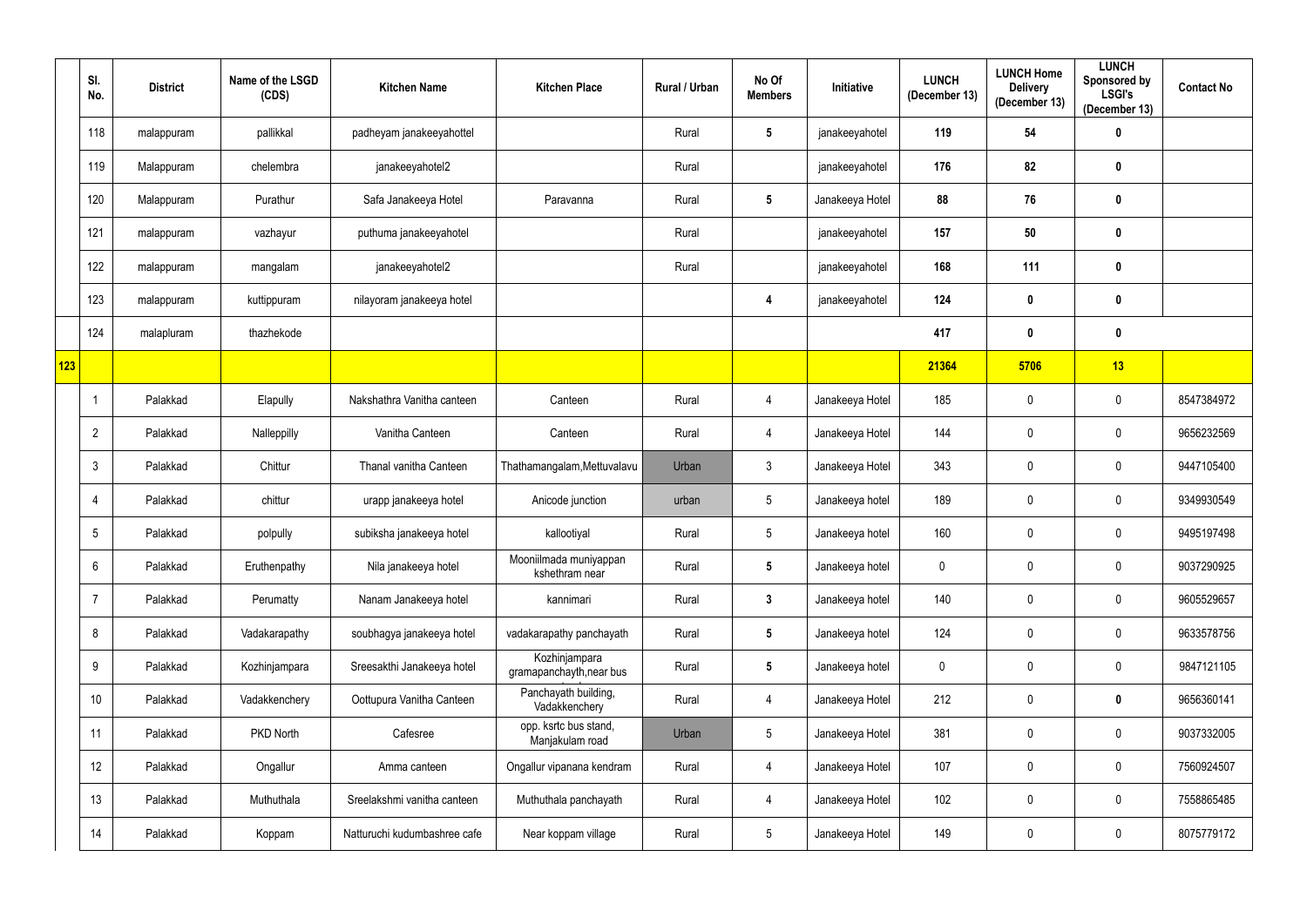| SI.<br>No.       | <b>District</b> | Name of the LSGD<br>(CDS) | <b>Kitchen Name</b>             | <b>Kitchen Place</b>                      | Rural / Urban | No Of<br><b>Members</b> | Initiative       | <b>LUNCH</b><br>(December 13) | <b>LUNCH Home</b><br><b>Delivery</b><br>(December 13) | <b>LUNCH</b><br>Sponsored by<br><b>LSGI's</b><br>(December 13) | <b>Contact No</b> |
|------------------|-----------------|---------------------------|---------------------------------|-------------------------------------------|---------------|-------------------------|------------------|-------------------------------|-------------------------------------------------------|----------------------------------------------------------------|-------------------|
| 15 <sub>15</sub> | Palakkad        | Paruthur                  | Mamatty vanitha canteen         | Near panchayath                           | Rural         | 5 <sup>5</sup>          | Janakeeya Hotel  | 50                            | $\mathbf{0}$                                          | $\mathbf 0$                                                    | 9544847874        |
| 16               | Palakkad        | Vilayur                   | Souhritha caffesree (Ruchipura) | Near Vilayur Panchayath                   | Rural         | $6\overline{6}$         | Janakeeya Hotel  | 104                           | $\mathbf{0}$                                          | $\mathbf 0$                                                    | 9747342046        |
| 17               | palakkad        | Kulukkallur               | Snehitha Janakeeya hotel        | Kulukkallur panchayath                    | Rural         | $5\phantom{.0}$         | Janakeeya hotel  | 75                            | $\mathbf 0$                                           | $\mathbf 0$                                                    | 9746701454        |
| 18               | Palakkad        | Pattambi                  | Janakeeya hotel                 | near Govt samskritha college,<br>Pattambi | Urban         | 4                       | Janakeeya hotel  | $\mathbf 0$                   | $\mathbf 0$                                           | $\pmb{0}$                                                      | 9562043428        |
| 19               | Palakkad        | Erimayur                  | Thanima Vanitha Canteen         | Panchayath building, Erimayur             | Rural         | $5\phantom{.0}$         | Janakeeya Hotel  | 125                           | $\mathbf 0$                                           | $\overline{2}$                                                 | 9746440633        |
| 20               | Palakkad        | Kizhekkencheri            | Vanitha Canteen                 | Panchayath Building,<br>Kizhakkenchery    | Rural         | 4                       | Janakeeya Hotel  | 91                            | $\mathbf{0}$                                          |                                                                | 9747923418        |
| 21               | Palakkad        | Peringottukkurrissi       | Aiswarya Vanitha canteen        | Panchayth building                        | Rural         | $3\overline{3}$         | Janakeeya Hotel  | 68                            | $\mathbf{0}$                                          | $\pmb{0}$                                                      | 9048665884        |
| 22               | Palakkad        | Mundoor                   | Bharath vanitha canteen         | Panchayath building                       | Rural         | $3\overline{3}$         | Janakeeya Hotel  | 173                           | $\mathbf{0}$                                          | $\mathbf 0$                                                    | 8592830607        |
| 23               | Palakkad        | Kodumbu                   | kripa                           | kodumb panchayath                         | Rural         | 4                       | Janakeeya HoteL  | 66                            | $\mathbf{0}$                                          | $\mathbf 0$                                                    | 9048682860        |
| 24               | Palakkad        | Thirumittakode            | Thirumuttam Janakeeya Hotel     | Karukaputhur                              | Rural         | $6\overline{6}$         | Janakeeya Hotel  | 128                           | $\mathbf{0}$                                          | $\mathbf 0$                                                    | 9072841599        |
| 25               | Palakkad        | Akathethara               | Nanma canteen                   | kalyanamandapam                           | Rural         | $\mathfrak{Z}$          | Janakeeya Hotel  | 128                           | $\mathbf{0}$                                          | $\mathbf 0$                                                    | 7025563510        |
| 26               | Palakkad        | Marutharoad               | flavours cantteen               | panchayath                                | Rural         | $5\phantom{.0}$         | Janakeeya Hotela | 84                            | $\mathbf 0$                                           | $\mathbf 0$                                                    | 9746227966        |
| 27               | Palakkad        | Trithala                  | Kairali Vanitha Hotel           | Thirthala                                 | Rural         | $5\phantom{.0}$         | Janakeeya Hotel  | 93                            | $\mathbf{0}$                                          | $\mathbf 0$                                                    | 9048710155        |
| 28               | Palakkad        | Kongad                    | Annapoorna vanitha canteen      | Near Kongad village office                | Rural         | $5\phantom{.0}$         | Janakeeya Hotel  | 103                           | $\mathbf 0$                                           | $\mathbf 0$                                                    | 9645425774        |
| 29               | Palakkad        | Sreekrishnapuram          | Subiksha canteen                | Near panchayath office                    | Rural         | $\mathfrak{Z}$          | Janakeeya Hotel  | 122                           | $\mathbf 0$                                           | $\pmb{0}$                                                      | 8086697226        |
| 30               | Palakkad        | Pallassana                | dhanalakshmi vanitha canteen    | pallassana panchayath<br>building         | Rural         | $5\phantom{.0}$         | Janakeeya Hotel  | 254                           | $\mathbf 0$                                           | $\overline{0}$                                                 | 8943225892        |
| 31               | Palakkad        | Nenmmara                  | Nemmara Janakeeya hotel         | Nemmara junction                          | Rural         | $\overline{4}$          | Janakeeya hotel  | 306                           | $\mathbf 0$                                           | $\bf{0}$                                                       | 8157850935        |
| 32               | Palakkad        | Ayilur                    | Janakeeya hotel                 | Thalavettanpara, Ayilur                   | Rural         | $\mathfrak{Z}$          | Janakeeya hotel  | 117                           | $\mathbf 0$                                           | $\mathbf 0$                                                    | 9539517856        |
| 33               | Palakkad        | Melarkode                 | Janakeeya Hotel                 | near Melarkode panchayath                 | Rural         | 4                       | Janakeeya hotel  | 178                           | $\mathbf 0$                                           | $\mathbf 0$                                                    | 8606193918        |
| 34               | Palakkad        | Vandazhi                  | janakeeya hotel                 | Kaniyamangalam                            | Rural         | $\mathfrak{Z}$          | Janakeeya hotel  | 57                            | 0                                                     | $\pmb{0}$                                                      | 9645919937        |
| 35               | Palakkad        | Nelliayampathy            | Janakeeya hotel                 | near Panchayat, kaikaty                   | Rural         | 4                       | Janakeeya hotel  | $\mathbf 0$                   | $\mathbf 0$                                           | $\pmb{0}$                                                      | 9497123529        |
| 36               | Palakkad        | Elavanchery               | Snehatheeram                    | Near GUPS, Vattekkad                      | Rural         | $5\phantom{.0}$         | Janakeeya Hotel  | 248                           | $\mathbf 0$                                           | $\pmb{0}$                                                      | 9744195274        |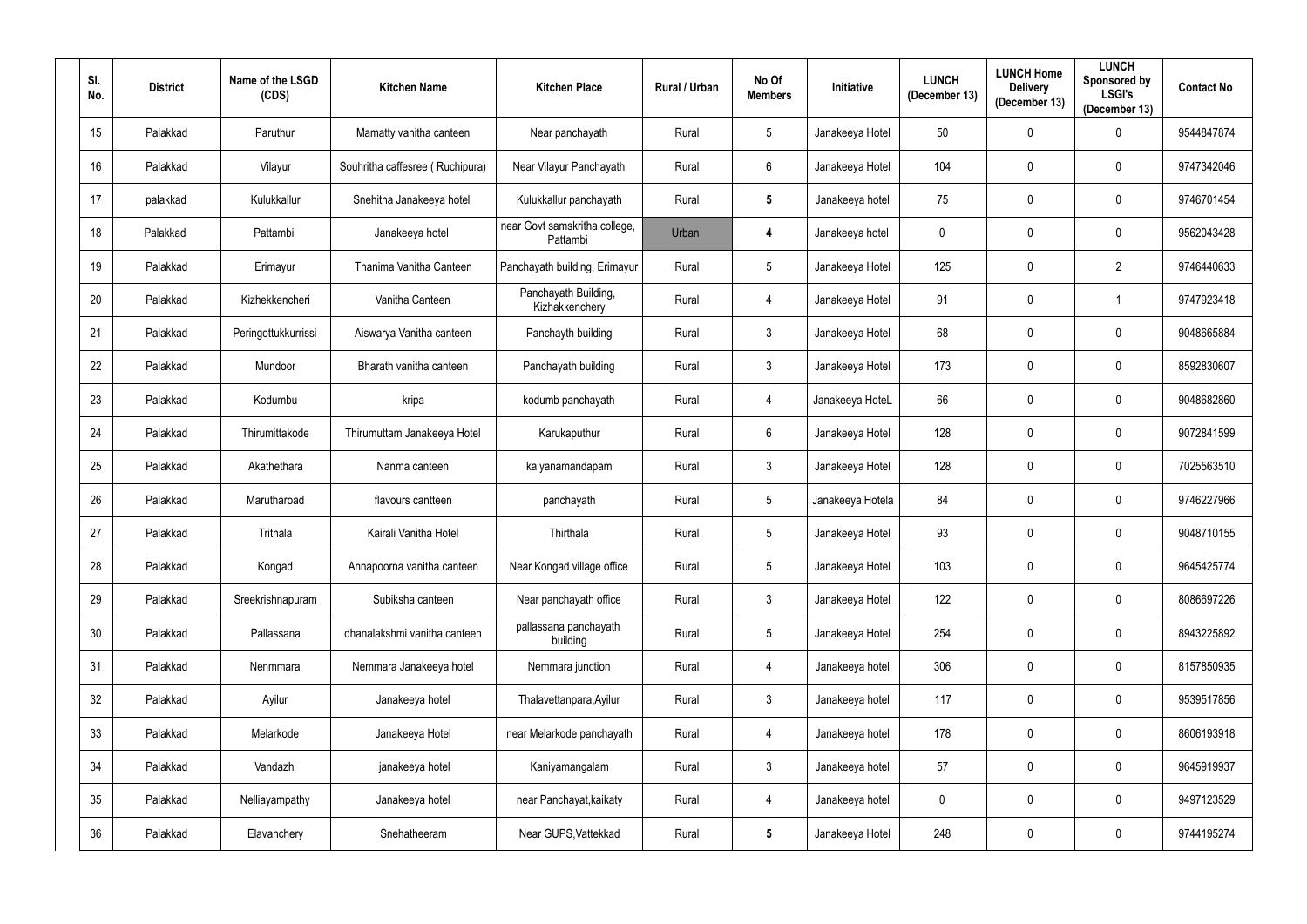|    | SI.<br>No. | <b>District</b> | Name of the LSGD<br>(CDS) | <b>Kitchen Name</b>                      | <b>Kitchen Place</b>                            | Rural / Urban | No Of<br><b>Members</b> | <b>Initiative</b> | <b>LUNCH</b><br>(December 13) | <b>LUNCH Home</b><br><b>Delivery</b><br>(December 13) | <b>LUNCH</b><br>Sponsored by<br><b>LSGI's</b><br>(December 13) | <b>Contact No</b> |
|----|------------|-----------------|---------------------------|------------------------------------------|-------------------------------------------------|---------------|-------------------------|-------------------|-------------------------------|-------------------------------------------------------|----------------------------------------------------------------|-------------------|
|    | 37         | Palakkad        | Kollemkode                | Priya Vanitha Canteen                    | Block Panchayath Office,<br>Kollengode          | Rural         | 4                       | Janakeeya Hotel   | 237                           | 0                                                     | $\mathbf 0$                                                    | 9745456764        |
|    | 38         | Palakkad        | Koduvayur                 | Samridhi Kudumbashree Vanitha<br>Canteen | Panchayath Building                             | Rural         | $5\phantom{.0}$         | Janakeeya Hotel   | 157                           | $\mathbf 0$                                           | $\mathbf 0$                                                    | 8086263595        |
|    | 39         | Palakkad        | Pattanchery               | Sreelakshmi vanitha canteen              | Panchayath Building                             | Rural         | 4                       | Janakeeya Hotel   | 103                           | $\mathbf 0$                                           | $\pmb{0}$                                                      | 8086916932        |
|    | 40         | Palakkad        | Pudunagaram               | Janakeeya Hotel                          | Near KSEB, Pudunagaram                          | Rural         | 4                       | Janakeeya hotel   | $\mathbf 0$                   | $\mathbf 0$                                           | $\mathbf 0$                                                    | 9497241598        |
|    | 41         | Palakkad        | Vadavanoor                | Sree Muruka Janakeeya Hotel              | Vydhyasala, Vadavanoor                          | Rural         | $5\phantom{.0}$         | Janakeeya hotel   | 149                           | $\mathbf 0$                                           | $\mathbf 0$                                                    | 9567011729        |
|    | 42         | Palakkad        | Peruvemba                 | Samridi Janakeeya Hotel                  | Peruvemba Junction                              | Rural         | $\overline{\mathbf{4}}$ | Jankeeya hotel    | 27                            | 0                                                     | $\mathbf 0$                                                    | 918089611261      |
|    | 43         | Palakkad        | Muthalamada               | Janakeeya Hotel                          | Chulliyarmedu                                   | Rural         | $\overline{\mathbf{4}}$ | Jankeeya hotel    | 271                           | $\mathbf 0$                                           | $\mathbf 0$                                                    | 9633730067        |
|    | 44         | Palakkad        | Cherppalasseri            | Swad Janakiyahotel, CPY                  | Scheduled caste coperative<br>society hall, cpy | Urban         | $5\phantom{.0}$         | Janakeeya Hotel   | 108                           | 0                                                     | $\mathbf 0$                                                    | 9447746082        |
|    | 45         | Palakkad        | Vellinezhi                | Aiswarya kudumbashree                    | Adakkaputhur                                    | Rural         | $\mathbf{3}$            | Janakeeya Hotel   | 95                            | $\mathbf 0$                                           | $\mathbf 0$                                                    | 9747730588        |
|    | 46         | Palakkad        | Keralasseri               | Bhagyasree janakeeya hotel               | Near village office                             | Rural         | 3                       | Janakeeya Hotel   | 70                            | 0                                                     | $\mathbf 0$                                                    | 8606125128        |
|    | 47         | Palakkad        | Kottayi                   | Kudumbashree Vanitha canteen             | Near Kottayi Panchayath                         | Rural         | 4                       | Jankeeya hotel    | 85                            | $\mathbf 0$                                           | $\overline{0}$                                                 | 9605699847        |
|    | 48         | Palakkad        | anakkara                  | udayasurya vanitha canteen               | kumbidi                                         | rural         | $5\phantom{.0}$         | Janakeeya Hotel   | 198                           | 0                                                     | $\pmb{0}$                                                      | 9895947614        |
|    | 49         | Palakkad        | kappur                    | jeevanam hotel                           | kumaranellur                                    | rural         | 6                       | Janakeeya Hotel   | 211                           | $\mathbf 0$                                           | $\mathbf 0$                                                    | 9605308385        |
| 96 | 50         | Palakkad        | Malampauzha               | Nandhanam canteen                        | near fantasy park                               | Rural         | $5\phantom{.0}$         | Janakeeya HotelT  | 153                           | $\mathbf 0$                                           | $\mathbf 0$                                                    | 807587062         |
|    | 51         | Palakkad        | Puduppariyaram            | Anaswara Canteen                         | Panchayath                                      | Rural         | $\overline{4}$          | Janakeeya Hotel   | 89                            | $\mathbf 0$                                           | $\bf{0}$                                                       | 9526677781        |
|    | 52         | Palakkad        | kadambazhipuram           | Reshmi janakeeya hotel                   | 16 mail                                         | Rural         | $5\phantom{.0}$         | Janakeeya Hotel   | 87                            | $\mathbf 0$                                           | $\mathbf 0$                                                    | 9048375891        |
|    | 53         | Palakkad        | Kadambazhipuram           | Ardhram Janakeeya hotel                  | Pulapatta                                       | Rural         | $\mathfrak{Z}$          | Janakeeya Hotel   | 62                            | $\pmb{0}$                                             | $\mathbf 0$                                                    | 9495775246        |
|    | 54         | Palakkad        | Kannambra                 | Sree kurumba canteen                     | kannambra                                       | Rural         | 4                       | Janakeeya Hotel   | 197                           | $\mathbf 0$                                           | $\mathbf 0$                                                    | 8157815819        |
|    | 55         | Palakkad        | karakkurissi              | Janakiya hotel                           | Near ammus auditorium,<br>Ayappankavu           | Rural         | $\mathfrak{Z}$          | Janakeeya Hotel   | 130                           | $\pmb{0}$                                             | $\mathbf 0$                                                    | 6238788932        |
|    | 56         | Palakkad        | Thenkara                  | Subiksham janakeeya hotel                | Ayurveda hospital compound<br>Then kara         | Rural         | $5\phantom{.0}$         | Janakeeya Hotel   | 84                            | $\mathbf 0$                                           | $\mathbf 0$                                                    | 9747557333        |
|    | 57         | Palakkad        | Alanallur                 | Keerthi vanitha canteen and<br>catering  | Near panchayath Alanallur                       | Rural         | $5\phantom{.0}$         | Janakeeya hotel   | 96                            | $\mathbf 0$                                           | $\mathbf 0$                                                    | 9495447569        |
|    | 58         | Palakkad        | Pudur                     | Asil canteen                             | Pudur panchayath                                | Rural         | $\overline{4}$          | Janakeeya hotel   | 47                            | 0                                                     | $\mathbf 0$                                                    | 8086968050        |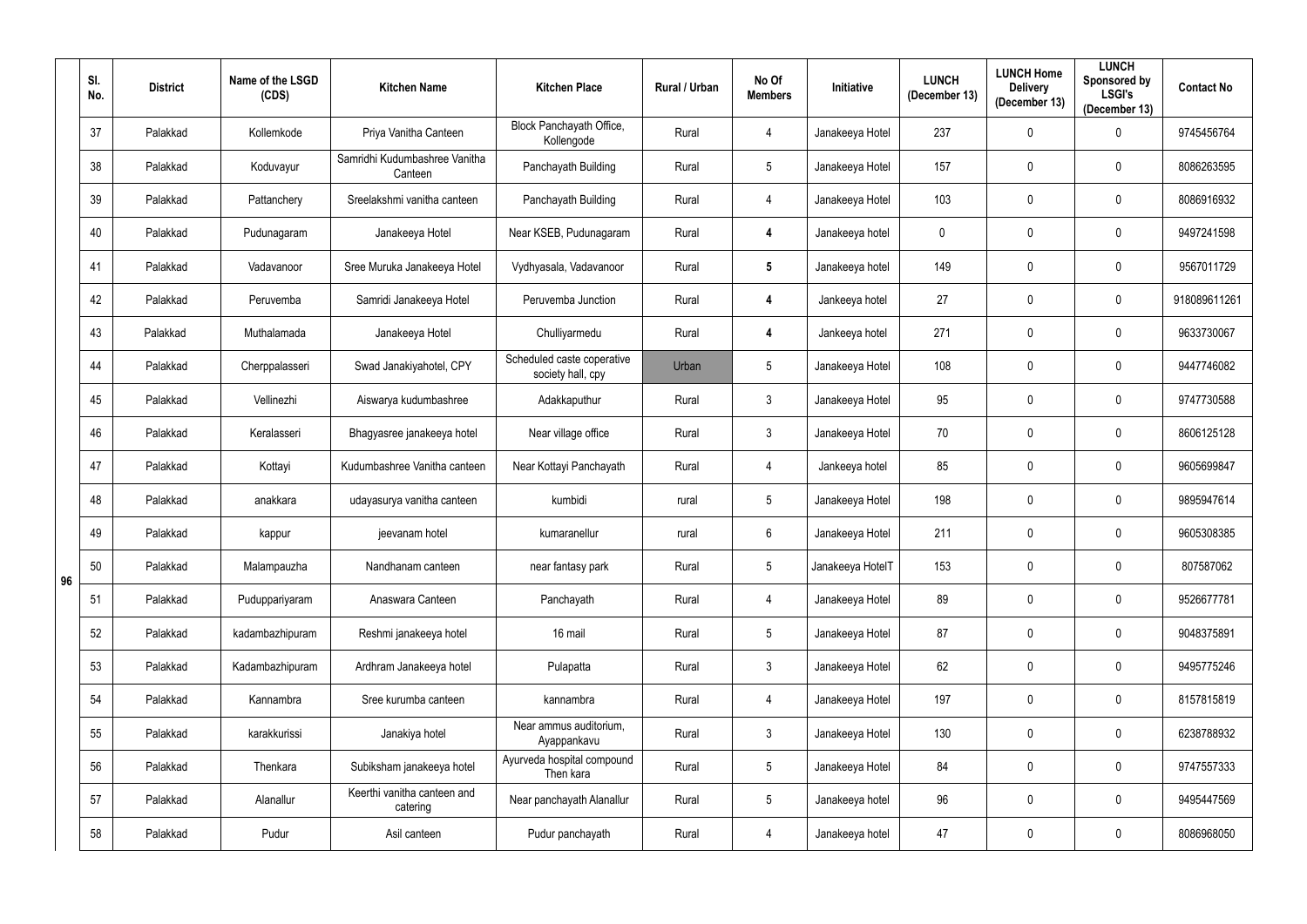| SI.<br>No. | <b>District</b> | Name of the LSGD<br>(CDS) | <b>Kitchen Name</b>                         | <b>Kitchen Place</b>                       | Rural / Urban | No Of<br><b>Members</b> | <b>Initiative</b> | <b>LUNCH</b><br>(December 13) | <b>LUNCH Home</b><br><b>Delivery</b><br>(December 13) | <b>LUNCH</b><br>Sponsored by<br><b>LSGI's</b><br>(December 13) | <b>Contact No</b> |
|------------|-----------------|---------------------------|---------------------------------------------|--------------------------------------------|---------------|-------------------------|-------------------|-------------------------------|-------------------------------------------------------|----------------------------------------------------------------|-------------------|
| 59         | Palakkad        | Parali                    | Annasree Janakeeya hotel                    | Near parali panchayath                     | Rural         | 4                       | Janakeeya hotel   |                               | $\mathbf 0$                                           | $\mathbf 0$                                                    | 8281829238        |
| 60         | Palakkad        | Mannur                    | Kudumbasree janakeeya hotel                 | Mannur panchayath                          | Rural         | $5\phantom{.0}$         | Janakeeya hotel   | 87                            | $\mathbf{0}$                                          | $\mathbf 0$                                                    | 9495771095        |
| 61         | Palakkad        | Kuzhalmannam              | Janasree jankeeya hotel                     | Kuzhalmannam block<br>panchayth            | Rural         | $\mathfrak{Z}$          | Jankeeya hotel    | 160                           | $\boldsymbol{0}$                                      | $\mathbf 0$                                                    | 9847364980        |
| 62         | Palakkad        | Kavassery                 | samridhi Janakeeya Hotel                    | Alathur road, kavasheery                   | Rural         | 6                       | Janakeeya hotel   | 90                            | $\mathbf 0$                                           | $\mathbf 0$                                                    | 9747570761        |
| 63         | palakkad        | chalissery                | Thanal janakeeya hotel                      | chalissery panchayath building             | Rural         | $\mathfrak{Z}$          | Janakeeya hotel   | 39                            | $\mathbf 0$                                           | $\mathbf 0$                                                    | 9562702284        |
| 64         | palakkad        | Kottopadam                | Iva canteen and catering janakeeya<br>hotel | Block building, Near<br>aryambavu junction | Rural         | 4                       | Janakeeya hotel   | 96                            | $\mathbf 0$                                           | $\mathbf 0$                                                    | 9074818126        |
| 65         | palakkad        | kumaramputhur             | Ruchi cafe janakeeya hotel                  | Panchayath kumaramputhur                   | Rural         | $\mathbf{3}$            | Janakeeya hotel   | 246                           | $\mathbf 0$                                           | $\mathbf 0$                                                    | 8589968705        |
| 66         | palakkad        | Malampuzha                | Amma janakeeya hotel                        | kadukkamkunnu, Malampuzha                  | Rural         | $\mathbf{3}$            | Janakeeya hotel.  | 400                           | $\mathbf{0}$                                          | $\mathbf 0$                                                    | 9446521664        |
| 67         | palakkad        | Alathur                   | Rich Janakeeya hotel                        | Near bus stand, Alathur                    | Rural         | 4                       | Janakeeya hotel   | 271                           | 0                                                     | 8                                                              | 9947030779        |
| 68         | palakkad        | Karimpuzha                | Janakeeya hotel                             | Karimpuzha panchayath                      | Rural         | $\mathbf{3}$            | Janakeeya hotel   | 77                            | $\mathbf 0$                                           | $\mathbf 0$                                                    | 9961502739        |
| 69         | Palakkad        | Thenkurissi               | Eyeshee janakeeya hotel                     | Panchayth building,<br>Thenkurissi         | Rural         | 4                       | Jankeeya hotel    | 98                            | $\mathbf 0$                                           | $\mathbf 0$                                                    | 9995662723        |
| 70         | Palakkad        | Agali                     | Janakeeya Hotel                             | Block Panchayath building,<br>Agali        | Rural         | $5\phantom{.0}$         | Jankeeya hotel    | 154                           | 0                                                     | $\mathbf 0$                                                    | 9037878897        |
| 71         | Palakkad        | Sholayur                  | Powrnami janakeeya hotel                    | anakkatty bus stand                        | Rural         | 4                       | Jankeeya hotel    | $\mathbf 0$                   | 0                                                     | $\mathbf 0$                                                    | 9159556404        |
| 72         | Palakkad        | Puthushery                | Janakeeya hotel                             | Puthushery panchayath                      | Rural         | $5\phantom{.0}$         | Janakeeya hotel   | 158                           | $\boldsymbol{0}$                                      | $\mathbf 0$                                                    | 9562772723        |
| 73         | Palakkad        | Karimba                   | Janakeeya hotel                             | Panchayath premise                         | Rural         | $\mathbf{3}$            | Janakeeya Hotel   | 85                            | $\boldsymbol{0}$                                      | $\mathbf 0$                                                    | 9562163979        |
| 74         | Palakkad        | Nagalasseri               | Janakeeya hotel                             | near koottanad bus stand                   | Rural         | $5\phantom{.0}$         | Janakeeya hotel   | 190                           | $\mathbf 0$                                           | $\mathbf 0$                                                    | 8921928291        |
| 75         | Palakkad        | Mathur                    | Nila janakeeya Hotel                        | Near Panchayth, Mathur                     | Rural         | 4                       | Jankeeya hotel    | 145                           | $\boldsymbol{0}$                                      | $\mathbf 0$                                                    | 9562356483        |
| 76         | Palakkad        | Chalavara                 | Janakeeya hotel                             | Chalavara panchayath                       | Rural         | $5\phantom{.0}$         | Janakeeya hotel   | 88                            | $\mathbf 0$                                           | $\mathbf 0$                                                    | 9544659942        |
| 77         | Palakkad        | Ananganadi                | vanitha cateen                              | near Ananganadi panchayath                 | Rural         | $\mathfrak{Z}$          | Janakeeya Hotel   | 64                            | $\mathbf 0$                                           | $\mathbf 0$                                                    | 8921410495        |
| 78         | Palakkad        | Lakkidiperur              | Janakeeya hotel                             | Lekkidi perur panchayath                   | Rural         | $5\phantom{.0}$         | Jankeeya hotel    | 105                           | $\pmb{0}$                                             | $\mathbf 0$                                                    | 6238921903        |
| 79         | Palakkad        | Nellaya                   | Janakeeya hotel                             | Nellaya panchayath                         | Rural         | $\overline{\mathbf{4}}$ | Janakeeya hotel   | 85                            | $\mathbf 0$                                           | $\mathbf 0$                                                    | 9562432883        |
| 80         | Palakkad        | Shornur                   | Oottupura Janakeeya hotel                   | near bus stand, Shoranur                   | Urban         | $5\phantom{.0}$         | Janakeeya hotel   | 252                           | $\boldsymbol{0}$                                      | $\mathbf 0$                                                    | 9747102377        |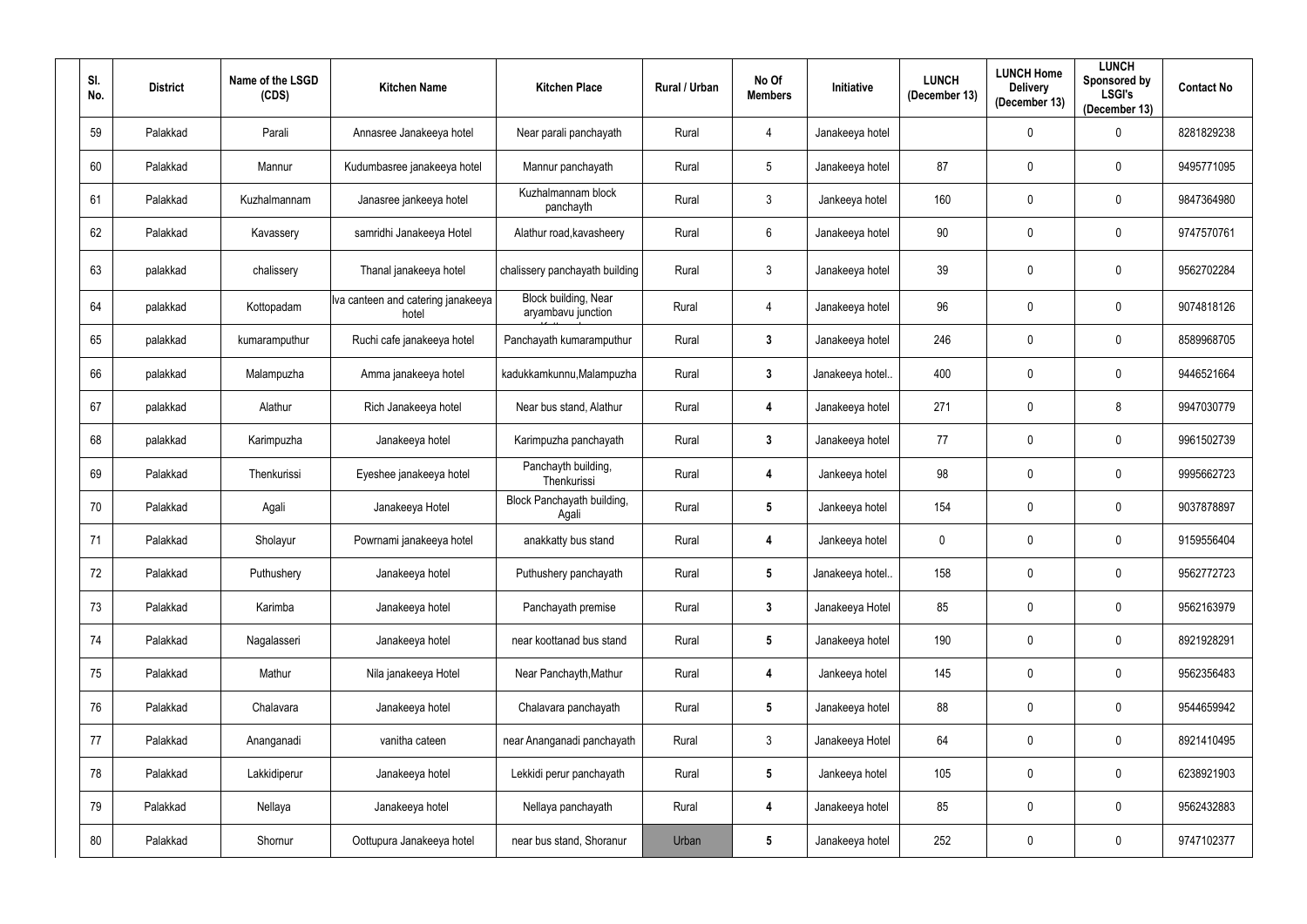| SI.<br>No. | <b>District</b> | Name of the LSGD<br>(CDS) | <b>Kitchen Name</b>             | <b>Kitchen Place</b>                       | Rural / Urban | No Of<br><b>Members</b> | Initiative      | <b>LUNCH</b><br>(December 13) | <b>LUNCH Home</b><br><b>Delivery</b><br>(December 13) | <b>LUNCH</b><br>Sponsored by<br><b>LSGI's</b><br>(December 13) | <b>Contact No</b> |
|------------|-----------------|---------------------------|---------------------------------|--------------------------------------------|---------------|-------------------------|-----------------|-------------------------------|-------------------------------------------------------|----------------------------------------------------------------|-------------------|
| 81         | Palakkad        | Shornur                   | Snehadeepam Janakeeya hotel     | Shoranur municipality                      | Urban         | 4                       | Janakeeya hotel | 168                           | 0                                                     | $\mathbf 0$                                                    | 6238755729        |
| 82         | Palakkad        | Thrikkadiri               | Janakeeya hotel                 | Samskarika nilayam                         | Rural         | 4                       | Janakeeya hotel | 56                            | 0                                                     | $\mathbf 0$                                                    | 9544806032        |
| 83         | palakkad        | Vaniyamkulam              | Janakeeya hotel                 | near PK DAS hospital                       | Rural         | $\mathbf{3}$            | Janakeeya hotel | 272                           | $\mathbf 0$                                           | $\mathfrak{Z}$                                                 | 9947408415        |
| 84         | Palakkad        | Ambalappara               | Janakiya hotel                  | ambalappara<br>kalyanamandapam             | Rural         | $5\phantom{.0}$         | Janakeeya Hotel | 65                            | $\mathbf 0$                                           | $\mathbf 0$                                                    | 8129562289        |
| 85         | Palakkad        | Vallappuzha               | Janakeeya hotel                 | Hayath Complex, Vallappuzha                | Rural         | $5\phantom{.0}$         | Janakeeya Hotel | 228                           | $\mathbf 0$                                           | $\mathbf 0$                                                    | 8086406897        |
| 86         | Palakkad        | Shoranur                  | Ela janakeeya hotel             | Vpc market, kulappully                     | Urban         | $\mathbf{3}$            | Janakeeya hotel | 127                           | $\mathbf 0$                                           | $\mathbf 0$                                                    | 8129769113        |
| 87         | Palakkad        | Mankara                   | Subiksha Janakeeya hotel        | Near Mankara Panchayath                    | Rural         | $5\phantom{.0}$         | Janakeeya hotel | 78                            | $\mathbf 0$                                           | $\mathbf 0$                                                    | 8549045637        |
| 88         | Palakkad        | Kanjirapuzha              | Surya Janakeeya hotel           | Kanjirapuzha, panchayath                   | Rural         | $5\phantom{.0}$         | Janakeeya hotel | 74                            | $\mathbf 0$                                           | $\mathbf 0$                                                    | 9048698194        |
| 89         | Palakkad        | Thachanattukara           | Haritham janakeeya hotel        | 53 mile, Thachanattukara                   | Rural         | $\mathbf{3}$            | Janakeeya hotel | 63                            | $\mathbf 0$                                           | $\mathbf 0$                                                    | 9605097810        |
| 90         | Palakkad        | Puthukode                 | Puthuma jankeeya hotel          | Thachanadi junction                        | Rural         | $6\phantom{1}$          | Janakeeya hotel | 277                           | $\mathbf 0$                                           | $\mathbf 0$                                                    | 9744459080        |
| 91         | Palakkad        | Tarur                     | Jankeeya Hotel                  | Infront of vilage office, Tarurk           | Rural         | 4                       | Janakeeya hotel | 97                            | $\mathbf 0$                                           | $\mathbf 0$                                                    | 8606780959        |
| 92         | Palakkad        | Pirayiri                  | Janakeeya hotel                 | Near Panchayath office                     | Rural         | $5\phantom{.0}$         | Janakeeya hotel | 77                            | 0                                                     | $\mathbf 0$                                                    | 9037495586        |
| 93         | Palakkad        | Palakkad ulb              | Ruchi                           | Near Balaji hospital, Fort<br>Maidan       | Urban         | $\overline{4}$          | Janakeeya hotel | 265                           | 0                                                     | $\mathbf 0$                                                    | 7994185687        |
| 94         | Palakkad        | Pookkottukavu             | Punya                           | Pookkottukavu Centre                       | Rural         | $\overline{\mathbf{4}}$ | Janakeeya Hotel | 80                            | $\mathbf 0$                                           | $\mathbf 0$                                                    | 9745511432        |
| 95         | Palakkad        | Kuthanoor                 | Suryodayam jankeeya hotel       | Kalapara, kuthanoor                        | Rural         | $5\phantom{.0}$         | Jankeeya hotel  | 40                            | $\mathbf 0$                                           | $\mathbf 0$                                                    | 9995159738        |
| 96         | Palakkad        | Thiruvegappura            | Janakeeya Hotel                 | Kaippuram                                  | Rural         | ${\bf 5}$               | Jankeeya hotel  | 157                           | $\mathbf 0$                                           | $\mathbf 0$                                                    | 8921882903        |
| 97         | Palakkad        | Thachampara               | Vanitha canteen Janakeeya Hotel | Thachampara town                           | Rural         | $\boldsymbol{4}$        | Jankeeya hotel  | 85                            | $\mathbf 0$                                           | $\mathbf 0$                                                    | 9497826216        |
| 98         | Palakkad        | Kannadi                   | Sweet jankeeya hotel            | Yakkara junction                           | Rural         | $\mathbf{3}$            | Jankeeya hotel  | 85                            | $\mathbf 0$                                           | $\mathbf 0$                                                    | 9846918028        |
| 99         | Palakkad        | Pattithara                | Bavana janakeeya hotel          | kottappadam                                | Rural         | $5\phantom{.0}$         | Janakeeya hotel | $\pmb{0}$                     | $\mathbf 0$                                           | $\mathbf 0$                                                    | 9074163402        |
| 100        | Palakkad        | Mannarkkad                | Janakeeya Hotel                 | muncipal building, busstand,<br>mannarkkad | Urban         | $\boldsymbol{4}$        | Janakeeya hotel | 112                           | $\mathbf 0$                                           | $\boldsymbol{0}$                                               |                   |
| 101        | Palakkad        | Pirayiri                  | Kudumbashree janakeeya hotel    | Kallekkad Block Panchayath                 | Rural         | $\sqrt{5}$              | janakeeya hotel | $\overline{0}$                | 0                                                     | $\mathbf 0$                                                    | 8137940343        |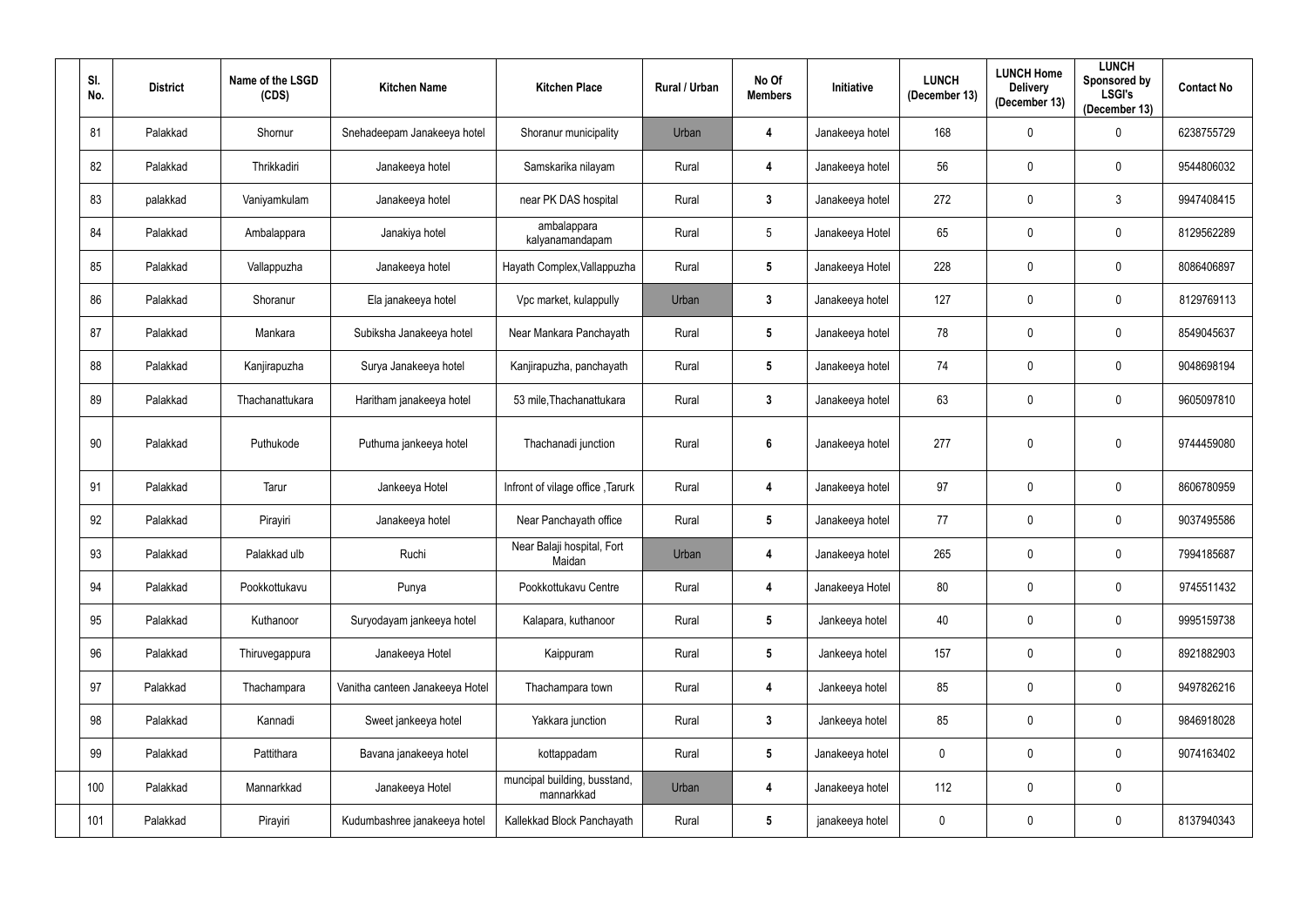|    | SI.<br>No.     | <b>District</b> | Name of the LSGD<br>(CDS) | <b>Kitchen Name</b>             | <b>Kitchen Place</b>        | Rural / Urban | No Of<br><b>Members</b> | <b>Initiative</b> | <b>LUNCH</b><br>(December 13) | <b>LUNCH Home</b><br><b>Delivery</b><br>(December 13) | <b>LUNCH</b><br>Sponsored by<br><b>LSGI's</b><br>(December 13) | <b>Contact No</b> |
|----|----------------|-----------------|---------------------------|---------------------------------|-----------------------------|---------------|-------------------------|-------------------|-------------------------------|-------------------------------------------------------|----------------------------------------------------------------|-------------------|
|    | 102            | Palakkad        | Marutharoad               | Sreelakshmi janakeeya hotel     | Pirivusala                  | Rural         | 4                       | janakeeya hotel   | 128                           | $\mathbf 0$                                           | $\mathbf 0$                                                    | 9048636162        |
| 99 |                |                 |                           |                                 |                             |               | 434                     |                   | 12886                         | $\overline{0}$                                        | 14                                                             |                   |
|    |                | Pathanamthitta  | Anicadu                   | Janatha janakeeya hotel         | Nooromave                   | Rural         | $\mathfrak{Z}$          | Janakeeya Hotel   | $\overline{0}$                | 118                                                   | $\mathbf 0$                                                    | 6282875679        |
|    | $\overline{2}$ | Pathanamthitta  | Kaviyoor                  | Janakeeya Hotel                 | Manakkachira                | Rural         | 4                       | Janakeeya Hotel   | $\mathbf 0$                   | $\mathbf 0$                                           | $\mathbf 0$                                                    | 9747886172        |
|    | 3              | Pathanamthitta  | Kottanadu                 | Janakeeya Hotel                 | Kottanadu                   | Rural         | 4                       | Janakeeya Hotel   | $\pmb{0}$                     | 220                                                   | $\mathbf 0$                                                    | 6282382608        |
|    | 4              | Pathanamthitta  | Kalloopara                | Janakeeya Hotel                 | Kalloopara                  | Rural         | $5\phantom{.0}$         | Janakeeya Hotel   | $\mathbf 0$                   | 79                                                    | $\mathbf 0$                                                    | 9947471024        |
|    | 5              | Pathanamthitta  | Kunnamthanam              | Thripthi Hotel                  | Kunnamthanam                | Rural         | $\mathfrak{Z}$          | Janakeeya Hotel   | $\mathbf 0$                   | 64                                                    | $\mathbf 0$                                                    | 6235908328        |
|    | 6              | pathanamthitta  | mallappally               | janakeeya hotel                 | mallappally                 | Rural         | $\mathfrak{Z}$          | janakeeya hotel   | $\overline{0}$                | 115                                                   | $\mathbf 0$                                                    | 9744194830        |
|    | $\overline{7}$ | Pathanamthitta  | kottangal                 | janakeeya hotel                 | kottangal                   | Rural         | $\mathfrak{Z}$          | Janakeeya Hotel   | $\mathbf 0$                   | 133                                                   | $\mathbf 0$                                                    | 9526690541        |
|    | 8              | Pathanamthitta  | Nedumpuram                | Nedumpram Janakeeya Hotel       | Podiyadi                    | Rural         | $\overline{5}$          | Janakeeya Hotel   | $\mathbf 0$                   | 61                                                    | $\mathbf 0$                                                    | 919188291409      |
|    | 9              | Pathanamthitta  | Niranam                   | Sakhi cafe                      | Niranam                     | Rural         | $\mathfrak{Z}$          | Janakeeya Hotel   | $\overline{0}$                | 52                                                    | $\mathbf 0$                                                    | 919526423710      |
|    | 10             | Pathanamthitta  | Peringara                 | Haritha samrudhi Catering       | <b>PMVHS Pringara</b>       | Rural         | 4                       | Janakeeya Hotel   | $\boldsymbol{0}$              | 0                                                     | $\mathbf 0$                                                    | 919961219550      |
|    | 11             | Pathanamthitta  | Peringara                 | Pulari janakeeya Hotel          | swamipalam                  | Rural         | 4                       | Janakeeya hotel   | $\mathbf 0$                   | $\boldsymbol{0}$                                      | $\mathbf 0$                                                    | 919656132036      |
|    | 12             | Pathanamthitta  | Kuttor                    | Nanma Catering                  | <b>GHS Kuttoor</b>          | Rural         | $\mathbf{3}$            | Janakeeya Hotel   | $\mathbf 0$                   | 80                                                    | $\mathbf 0$                                                    | 919526323212      |
|    | 13             | Pathanamthitta  | Kadapra                   | Niradeepam janakeeya hotel      | Kadapra                     | Rural         | 4                       | Janakeeya Hotel   | $\pmb{0}$                     | $\mathbf 0$                                           | $\mathbf 0$                                                    | 9656512066        |
|    | 14             | Pathanamthitta  | Eraviperoor               | Avi cafe                        | Avi cafe                    | Rural         | $\mathfrak{Z}$          | Janakeeya Hotel   | $\mathbf 0$                   | 86                                                    | $\mathbf 0$                                                    | 6238013293        |
|    | 15             | Pathanamthitta  | Koipuram                  | Ammas kudumbashree cafe         | Muttamon                    | Rural         | $\sqrt{5}$              | Janakeeya Hotel   | $\mathbf 0$                   | 179                                                   | $\mathbf 0$                                                    | 9961485931        |
|    | 16             | Pathanamthitta  | Thottappuzhassery         | Thottapuzhassery Jankeeya Hotel | Thottapuzhassery            | Rural         | $\overline{4}$          | Janakeeya Hotel   | $\mathbf 0$                   | $\boldsymbol{0}$                                      | $\overline{0}$                                                 | 9656403054        |
|    | 17             | Pathanamthitta  | Puramattom                | Top N Taste                     | Puramattom                  | Rural         | $\mathfrak{Z}$          | Janakeeya Hotel   | $\pmb{0}$                     | 30 <sup>°</sup>                                       | $\mathbf 0$                                                    | 9526728230        |
|    | 18             | Pathanamthitta  | Ayroor                    | Janakeeya Hotel                 | Ayroor                      | Rural         | $6\,$                   | Janakeeya Hotel   | $\pmb{0}$                     | 32                                                    | $\mathbf 0$                                                    | 8086653951        |
|    | 19             | Pathanamthitta  | Ezhumattor                | Swad Hotel                      | Thadiyoor                   | Rural         | $\mathfrak{Z}$          | Janakeeya Hotel   | $\mathbf 0$                   | 92                                                    | $\mathbf 0$                                                    | 9526857335        |
|    | 20             | Pathanamthitta  | Kozhencherry              | Ruchi Janakeeya hotel           | Community hall, kozhenchery | Rural         | $\overline{4}$          | Janakeeya Hotel   | $\pmb{0}$                     | 109                                                   | $\mathbf 0$                                                    | 9947387912        |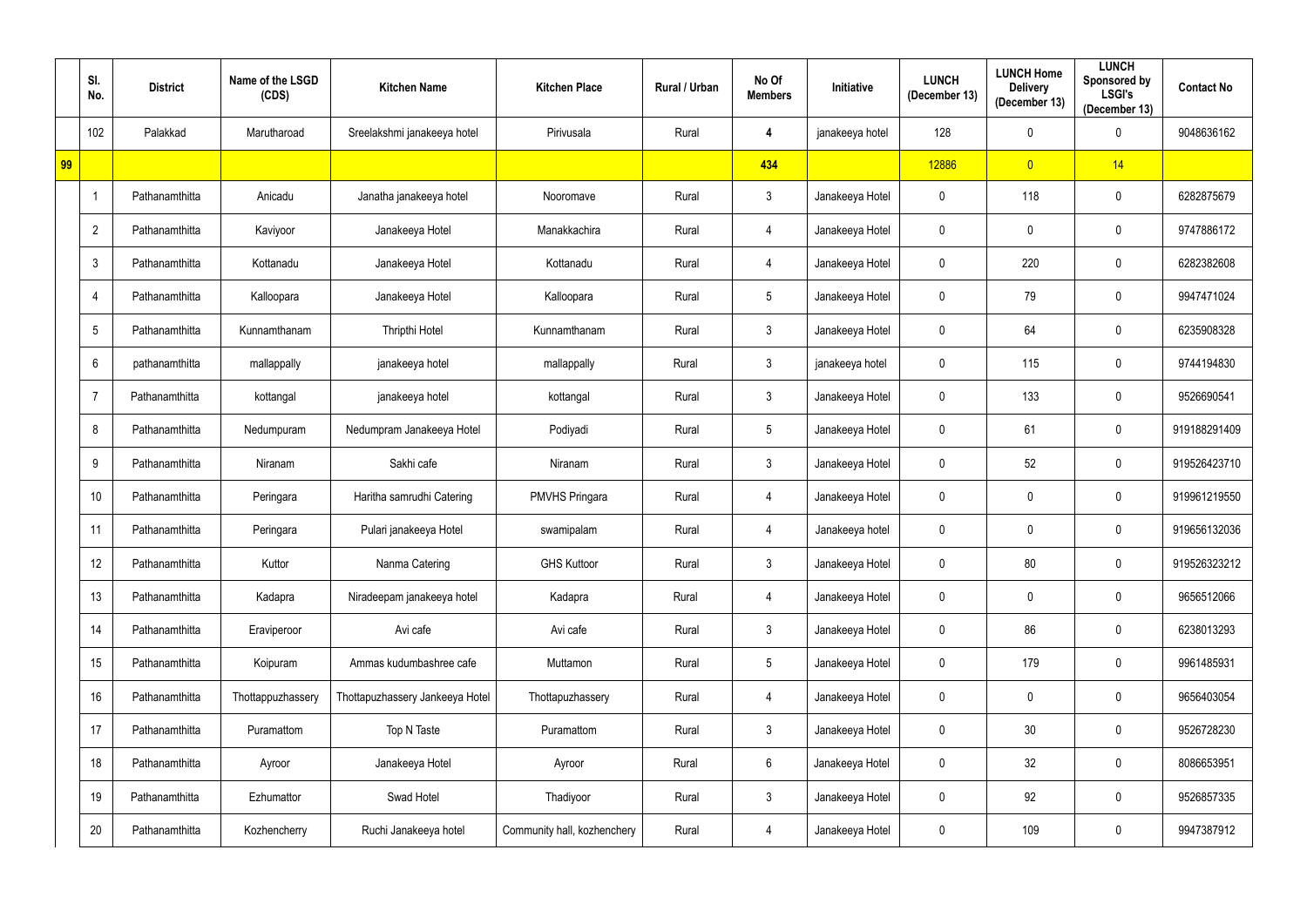|    | SI.<br>No. | <b>District</b> | Name of the LSGD<br>(CDS) | <b>Kitchen Name</b>       | <b>Kitchen Place</b>   | <b>Rural / Urban</b> | No Of<br><b>Members</b> | <b>Initiative</b> | <b>LUNCH</b><br>(December 13) | <b>LUNCH Home</b><br><b>Delivery</b><br>(December 13) | <b>LUNCH</b><br>Sponsored by<br><b>LSGI's</b><br>(December 13) | <b>Contact No</b> |
|----|------------|-----------------|---------------------------|---------------------------|------------------------|----------------------|-------------------------|-------------------|-------------------------------|-------------------------------------------------------|----------------------------------------------------------------|-------------------|
|    | 21         | Pathanamthitta  | Mallappuzhassery          | Snehadeepam               | Paramootil             | Rural                | 6                       | Janakeeya Hotel   | $\mathbf 0$                   | 49                                                    | $\mathbf 0$                                                    | 9847170052        |
|    | 22         | Pathanamthitta  | Chennerkara               | Thanal Kudumbasree Cafe   | Nallanikunnu           | Rural                | $5\phantom{.0}$         | Janakeeya Hotel   | $\mathbf 0$                   | 62                                                    | $\mathbf 0$                                                    | 9747469562        |
|    | 23         | Pathanamthitta  | Cherukole                 | Janakeeya Hotel           | Cherukole              | Rural                | $3\overline{3}$         | Janakeeya Hotel   | $\mathbf 0$                   | 45                                                    | $\mathbf 0$                                                    | 7907811728        |
|    | 24         | Pathanamthitta  | Elanthoor                 | Janakeeya Hotel           | Vary                   | Rural                | 4                       | Janakeeya Hotel   | $\mathbf 0$                   | 40                                                    | $\mathbf 0$                                                    | 9946047385        |
|    | 25         | Pathanamthitta  | naranganam                | janakeeya hotel           | kadammanitta           | Rural                | $\mathfrak{Z}$          | janakeeya hotel   | $\mathbf 0$                   | 75                                                    | $\mathbf 0$                                                    | 9744478962        |
|    | 26         | Pathanamthitta  | Omalloor                  | Janakeeya Hotel           | Omalloor               | Rural                |                         | Janakeeya Hotel   | $\mathbf 0$                   | 93                                                    | $\mathbf 0$                                                    |                   |
|    | 27         | Pathanamthitta  | Chittar                   | Chittar janakiya hotel    | Koothattukulam         | Rural                | $\mathfrak{Z}$          | Janakeeya Hotel   | $\mathbf 0$                   | 217                                                   | $\mathbf 0$                                                    | 9072374618        |
|    | 28         | Pathanamthitta  | Naranammoozhi             | Thanima                   | Arakkamon              | Rural                | $\mathbf{3}$            | Janakeeya Hotel   | $\pmb{0}$                     | $\mathbf 0$                                           | $\mathbf 0$                                                    | 9605021278        |
|    | 29         | Pathanamthitta  | Perunadu                  | Perunadu Janakeeya Hotel  | Perunadu               | Rural                | $5\phantom{.0}$         | Janakeeya Hotel   | $\mathbf 0$                   | $\mathbf 0$                                           | $\mathbf 0$                                                    |                   |
| 58 | 30         | Pathanamthitta  | Ranni-Angadi              | Angadi Janakeeya Hotel    | Thoodathil church hall | Rural                | $\sqrt{5}$              | Janakeeya Hotel   | $\mathbf 0$                   | 102                                                   | $\mathbf 0$                                                    | 9961190622        |
|    | 31         | Pathanamthitta  | Ranni-Pazhavangadi        | Navami Hotel              | Makkappuzha            | Rural                | 4                       | Janakeeya Hotel   | $\mathbf 0$                   | 158                                                   | $\mathbf 0$                                                    | 9562135824        |
|    | 32         | Pathanamthitta  | Seethathodu               | Thanima catering unit     | Seethathodu            | Rural                | $\overline{5}$          | Janakeeya Hotel   | 122                           | 112                                                   | $\mathbf 0$                                                    | 9747622310        |
|    | 33         | Pathanamthitta  | Ranni                     | Janakeeya Hotel           | Ranni                  | Rural                | 4                       | Janakeeya Hotel   | $\mathbf 0$                   | 68                                                    | $\mathbf 0$                                                    | 99462338752       |
|    | 34         | Pathanamthitta  | Vechhoochira              | Annapoorneswary hotel     | Venkurinji             | Rural                | 4                       | Janakeeya Hotel   | $\mathbf 0$                   | 167                                                   | $\mathbf 0$                                                    | 8547264134        |
|    | 35         | Pathanamthitta  | Vadasserikara             | Thannal Janakeeya Hotel   | Vadasserikara          | Rural                | $5\phantom{.0}$         | Janakeeya Hotel   | $\mathbf 0$                   | 83                                                    | $\mathbf 0$                                                    | 8590107684        |
|    | 36         | Pathanamthitta  | Vallickodu                | Janakeeya Hotel           | Vallicodu              | Rural                | $\sqrt{5}$              | Janakeeya Hotel   | $\mathbf 0$                   | $\mathbf 0$                                           | $\mathbf 0$                                                    | 8547121591        |
|    | 37         | Pathanamthitta  | Pramadom                  | Aishwarya Janakeeya Hotel | Pramadom               | Rural                | $\mathbf{3}$            | Janakeeya Hotel   | $\mathbf 0$                   | 143                                                   | $\mathbf 0$                                                    | 9495312020        |
|    | 38         | Pathanamthitta  | Aruvappulam               | Janakeeya Hotel           | Kallely                | Rural                | $\mathbf{3}$            | Janakeeya Hotel   | $\mathbf 0$                   | 70                                                    | $\mathbf 0$                                                    | 9656700499        |
|    | 39         | Pathanamthitta  | mylapra                   | Manna janakeeya hotel     | mylapra                | Rural                | $\mathbf{3}$            | janakeeya hotel   | $\mathbf 0$                   | 172                                                   | $\mathbf 0$                                                    | 9961750470        |
|    | 40         | Pathanamthitta  | Thannithodu               | Flowers janakeeya hotel   | Thannithodu            | Rural                | $\mathbf{3}$            | Janakeeya hotel   | $\mathbf 0$                   | $\mathbf 0$                                           | $\mathbf 0$                                                    | 9061295035        |
|    | 40         | Pathanamthitta  | Malayappuzha              | Janakeeya Hotel           | Malayappuzha           | Rural                | $\mathfrak{Z}$          | Janakeeya Hotel   | $\pmb{0}$                     | $\mathbf 0$                                           | $\mathbf 0$                                                    |                   |
|    | 41         | Pathanamthitta  | Konni                     | Janakeeya Hotel           | Konni                  | Rural                | $\mathfrak{Z}$          | Janakeeya Hotel   | $\pmb{0}$                     | $70\,$                                                | $\mathbf 0$                                                    |                   |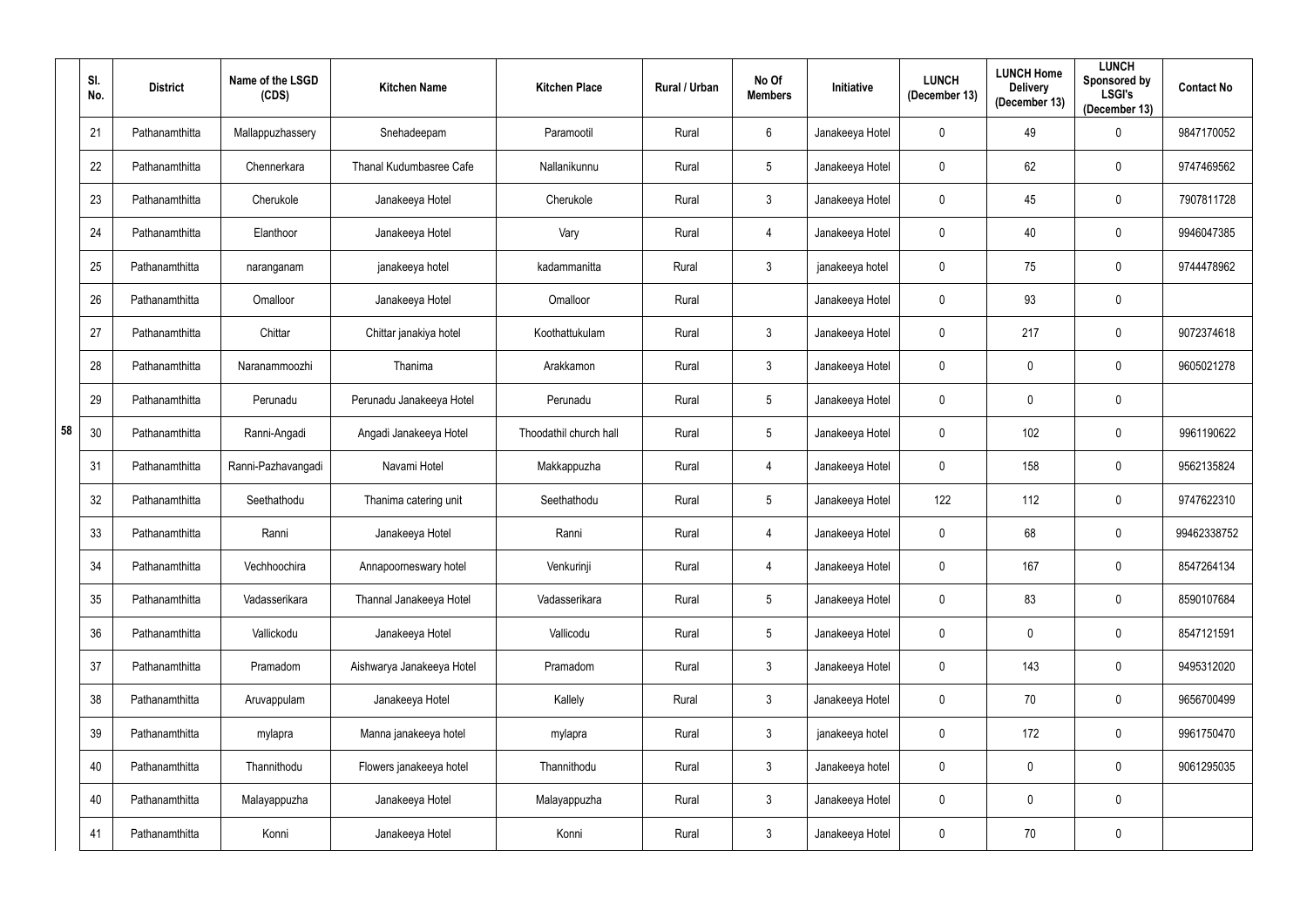|    | SI.<br>No.     | <b>District</b>    | Name of the LSGD<br>(CDS) | <b>Kitchen Name</b>           | <b>Kitchen Place</b>                 | Rural / Urban | No Of<br><b>Members</b> | <b>Initiative</b> | <b>LUNCH</b><br>(December 13) | <b>LUNCH Home</b><br><b>Delivery</b><br>(December 13) | <b>LUNCH</b><br>Sponsored by<br><b>LSGI's</b><br>(December 13) | <b>Contact No</b> |
|----|----------------|--------------------|---------------------------|-------------------------------|--------------------------------------|---------------|-------------------------|-------------------|-------------------------------|-------------------------------------------------------|----------------------------------------------------------------|-------------------|
|    | 43             | Pathanamthitta     | Kalanjoor                 | Kalanjoor janakeeya Hotel     | Kalanjoor                            | Rural         | 4                       | Janakeeya Hotel   | $\mathbf 0$                   | 140                                                   | 0                                                              | 6238045066        |
|    | 44             | Pathanamthitta     | Ezhamkulam                | Swad Catering Unit            | Enathu                               | Rural         | $\overline{5}$          | Janakeeya Hotel   | $\mathbf 0$                   | 150                                                   | $\mathbf 0$                                                    | 9747243317        |
|    | 45             | Pathanamthitta     | Kodumon                   | Ruchiyidam Janakeeya Hotel    | Kodumon                              | Rural         | $\overline{7}$          | Janakeeya Hotel   | $\mathbf 0$                   | 21                                                    | $\mathbf 0$                                                    | 75611017112       |
|    | 46             | Pathanamthitta     | Erathu                    | Janakeeya Hotel               | Erathu                               | Rural         | $\overline{4}$          | Janakeeya Hotel   | $\mathbf 0$                   | 175                                                   | $\mathbf 0$                                                    | 9645102262        |
|    | 47             | Pathanamthitta     | Enadimangalam             | Janakeeya Hotel               | Elamannoor                           | Rural         | 4                       | Janakeeya Hotel   | $\mathbf 0$                   | 108                                                   | $\mathbf 0$                                                    |                   |
|    | 48             | Pathanamthitta     | Kadampanadu               | Janakeeya Hotel               | Mannady                              | Rural         | $\mathfrak{Z}$          | Janakeeya Hotel   | $\mathbf 0$                   | 97                                                    | 0                                                              |                   |
|    | 49             | Pathanamthitta     | Pallickal                 |                               |                                      | Rural         |                         | Janakeeya Hotel   | $\pmb{0}$                     | 206                                                   | 0                                                              |                   |
|    | 50             | Pathanamthitta     | Thumpamon                 | Ruchi Cafe                    | Mampilali                            | Rural         | $\overline{5}$          | Janakeeya Hotel   | $\mathbf 0$                   | 200                                                   | $\mathbf 0$                                                    | 9188300026        |
|    | 51             | Pathanamthitta     | Kulanada                  | Bhagyalekshmi cafe unit       | Kaipuzha                             | Rural         | $\mathfrak{Z}$          | Janakeeya Hotel   | $\mathbf 0$                   | 95                                                    | 0                                                              |                   |
|    | 52             | Pathanamthitta     | Pandalam Thekkekara       | Pandalam Thekkekara           | Thatta                               | Rural         | $\mathfrak{Z}$          | Janakeeya Hotel   | $\mathbf 0$                   | 112                                                   | $\mathbf 0$                                                    | 9526224922        |
|    | 53             | Pathanamthitta     | Aranmula                  | Janakeeya Hotel               | Aranmula                             | Rural         | $\sqrt{5}$              | Janakeeya Hotel   | $\pmb{0}$                     | 18                                                    | 0                                                              | 9656296503        |
|    | 54             | Pathanamthitta     | Mezhuveli                 | Thripthi Janakeeya Hotel      | Mezhuveli                            | Rural         | 3                       | Janakeeya Hotel   | $\mathbf 0$                   | 20                                                    | 0                                                              | 9495265971        |
|    | 55             | Pathanamthitta     | Adoor                     | Amma Catering Unit            | Adoor                                | Urban         | $\sqrt{5}$              | Janakeeya Hotel   | $\pmb{0}$                     | $\mathbf 0$                                           | 0                                                              | 8606887490        |
|    | 56             | Pathanamthitta     | Pandalam                  | Ruchi catering                | Sivarenjini Auditorium               | Urban         | $\sqrt{5}$              | Janakeeya Hotel   | $\overline{0}$                | $\mathbf 0$                                           | 0                                                              | 9846212739        |
|    | 57             | Pathanamthitta     | Thiruvalla East           | janakeeya hotel               | near private bus stand<br>thiruvalla | Urban         | $\sqrt{5}$              | Janakeeya Hotel   | $\mathbf 0$                   | 342                                                   | $\mathbf 0$                                                    | 919847729416      |
|    | 58             | Pathanamthitta     | Thiruvalla West           | janakeeya hotel               | kizhakkan muthoor                    | Urban         | $\sqrt{5}$              | Janakeeya Hotel   | $\overline{0}$                | 178                                                   | $\mathbf 0$                                                    | 919656132036      |
|    | 59             | Pathanamthitta     | Pathanamthitta            | Janakeeya Hotel               | Near Municipality Office             | Urban         | $\sqrt{5}$              | Janakeeya Hotel   | $\pmb{0}$                     | 43                                                    | $\mathbf 0$                                                    |                   |
| 58 |                |                    |                           |                               |                                      |               | 229                     |                   | 122                           | 5081                                                  | $\bullet$                                                      |                   |
|    |                | Thiruvananthapuram | Parassala                 | Bhagyalekshmi janakeeya hotel | Mundaplavila                         | Rural         | $\sqrt{5}$              | Janakeeya Hotel   | 372                           | $\mathbf 0$                                           | 0                                                              | 9895463718        |
|    | $\overline{2}$ | Thiruvananthapuram | Karode                    | Karode janakeeya hotel        | Paavaara,<br>pazhaya uchakkada       | Rural         | $\sqrt{5}$              | Janakeeya Hotel   | 344                           | $\mathbf 0$                                           | $\mathbf 0$                                                    | 9605122139        |
|    | $\mathfrak{Z}$ | Thiruvananthapuram | Thirupuram                | Thirupuram janakeeya hotel    | Pazhayakada                          | Rural         | $\sqrt{5}$              | Janakeeya Hotel   | 207                           | $\mathbf 0$                                           | 0                                                              | 7034723987        |
|    | 4              | Thiruvananthapuram | Chenkal                   | Karuna janakeeya hotel        | Udiyankulangara                      | Rural         | $\sqrt{5}$              | Janakeeya Hotel   | 250                           | $\mathbf 0$                                           | 0                                                              | 9746726109        |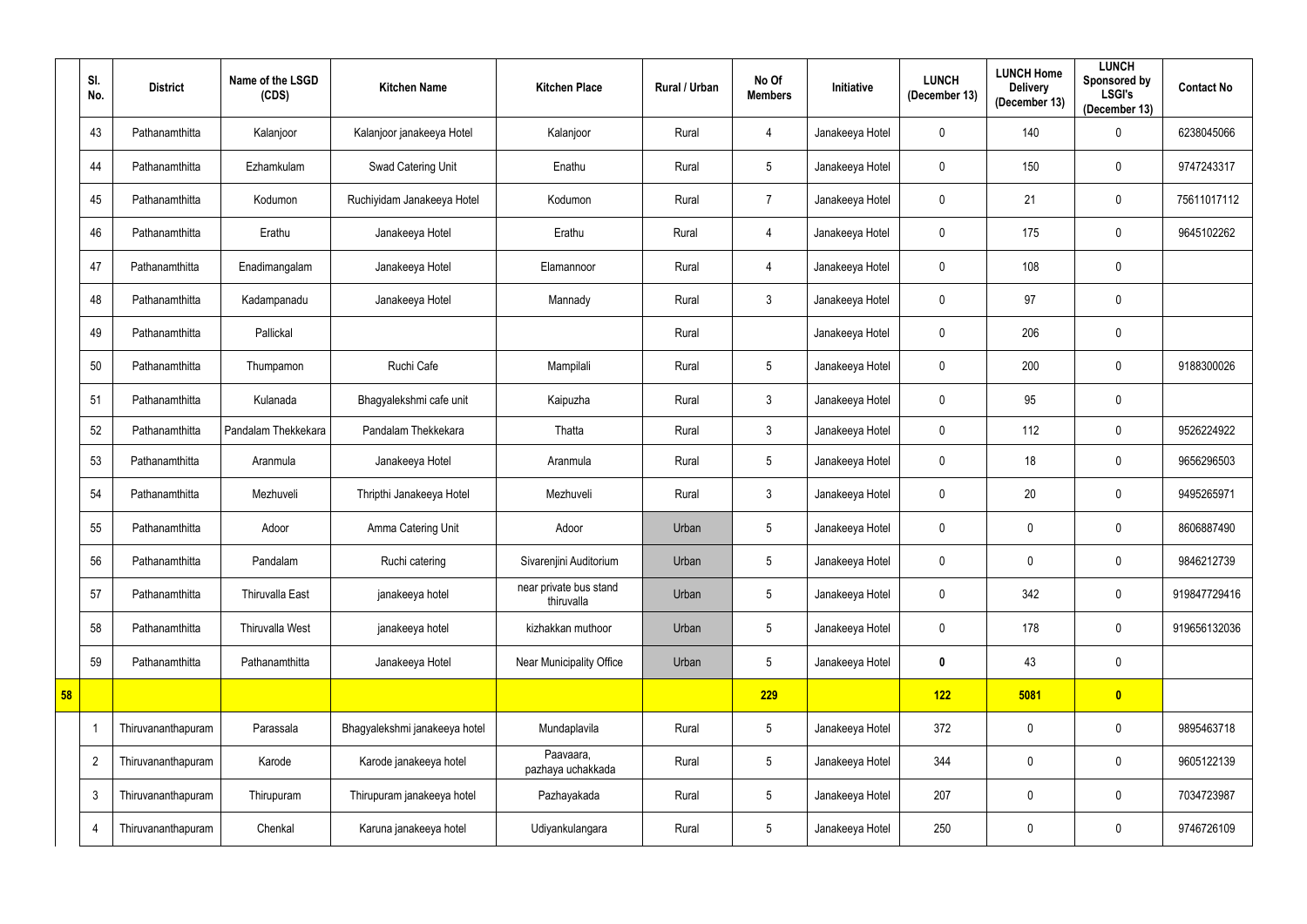| SI.<br>No.      | <b>District</b>    | Name of the LSGD<br>(CDS) | <b>Kitchen Name</b>                       | <b>Kitchen Place</b>                       | Rural / Urban | No Of<br><b>Members</b> | Initiative      | <b>LUNCH</b><br>(December 13) | <b>LUNCH Home</b><br><b>Delivery</b><br>(December 13) | <b>LUNCH</b><br>Sponsored by<br><b>LSGI's</b><br>(December 13) | <b>Contact No</b> |
|-----------------|--------------------|---------------------------|-------------------------------------------|--------------------------------------------|---------------|-------------------------|-----------------|-------------------------------|-------------------------------------------------------|----------------------------------------------------------------|-------------------|
| $5\phantom{.0}$ | Thiruvananthapuram | Kulathoor                 | Nakshatra janakeeya hotel                 | Attapuram                                  | Rural         | $5\phantom{.0}$         | Janakeeya Hotel | 469                           | $\mathbf{0}$                                          | $\overline{0}$                                                 | 8301924221        |
| $6\phantom{.}6$ | Thiruvananthapuram | Neyyattinkara 1           | Oottupura                                 | Neyyattinkara                              | Urban         | $5\phantom{.0}$         | Janakeeya Hotel | 720                           | $\mathbf{0}$                                          | $\mathbf 0$                                                    | 8129192485        |
| $\overline{7}$  | Thiruvananthapuram | Neyyattinkara 1           | Cafesree Janakeeya Hotel                  | Vazhimukku                                 | Urban         | $5\phantom{.0}$         | Janakeeya Hotel | 505                           | $\mathbf 0$                                           | $\boldsymbol{0}$                                               | 9995604997        |
| 8               | Thiruvananthapuram | Neyyattinkara 1           | Thripthi janakeeya Hotel                  | perumpazhuthoor                            | urban         | 4                       | janakeeya Hotel | 203                           | $\mathbf{0}$                                          | $\boldsymbol{0}$                                               | 6282944199        |
| 9               | Thiruvananthapuram | Neyyattinkara 2           | Harsha catering unit                      | Neyyattinkara                              | Urban         | $5\phantom{.0}$         | Janakeeya Hotel | 290                           | $\mathbf{0}$                                          | $\boldsymbol{0}$                                               | 9048822770        |
| 10              | Thiruvananthapuram | Neyyattinkara 2           | Devarose Janakeeya Hotel                  | Amaravila                                  | Urban         | $5\phantom{.0}$         | Janakeeya Hotel | 164                           | $\Omega$                                              | $\mathbf 0$                                                    | 9995028659        |
| 11              | Thiruvananthapuram | Kollayil                  | Kaveri janakeeya hotel                    | Kavuvila, kottamam,<br>Dhanuvachapuram     | Rural         | $5\phantom{.0}$         | Janakeeya Hotel | $\pmb{0}$                     | $\boldsymbol{0}$                                      | $\boldsymbol{0}$                                               | 9656815322        |
| 12              | Thiruvananthapuram | Kunnathukal               | Aiswarya Janakeeya Hotel -<br>Kunnathukal | Kuruwad, paliyodu                          | Rural         | $\mathfrak{Z}$          | Janakeeya Hotel | $\pmb{0}$                     | $\boldsymbol{0}$                                      | $\mathbf 0$                                                    | 9539549507        |
| 13              | Thiruvananthapuram | Vellarada                 | Eden Janakeeya Hotel                      | Panachamoodu, Vellarada                    | Rural         | $5\phantom{.0}$         | Janakeeya Hotel | 643                           | $\boldsymbol{0}$                                      | $\mathbf 0$                                                    | 8547973305        |
| 14              | Thiruvananthapuram | Vellarada                 | Chandrika Janakeeya Hotel -<br>Vellarada  | Vellarada                                  | Rural         | $6\overline{6}$         | Janakeeya Hotel | 107                           | $\mathbf 0$                                           | $\mathbf 0$                                                    | 9539366295        |
| 15              | Thiruvananthapuram | Aryankode                 | Aryan Janakeeya Hotel -<br>Aryankode      | Aryankode                                  | Rural         | $5\phantom{.0}$         | Janakeeya Hotel | 215                           | $\mathbf 0$                                           | $\mathbf 0$                                                    | 9746905408        |
| 16              | Thiruvananthapuram | Aryankode                 | stree souhritha jh                        | chemboor                                   | Rural         | $5\phantom{.0}$         | Janakeeya Hotel | 124                           | $\mathbf{0}$                                          | $\mathbf 0$                                                    |                   |
| 17              | Thiruvananthapuram | Ottashekharamangala<br>m  | Minnaram Janakeeya Hotel                  | Kuravara, Near<br>Ottashekharamangalam UPS | Rural         | 4                       | Janakeeya Hotel | 193                           |                                                       | $\boldsymbol{0}$                                               | 9567553161        |
| 18              | Thiruvananthapuram | Kollayil                  | Janakeeya Hotel                           | Mylakkara                                  | Rural         | $5\phantom{.0}$         | Janakeeya Hotel | 135                           | $\mathbf 0$                                           | $\mathbf 0$                                                    | 9605076268        |
| 19              | Thiruvananthapuram | perunkadavila             | shankholi janakeeya hotel                 | perunkadavila                              | rural         | $\mathfrak{Z}$          | Janakeeya Hotel | 272                           | $\mathbf 0$                                           | $\bm{0}$                                                       |                   |
| 20              | Thiruvananthapuram | Amboori                   | Janakeeya Hotel                           | Amboori                                    | Rural         | $5\phantom{.0}$         | Janakeeya Hotel | $\pmb{0}$                     | $\mathbf 0$                                           | $\boldsymbol{0}$                                               | 9747169098        |
| 21              | Thiruvananthapuram | Athiyanoor                | Kudumbashree janakeeya hotel              | Venpakal                                   | Rural         | $\overline{4}$          | Janakeeya Hotel | 312                           | $\mathbf 0$                                           | $\mathbf 0$                                                    | 919562752580      |
| 22              | Thiruvananthapuram | Kottukal                  | Vismaya janakeeya hotel                   | Uchakkada                                  | Rural         | $5\phantom{.0}$         | Janakeeya Hotel | 486                           | $\mathbf 0$                                           | $\mathbf 0$                                                    | 6282447041        |
| 23              | Thiruvananthapuram | Kanjiramkulam             | Padaswaram unit                           | Kanjiramkulam                              | Rural         | $\overline{4}$          | Janakeeya Hotel | $\pmb{0}$                     | $\mathbf 0$                                           | $\pmb{0}$                                                      | 919072899432      |
| 24              | Thiruvananthapuram | Karumkulam                | Alil Janakeeya Hotel                      | Pallam                                     | Rural         | $5\phantom{.0}$         | Janakeeya Hotel | 85                            | $\mathbf 0$                                           | $\mathbf 0$                                                    | 917736513673      |
| 25              | Thiruvananthapuram | Venganoor                 | Venganoor Ruchi janakeeya hotel           | Peringamala                                | Rural         | 10                      | Janakeeya Hotel | 125                           | 0                                                     | $\bf{0}$                                                       | 9656309710        |
| 26              | Thiruvananthapuram | Vilavoorkkal              | Priyam Janakeeya Hotel                    | Chanthamukku, Peyadu Jn                    | Rural         | $5\phantom{.0}$         | Janakeeya Hotel | 321                           | 301                                                   | $\pmb{0}$                                                      | 7902504494        |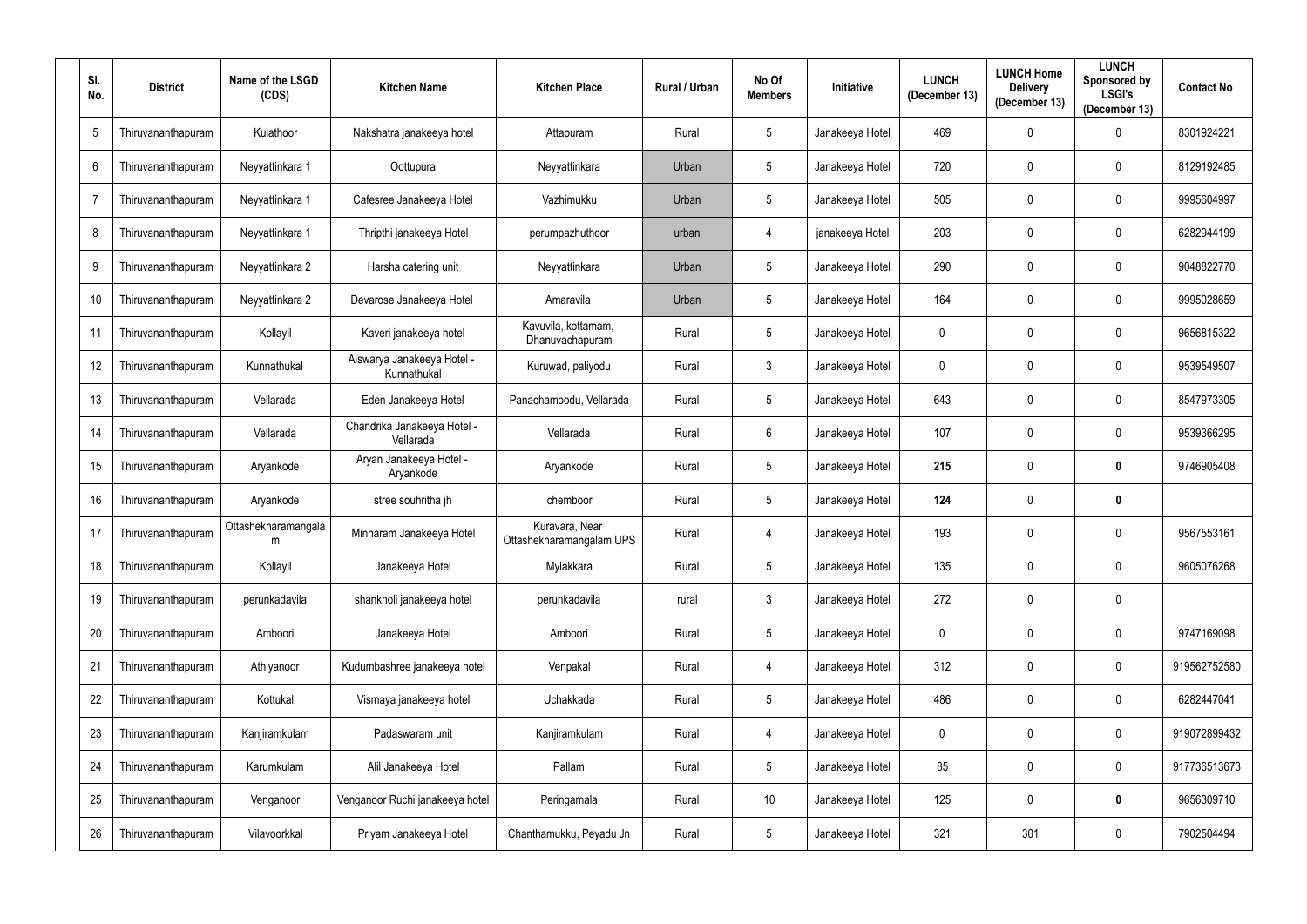| SI.<br>No. | <b>District</b>    | Name of the LSGD<br>(CDS)       | <b>Kitchen Name</b>                           | <b>Kitchen Place</b>                              | Rural / Urban | No Of<br><b>Members</b> | Initiative      | <b>LUNCH</b><br>(December 13) | <b>LUNCH Home</b><br><b>Delivery</b><br>(December 13) | <b>LUNCH</b><br>Sponsored by<br><b>LSGI's</b><br>(December 13) | <b>Contact No</b> |
|------------|--------------------|---------------------------------|-----------------------------------------------|---------------------------------------------------|---------------|-------------------------|-----------------|-------------------------------|-------------------------------------------------------|----------------------------------------------------------------|-------------------|
| 27         | Thiruvananthapuram | Vilavoorkal                     | Vilavoorkal janakeeya hotel                   | Pottayil                                          | Rural         | $5\phantom{.0}$         | Janakeeya Hotel | 276                           | 298                                                   | 0                                                              | 9497883130        |
| 28         | Thiruvananthapuram | Kalliyoor                       | Stree Shakthi Janakeeya Hotel                 | Kalliyoor                                         | Rural         | $5\phantom{.0}$         | Janakeeya Hotel | $\mathbf 0$                   | $\mathbf{0}$                                          | $\mathbf 0$                                                    | 9074998782        |
| 29         | Thiruvananthapuram | Maranalloor                     | Mayooram Janakeeya Hotel                      | Mannadikkonam                                     | Rural         | 4                       | Janakeeya Hotel | 173                           | 175                                                   | $\mathbf 0$                                                    | 9847371025        |
| 30         | Thiruvananthapuram | Pallichal                       | Vandhanam Janakeeya hotel                     | Naruvamoodu                                       | Rural         | 4                       | Janakeeya Hotel | 221                           | 211                                                   | $\mathbf 0$                                                    | 9562636222        |
| 31         | Thiruvananthapuram | Vilappil                        | Sreebhadra janakeey a hotel                   | peyad                                             | Rural         | $\overline{5}$          | Janakeeya Hotel | 263                           | 231                                                   | $\mathbf 0$                                                    | 919496194745      |
| 32         | Thiruvananthapuram | Malayinkeezhu                   | Thapasya janakeeya hotel                      | Aruvacode                                         | Rural         | $5\phantom{.0}$         | Janakeeya Hotel | 174                           | 176                                                   | $\mathbf 0$                                                    | 9074329707        |
| 3,3        | Thiruvananthapuram | balaramapuram                   | Karunya                                       | balaramapuram                                     | rural         | $5\phantom{.0}$         | Janakeeya Hotel | 169                           | 164                                                   | $\boldsymbol{0}$                                               |                   |
| 34         | Thiruvananthapuram | Andoorkonam                     | Thiruvathira janakeeya hotel                  | Kaniyapuram                                       | Rural         | $\mathfrak{Z}$          | Janakeeya Hotel | 220                           | $\boldsymbol{0}$                                      | $\boldsymbol{0}$                                               | 8921698989        |
| 35         | Thiruvananthapuram | Kadinamkulam                    | Sabarmathi janakeeya hotel                    | Chitattumukku                                     | Rural         | 4                       | Janakeeya Hotel | 90                            | $\mathbf{0}$                                          | $\overline{0}$                                                 |                   |
| 36         | Thiruvananthapuram | Azhoor                          | Kudumbadsree janakeeya hotel                  | Azhoor                                            | Rural         | 4                       | Janakeeya Hotel | 80                            | $\mathbf{0}$                                          | $\mathbf 0$                                                    | 8129060294        |
| 37         | Thiruvanathapuram  | Pothencode                      | Pothencode Kudumbashree<br>Janakeeya hotel    | Pothencode ayiroorppara<br>Farmers centre         | Rural         | 5 <sup>5</sup>          | Janakeeya Hotel | 150                           | $\mathbf 0$                                           | $\mathbf 0$                                                    | 9037832338        |
| 38         | Thiruvananthapuram | Mangalapuram                    | Mangalapuram Kudumbashree<br>Janakeeya Hotel  | Managalapuram Junction,<br>Near Panchayath Office | Rural         | $\overline{5}$          | Janakeeya Hotel | 220                           | $\mathbf{0}$                                          | $\boldsymbol{0}$                                               | 9995459534        |
| 39         | Thiruvananthapuram | Mangalapuram                    | Swad Kudumbashree Janakeeya<br>hotel          | Murukkumpuzha                                     | Rural         | $\mathfrak{Z}$          | Janakeeya Hotel | 210                           | $\mathbf{0}$                                          | $\mathbf 0$                                                    | 8281624670        |
| 40         | Thiruvananthapuram | Mangalapuram                    | Ruchisagaram Kudumbashree<br>Janakeeya Hotel  | Chembakamangalam                                  | Rural         | $\overline{5}$          | Janakeeya Hotel | 310                           | $\mathbf{0}$                                          | $\pmb{0}$                                                      | 8139079929        |
| 41         | Thiruvanathapuram  | <b>TVM Corporation CDS</b>      | Krishnakripa Janakeeya hotel                  | Anayara                                           | Urban         | $5\phantom{.0}$         | Janakeeya Hotel | 455                           | $\mathbf{0}$                                          | $\pmb{0}$                                                      | 9745823832        |
| 42         | Thiruvanathapuram  | <b>TVM Corporation CDS</b>      | Vanitha Janakeeya Hotel                       | Manvila                                           | Urban         | 4                       | Janakeeya Hotel | 420                           | $\mathbf{0}$                                          | $\mathbf 0$                                                    | 8129412369        |
| 43         | Thiruvanathapuram  | <b>TVM Corporation CDS</b>      | Bhagyalekshmi Kudumbashree<br>Janakeeya Hotel | EK Nayanar Trust, Medical<br>College              | Urban         | $6^{\circ}$             | Janakeeya Hotel | 223                           | $\mathbf 0$                                           | $\pmb{0}$                                                      |                   |
| 44         | Thiruvanathapuram  | <b>TVM Corporation CDS</b>      | Tripthi Janakeeya Hotel                       | Pallithura                                        | Urban         | $\mathbf{3}$            | Janakeeya Hotel | 336                           | $\mathbf{0}$                                          | $\mathbf 0$                                                    | 9387738568        |
| 45         | Thiruvanathapuram  | <b>TVM Corporation CDS</b>      | soubhagya janakeeya Hotel                     | kazhakoottam                                      | Urban         | $\mathfrak{Z}$          | janakeeya Hotel | 455                           | $\mathbf 0$                                           | $\pmb{0}$                                                      | 8921555192        |
| 46         | Thiruvanathapuram  | <b>TVM Corporation CDS</b>      | Uthradam Janakeeya Hotel                      | Pattom                                            | Urban         | $\mathfrak{Z}$          | janakeeya Hotel | $\pmb{0}$                     | $\mathbf 0$                                           | $\mathbf 0$                                                    | 8281062575        |
| 47         | Thiruvananthapuram | <b>TVM Corporation CDS</b>      | Janakeeya hotel                               | Mannarakonam                                      | Urban         | $\mathfrak{Z}$          | Janakeeya Hotel | 660                           | $\mathbf 0$                                           | $\pmb{0}$                                                      | 8281088923        |
| 48         | Thiruvananthapuram | <b>TVM Corporation CDS</b><br>2 | Kismath Janakeeya Hotel                       | Pottakuzhi                                        | Urban         | $\mathbf{3}$            | Janakeeya Hotel | 395                           | 421                                                   | $\pmb{0}$                                                      | 8129179622        |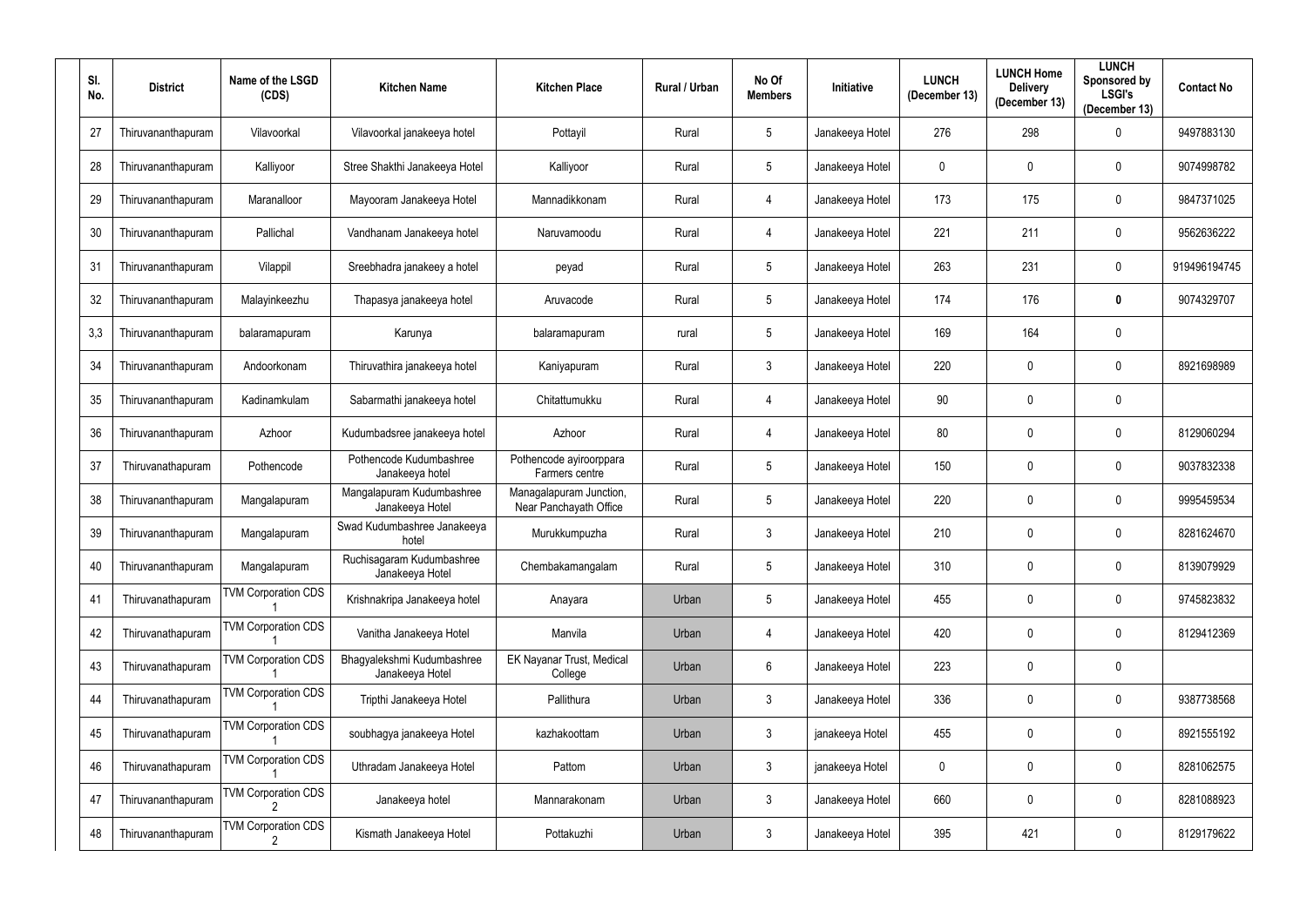|     | SI.<br>No. | <b>District</b>    | Name of the LSGD<br>(CDS)  | <b>Kitchen Name</b>                     | <b>Kitchen Place</b>                              | Rural / Urban | No Of<br><b>Members</b> | Initiative      | <b>LUNCH</b><br>(December 13) | <b>LUNCH Home</b><br><b>Delivery</b><br>(December 13) | <b>LUNCH</b><br>Sponsored by<br><b>LSGI's</b><br>(December 13) | <b>Contact No</b> |
|-----|------------|--------------------|----------------------------|-----------------------------------------|---------------------------------------------------|---------------|-------------------------|-----------------|-------------------------------|-------------------------------------------------------|----------------------------------------------------------------|-------------------|
|     | 49         | Thiruvananthapuram | <b>TVM Corporation CDS</b> | Salt and Pepper                         | Poomalliyoorkkonam                                | Urban         | 3                       | Janakeeya Hotel | 326                           | 325                                                   | $\mathbf 0$                                                    | 8593986935        |
|     | 50         | Thiruvananthapuram | <b>TVM Corporation CDS</b> | Sreebhadra Janakeeya Hotel              | Pettah                                            | Urban         | 4                       | Janakeeya Hotel | 345                           | 336                                                   | $\mathbf 0$                                                    | 9847227647        |
|     | 51         | Thiruvananthapuram | <b>TVM Corporation CDS</b> | kalavara Janakeeya Hotel                | vattiyoorkavu                                     | Urban         | 3                       | Janakeeya Hotel | 321                           | 341                                                   | $\mathbf 0$                                                    | 9847655426        |
|     | 52         | Thiruvananthapuram | <b>TVM Corporation CDS</b> | punartham kudumbashree                  | kudappanakunnu                                    | Urban         | 3                       | Janakeeya Hotel | 198                           | 169                                                   | $\mathbf 0$                                                    | 9747115789        |
|     | 53         | Thiruvananthapuram | <b>TVM Corporation CDS</b> | peroor JH                               | Palayam                                           | Urban         | $\mathfrak{Z}$          | Janakeeya Hotel | 352                           | 363                                                   | 0                                                              | 8086119633        |
|     | 54         | Thiruvananthapuram | Aryanadu                   | Aryanad Janakeeya Hotel                 | Aryanad                                           | Rural         | $6\phantom{.}$          | Janakeeya Hotel | 176                           | 0                                                     | $\mathbf 0$                                                    | 9207447839        |
| 109 | 55         | Thiruvananthapuram | Kuttichal                  | Kutichal Janakeeya Hotel                | Kuttichal                                         | Rural         | $5\phantom{.0}$         | Janakeeya Hotel | 194                           | $\mathbf 0$                                           | $\mathbf 0$                                                    | 9446331479        |
|     | 56         | Thiruvananthapuram | Poovachal                  | Poovachal Janakeeya Hotel               | Poovachal Panchayath                              | Rural         | $5\phantom{.0}$         | Janakeeya Hotel | 125                           | 0                                                     | $\mathbf 0$                                                    | 9495225046        |
|     | 57         | Thiruvananthapuram | Vithura                    | Navodaya Janakeeya hotel                | Koppam, Vithura                                   | Rural         | 4                       | Janakeeya Hotel | 110                           | 0                                                     | $\mathbf 0$                                                    | 9946837014        |
|     | 58         | Thiruvananthapuram | Tholicode                  | Tholicode Janakeeya Hotel               | Pulimoodu, Near Bharath<br>Petrol Pump, Tholicode | Rural         | 4                       | Janakeeya Hotel | $\mathbf 0$                   | 0                                                     | $\mathbf 0$                                                    | 9539995862        |
|     | 59         | Thiruvananthapuram | Vellanad                   | vellanad JH                             | kulacode vellanad                                 | Rural         | $\mathfrak{Z}$          | Janakeeya Hotel | $\overline{0}$                | $\mathbf 0$                                           | $\mathbf 0$                                                    | 9048295005        |
|     | 60         | Thiruvananthapuram | uzhamalackal               | mazhavil jh                             | Puthukulangara                                    | Rural         | $\overline{5}$          | Janakeeya Hotel | 321                           | $\mathbf 0$                                           | $\mathbf 0$                                                    | 96457 54988       |
|     | 61         | Thiruvananthapuram | <b>TVPM Corpn CDS 4</b>    | Maithri Janakeeya Hotel                 | Poozhyakkunnu, Nemom, TVM                         | Urban         | $5\phantom{.0}$         | Janakeeya Hotel | $\mathbf 0$                   | 0                                                     | $\mathbf 0$                                                    | 9846905594        |
|     | 62         | Thiruvananthapuram | TVPM. Corpn. CDS III       | Janatha hotel                           | Over bridge                                       | Urban         | 9                       | Janakeeya Hotel | $\overline{0}$                | $\mathbf 0$                                           | $\mathbf 0$                                                    | 919746149160      |
|     | 63         | Thiruvananthapuram | TVPM. Corpn. CDS III       | Asraya Janakeeya Hotel                  | <b>DPI</b>                                        | Urban         | 4                       | Janakeeya Hotel | $\bf{0}$                      | $\mathbf 0$                                           | $\mathbf 0$                                                    | 918113008306      |
|     | 64         | Thiruvananthapuram | TVPM. Corpn. CDS III       | Ruchikkoott                             | Mudavanmukal                                      | Urban         | 4                       | Janakeeya Hotel | 100                           | $\mathbf 0$                                           | $\mathbf 0$                                                    | 917907579424      |
|     | 65         | Thiruvananthapuram | TVPM. Corpn. CDS IV        | Janakeeya hotel tvm corporation<br>cds4 | Vallakkadavu                                      | Urban         | $5\,$                   | Janakeeya Hotel | 289                           | $\boldsymbol{0}$                                      | $\mathbf 0$                                                    | 8129795072        |
|     | 66         | Thiruvananthapuram | TVPM. Corpn. CDS IV        | Karuna Janakeeya Hotel                  | Avaduthura                                        | Urban         | $\sqrt{5}$              | Janakeeya Hotel | 244                           | $\mathbf 0$                                           | $\mathbf 0$                                                    | 9567523799        |
|     | 67         | Thiruvananthapuram | Anadu                      | Nanma anad                              | Govt LPS Anad                                     | Rural         | $\overline{4}$          | Janakeeya Hotel | $\mathbf 0$                   | $\boldsymbol{0}$                                      | $\mathbf 0$                                                    | 9645709754        |
|     | 68         | Thiruvananthapuram | Vembayam                   | Liya canteen                            | Perumboor near panchayath<br>office               | Rural         | $\overline{5}$          | Janakeeya Hotel | 215                           | $\mathbf 0$                                           | $\mathbf 0$                                                    | 9544337362        |
|     | 69         | Thiruvananthapuram | Vembayam                   | Four's Janakeeya Hotel                  | Naduveli Konchira                                 | Rural         | 4                       | Janakeeya Hotel | 116                           | $\mathbf 0$                                           | $\mathbf 0$                                                    | 9526253578        |
|     | 70         | Thiruvananthapuram | Nedumangad 1               | Subhiksham                              | Irinjayam                                         | Urban         | $\overline{4}$          | Janakeeya Hotel | 245                           | $\boldsymbol{0}$                                      | $\mathbf 0$                                                    | 9745606588        |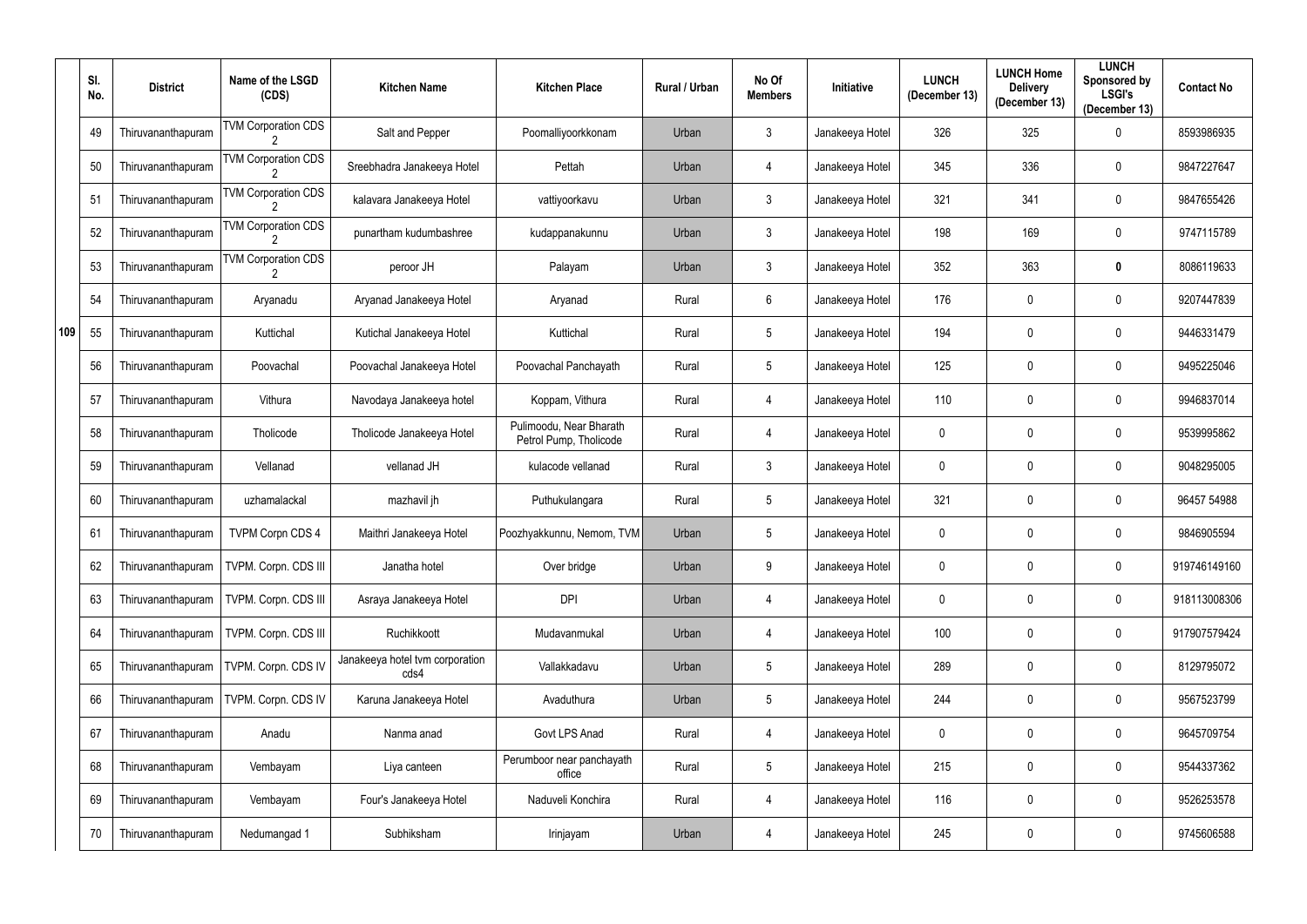| SI.<br>No. | <b>District</b>    | Name of the LSGD<br>(CDS) | <b>Kitchen Name</b>                    | <b>Kitchen Place</b>                      | Rural / Urban | No Of<br><b>Members</b> | Initiative      | <b>LUNCH</b><br>(December 13) | <b>LUNCH Home</b><br><b>Delivery</b><br>(December 13) | <b>LUNCH</b><br>Sponsored by<br><b>LSGI's</b><br>(December 13) | <b>Contact No</b> |
|------------|--------------------|---------------------------|----------------------------------------|-------------------------------------------|---------------|-------------------------|-----------------|-------------------------------|-------------------------------------------------------|----------------------------------------------------------------|-------------------|
| 71         | Thiruvananthapuram | Nedumangad 1              | Ootupura                               | Pazhakutty                                | Urban         | 6                       | Janakeeya Hotel | 442                           | $\mathbf{0}$                                          | 0                                                              | 7510910614        |
| 72         | Thiruvananthapuram | Nedumangad 2              | Niravu                                 | Near ksrtc bus stand                      | Urban         | 4                       | Janakeeya Hotel | 462                           | $\mathbf{0}$                                          | $\mathbf 0$                                                    | 9645958207        |
| 73         | Thiruvananthapuram | Nedumangad 2              | Ruchiyidam                             | <b>Near Municipality</b>                  | Urban         | $\mathbf 0$             | Janakeeya Hotel | 408                           | $\mathbf 0$                                           | $\mathbf 0$                                                    | 9846371353        |
| 74         | Thiruvananthapuram | Karakulam                 | Karakulam Vanitha hotel                | Karakulam Junction                        | Rural         | 4                       | Janakeeya Hotel | 368                           | $\mathbf{0}$                                          | $\boldsymbol{0}$                                               | 9747176668        |
| 75         | Thiruvananthapuram | Panavoor                  | Kudumbashree vanitha hotel             | HI auditorium near panavoor<br>panchayath | Rural         | $6^{\circ}$             | Janakeeya Hotel | 226                           | $\mathbf 0$                                           | $5\phantom{.0}$                                                | 9526740817        |
| 76         | Thiruvananthapuram | Aruvikara                 | Nanma                                  | Aruvikara junction                        | Rural         | $\mathfrak{Z}$          | Janakeeya hotel | $\pmb{0}$                     | $\Omega$                                              | $\mathbf 0$                                                    | 8606524464        |
| 77         | Thiruvananthapuram | Pullampara                | Janakeeya Hotel                        | Kalumkinmukham                            | Rural         | $5\phantom{.0}$         | Janakeeya Hotel | 309                           | $\boldsymbol{0}$                                      | $\boldsymbol{0}$                                               |                   |
| 78         | Thiruvananthapuram | Pangode                   | Bhagyalekshmi janakeeya hotel          | Pangodu Panchayath Hall                   | Rural         | 5 <sup>5</sup>          | Janakeeya Hotel | 319                           | $\mathbf{0}$                                          | $\overline{0}$                                                 |                   |
| 79         | Thiruvananthapuram | Manickal                  | Janakeeya hotel                        | Pirappancode                              | Rural         | $6\phantom{.0}$         | Janakeeya Hotel | 167                           | $\Omega$                                              | $\mathbf 0$                                                    | 9745874522        |
| 80         | Thiruvananthapuram | Vamanapuram               | Pournami Kalamachal                    | Kalamachal                                | Rural         | 5 <sub>5</sub>          | Janakeeya Hotel | 185                           | $\mathbf 0$                                           | $\mathbf 0$                                                    | 9846825964        |
| 81         | Thiruvananthapuram | kallara                   | Amma janakeeya hotel                   | kallara                                   | rural         | 4                       | Janakeeya Hotel | $\pmb{0}$                     | $\Omega$                                              | $\mathbf 0$                                                    | 8111891405        |
| 82         | Thiruvananthapuram | nellanad                  | Nellanad janakeeya hotel               | keezhayikkonam                            | rural         | $6^{\circ}$             | Janakeeya Hotel | $\pmb{0}$                     | $\mathbf{0}$                                          | $\mathbf 0$                                                    | 9946994811        |
| 83         | Thiruvananthapuram | Pazhayakunnummel          | Chaitanya janakeeya hotel              | Pazhayakunnumel                           | Rural         | $5\phantom{.0}$         | Janakeeya Hotel | 85                            | $\boldsymbol{0}$                                      | $\mathbf 0$                                                    | 9496997201        |
| 84         | Thiruvananthapuram | Karavaram                 | Takkolam, Karavaram janakeeya<br>hotel | Pullurmukk, kallambalam                   | Rural         | 5 <sub>5</sub>          | Janakeeya Hotel | 145                           | $\mathbf 0$                                           | $\mathbf 0$                                                    | 9539723288        |
| 85         | Thiruvananthapuram | Kilimanoor                | Tanima vanitha canteen                 | Kilimanoor                                | Rural         | 4                       | Janakeeya Hotel | 122                           | $\mathbf 0$                                           | $\pmb{0}$                                                      | 9846657166        |
| 86         | Thiruvananthapuram | Pulimath                  | Iswarya catering unit                  | Pulimath, Karet                           | Rural         | 4                       | Janakeeya Hotel | 108                           | $\mathbf 0$                                           | $\mathbf 0$                                                    | 9645514593        |
| 87         | Thiruvananthapuram | Navaikkulam               | Kudumbashree janakeeya hotel           | Kadambaattukonam                          | Rural         | $5\phantom{.0}$         | Janakeeya Hotel | 98                            | $\mathbf 0$                                           | $\pmb{0}$                                                      | 9400619476        |
| 88         | Thiruvananthapuram | Nagaroor                  | Janakeeya Hotel                        | Altharamoodu                              | Rural         | $5\phantom{.0}$         | Janakeeya Hotel | 84                            | $\mathbf 0$                                           | $\mathbf 0$                                                    | 7034964806        |
| 89         | Thiruvananthapuram | Pallikal                  | pallikkal janakeeya hotel              | pakalkkuri                                | rural         | 4                       | Janakeeya Hotel | 78                            | $\mathbf 0$                                           | $\pmb{0}$                                                      | 9447886364        |
| 90         | Thiruvananthapuram | Madavoor                  | Madavoor janakeeya hotel               | madavoor                                  | rural         | $\overline{5}$          | Janakeeya Hotel | 69                            | $\mathbf 0$                                           | $\pmb{0}$                                                      | 9526206002        |
| 91         | Thiruvananthapuram | Chirayinkeezh             | Sevenstar Janakeeya Hotel              | Sarkkara                                  | Rural         | $5\phantom{.0}$         | Janakeeya Hotel | 165                           | $\mathbf 0$                                           | $\pmb{0}$                                                      | 8921556636        |
| 92         | Thiruvananthapuram | Kadaykkavoor              | Karmalamatha Janakeeya Hotel           | Kadakkavoor                               | Rural         | $5\phantom{.0}$         | Janakeeya Hotel | 62                            | 0                                                     | $\pmb{0}$                                                      | 9645405591        |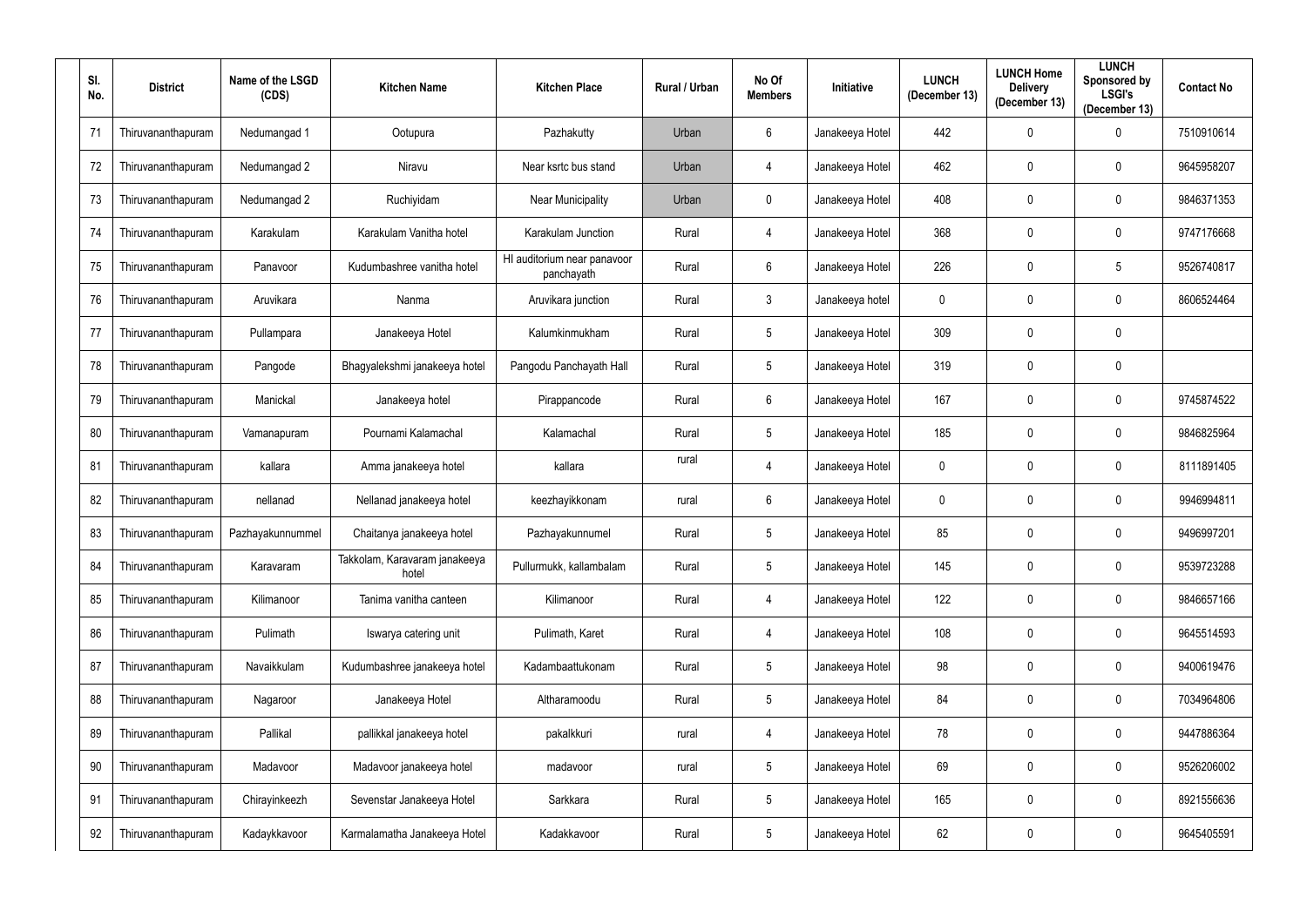|     | SI.<br>No.     | <b>District</b>    | Name of the LSGD<br>(CDS) | <b>Kitchen Name</b>                   | <b>Kitchen Place</b>     | Rural / Urban | No Of<br><b>Members</b> | <b>Initiative</b> | <b>LUNCH</b><br>(December 13) | <b>LUNCH Home</b><br><b>Delivery</b><br>(December 13) | <b>LUNCH</b><br>Sponsored by<br><b>LSGI's</b><br>(December 13) | <b>Contact No</b> |
|-----|----------------|--------------------|---------------------------|---------------------------------------|--------------------------|---------------|-------------------------|-------------------|-------------------------------|-------------------------------------------------------|----------------------------------------------------------------|-------------------|
|     | 93             | Thiruvananthapuram | Mudakkal                  | Sarovaram Janakeeya Hotel             | Valakkadu                | Rural         | $\mathbf{3}$            | Janakeeya Hotel   | 87                            | 0                                                     | 0                                                              | 8086240900        |
|     | 94             | Thiruvananthapuram | Vakkom                    | Jananai Janakeeya Hotel               | SN Junction, Jeeva Dhara | Rural         | $5\phantom{.0}$         | Janakeeya Hotel   | 417                           | $\mathbf 0$                                           | 0                                                              | 8137014724        |
|     | 95             | Thiruvananthapuram | Vakkom                    | Diya Janakeeya Hotel                  | Panayile Kadavu          | Rural         | $\sqrt{5}$              | Janakeeya Hotel   | $\mathbf 0$                   | 0                                                     | 0                                                              | 8590439391        |
|     | 96             | Thiruvananthapuram | Kizhuvilam                | Kudumbashree vanitha canteen          | Kizhuvillam              | Rural         | 4                       | Janakeeya Hotel   | 153                           | 0                                                     | 0                                                              | 9747361312        |
|     | 97             | Thiruvananthapuram | Anchuthengu               | Swad Janakeeya Hotel                  | Anchuthengu              | Rural         | $5\phantom{.0}$         | Janakeeya Hotel   | 182                           | 0                                                     | 0                                                              |                   |
|     | 98             | Thiruvananthapuram | Attingal                  | Bhagyashree janakeeya hotel           | Attingal                 | Urban         | $5\phantom{.0}$         | Janakeeya Hotel   | 160                           | 0                                                     | 0                                                              | 9539968503        |
|     | 99             | Thiruvananthapuram | Cherunniyoor              | Lekshmi janakeeya hotel               | Dhalavapuram             | Rural         | $\mathbf{3}$            | Janakeeya Hotel   | 85                            | $\mathbf 0$                                           | $\overline{2}$                                                 | 9995391999        |
|     | 100            | Thiruvananthapuram | Chemmaruthi               | Dreams janakeeya hotel                | Mavinmoodu, muthana      | Rural         | $5\phantom{.0}$         | Janakeeya Hotel   | 78                            | 0                                                     | 0                                                              | 8129240185        |
|     | 101            | Thiruvananthapuram | Chemmaruthi               | Natturuchi janakeeya hotel            | Panayara&sivapuram       | Rural         | $5\phantom{.0}$         | Janakeeya Hotel   | 59                            | 0                                                     | $\mathbf 0$                                                    | 8129240185        |
|     | 102            | Thiruvananthapuram | Chemmaruthi               | <b>Bhanusree</b>                      | Chavadimukku             | Rural         | 4                       | Janakeeya Hotel   | 102                           | $\mathbf 0$                                           | 0                                                              | 8129240185        |
|     | 103            | Thiruvananthapuram | Manamboor                 | Manamboor janakeeya hotel             | Kavalayoor               | Rural         | 4                       | Janakeeya Hotel   | 114                           | 13                                                    | 2\$                                                            | 9074388684        |
|     | 104            | Thiruvananthapuram | Edava                     | Sreenandha janakeeyahotel             | Kaappil                  | Rural         | $5\phantom{.0}$         | Janakeeya Hotel   | 89                            | 0                                                     | $\mathbf 0$                                                    | 9895337334        |
|     | 105            | Thiruvananthapuram | Elakamon                  | Sreenarayana janakeeya hotel          | Elakamon                 | Rural         | $\overline{7}$          | Janakeeya Hotel   | 93                            | 0                                                     | 0                                                              | 8086637798        |
|     | 106            | Thiruvananthapuram | Elakamon                  | kudumbashree janakeeya hotel          | Elakamon                 | Rural         | $\sqrt{5}$              | janakeeya hotel   | 75                            | $\mathbf 0$                                           | 0                                                              | 8590725126        |
|     | 107            | Thiruvananthapuram | Vettoor                   | Kashi janakeeya hotel                 | Vettoor                  | Rural         | 4                       | Janakeeya Hotel   | 86                            | $\mathbf 0$                                           | 0                                                              | 9061547396        |
|     | 108            | Thiruvananthapuram | Ottoor                    | Kudumbashree Janakeeya hotel          | ottoor                   | rural         | $\mathbf{3}$            | Janakeeya Hotel   | 102                           | $\mathbf 0$                                           | 0                                                              | 8590570561        |
|     | 109            | Thiruvanathapuram  | Varkala                   | Janakeeya hotel                       | Varkala municipality     | Urban         | $\sqrt{5}$              | Janakeeya Hotel   | 113                           | 0                                                     | $\overline{2}$                                                 | 8943261611        |
| 107 |                |                    |                           |                                       |                          |               | 495                     |                   | 21616                         | 3524                                                  | 10                                                             |                   |
|     | -1             | Thrissur           | Kadangodu                 | Janakeeya Hotel Kadangod              | Kadangod                 | Rural         | $\overline{4}$          | Janakeeya Hotel   | 42                            | 46                                                    | $\overline{7}$                                                 |                   |
|     | $\overline{2}$ | Thrissur           | Chalakudy                 | Thripthy Janakeeya Hotel<br>Chalakudy | North Busstand Chalakudy | Urban         | 4                       | Janakeeya Hotel   | 220                           | 150                                                   | 0                                                              | 9544048190        |
|     | $\mathfrak{Z}$ | Thrissur           | Pananchery                | Pananchery Janakeeya Hotel            | Pattikkad                | Rural         | $5\,$                   | Janakeeya Hotel   | 99                            | 68                                                    | 0                                                              | 9746354118        |
|     | 4              | Thrissur           | Kadavallur                | Janakeeya Hotel Kadavalloor           | Panjayath Compound       | Rural         | $\overline{4}$          | Janakeeya Hotel   | 83                            | $75\,$                                                | 0                                                              |                   |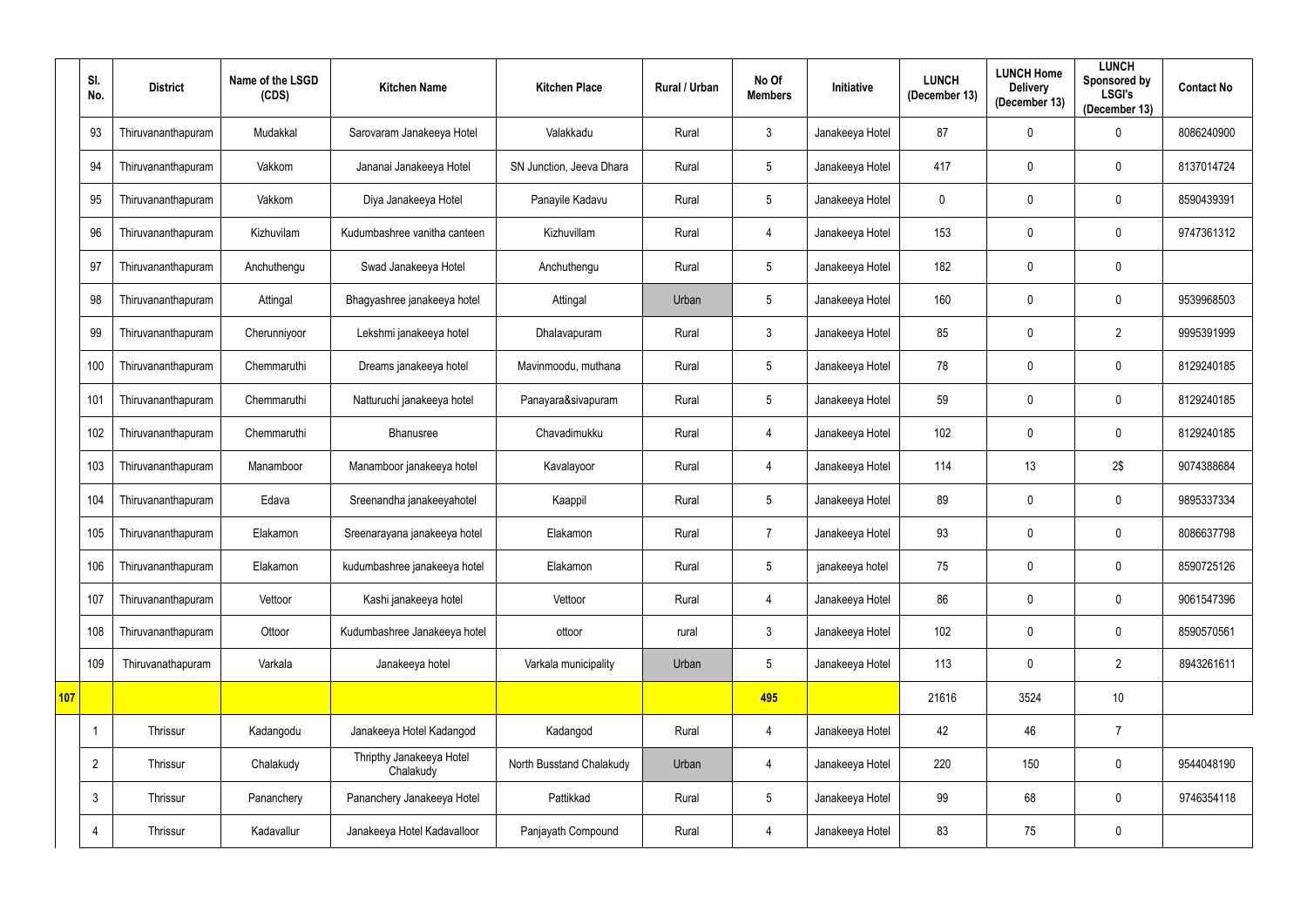| SI.<br>No.      | <b>District</b> | Name of the LSGD<br>(CDS) | <b>Kitchen Name</b>                             | <b>Kitchen Place</b>                             | Rural / Urban | No Of<br><b>Members</b> | Initiative      | <b>LUNCH</b><br>(December 13) | <b>LUNCH Home</b><br><b>Delivery</b><br>(December 13) | <b>LUNCH</b><br><b>Sponsored by</b><br><b>LSGI's</b><br>(December 13) | <b>Contact No</b> |
|-----------------|-----------------|---------------------------|-------------------------------------------------|--------------------------------------------------|---------------|-------------------------|-----------------|-------------------------------|-------------------------------------------------------|-----------------------------------------------------------------------|-------------------|
| $5\phantom{.0}$ | Thrissur        | Kattoor                   | Janakeeya Hotel Kattoor                         | Kudumbashree Vipanana<br>Kendram, Katoor Bazzar, | Rural         | $5\phantom{.0}$         | Janakeeya Hotel | $\mathbf 0$                   | $\mathbf{0}$                                          | $\mathbf 0$                                                           | 8606248967        |
| 6               | Thrissur        | Elavally                  | Janakeeya Hotel Elavally                        | Elavally Panchayath<br>Compound                  | Rural         | 4                       | Janakeeya Hotel | 146                           | $\mathbf{0}$                                          | $\mathbf 0$                                                           | 9744738247        |
| $\overline{7}$  | Thrissur        | Paralam                   | Paralam Janakeeya Hotel                         | Nanma Kudumbashree<br>canteen                    | Rural         | $\mathfrak{Z}$          | Janakeeya Hotel | 23                            | 32                                                    | $\pmb{0}$                                                             | 9744441594        |
| 8               | Thrissur        | Kadukutty                 | Uppum Mulakum Janakeeya Hotel<br>Kadukutty      | Kottamuri Junction                               | Rural         | $5\phantom{.0}$         | Janakeeya Hotel | 64                            | 48                                                    | $\mathbf 0$                                                           | 9846634710        |
| 9               | Thrissur        | Thrissur 2                | Kuttanellur Janakeeya Hotel                     | Kuttanellur                                      | Urban         | $5\phantom{.0}$         | Janakeeya Hotel | $\pmb{0}$                     | $\mathbf{0}$                                          | $\pmb{0}$                                                             | 8330800498        |
| 10 <sup>°</sup> | Thrissur        | Pazhayannur               | Janakeeya Hotel, Pazhayanoor                    | Pazhayannur Panchayath                           | Rural         | 4                       | Janakeeya Hotel | 258                           | 0                                                     | $\mathbf 0$                                                           | 9400257329        |
| 11              | Thrissur        | Aloor                     | Aloor Janakeeya Hotel                           | Aloor                                            | Rural         | $5\phantom{.0}$         | Janakeeya Hotel | $\mathbf 0$                   | 149                                                   | $\mathbf 0$                                                           | 9946922936        |
| 12              | Thrissur        | Muriyad                   | Jankeeya Hotel, Muriyad                         | Karuna Canteen, Muriyad                          | Rural         | $5\phantom{.0}$         | Janakeeya Hotel | 72                            | $\mathbf{0}$                                          | $\mathbf 0$                                                           | 9961920358        |
| 13              | Thrissur        | Valapad                   | Janakeeya Hotel Valapad                         | Valapad Chanthapadi                              | Rural         | $6\overline{6}$         | Janakeeya Hotel | 148                           | $\mathbf{0}$                                          | $\mathbf 0$                                                           |                   |
| 14              | Thrissur        | Kaipamangalam             | Kaipamngalam Janakeeya Hotel                    | Kaipamangalam Panchayath                         | Rural         | $\mathfrak{Z}$          | Janakeeya Hotel | $\mathbf 0$                   | $\mathbf{0}$                                          | $\boldsymbol{0}$                                                      |                   |
| 15              | Thrissur        | Annamanada                | Snehitha Catering                               | Annamanada                                       | Rural         | $5\phantom{.0}$         | Janakeeya Hotel | $\mathbf 0$                   | 41                                                    | $\mathbf 0$                                                           | 9747712615        |
| 16              | Thrissur        | Vellangallur              | Janakeeya Hotel Vellangallur                    | Panchayath Community Hall                        | Rural         | $6\phantom{.0}$         | Janakeeya Hotel | 45                            | 30 <sup>°</sup>                                       | $\boldsymbol{0}$                                                      | 9947462258        |
| 17              | Thrissur        | Pavaratty                 | Janakeeya Hotel Pavaratty                       | Akashaya Vanitha Canteen                         | Rural         | $\mathbf{3}$            | Janakeeya Hotel | 156                           | $\mathbf{0}$                                          | $\mathbf 0$                                                           |                   |
| 18              | Thrissur        | Edathiruthy               | Janakeeya Hotel Edathuruthi<br>(Nalinam Stores) | Opposite of GLPS,<br>Chenthrappinni Centre       | Rural         | $\overline{4}$          | Janakeeya Hotel | 121                           | $\mathbf 0$                                           | $\mathbf 0$                                                           |                   |
| 19              | Thrissur        | Adatt                     | Janakeeya Hotel Adat                            | Muthuvara                                        | Rural         | $\overline{7}$          | Janakeeya Hotel | 112                           | 74                                                    | $\overline{0}$                                                        | 6235203703        |
| 20              | Thrissur        | Irinjalakuda 1            | Janakeeya Hotel Irinjalakuda Cds1               | Irinjalakuda Muncipality                         | Urban         | 4                       | Janakeeya Hotel | 73                            | $\mathbf 0$                                           | $\overline{0}$                                                        | 9526912506        |
| 21              | Thrissur        | Parapookkara              | Janakeeya Hotel, Parapookkara                   | Panchayath Canteen                               | Rural         | $5\phantom{.0}$         | Janakeeya Hotel | 65                            | $\mathbf 0$                                           | $\pmb{0}$                                                             | 9605428611        |
| 22              | Thrissur        | Puthanchira               | Annapoorna Janakeeya Hotel<br>Puthenchira       | Panchayath Community Hall                        | Rural         | $5\phantom{.0}$         | Janakeeya Hotel | 15                            | 12                                                    | $\mathbf 0$                                                           | 9383421350        |
| 23              | Thrissur        | SreeNarayanapuram         | Sree Narayana Puram Janakeeya<br>Hotel          | Sreenarayanapuram<br>Panchayath                  | Rural         | $5\phantom{.0}$         | Janakeeya Hotel | 190                           | $\mathbf 0$                                           | $1\$                                                                  |                   |
| 24              | Thrissur        | Nadathara                 | Nadathara Janakeeya Hotel                       | Moorkanikkara                                    | Rural         | $5\phantom{.0}$         | Janakeeya Hotel | 44                            | 63                                                    | $\mathbf{3}$                                                          | 9744611176        |
| 25              | Thrissur        | Vallachira                | Vallachira Janakeeya Hotel                      | Vallachira Gramapanchayath                       | Rural         | $\overline{4}$          | Janakeeya Hotel | 49                            | 0                                                     | $\mathbf 0$                                                           | 9744804256        |
| 26              | Thrissur        | Poyya                     | Janakeeya Hotel , Poyya                         | Poyya Junction                                   | Rural         | $5\phantom{.0}$         | Janakeeya Hotel | $\mathbf 0$                   | $\mathbf 0$                                           | $\pmb{0}$                                                             | 7902318250        |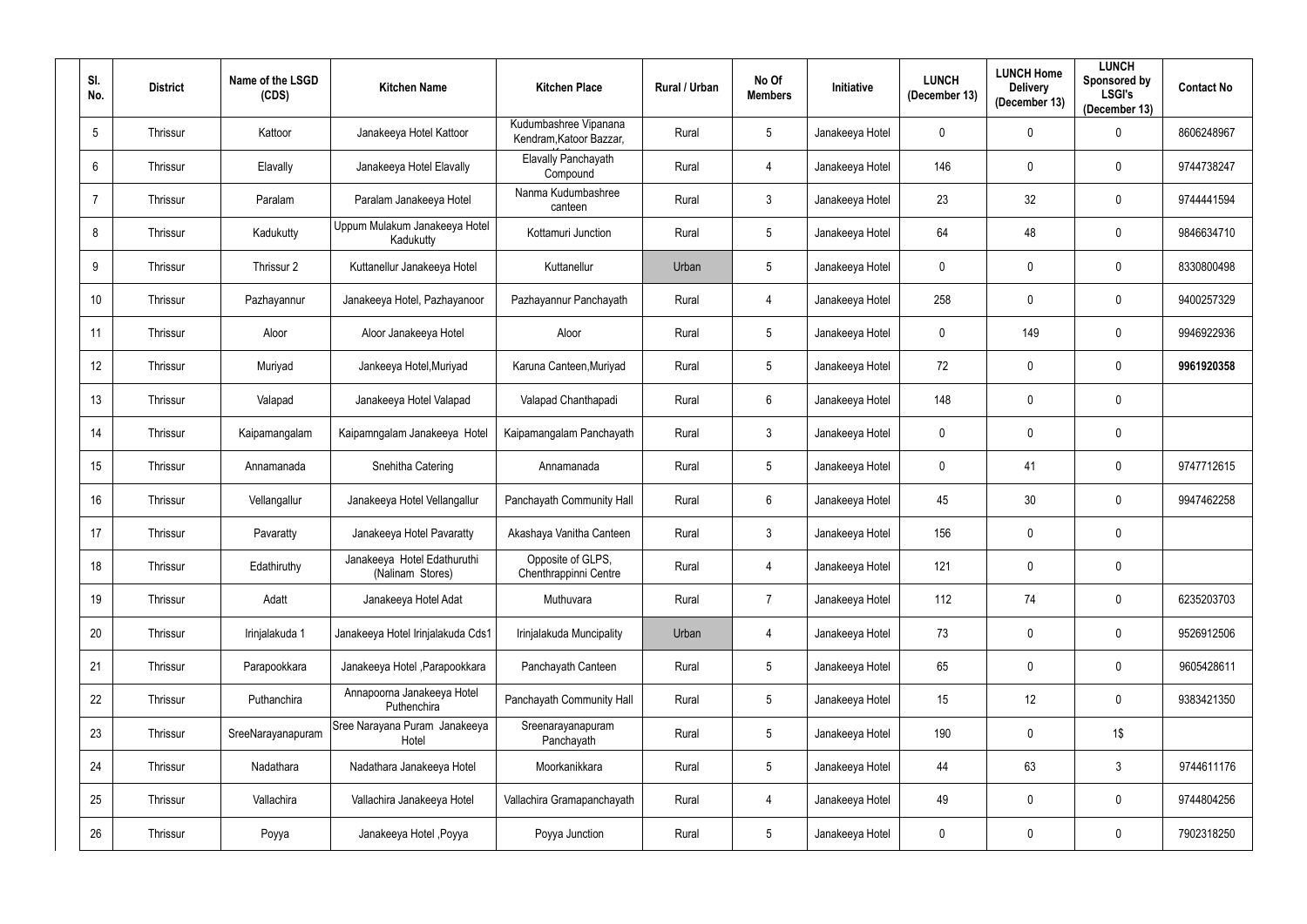| SI.<br>No. | <b>District</b> | Name of the LSGD<br>(CDS) | <b>Kitchen Name</b>                        | <b>Kitchen Place</b>                         | Rural / Urban | No Of<br><b>Members</b> | Initiative      | <b>LUNCH</b><br>(December 13) | <b>LUNCH Home</b><br><b>Delivery</b><br>(December 13) | <b>LUNCH</b><br>Sponsored by<br><b>LSGI's</b><br>(December 13) | <b>Contact No</b> |
|------------|-----------------|---------------------------|--------------------------------------------|----------------------------------------------|---------------|-------------------------|-----------------|-------------------------------|-------------------------------------------------------|----------------------------------------------------------------|-------------------|
| 27         | Thrissur        | Wadakanchery 1            | Vrindavan Janakeeya Hotel                  | Ottupara                                     | Urban         | 5 <sup>5</sup>          | Janakeeya Hotel | 220                           | $\mathbf 0$                                           | $\boldsymbol{0}$                                               |                   |
| 28         | Thrissur        | Varandarappilly           | Janakeeya Hotel                            | Varandarappilly Panchayath                   | Rural         | $5\phantom{.0}$         | Janakeeya Hotel | 72                            | 22                                                    | $\mathbf 0$                                                    | 9048283463        |
| 29         | Thrissur        | Nenmanikkara              | Vanitha Janakeeya Hotel                    | Paliyekkara, Nenmanikkara<br>Gramapanchayath | Rural         | $5\phantom{.0}$         | Janakeeya Hotel | 89                            | 33                                                    | $\mathbf 0$                                                    | 9747494386        |
| 30         | Thrissur        | Kodakara                  | Nanma Janakeeya Hotel                      | Kodakara Bus Stand                           | Rural         | $5\phantom{.0}$         | Janakeeya Hotel | 227                           | 230                                                   | $\mathbf 0$                                                    | 9946283762        |
| 31         | Thrissur        | Thekkumkkara              | Janakeeya Hotel Thekkumkara                | Vanitha Canteen, Thekkumkara                 | Rural         | 4                       | Janakeeya Hotel | 90                            | $\mathbf 0$                                           | $\mathbf 0$                                                    |                   |
| 32         | Thrissur        | Alagappa Ngar             | Janakeeya Hotel                            | Amballur                                     | Rural         | $\overline{5}$          | Janakeeya Hotel | 160                           | 76                                                    | 5                                                              | 8606553521        |
| 33         | Thrissur        | Kolazhy                   | Janakeeya Hotel Kolazhy                    | <b>ZMLP School</b>                           | Rural         | 4                       | Janakeeya Hotel | $\mathbf 0$                   | 98                                                    | $\mathbf 0$                                                    | 9645535725        |
| 34         | Thrissur        | Manalur                   | Janakeeya Hotel Manalur                    | Govt High School, Manaloor                   | Rural         | 6                       | Janakeeya Hotel | 52                            | 16                                                    | 4                                                              | 9446619441        |
| 35         | Thrissur        | Arimpur                   | Janakeeya Hotel Arimbur                    | Kudumbashree Vanitha<br>Canteen , Arimbur    | Rural         | $5\phantom{.0}$         | Janakeeya Hotel | 222                           | 28                                                    | $\mathbf 0$                                                    | 9946789338        |
| 36         | Thrissur        | Thanniyam                 | Thannyam Janakeeya Hotel                   | Peringottukara                               | Rural         | 4                       | Janakeeya Hotel | 53                            | 21                                                    | $\mathbf 0$                                                    | 9048570194        |
| 37         | Thrissur        | Madakkathara              | Madakkathara Annapoorna<br>Janakeeya Hotel | Madakkathara                                 | Rural         | $6\overline{6}$         | Janakeeya Hotel | $\mathbf 0$                   | 76                                                    | $\overline{2}$                                                 | 9388431507        |
| 38         | Thrissur        | Athirappilly              | Panchayath Kudumbashree<br>Canteen         | Athirappilly                                 | Rural         | $\mathfrak{Z}$          | Janakeeya Hotel | $\mathbf 0$                   | $\mathbf 0$                                           | $\pmb{0}$                                                      | 9496151187        |
| 39         | Thrissur        | Kodassery                 | Five Star Janakeeya Hotel                  | Kodassery                                    | Rural         | 4                       | Janakeeya Hotel | 142                           | 89                                                    | $\mathbf 0$                                                    | 9846464927        |
| 40         | Thrissur        | Mattathur                 | Karunya<br>kudumbShree                     | Vellikkulangara                              | Rural         | $\overline{4}$          | Janakeeya Hotel | 178                           | 120                                                   | $\mathbf 0$                                                    | 8086449102        |
| 41         | Thrissur        | Koratty                   | Ruchi Janakeeya Hotel                      | Koratty                                      | Rural         | $\overline{4}$          | Janakeeya Hotel | 105                           | 116                                                   | 0.00\$                                                         | 9496527583        |
| 42         | Thrissur        | Thrikkoor                 | Susthira Janakeeya Hotel                   | Alengaad                                     | Rural         | $\mathfrak{Z}$          | Janakeeya Hotel | 138                           | 28                                                    | $\mathbf 0$                                                    | 8111847055        |
| 43         | Thrissur        | Venkitangu                | Ottupura<br>Janakeeya Hotel Vengidangu     | Vengidangu Panchayath                        | Rural         | $3\overline{3}$         | Janakeeya Hotel | 195                           | 72                                                    | $\mathbf 0$                                                    | 8156981840        |
| 44         | Thrissur        | Padiyoor                  | Padiyoor<br>Janakeya Hotel                 | HDC School, Kakkathuruthy                    | Rural         | $\mathfrak{Z}$          | Janakeeya Hotel | $\mathbf 0$                   | $\mathbf 0$                                           | $\mathbf 0$                                                    | 9048817359        |
| 45         | Thrissur        | Pariyaram                 | Samridhi Janakeeya Hotel                   | Pariyaram                                    | Rural         | $5\phantom{.0}$         | Janakeeya Hotel | 109                           | 72                                                    | $\mathbf 0$                                                    | 7025950795        |
| 46         | Thrissur        | Wadakanchery cds2         | Janakeeya Hotel, Wadakanchery<br>cds2      | Minaloor                                     | Urban         | $\mathfrak{Z}$          | Janakeeya Hotel | 165                           | $\mathbf 0$                                           | $\mathbf 0$                                                    |                   |
| 47         | Thrissur        | Kodungaloor cds2          | Jathikka Janakeeya Hotel                   | Arakkulam                                    | Urban         | $\overline{4}$          | Janakeeya Hotel | 95                            | $\pmb{0}$                                             | $\mathbf 0$                                                    | 9745397171        |
| 48         | Thrissur        | Punnayur                  | Kaipunnyam Janakeeya Hotel                 | Edakazhiyur                                  | Rural         | $5\phantom{.0}$         | Janakeeya Hotel | 82                            | 65                                                    | $\mathbf 0$                                                    | 9744680885        |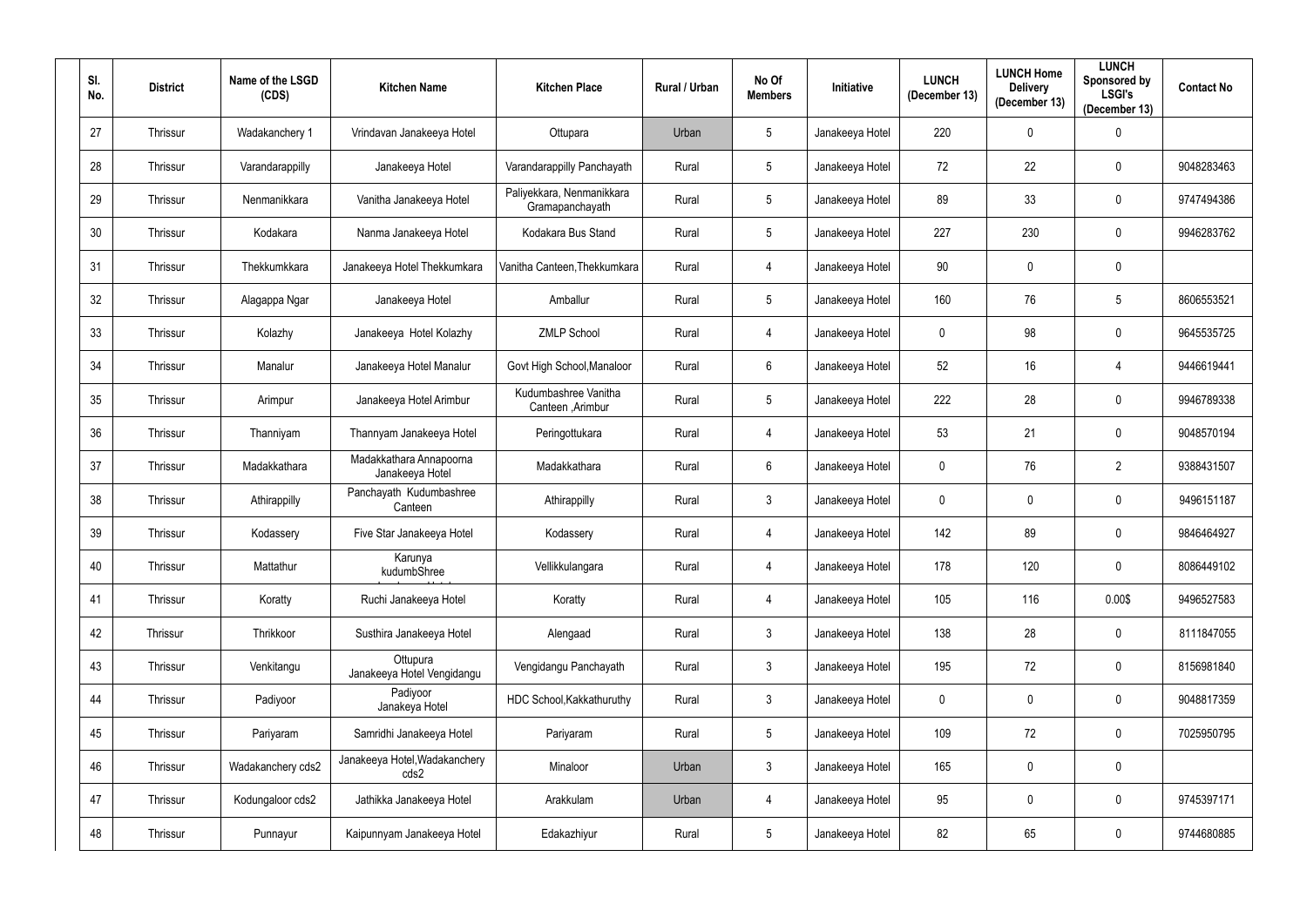|    | SI.<br>No. | <b>District</b> | Name of the LSGD<br>(CDS) | <b>Kitchen Name</b>               | <b>Kitchen Place</b>               | Rural / Urban | No Of<br><b>Members</b> | <b>Initiative</b> | <b>LUNCH</b><br>(December 13) | <b>LUNCH Home</b><br><b>Delivery</b><br>(December 13) | <b>LUNCH</b><br>Sponsored by<br><b>LSGI's</b><br>(December 13) | <b>Contact No</b> |
|----|------------|-----------------|---------------------------|-----------------------------------|------------------------------------|---------------|-------------------------|-------------------|-------------------------------|-------------------------------------------------------|----------------------------------------------------------------|-------------------|
| 96 | 49         | Thrissur        | Velookkara                | Velookkara Janakeeya Hotel        | Panchayath shopping complex        | Rural         | $\mathbf{3}$            | Janakeeya Hotel   | 30                            | $\mathbf 0$                                           | $\boldsymbol{0}$                                               | 9048756685        |
|    | 50         | Thrissur        | Meloor                    | Thanima Janakeeya Hotel Meloor    | Meloor centre                      | Rural         | 4                       | Janakeeya Hotel   | 89                            | 32                                                    | $\mathbf 0$                                                    | 7902354039        |
|    | 51         | Thrissur        | Vallathol Nagar           | Janakeeya Hotel, Vallathol Nagar  | near youth welfare center          | rural         | $\overline{5}$          | Janakeeya Hotel   | 89                            | 92                                                    | $\mathbf 0$                                                    | 9961296574        |
|    | 52         | Thrissur        | Eriyad                    | janakeeya Hotel, eriyad           | community hall                     | Rural         | 4                       | Janakeeya Hotel   | $\mathbf 0$                   | $\mathbf 0$                                           | $\mathbf 0$                                                    |                   |
|    | 53         | Thrissur        | Edavilangu                | Janakeeya Hotel, Edavilangu       | Edavilangu Center                  | Rural         | 4                       | Janakeeya Hotel   | 162                           | $\mathbf 0$                                           | $\pmb{0}$                                                      |                   |
|    | 54         | Thrissur        | Avanoor                   | Janakeeya Hotel, Avanoor          | near panchayath office,<br>Avanoor | Rural         | $5\phantom{.0}$         | Janakeeya Hotel   | 56                            | 87                                                    | $\mathbf 0$                                                    | 9447343516        |
|    | 55         | Thrissur        | Mala                      | Janakeeya hotel Mala              | Near panchayath office, Mala       | Rural         | 4                       | Janakeeya Hotel   | $\mathbf 0$                   | 152                                                   | $\mathbf 0$                                                    | 9946442260        |
|    | 56         | Thrissur        | Guruvayur1                | Guruvayur Janakeeya Hotel         | Guruvayur                          | Urban         | $\mathbf{3}$            | Janakeeya Hotel   | 428                           | 333                                                   | $\mathbf 0$                                                    | 9961227858        |
|    | 57         | Thrissur        | Vadakkekad                | Kudumbasree janakeeya hotel       | Nalam kallu                        | Rural         | 4                       | Janakeeya Hotel   | 103                           | 34                                                    | $\mathbf 0$                                                    | 9645190166        |
|    | 58         | Thrissur        | Kadappuram                | Kadappuram janakeeya hotel        | Kadappuram panchayath<br>building  | Rural         | 4                       | Janakeeya Hotel   | 56                            | 32                                                    | $\mathbf 0$                                                    | 8156984319        |
|    | 59         | Thrissur        | Chavakkad                 | Chavakkad Janakeeya hotel         | Chavakkad, near bus stand          | Urban         | $\sqrt{5}$              | Janakeeya Hotel   | 156                           | 83                                                    | $\mathbf 0$                                                    | 7560874804        |
|    | 60         | Thrissur        | Engadiyoor                | pavithra janikeeya hotel          | Pokulangara                        | Rural         | $5\phantom{.0}$         | Janakeeya Hotel   | 155                           | $\mathbf 0$                                           | $\mathbf 0$                                                    | 9562239618        |
|    | 61         | Thrissur        | Varavoor                  | Friends janakeeya hotel, Varavoor | Thichur                            | Rural         | $\mathfrak{Z}$          | Janakeeya Hotel   | 69                            | $\mathbf 0$                                           | $\mathbf 0$                                                    |                   |
|    | 62         | Thrisssur       | Punnayurkulam             | Punnayurkkulam janakeeya hotel    | Althara centre                     | Rural         | $5\phantom{.0}$         | Janakeeya Hotel   | 138                           | 42                                                    | $\mathbf 0$                                                    | 8086093454        |
|    | 63         | Thrissur        | Thiruwilamala             | Villuadry Janakeeya hotel         | Thiruwilamala                      | Rural         | $\sqrt{5}$              | Janakeeya Hotel   | 130                           | $\mathbf 0$                                           | $\bf{0}$                                                       | 9846174729        |
|    | 64         | Thrissur        | Kattakampal               | Janakeeya Hotel Kattakampal       | Chirakkal                          | Rural         | 4                       | Janakeeya Hotel   | 50                            |                                                       | $\mathbf 0$                                                    |                   |
|    | 65         | Thrissur        | Kandanassery              | kandanassery janakeeya hotel      | kandanassery                       | Rural         | $\sqrt{5}$              | Janakeeya Hotel   | 58                            | 29                                                    | $\mathbf 0$                                                    |                   |
|    | 66         | Thrissur        | Kaiparambu                | Janakeeya Hotel Kaiparambu        | Near mundoor health center         | Rural         | $5\,$                   | janakeeya hotel   | 90                            | 15                                                    | $\mathbf 0$                                                    | 9645828069        |
|    | 67         | Thrissur        | Thrissur 2(new)           | kitchen girls janakeeya hotel     | Olari                              | urban         | 4                       | janakeeya hotel   | 112                           | 124                                                   | $\mathbf 0$                                                    | 9388828112        |
|    | 68         | Thrissur        | Kuzhur                    |                                   | kuzhur                             | Rural         | 4                       | janakeeya hotel   | $\mathbf 0$                   | $\mathbf 0$                                           | $\mathbf 0$                                                    | 9526566073        |
|    | 69         | Thrissur        | Chazhur                   | Chazur Janakeeya Hotel            | Pazhuvil Center                    | Rural         | 4                       | janakeeya hotel   | $\mathbf 0$                   | 108                                                   | $\mathbf 0$                                                    | 9061946216        |
|    | 70         | Thrissur        | Nattika                   | uttupura                          | Thriprayar                         | Rural         | $\sqrt{5}$              | janakeeya hotel   | 190                           | $\mathbf 0$                                           | $\pmb{0}$                                                      | 9544055637        |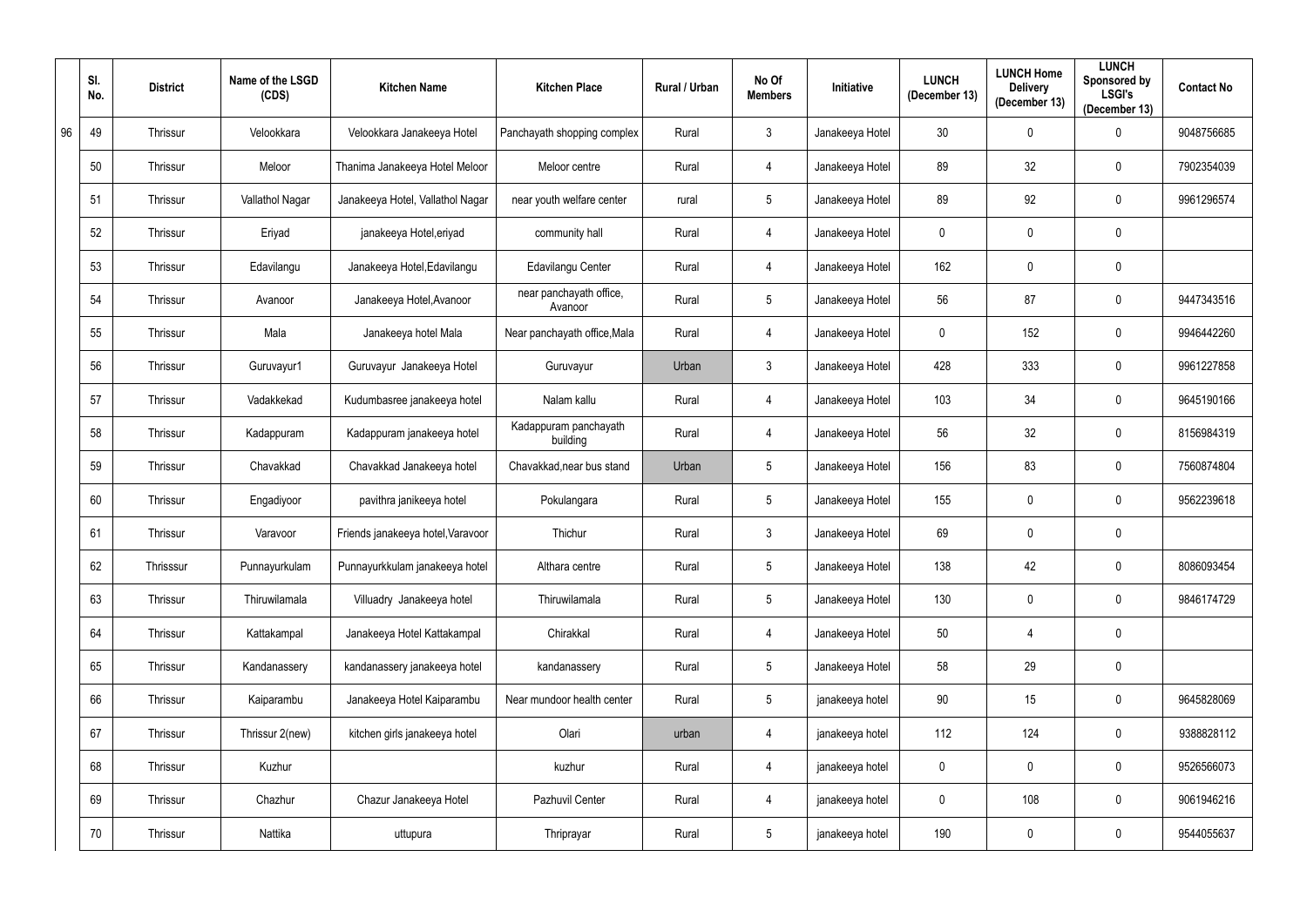| SI.<br>No. | <b>District</b> | Name of the LSGD<br>(CDS) | <b>Kitchen Name</b>          | <b>Kitchen Place</b>                   | Rural / Urban | No Of<br><b>Members</b> | Initiative      | <b>LUNCH</b><br>(December 13) | <b>LUNCH Home</b><br><b>Delivery</b><br>(December 13) | <b>LUNCH</b><br>Sponsored by<br><b>LSGI's</b><br>(December 13) | <b>Contact No</b> |
|------------|-----------------|---------------------------|------------------------------|----------------------------------------|---------------|-------------------------|-----------------|-------------------------------|-------------------------------------------------------|----------------------------------------------------------------|-------------------|
| 71         | Thrissur        | Thalikulam                | Nidhi janakeeya hotel        | Puthenthodu                            | Rural         | $\overline{5}$          |                 | 220                           | $\mathbf 0$                                           | $\mathbf 0$                                                    | 8606213960        |
| 72         | Thrissur        | Vadanapilly               | vadanappilly janakeeya hotel | vadanapilly                            | Rural         | $5\overline{)}$         | janakeeya hotel | 258                           | $\mathbf 0$                                           | $\mathbf 0$                                                    | 9947728948        |
| 73         | Thrissur        | orumanayur                | orumanayur janakeeya hotel   | orumanayur                             | rural         | $5\phantom{.0}$         | janakeeya hotel | 83                            | 75                                                    | $\overline{0}$                                                 | 9995588758        |
| 74         | Thrissur        | Panjal                    | Five-star Janakeeya hotel    | Panjal                                 | Rural         | $5\overline{)}$         | janakeeya hotel | 194                           | $\mathbf 0$                                           | $\mathbf 0$                                                    | 9746847353        |
| 75         | Thrissur        | veloor                    | Veloor Janakeeya hotel       | veloor                                 | Rural         | $5\phantom{.0}$         | janakeeya hotel | 62                            | 66                                                    | $\mathbf 0$                                                    | 9447724685        |
| 76         | Thrissur        | Chowanoor                 | Chowanoor Janakeeya hotel    | Chowanoor                              | Rural         | $\mathbf{3}$            | janakeeya hotel | $\mathbf 0$                   | 0                                                     | $\mathbf 0$                                                    | 9,526,340,307     |
| 77         | Thrissur        | Puthur                    | Puthur janakeeyahotel        | puthur                                 | Rural         | $5\phantom{.0}$         | janakeeya hotel | 71                            | 53                                                    | $\mathbf 0$                                                    | 6238101595        |
| 78         | Thrissur        | Erumapetty                | subhiksha janakeeya hotel    | Erumapetty                             | Rural         | $5\phantom{.0}$         | janakeeya hotel | 141                           | 27                                                    | $\mathbf 0$                                                    | 9207201880        |
| 79         | Thrissur        | Kondazhy                  | Santhwanam Janakeeya Hotel   | Kondazhy                               | Rural         | 4                       | janakeeya hotel | 55                            | $\mathbf 0$                                           | $\mathbf 0$                                                    | 9526401759        |
| 80         | Thrissur        | Mullurkkara               | Kaniv Janakeeya Hotel        | Atoor                                  | Rural         | 4                       | janakeeya hotel | $\mathbf 0$                   | $\mathbf 0$                                           | $\overline{0}$                                                 |                   |
| 81         | Thrissur        | Porkkulam                 | Porkulam janakeeya hotel     | Parempadam                             | Rural         | $5\phantom{.0}$         | Janakeeya hotel | $\mathbf 0$                   | 70                                                    | $5\phantom{.0}$                                                | 8129017841        |
| 82         | Thrissur        | Puthukkad                 | Puthukkad Janakeeya Hotel    | Puthukkad                              | Rural         | $5\phantom{.0}$         | Janakeeya hotel | 82                            | 54                                                    | $\mathbf 0$                                                    |                   |
| 83         | Thrissur        | Choondal                  | Choondal Janakeeya Hotel     | <b>Kechery Centre</b>                  | Rural         | 8                       | Janakeeya Hotel | 50                            | 48                                                    | $\mathbf 0$                                                    |                   |
| 84         | Thrissur        | Cherpu                    | Cherpu Janakeeya Hotel       | Cherpu                                 | Rural         | $\mathbf{3}$            | Janakeeya Hotel | 61                            | $\mathbf 0$                                           | $\mathbf 0$                                                    | 9605375648        |
| 85         | Thrissur        | Mathilakam                | Mathilakam Janakeeya hotel   | Mathilakam gramapanchayath<br>compound | Rural         | $3\phantom{.0}$         | Janakeeya hotel | 15                            | $\mathbf 0$                                           | $\mathbf 0$                                                    | 9995986808        |
| 86         | Thrissur        | Anthikad                  | Anthikad Janakeeya hotel     | Anthikad                               | Rural         | $\overline{4}$          | Janakeeya hotel | $\mathbf 0$                   | $\mathbf 0$                                           | $\mathbf 0$                                                    |                   |
| 87         | Thrissur        | Mullassery                | Mullassery Janakeeya Hotel   | Mullassery centre                      | Rural         | $5\phantom{.0}$         | Janakeeya hotel | 101                           | 60                                                    | $\mathbf 0$                                                    |                   |
| 88         | Thrissur        | Karalam                   | Karalam Janakeeya Hotel      |                                        | Rural         | $\overline{4}$          | Janakeeya hotel | 59                            | $\mathbf 0$                                           | $\mathbf 0$                                                    | 6282924636        |
| 89         | Thrissur        | Poomangalam               | Poomangalam Janakeeya Hotel  | Edakkulam                              | Rural         | $\mathfrak{Z}$          | Janakeeya hotel | 76                            | 16                                                    | $\mathbf 0$                                                    |                   |
| 90         | Thrissur        | MG Kavu                   | Annapoorna Janakeeya Hotel   | MG Kavu                                | Rural         | $\overline{4}$          | Janakeeya hotel | 185                           | 40                                                    | $\mathbf 0$                                                    |                   |
| 91         | Thrissur        | chelakkara                | Nila janakeeya hotel         | chelakkara                             | rural         | $5\phantom{.0}$         | janakeeya hotel | 128                           | $\pmb{0}$                                             | $\mathbf 0$                                                    |                   |
| 92         | Thrissur        | Avinissery                | Avinissery Janakeeya Hotel   | Palakkal                               | Rural         | $\overline{4}$          | janakeeya hotel | 132                           | $\pmb{0}$                                             | $\mathbf 0$                                                    |                   |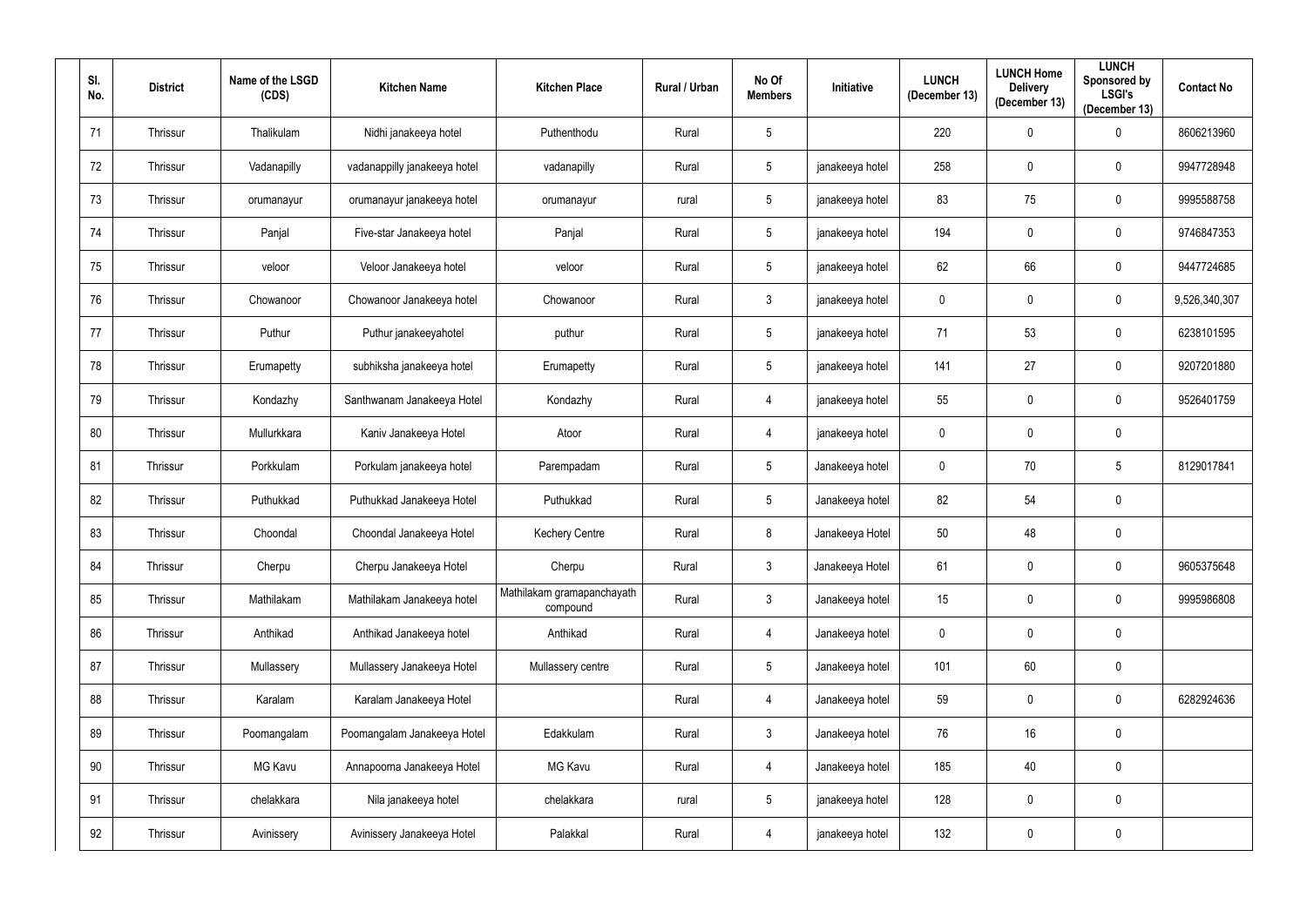|    | SI.<br>No.      | <b>District</b> | Name of the LSGD<br>(CDS) | <b>Kitchen Name</b>                 | <b>Kitchen Place</b>                   | Rural / Urban | No Of<br><b>Members</b> | Initiative      | <b>LUNCH</b><br>(December 13) | <b>LUNCH Home</b><br><b>Delivery</b><br>(December 13) | <b>LUNCH</b><br>Sponsored by<br><b>LSGI's</b><br>(December 13) | <b>Contact No</b> |
|----|-----------------|-----------------|---------------------------|-------------------------------------|----------------------------------------|---------------|-------------------------|-----------------|-------------------------------|-------------------------------------------------------|----------------------------------------------------------------|-------------------|
|    | 93              | Thrissur        | Nadathara 2               | Grandmaas Janakeeya hotel           | Nadathara                              | Rural         | $5\phantom{.0}$         | Janakeeya Hotel | 146                           | 168                                                   | $\bm{0}$                                                       |                   |
|    | 94              | Thrissur        | Chavakkad                 | Janakeeya hotel                     | Chavakkad                              | Urban         | $5\phantom{.0}$         | Janakeeya hotel | 140                           | 39                                                    | $\mathbf 0$                                                    | 7034752180        |
|    | 95              | Thrissur        | Mala 2                    | Janakeeya hotel                     |                                        | Rural         | $5\,$                   | janakeeya hotel | $\overline{0}$                | 148                                                   | $\mathbf 0$                                                    |                   |
|    | 96              | Thrissur        | Thrissur1                 | Janakeeya hotel                     |                                        | Urban         | $5\phantom{.0}$         | janakeeya hotel | 135                           | 140                                                   | $\overline{2}$                                                 |                   |
|    | 96              |                 |                           |                                     |                                        |               | 428                     |                 | 8974                          | 4121                                                  | 29                                                             |                   |
|    |                 | Wayanad         | Vellamunda                | Thanima mess                        | 8/4 vellamuda                          | Rural         | 4                       | janakeeya Hotel | 114                           | $\mathbf 0$                                           | $\overline{0}$                                                 | 7025659685        |
|    | $\overline{2}$  | Wayanad         | Thavinjal                 | Sobhagya Vanitha mess               | Thalappuzha<br>chungam                 | Rural         | 4                       | janakeeya Hotel | 138                           | $\mathbf 0$                                           | $\mathbf 0$                                                    | 9497247541        |
|    | 3               | Wayanad         | Vythiri                   | Dharshana catering                  | Vythiri                                | Rural         | 4                       | janakeeya Hotel | 201                           | $\mathbf 0$                                           | $\mathbf 0$                                                    | 9074598184        |
|    | 4               | Wayanad         | Mullankolly               | Kairali catering group              | Mullankolli                            | Rural         | $\mathbf{3}$            | janakeeya Hotel | 157                           | $\mathbf 0$                                           | $\mathbf 0$                                                    | 9526706627        |
|    | $5^{\circ}$     | Wayanad         | Poothadi                  | Mary matha mess                     | Kenichira                              | Rural         | $5\phantom{.0}$         | janakeeya Hotel | 121                           | $\mathbf 0$                                           | $\mathbf 0$                                                    | 9526376970        |
|    | 6               | Wayanad         | Meppadi                   | Cafe Kudumbashree                   | Meppadi                                | Rural         | $\overline{5}$          | janakeeya Hotel | 234                           | 0                                                     | $\mathbf 0$                                                    | 9207935764        |
|    |                 | Wayanad         | Pozhuthana                | Dhanya mess                         | Pozhuthana                             | Rural         | $\mathfrak{Z}$          | janakeeya Hotel | 226                           | $\pmb{0}$                                             | $\overline{0}$                                                 | 8111838165        |
|    | 8               | Wayanad         | Thondernad                | Thanima canteen                     | Korom                                  | Rural         | $\mathfrak{Z}$          | janakeeya Hotel | 70                            | $\mathbf 0$                                           | $\mathbf 0$                                                    | 8943476943        |
|    | 9               | Wayanad         | Meenangady                | Haritham Janakeeya Hotel            | Opposite police station,<br>Meenangadi | Rural         | $6\,$                   | janakeeya Hotel | 206                           | $\mathbf 0$                                           | $\mathbf 0$                                                    | 9526895975        |
|    | 10 <sup>°</sup> | Wayanad         | Nenmeni                   | Minnaram Mess and Chappathi<br>Unit | Cheeral                                | Rural         | $5\,$                   | janakeeya Hotel | 113                           | $\mathbf 0$                                           | $\mathbf 0$                                                    | 8086835886        |
|    | 11              | Wayanad         | Thirunelli                | Adigamanai Mess and Catering        | Kartikulam                             | Rural         | $\overline{5}$          | janakeeya Hotel | 167                           | $\mathbf 0$                                           | $\mathbf 0$                                                    | 9207406211        |
|    | 12              | Wayanad         | Mananthavady              | Dhanasree canteen                   | Mananthavadi                           | Urban         | $5\,$                   | janakeeya Hotel | 268                           | $\mathbf 0$                                           | $\mathbf 0$                                                    | 9496997382        |
|    | 13              | Wayanad         | Ambalavayal               | <b>Ruchi Catering</b>               | kalathuvayal                           | Rural         | $5\,$                   | janakeeya Hotel | 275                           | $\mathbf 0$                                           | $\mathbf 0$                                                    | 9495084437        |
| 28 | 14              | Wayanad         | Kaniyambetta              | sree Vinayaka                       | millumukk                              | rural         | $\sqrt{5}$              | janakeeya Hotel | 179                           | $\mathbf 0$                                           | $\overline{0}$                                                 | 9061486938        |
|    | 15              | Wayanad         | Pulpally                  | Vinayaka catering                   | Pulpally                               | Rural         | $\sqrt{5}$              | janakeeya Hotel | 231                           | $\pmb{0}$                                             | $\mathbf 0$                                                    | 9947319307        |
|    | 16              | Wayanad         | Noolpuzha                 | Friends catering                    | Naikketty                              | Rural         | $5\,$                   | janakeeya Hotel | 265                           | $\mathbf 0$                                           | $\mathbf 0$                                                    | 7558019388        |
|    | 17              | Wayanad         | Panamaram                 | Testy mess                          | Panamaram                              | Rural         | $\overline{4}$          | janakeeya Hotel | 251                           | $\boldsymbol{0}$                                      | $\boldsymbol{0}$                                               | 9605814620        |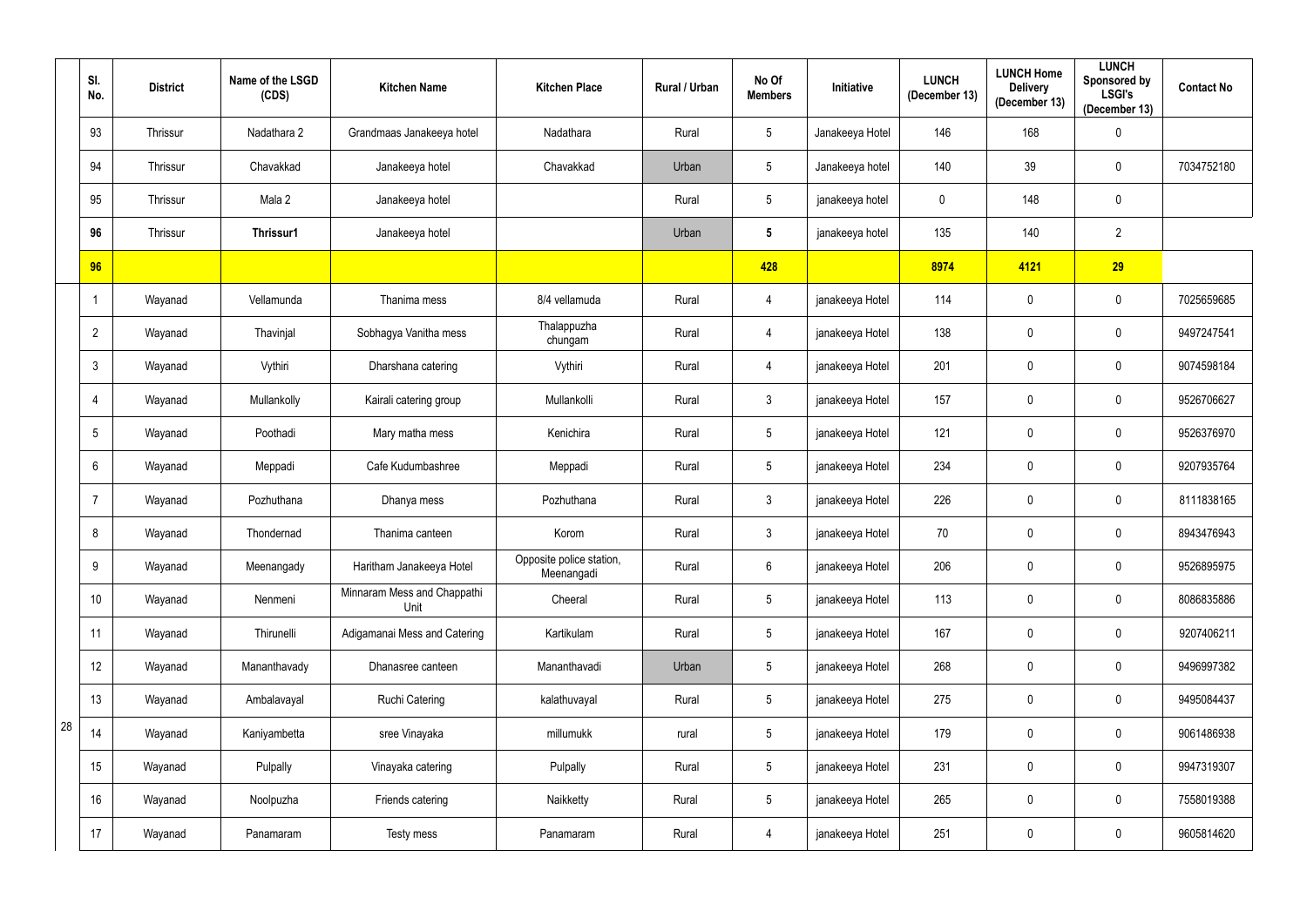|    | SI.<br>No. | <b>District</b> | Name of the LSGD<br>(CDS) | <b>Kitchen Name</b> | <b>Kitchen Place</b>            | Rural / Urban | No Of<br><b>Members</b> | Initiative      | <b>LUNCH</b><br>(December 13) | <b>LUNCH Home</b><br><b>Delivery</b><br>(December 13) | <b>LUNCH</b><br>Sponsored by<br><b>LSGI's</b><br>(December 13) | <b>Contact No</b> |
|----|------------|-----------------|---------------------------|---------------------|---------------------------------|---------------|-------------------------|-----------------|-------------------------------|-------------------------------------------------------|----------------------------------------------------------------|-------------------|
|    | 18         | wayanad         | Moopainad                 | vanitha mess        | vaduvanchal                     | Rural         | $5\phantom{.0}$         | janakeeya Hotel | 255                           | $\mathbf 0$                                           | $\mathbf 0$                                                    | 974596708         |
|    | 19         | wayanad         | Edavaka                   | <b>Teasty Mess</b>  | Irumbupalam                     | Rural         | 4                       | janakeeya Hotel | $\mathbf 0$                   | 0                                                     | $\boldsymbol{0}$                                               | 9847842390        |
|    | 20         | wayanad         | kalpetta                  | shiya catering      | pallithazhe, kalpetta town      | urban         | $\mathfrak{Z}$          | janakeeya Hotel | 365                           | $\mathbf 0$                                           | $\boldsymbol{0}$                                               | 6282822890        |
|    | 21         | wayanad         | sulthan bathery           | preethis            | near telephone exchange         | urban         | $5\phantom{.0}$         | janakeeya Hotel | 297                           | $\mathbf 0$                                           | $\boldsymbol{0}$                                               | 9961088393        |
|    | 22         | wayanad         | Muttil                    | swad cattering      | Muttil bus stand                | Rural         | $5\phantom{.0}$         | janakeeya Hotel | 283                           | $\mathbf 0$                                           | $\mathbf 0$                                                    | 9074461322        |
|    | 23         | wayanad         | padinjarathara            | oruma               | padinjarathara town             | Rural         | $5\phantom{.0}$         | janakeeya Hotel | 330                           | $\mathbf 0$                                           | $\mathbf 0$                                                    | 9495814542        |
|    | 24         | wayanad         | kalpetta                  | Anjuse cattering    | kalpetta town                   | Urban         | $5\phantom{.0}$         | janakeeya Hotel | 330                           | $\mathbf 0$                                           | $\mathbf 0$                                                    | 9745883809        |
|    | 25         | wayanad         | Thariyode                 | Haritham            | kavumadham town                 | Rural         | $\mathfrak{Z}$          | janakeeya Hotel | 102                           | 0                                                     | $\overline{0}$                                                 | 9074095457        |
|    | 26         | wayanad         | Mananthavady              | chothis mess        | Kozhikode road,<br>Mananthavady | Urban         | $\mathfrak{Z}$          | janakeeya Hotel | 245                           | 0                                                     | $\overline{0}$                                                 | 9947376596        |
|    | 27         | wayanad         | vengapalli                | Annapoorna          | vengapalli town                 | Rural         | $5\phantom{.0}$         | janakeeya Hotel | 367                           | $\mathbf 0$                                           | $\mathbf 0$                                                    | 7592831851        |
|    | 28         | Wayanad         | Kottathara                | Jyothi vanitha mess | Venniyod                        | Rural         | $\mathbf{3}$            | janakeeya Hotel | 191                           | $\mathbf 0$                                           | $\mathbf 0$                                                    | 9961844026        |
| 28 |            |                 |                           | 720                 |                                 |               | 122                     |                 | 5981                          | $\mathbf 0$                                           | $\mathbf 0$                                                    |                   |
|    |            |                 |                           |                     |                                 | <b>TOTAL</b>  | 4638                    |                 |                               | 19219                                                 |                                                                |                   |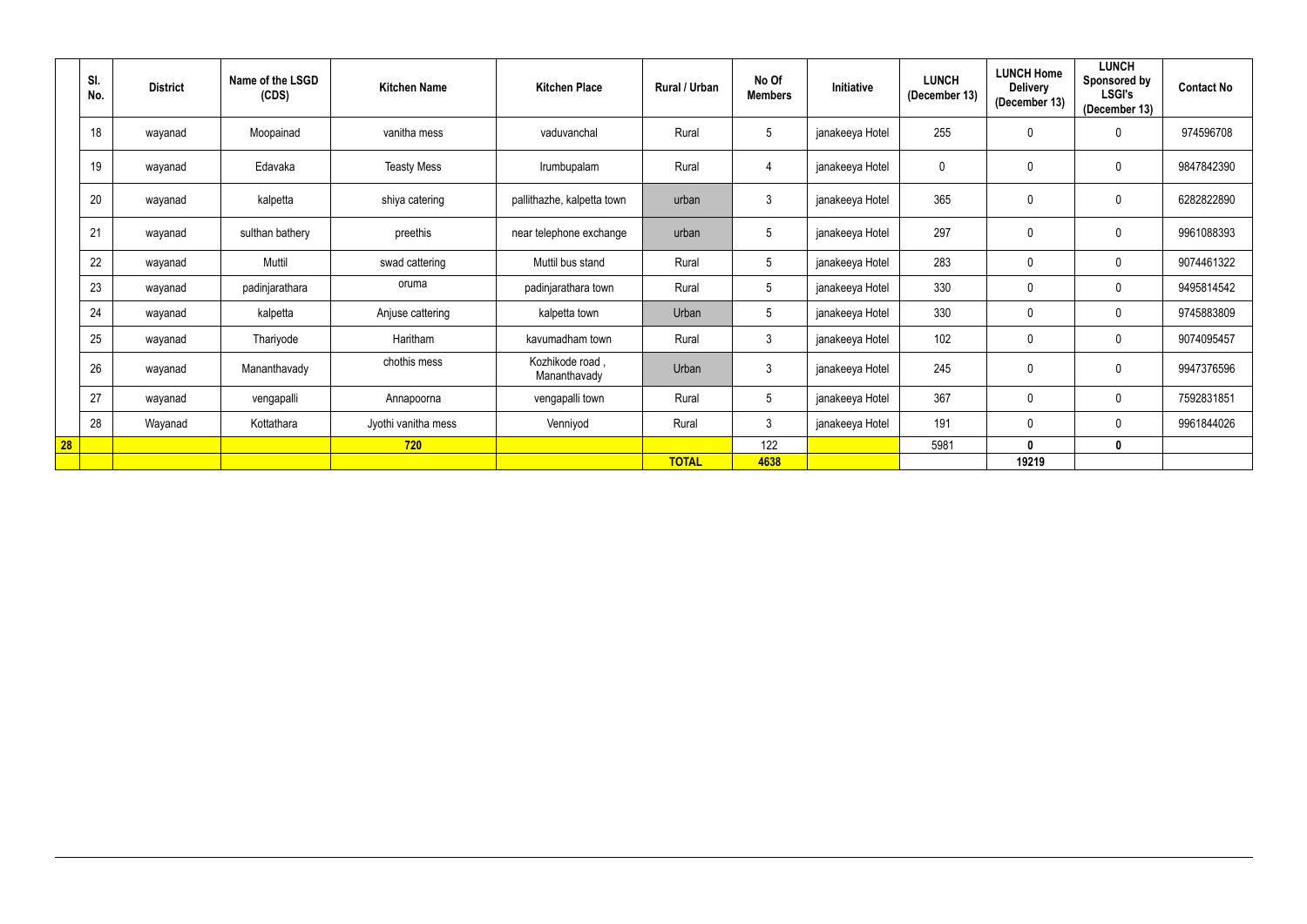| SI.<br>No. | <b>District</b> | Name of the LSGD<br>(CDS)                                                                        | <b>Kitchen Name</b>                                | <b>Kitchen Place</b>  | Rural / Urban                                                        | No Of<br><b>Members</b> | Initiative                                   | <b>LUNCH Home</b><br><b>LUNCH</b><br><b>Delivery</b><br>(December 13)<br>(December 13) | <b>LUNCH</b><br><b>Sponsored by</b><br><b>LSGI's</b><br>(December 13) | <b>Contact No</b> |
|------------|-----------------|--------------------------------------------------------------------------------------------------|----------------------------------------------------|-----------------------|----------------------------------------------------------------------|-------------------------|----------------------------------------------|----------------------------------------------------------------------------------------|-----------------------------------------------------------------------|-------------------|
|            |                 |                                                                                                  | STATUS OF JANAKEEYA HOTELS FUNCTIONING IN DISTRICT |                       | STATUS OF FOOD DISTRIBUTED THROUGH JANAKEEYA HOTELS AS ON 13.12.2021 |                         |                                              |                                                                                        |                                                                       |                   |
|            | <b>District</b> | <b>Total</b><br>Janakeeya Hotels                                                                 | <b>Rural Units</b>                                 | <b>Urban</b><br>units | <b>STATUS OF</b><br><b>FOOD</b>                                      | Home<br><b>Delivery</b> | <b>Food Sponsored</b><br>by LSGIs            | <b>TOTAL Meals</b><br><b>Distributed</b>                                               |                                                                       |                   |
|            | <b>TVM</b>      | 109                                                                                              | 79                                                 | 30 <sup>°</sup>       | 21,616                                                               | 3524                    | 10                                           | 25,150                                                                                 |                                                                       |                   |
|            | <b>KLM</b>      | 82                                                                                               | 72                                                 | 10 <sup>°</sup>       | 11968                                                                | 283                     | 8 <sup>°</sup>                               | 12,259                                                                                 |                                                                       |                   |
|            | <b>PTA</b>      | 59                                                                                               | 54                                                 | $\overline{5}$        | 122                                                                  | 5081                    | $\overline{0}$                               | 5,203                                                                                  |                                                                       |                   |
|            | <b>ALP</b>      | 86                                                                                               | 77                                                 | $\overline{9}$        | 774                                                                  | 960                     | 25                                           | 1,759                                                                                  |                                                                       |                   |
|            | <b>KTM</b>      | 80                                                                                               | 72                                                 | $\overline{8}$        | 8674                                                                 | 231                     | 23                                           | 8,928                                                                                  |                                                                       |                   |
|            | <b>IDK</b>      | 49                                                                                               | 48                                                 | 1                     | 6896                                                                 | $\overline{0}$          |                                              | 6,897                                                                                  |                                                                       |                   |
|            | <b>EKM</b>      | 113                                                                                              | 81                                                 | 32 <sub>1</sub>       | 22397                                                                | 2202                    | 9                                            | 24,608                                                                                 |                                                                       |                   |
|            | <b>TSR</b>      | 96                                                                                               | 85                                                 | 11                    | 8,974                                                                | 4,121                   | 29                                           | 13,124                                                                                 |                                                                       |                   |
|            | PGT             | 102                                                                                              | 92                                                 | 10 <sup>°</sup>       | 12,886                                                               | $\overline{0}$          | 14                                           | 12,900                                                                                 |                                                                       |                   |
|            | <b>MLP</b>      | 124                                                                                              | 105                                                | 19 <sup>°</sup>       | 21,364                                                               | 5706                    | 13 <sup>°</sup>                              | 27,083                                                                                 |                                                                       |                   |
|            | <b>WYD</b>      | 28                                                                                               | 23                                                 | 5 <sub>1</sub>        | 5981                                                                 | $\overline{0}$          | $\overline{0}$                               | 5,981                                                                                  |                                                                       |                   |
|            | <b>KKD</b>      | 104                                                                                              | 75                                                 | 29                    | 31,985                                                               | 1232                    | $\overline{7}$                               | 33,224                                                                                 |                                                                       |                   |
|            | <b>KNR</b>      | 88                                                                                               | 74                                                 | 14 <sub>1</sub>       | 18,012                                                               | $\overline{0}$          | 12 <sub>2</sub>                              | 18,024                                                                                 |                                                                       |                   |
|            | <b>KSG</b>      | 41                                                                                               | 35                                                 | 6 <sub>1</sub>        | 6157                                                                 | $\overline{0}$          | $\overline{0}$                               | 6,157                                                                                  |                                                                       |                   |
|            | <b>Total</b>    | 1161                                                                                             | 972                                                | 189                   | 177,806                                                              | 23,340                  | 151                                          | 201,297                                                                                |                                                                       |                   |
|            |                 |                                                                                                  | 2213                                               |                       |                                                                      | 201,297                 |                                              |                                                                                        |                                                                       |                   |
|            | <b>Date</b>     | <b>Grand Total of meals</b><br><b>Distributed through</b><br>Janakeeya hotel as<br>on 13.12.2021 | Urban<br>units                                     | <b>Total</b><br>units | Rs. 20 /Lunch<br><b>Parcel</b>                                       | Home<br><b>Delivery</b> | <b>LUNCH</b><br>sponsored by<br><b>LSGIs</b> | <b>Total Meals</b>                                                                     |                                                                       |                   |
|            | 13.12.2021      | 972                                                                                              | 189                                                | 1161                  | 177,806                                                              | 23,340                  | 151                                          | 201,297                                                                                |                                                                       |                   |